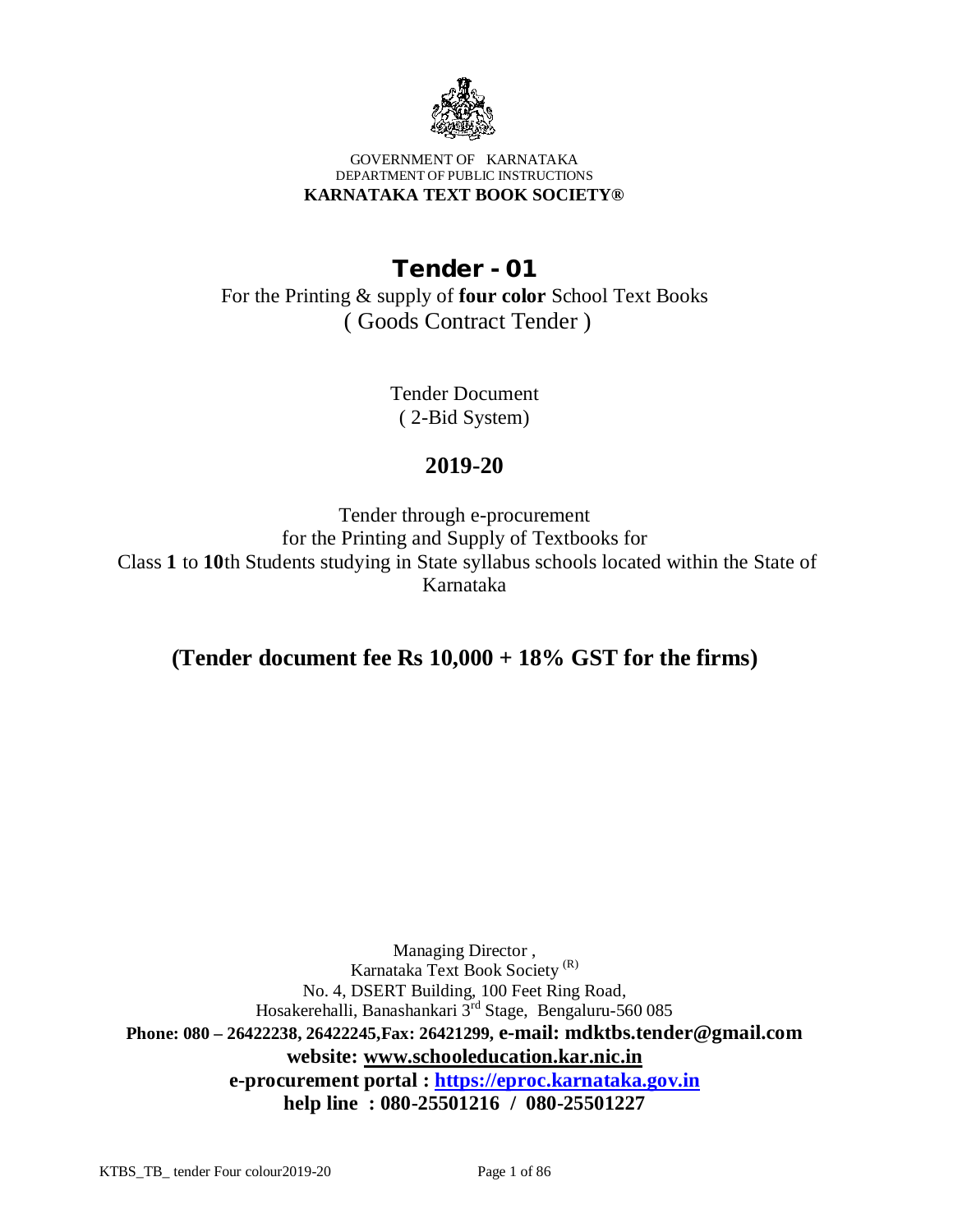# **Index**

| SI No           | <b>Particulars</b>                                                    |                 |
|-----------------|-----------------------------------------------------------------------|-----------------|
| 1               | Cover Page                                                            | 1               |
| $\overline{2}$  | Index                                                                 | $\overline{2}$  |
| $\overline{3}$  | Section 1<br>Notification<br>÷.                                       | $\overline{3}$  |
| $\overline{4}$  | Section 1<br><b>Bid schedule</b>                                      | $\overline{4}$  |
| $\overline{5}$  | Section 1<br>Brief Description of KTBS & Scope of work                | $\overline{5}$  |
| 6               | Section 1<br>Instruction to Bidders                                   | $6 - 7$         |
| $\overline{7}$  | Section 2<br>General Information to Bidders                           | $8 - 15$        |
| $\overline{8}$  | Section 3<br><b>Qualification Criteria</b>                            | $16 - 18$       |
| $\overline{9}$  | Section 4<br>Evaluation of Price Proposal                             | 19              |
| 10              | Section 5<br><b>Bidding Schedule</b>                                  | 20              |
| 11              | Section 6<br><b>General Conditions of Contract</b>                    | $21 - 31$       |
| $\overline{12}$ | Section 7<br>Special Conditions of Contract                           | $32 - 34$       |
| $\overline{13}$ | Section 8<br>: Quality Parameters                                     | $35 - 37$       |
| $\overline{14}$ | Section <sub>9</sub><br>: Schedule of Place of delivery               | 38-43           |
| $\overline{15}$ | Section 10<br>: Schedule of Requirements                              | $44-63$         |
| 16              | Appendix - 1: Format for Power of Attorney                            | 64              |
| $\overline{17}$ | Appendix - 2 : Format for letter of proposal                          | 65              |
| 18              | Appendix - 3 : Details of Bidder                                      | 66              |
| $\overline{19}$ | Appendix - 4 : Format for Anti-collusion certificate                  | 67              |
| $\overline{20}$ | Appendix - 5 : Format for Performance Security                        | 68-69           |
| $\overline{21}$ | Appendix - 6: Format for Undertaking of being a Printer               | 70              |
| $\overline{22}$ | Appendix - 7 : Format for Statement of Experience                     | 71              |
| $\overline{23}$ | Appendix - 8: Format for Statement of Financial Capability            | $\overline{72}$ |
| 24              | Appendix - 9 : Format for Statutory Auditors Certificate for          | 73              |
|                 | Project Experience                                                    |                 |
| 25              | Appendix -10 : Format for infrastructure Capability                   | 74-75           |
| 26              | Appendix -11: Format for Bidder declaration regarding his<br>Capacity | 76              |
| 27              | Appendix -12 : Declaration of work completion                         | 77              |
| 28              | Appendix -13 : Declaration by bidder                                  | $78 - 79$       |
| 29              | Appendix -14 : Penalty for Deviation in Quality.                      | 80              |
| $\overline{30}$ | Appendix -15 :<br>Mill certificate                                    | 81              |
| 31              | Format for Delivery Challan<br>Appendix -16 :                         | 82              |
| 32              | Paper quantity approved by DPS<br>Appendix -17 :                      | 83              |
| 33              | Appendix -18 :<br>Contract Form                                       | $84 - 85$       |
| 34              | Appendix -19<br><b>Bid Form</b>                                       | 86              |

 **Sd/-** Managing Director Karnataka Text Book Society®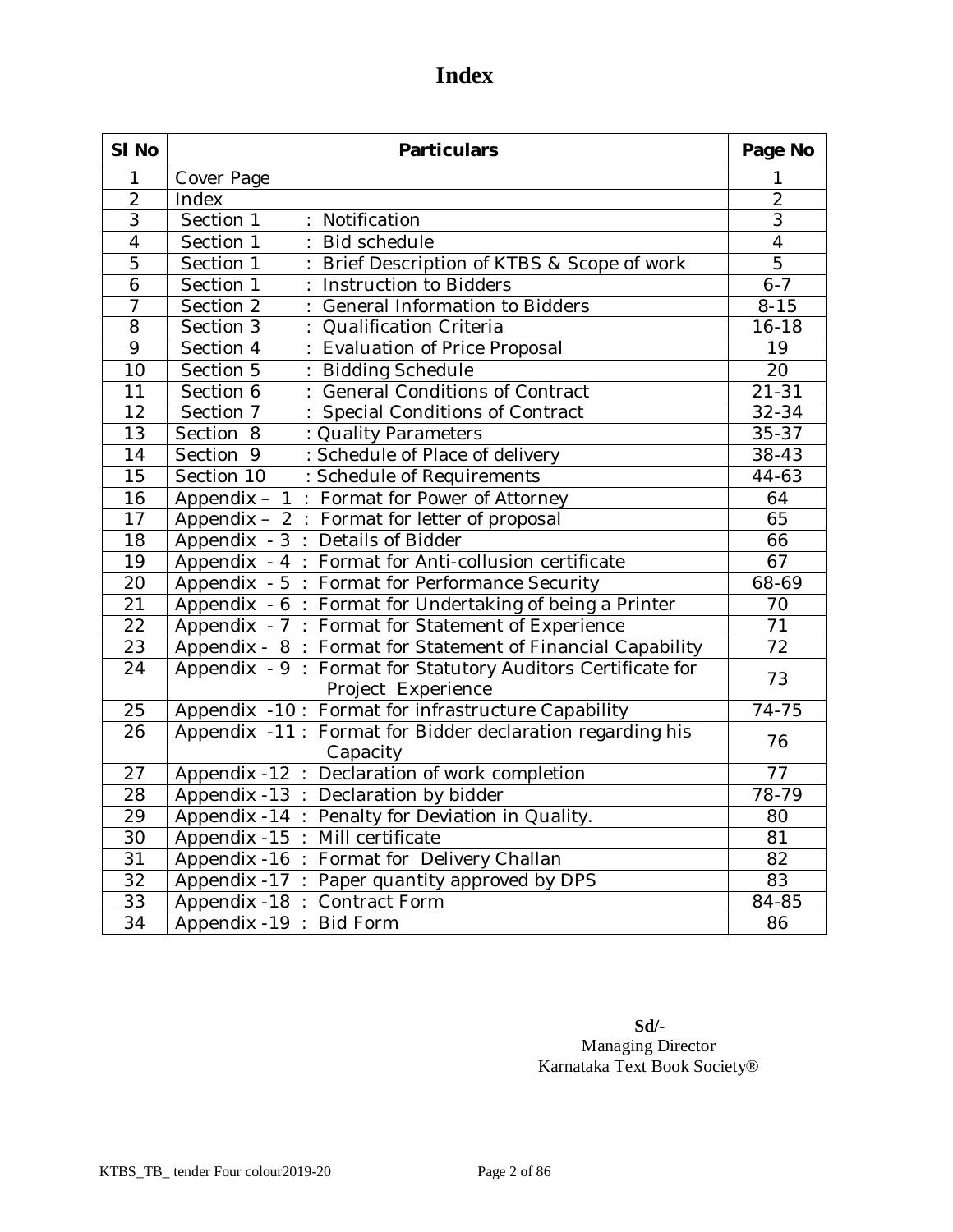#### **PRINTING AND SUPPLY OF SCHOOL TEXTBOOKS TENDER NOTIFICATION**



#### **GOVERNMENT OF KARNATAKA** DEPARTMENT OF PUBLIC INSTRUCTION **KARNATAKA TEXT BOOK SOCIETY ®**

**Phone**: 080 – 26422238, 26422245,  $\blacksquare$  No. 4, DSERT Building, 100 Feet Ring Road **Fax**: 26421299 **Fax**: 26421299 **Hosakerehalli, Banashankari 3<sup>rd</sup> Stage**<br>**e-mail id** : mdktbs.tender@gmail.com **Bengaluru** – 560085 **e-mail id** : [mdktbs.tender@gmail.com](mailto:mdktbs.tender@gmail.com) Bengaluru – 560085<br> **No:A7/ KTBS/2019-20 TBP-Tender-01/23/2018-19** Bengaluru – 560085 **No:A7/ KTBS/2019-20 TBP-Tender-01/23/2018-19** 

.

#### **TENDER NOTIFICATION**

(e- procurement)

 Tenders are invited under Two Bid System on Government of Karnataka e-procurement platform from eligible printers, having Infrastructure as stipulated in the Tender Document within the States of Karnataka, Maharashtra, Andhra Pradesh, Telangana, Tamil Nadu, Puducherry, Kerala & Goa to print and supply **about 479 lakhs** of **Four coloured** textbooks for Class **1** to **10**th Students studying in State syllabus schools located within the State of Karnataka for the year **2019-20**.

| <b>E-procurement portal address</b> | https://eproc.karnataka.gov.in |
|-------------------------------------|--------------------------------|
| <b>Portal Help line</b>             | 080-25501216 / 080-25501227    |

 There are in all **202** titles of four coloured textbooks to be printed, which have been classified Under Schedules-**A, B, C and D.** All Schedules together contains a total of **61 packages only** for bidding as mentioned here under.

| <b>Tender</b><br><b>Notification No.</b> | Date of the<br><b>Notification</b> |                                                              | <b>Particulars</b> |                | <b>EMD</b><br>prescribed in<br>lakhs of Rs. |
|------------------------------------------|------------------------------------|--------------------------------------------------------------|--------------------|----------------|---------------------------------------------|
|                                          |                                    | <b>Divisions</b>                                             | <b>Schedules</b>   | <b>Pakages</b> |                                             |
| No:A7/ KTBS/2019-                        |                                    | Bengaluru                                                    | A                  | 01 to 17       |                                             |
| 20 TBP-Tender-                           |                                    | Mysuru                                                       | B                  | 18 to 28       |                                             |
| 01/23/2018-19                            | 03-11-2018                         | Belagavi                                                     | C                  | 29 to 47       | 8.00                                        |
| Schedules-A,B,C                          |                                    | Kalaburagi                                                   | D                  | 48 to 61       |                                             |
| and D                                    |                                    | All these packages contain the text books in the             |                    |                |                                             |
|                                          |                                    | size of of $1/4$ <sup>th</sup> Crown i.e 18.3*24.5cms and to |                    |                |                                             |
|                                          |                                    | be printed in 4 Colour.                                      |                    |                |                                             |

 $\triangleright$  Detailed tender document is available separately in the e-portal and also published for reference in the department website **[www.schooleducation.kar.nic.in.](http://www.schooleducation.kar.nic.in.)**

 The last date for submission of Tender is **05/12/2018 before 17.30 hrs**. The pre-qualification bids (Technical bid) will be opened online on **10/12/2018** at **10.00 hrs**. Online through e-procurement portal. No separate intimation in this regard will be given individually.

 $\triangleright$  The financial bids of only those bidders who satisfy pre-qualification criteria upon evaluation will be opened on specified date mentioned in tender document.

 **Sd/-**

Managing Director, Karnataka Text Book Society.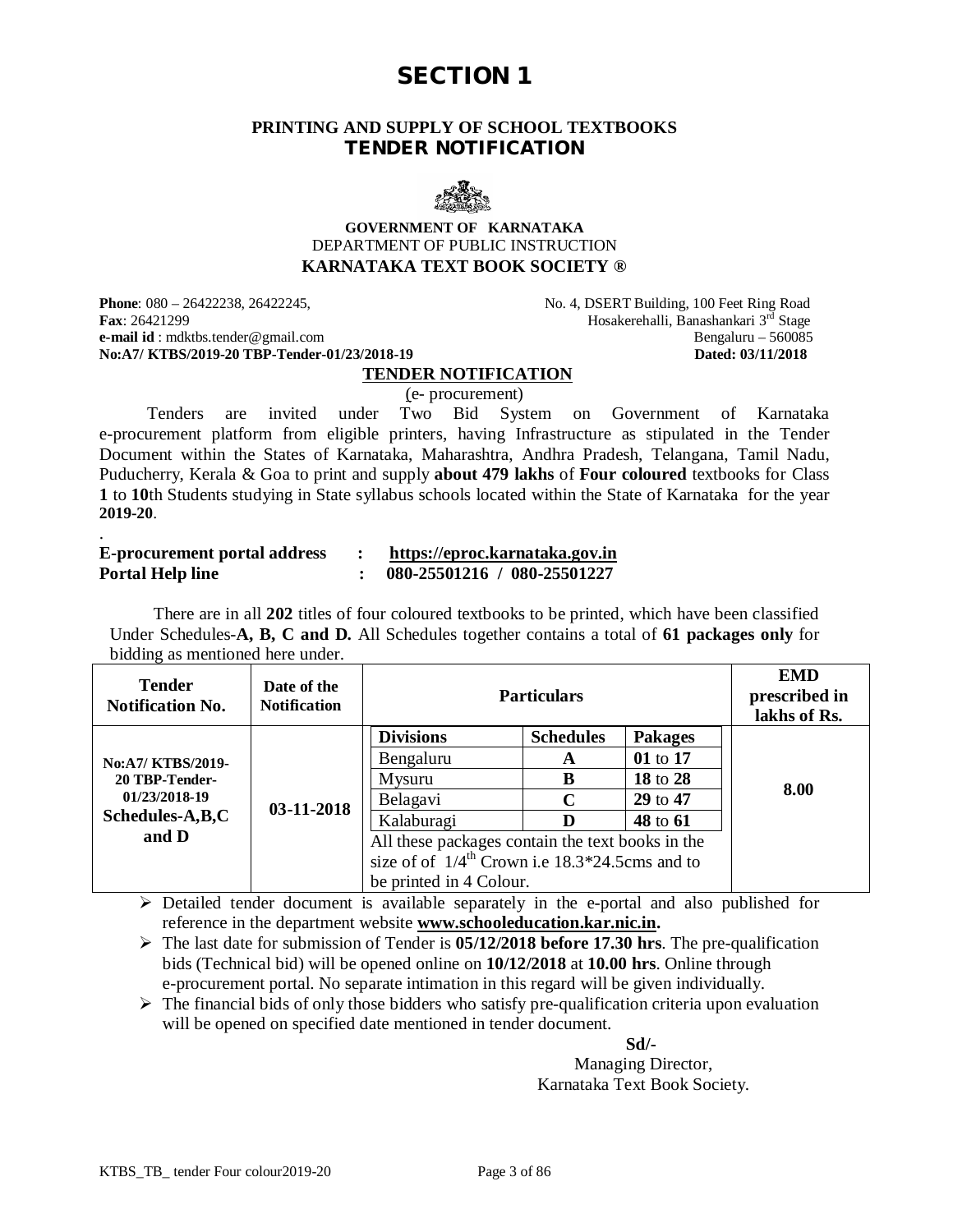## **BID SCHEDULE**



## **GOVERNMENT OF KARNATAKA**

Office of the Managing Director , The Karnataka Text Book Society<sup>(R)</sup>, No. 4, DSERT Building, 100 Feet Ring Road, Hosakerehalli, Banashankari 3<sup>rd</sup> Stage, Bengaluru-560 085 **Phone Nos. 080-26422238, 080-26422245 FAX: 26421299**

## **Bid schedule**

#### TENDER DOCUMENT FOR PRINTING AND SUPPLY OF FOUR COLOUR SCHOOL TEXTBOOKS TO BLOCK EDUCATIONAL OFFICE (BEO'S)

#### **SCHEDULE –A, B, C& D PACKAGES**

**(Two Bid system)**

| $SI$ No        | <b>Particulars</b>                             | <b>Particulars</b>                                                 |  |
|----------------|------------------------------------------------|--------------------------------------------------------------------|--|
|                | <b>Bid Reference</b>                           | Notification No: No: A7/ KTBS/2019-20 TBP-<br>Tender-01/23/2018-19 |  |
|                |                                                | Schedules-A,B,C&D Dated: $03/11/2018$                              |  |
| $\overline{2}$ | Online Availability of Bid Document            | 06/11/2018, 10.00hrs                                               |  |
| 3              | Bidding document available on the<br>site till | 05/12/2018, 17.30 hrs                                              |  |
| $\overline{4}$ | <b>Last Date for submission of Bids</b>        | 05/12/2018, 17.30 hrs                                              |  |
| 5              | Pre bid meeting                                | 19/11/2018, 11.00 hrs                                              |  |
| 6              | Time and Date of opening :                     |                                                                    |  |
|                | <b>Technical Bid</b>                           | 10/12/2018, 10.00 hrs                                              |  |
|                | <b>Financial Bid</b>                           | <b>On or after 15/12/2018</b> , 10.00 hrs                          |  |
| 7              | Opening of Bids                                | Online through e-procurement portal                                |  |
| 8              | <b>Address for Communication</b>               | The Managing Director,                                             |  |
|                |                                                | Karnataka Textbook Society®                                        |  |
|                |                                                | No.4, DSERT Building,                                              |  |
|                |                                                | 100 Ft Ring Road, BSK III Stage,                                   |  |
|                |                                                | Bengaluru - 560 085                                                |  |
|                |                                                | Karnataka State, India.                                            |  |

 $\overline{\triangleright}$  Bids must be accompanied by bid security (EMD) and Tender Document Fee amount as specified under clause **1.2.1** of **Section 1**.

 $\triangleright$  Bids will be opened online through e-procurement portal. No separate intimation in this regard will be given individually.

 $\triangleright$  In the event of the date specified for bid submission and opening being declared as a holiday for Karnataka Textbook Society, opening of bids will be on the following working day at the scheduled time.

 $\triangleright$  The opening of financial bid date mentioned above is only tentative actual bid will be opened only after finalization of technical bid.

 **Sd/-** Managing Director Karnataka Text Book Society® Bengaluru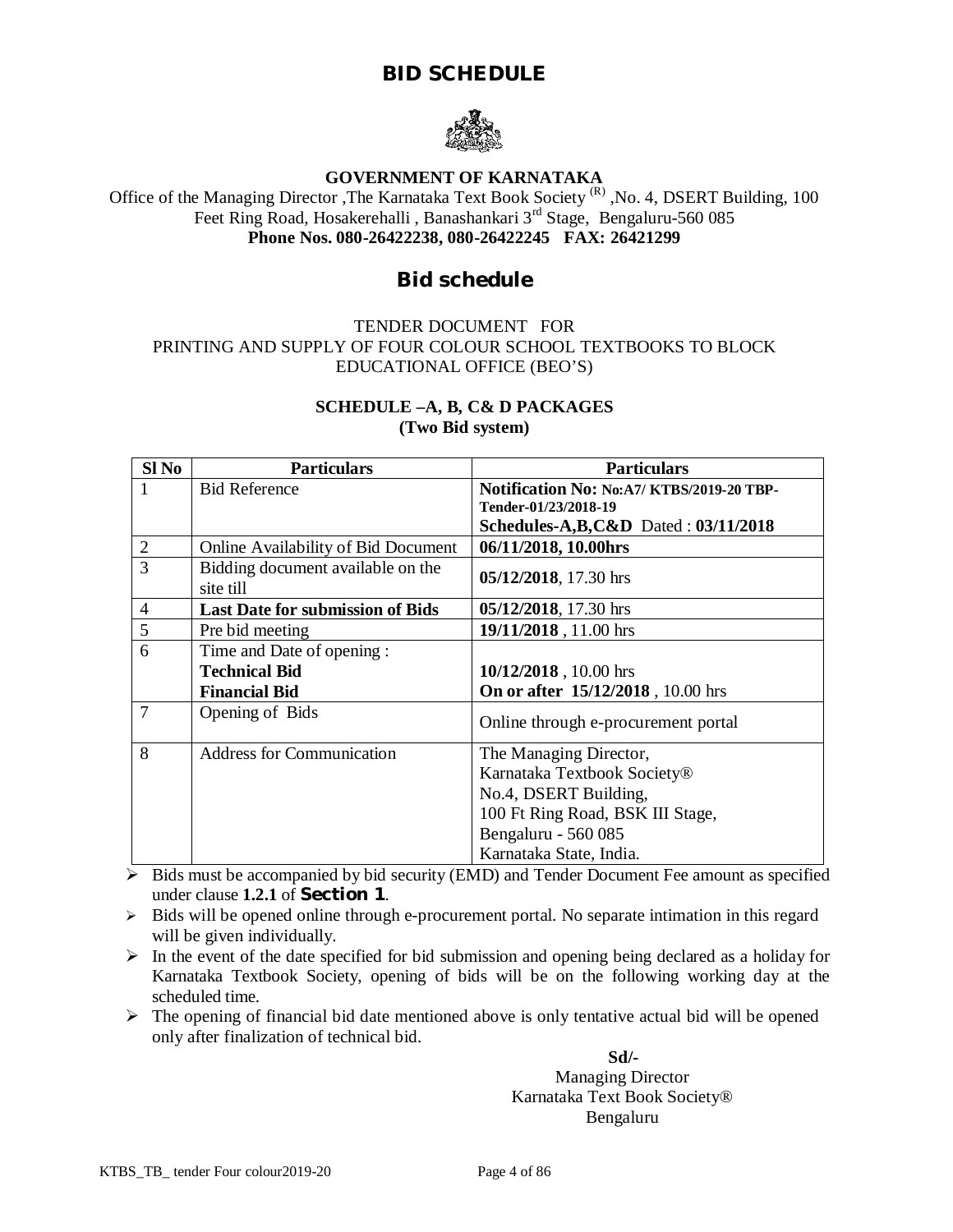## **A BRIEF DESCRIPTION**

#### **INTRODUCTION**

- $\triangleright$  The Karnataka Textbook Society® herein after referred to as `The Society` is registered under the Societies Act 1960, functioning under the Education Department, Government of Karnataka. The Society is wholly financed by the Government of Karnataka.
- $\triangleright$  The objective of the Society is to provide quality Textbooks to Primary and Secondary School students of the schools across the state of Karnataka in accordance with the rules.
- Free textbooks are provided to 1<sup>st</sup> to 10<sup>th</sup> Standard students of all government schools and 9<sup>th</sup> &  $10<sup>th</sup>$  class students of all Aided Schools as per the Government policy and to  $1<sup>st</sup>$  to  $8<sup>th</sup>$  Standard students of all aided schools as sponsored under the project of Samagra Shiksha Abhiyana (SSA), Karnataka .
- $\triangleright$  Sale Textbooks are provided to all students of unaided schools in Karnataka.
- $\triangleright$  This is a tender for printing and supply of Textbooks under free & sale category for the academic year **2019-20**. This tender contract validity is up to 29th February 2020 or till finalization of the printers for the next academic year text book printing, whichever is earlier. Rates quoted or accepted rates are valid for tender validity period.

#### **SCOPE OF WORK**

- $\triangleright$  About 101.13 lakhs children are studying in 60.913 primary schools and 15,140 high schools in Karnataka. For the year 2019-20, out of a total of about **479 lakhs** Textbooks out of which **297 lakhs** textbooks have to be printed under free category & about **182 lakhs** textbooks under Sale category under this Tender. Free & Sale category books are to be supplied to the office of all 204 Block Educational Officers (BEO's) as mentioned in **Section-9.** who in turn have to distribute well in time to the schools located in their jurisdiction before the commencement of the academic year.
- $\triangleright$  The successful bidder is responsible to enter into an agreement with KTBS. He should procure the paper and shall provide the information about the same to the KTBS and the certifying agency appointed by the Society viz**`the Director of Printing, Stationery & Publications, Government of Karnataka, Bengaluru** and then print and supply Free & Sale Categories of textbooks to BEO's after ensuring the quality.
- $\triangleright$  The successful bidder is also responsible and accountable for all the printing and supply process throughout the contract period. He has to chalk out the programme of work/ route map/ time schedule from the date of commencement of work and up to the completion of the work and intimate the same to the purchaser along with the contract agreement.

#### **DOCUMENTS**

The tender document has been divided into different sections as mentioned in the Index.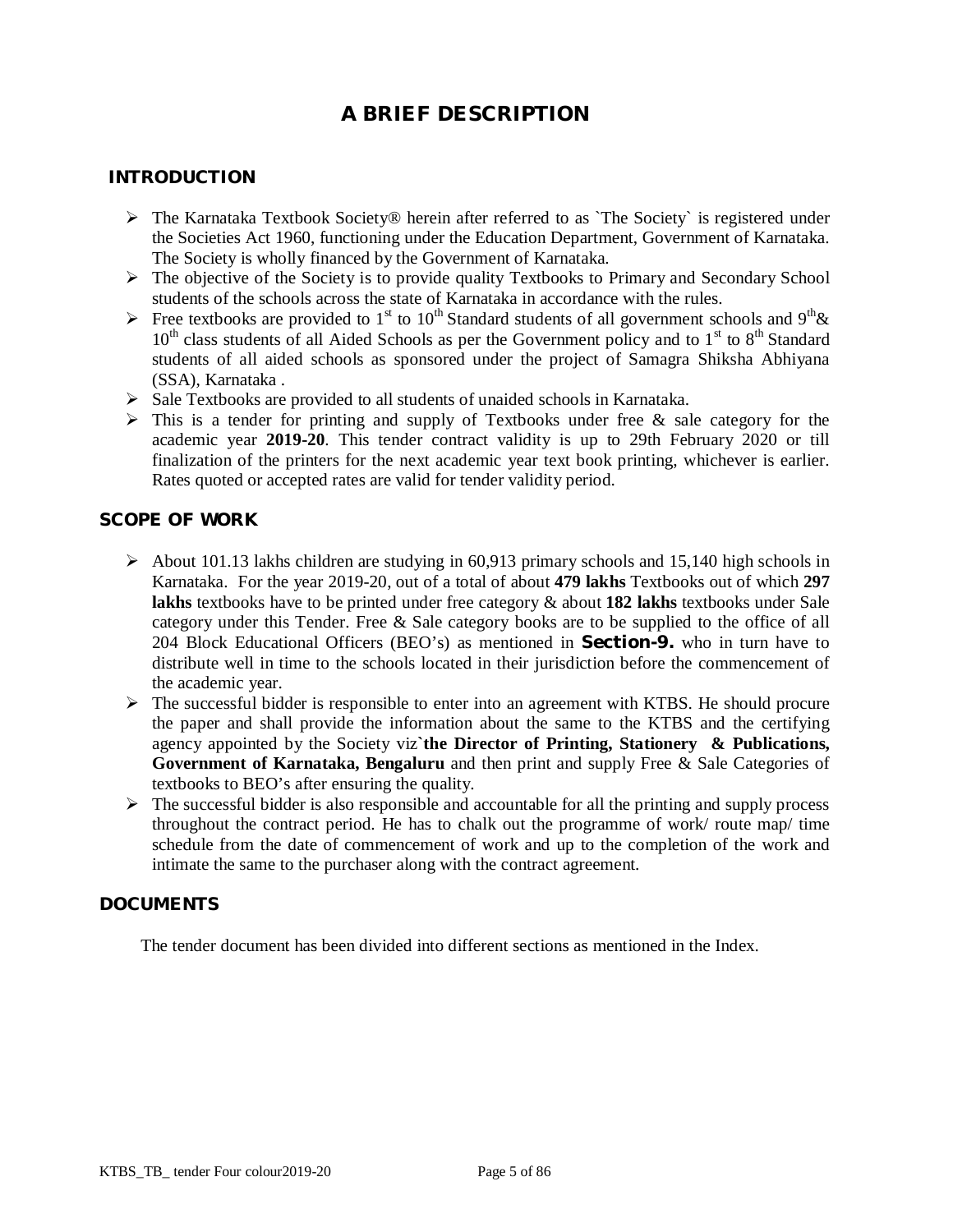## **INSTRUCTION TO BIDDERS**

## **1.1. INTRODUCTION AND BACKGROUND**

- 1.1.1 Government is distributing free textbooks to all the government school students and aided school students of standards 1 to 10 and sale Books to un-aided schools across the state of Karnataka.
- 1.1.2 In pursuance of this objective, the Karnataka Textbook Society® of Government of Karnataka invites open tenders from interested parties for the printing and supply of free  $\&$  sale textbooks to BEO's as per Distribution points mentioned in **Section-9** and awarded packages. Interested parties ("Bidders") are invited to submit detailed Bids.
- 1.1.3 The Bids would be evaluated on the basis of the evaluation criteria set out in this document in order to identify the successful Bidder. In order to do so, the Purchaser himself or his authorized representative may inspect the premises of the bidder.
- 1.1.4 The Successful Bidder would then have to enter into an Agreement with The Managing Director, KTBS, and perform the obligations as stipulated there, in respect of the Project. The Draft Contract form given in **Appendix-18** of this document.
- 1.1.5 The Successful Bidder would be required to print and supply Free & Sale category textbooks to BEO's of Karnataka as specified **Section-9** in accordance with the terms and conditions laid down for further distribution by them.
- 1.1.6 The period of the contract shall be up to 29th February 2020 or till finalization of the printers for the next academic year text book printing, whichever is earlier.
- 1.1.7 Upon satisfactory completion of the printing and supply of school text books, payments will be made in accordance with the terms and conditions set out in this Document.

## **1.2. BRIEF DESCRIPTION OF BIDDING PROCESS**

1.2.1 The Society intends to follow a single stage, two Bid process for selection of the successful Bidder for the Project.

## **Documents Constituting the Tender (Two Bid)**

The tender (two Bids) to be submitted by the Tenderer shall comprise the following components i.e. Technical Bid and Financial Bid. Both shall have to be submitted online in the formats available in the e-portal.

## **Technical Bid**

Earnest money deposit (EMD) of Rs. **8.00 lakhs** and Tender Document fee of Rs.**10,000 + 18%**  GST is prescribed. Tender Document fee is required to be furnished in the form of **Demand draft (DD).** Demand draft should be drawn in favour of **Managing** Director, Karnataka Textbook Society and Payable at Bengaluru. A scanned copy of the DD shall be uploaded and the DD will be collected by the KTBS during office hours on the working days in-between closing time of the bid submission and opening time of the technical bid along with sample papers as mentioned in clause 1.2.3. Non submission of Tender Document fee in the form of DD and sample papers before the time of opening of Technical bids may lead to rejection of the bid.

## **Scanned images of the following Documents**

The documents listed under clause 2.9.1 of **section-2** of this document.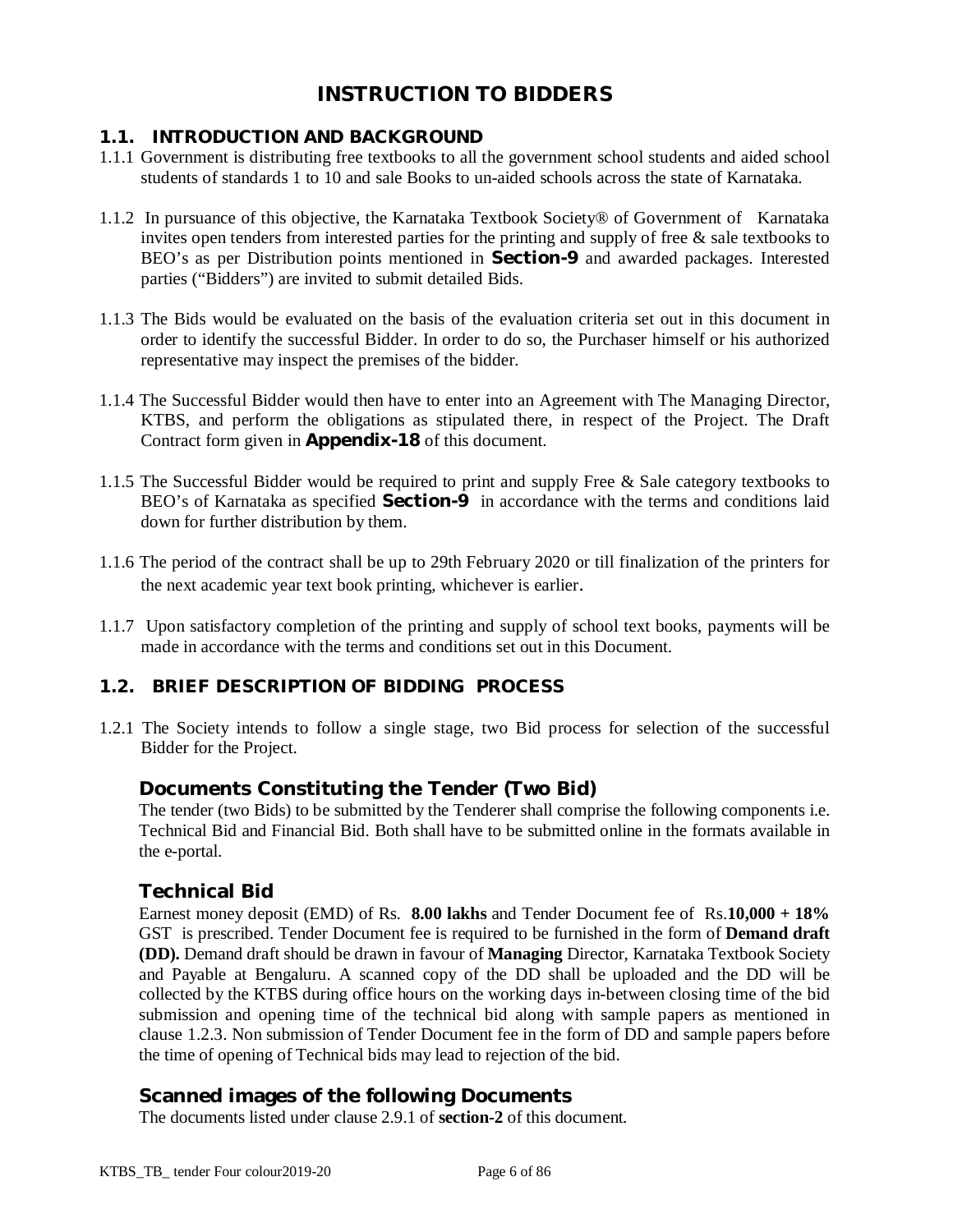## **Financial Bid:**

The Tender Form and the Price Schedule which **form** the Financial Bid shall be submitted online in the provided manner. **No additional document is to be uploaded in this regard**.

#### **1.2.2 EVALUATION PROCESS**:

#### **Technical Evaluation;**

The evaluation of the Proposals would be carried out as follows:-

#### **a)***"Test-of- responsiveness"*.

This stage involves an evaluation based on Qualification Submissions. Proposals found to be substantially responsive would be selected for qualification evaluation.

**b)** "*Qualification".*

In this Stage the information of the Bidders relating to their experience, financial and infrastructural capability would be evaluated. Bidders meeting the experience, financial & infrastructure capability criteria as set out in this Document shall be short-listed as *"Qualified Bidders".*

#### **Financial Evaluation**:

This stage is called *"Eligibility".* In this stage the Price Bid of the *"Qualified Bidders"* would be evaluated based on the evaluation criteria as mentioned in **Section 4.** for the Price Bid. The successful price bidder shall be declared as the *"Eligible Bidder."*

**1.2.3** The tenderer shall submit samples of the Paper from at least two mills for the Text Printing and Boards for the Cover Printing to the Assistant Director, Karnataka text Book Society in-between closing time of the bid submission and opening time of the technical bid during office hours along with DD drawn in favour of Managing Director, Karnataka Textbook Society and Payable at Bengaluru as Tender Document fee as per clause 1.2.1. These samples are to be packed in separate covers duly indicating name and address of the tenderer on the sealed cover and on all the samples. Non submission of sample papers prior to opening of technical bid shall be categorically rejected. The samples shall bare the manufacturers name, brand, GSM etc., and compliance report to technical specifications prescribed or a mill test report of the respective sample. Extract of specifications from the Website is also acceptable.

#### **1.3 AVAILABILITY OF TENDER DOCUMENT**

In the e-procurement portal<https://eproc.karnataka.gov.in>

**1.3.1** All subsequent notifications, changes and amendments on the project or tender document would be posted only on the **e-procurement portal viz** *<https://eproc.karnataka.gov.in>*

## **1.4 PROPOSAL DUE DATE**

The proposal should be uploaded on or before **05-12-2018,** before **17.30hrs**.

#### **1.5 OFFICIAL COMMUNICATION FROM KTBS**

- The official communication from KTBS to the bidders will be any mode such as through post, courier, or E-mail.
- E-mail communication from official e-mail ID of KTBS i.e. **[mdktbs.tender@gmail.com](mailto:mdktbs.tender@gmail.com)** should be treated as official communication.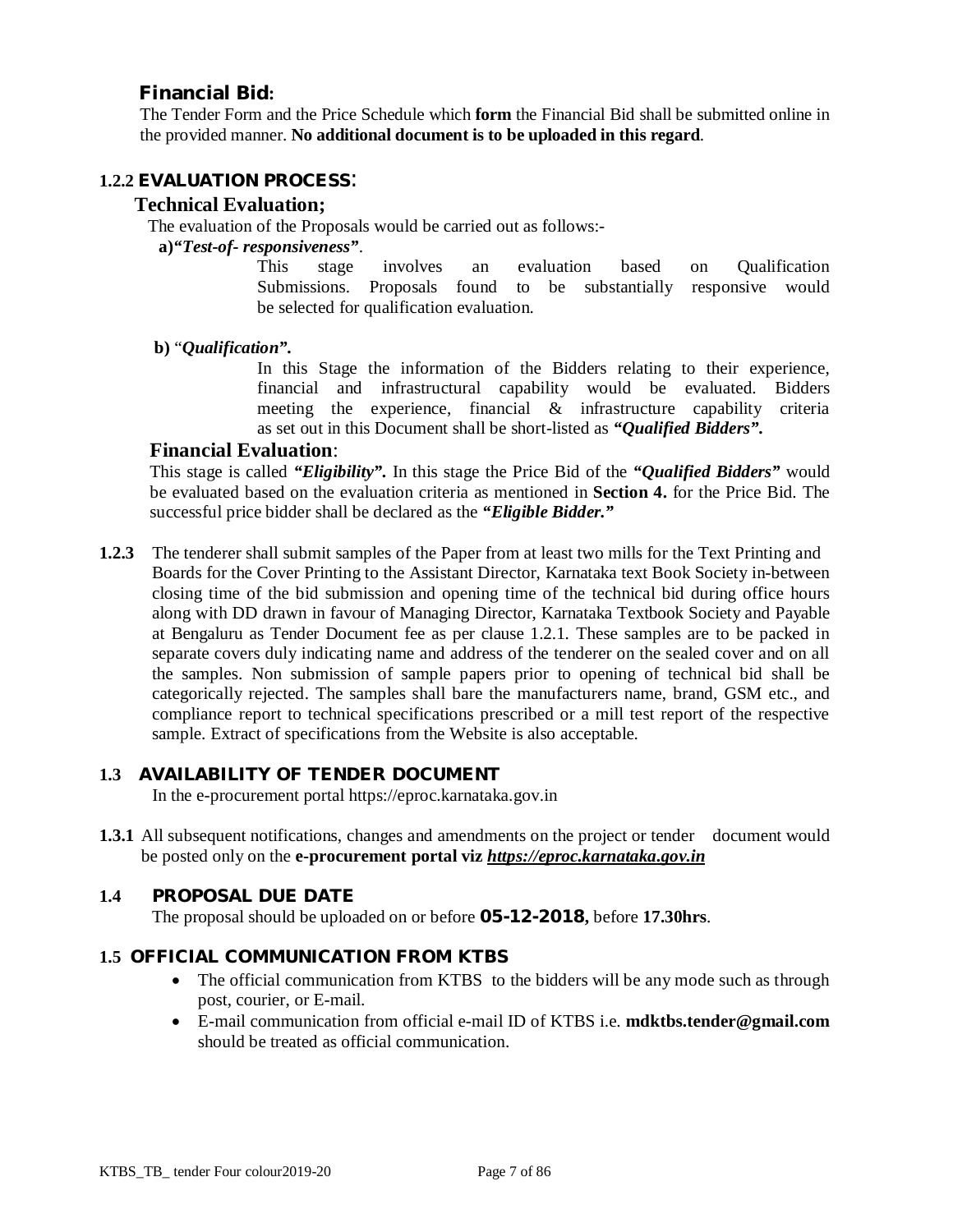## **INFORMATION TO BIDDERS**

### **A. GENERAL INFORMATION**

#### **2.1 BIDDERS**

- 2.1.1 The Legal entity eligible for participating in the qualification process shall be `**the Printer**` belonging to any of the States of Karnataka, Maharashtra, Andhra-Pradesh, Telangana, Tamil Nadu, Puducherry, Kerala and Goa.
- 2.1.2 **The Printer** means an entity with the prescribed eligibility who is engaged in the business of printing and supplying of books and who has a Minimum of 3 years experience in printing and supply of books.
- 2.1.3 The legal entity should possess Technical facilities of the required standards to fulfill the requirements of the tender.
- 2.1.4 The Legal Entity should have been registered as printer under Factories Act and shall have separate valid and legal factory registration certificate for each place of production. The Registration shall be renewed up to date and shall also have registrations under Goods and Services Tax Act in their respective States in India; and all other legal and statutory Registrations to fulfill the requirements of this Tender
- 2.1.5 The main business of the Legal Entity in the immediately preceding 3 years should be as a printer in any of the states of Karnataka , Maharashtra , Andhra-Pradesh , Telangana, Tamil-Nadu , Puducherry , Kerala and Goa.
- 2.1.6 The Legal Entity should have achieved an average annual turnover of Rs.**75.00** lakhs in the preceding 3 years i.e. 2015-16 ,2016-17 and 2017-18.
- 2.1.7 The following documents / information shall be submitted by the Bidders along with the Qualification Submissions:
	- A legal entity incorporated as Private/Public Limited Company shall submit Certificate of Incorporation, Memorandum & Articles of Association.
	- A Partnership Firm shall submit Partnership Deed.
	- A ownership shall provide Proof of Ownership of a Printing Press as per the criteria prescribed and their location within the states of India
- 2.1.8 Any Entity which has been barred by the Education Department, Government of Karnataka (GoK), any other State Governments(SG) or Government of India (GoI), or any of the agencies of GoK/SG/GoI would not be eligible to submit a Proposal. The Bidder shall execute an undertaking to this effect as per the format enclosed in **Appendix-4**.
- 2.1.9 Any Entity which has been declared as **blacklisted** by the KTBS would not be eligible to submit a proposal.

#### **2.2 NO CONSORTIUM**

Bidder should be an individual entity and should submit their bids individually*.* More specifically, consortium of bidders is barred from participation in the tender.

#### **2.3 NUMBER OF PROPOSALS & PACKAGE DETAILS**

- 2.3.1 Each Bidder shall submit only one Proposal in response to this Tender document. Any Bidder, who submits or participates in more than one Proposal, shall be disqualified and shall also cause disqualification of all the proposals in which such Bidder has participated.
- 2.3.2 A Bidder will be allotted a maximum of **4 packages** as per his production capacity but a provision has been made to quote for a maximum of **8 packages** by the bidder. List of work packages along with titles is as shown in **Section-10**
- 2.3.3 Packages are allotted as per the terms at the sole discretion of the purchaser. As referred in clause 2.3.2, maximum number of packages to be allotted in this tender is **4** only and it shall be decided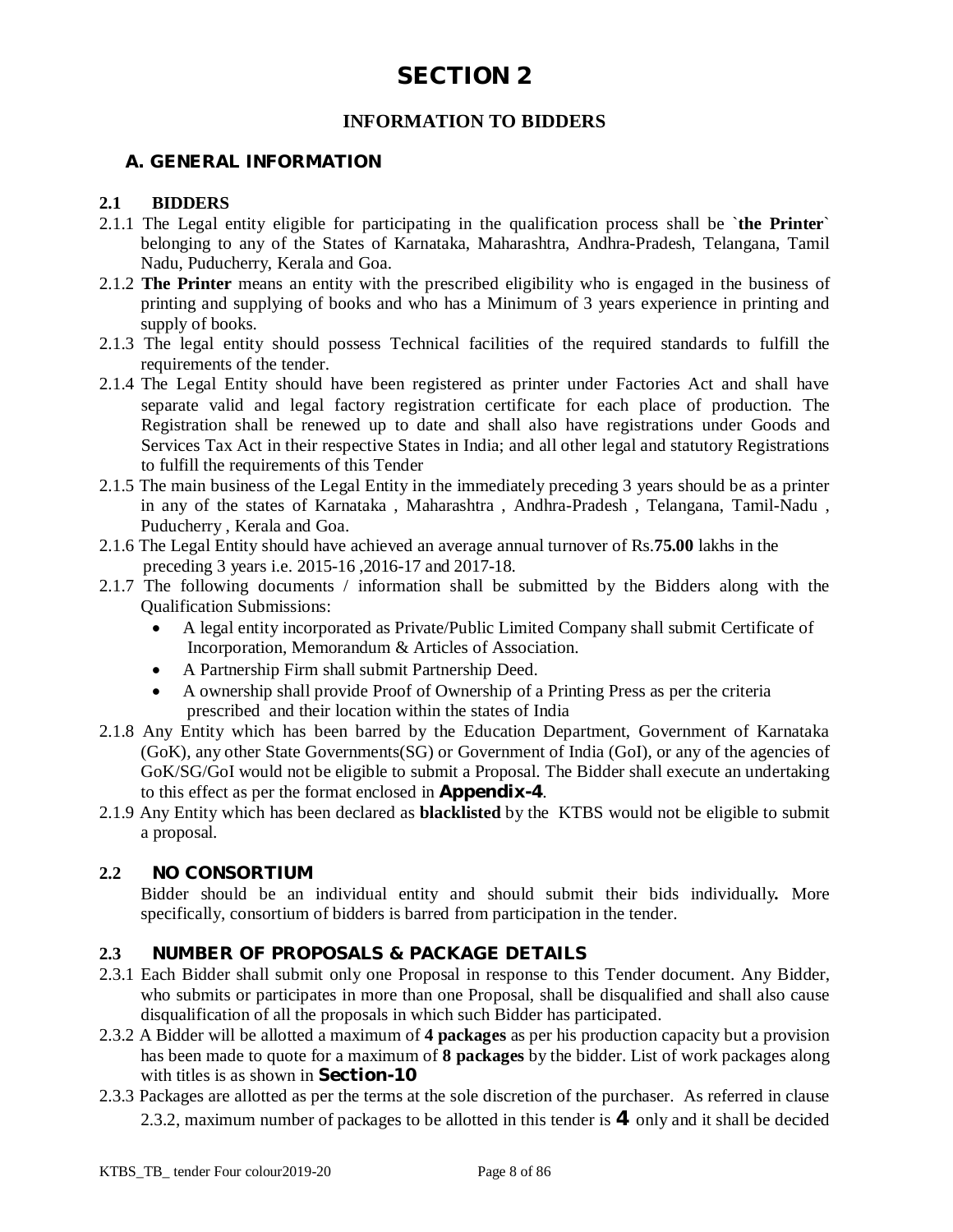based on the assessed production capacity and the previous year's performance of the tenderer, the same will be binding on the bidder.

- 2.3.4 A bidder is entitled to bid any of the **8** packages in the order of his preference from among **1-61** packages from **Section-10**, as per his production capacity. The packages allotted will only be **4** packages as per 2.3.3 to the bidder for which he becomes L-1. If in any case the same bidder happens to be L-1 in more than **4** packages, In such circumstances the least quoted **4** packages of maximum package value among quoted packages will be allotted to the bidder and the remaining packages will be offered to L2 bidders with or without negotiations to take up the work at L1 rate.
- 2.3.5 What may contain in the preceding clauses, the tender accepting authority may allocate more packages to any of the bidder over and above the packages as prescribed under 2.3.2 based on the assessed production capacity of the bidder. It is left to the discretion of the tender accepting authority to take such decision as may be deemed fit. The same shall be binding on such bidder.
- 2.3.6. Number of textbooks to be printed under the Packages as shown in **Section-10** is provisional and indicative and actual numbers of Textbooks to be printed and supplied will be as provided in the Purchase Order and the Distribution List. The numbers of pages in a book are all indicative.
- 2.3.7. Number of books to be printed may go up by about **25%** or get reduced by about **25%** as per the actual requirement and they shall be as in the Purchase order and the Distribution List. In exceptional circumstances the numbers may go up or get reduced further.

The accepted rates in the tender shall be valid up to **29th February 2020** or till finalization of the vendor for the next academic year text book printing tender, whichever is earlier. The contract between the bidder and the KTBS will be valid till **29th February 2020** or till finalization of the vendor for the next academic year text book printing tender, whichever is earlier. However, during the period of contract the Managing Director, Karnataka textbook society may give additional order in addition to the main order as per the requirement of the KTBS. The bidder shall be binding to execute the additional orders within the stipulated time frame mentioned in the work order. The time frame for the additional order may be arrived by mutual discussion.

2.3.8. Details of number of textbooks (Supply List) to be supplied to each destination shall be provided along with the Purchase order.

## **2.4 PROJECT INSPECTIONS AND VISIT TO THE SITES**

- 2.4.1 It is desirable that each Bidder submits his Proposal after visiting some of the Block Educational Offices as per **selected packages** and ascertaining for himself the location, surroundings, or any other matter considered relevant. Schedule of place of delivery is shown under **Section-9** of this document.
- 2.4.2 It would be deemed that by submitting the Proposal for Tender document, the Bidder
	- a) Made a complete and careful examination of the Tender Document,
	- b) Received all relevant required information from *KTBS* and
	- c) Made a complete and careful examination of the various aspects and locations of the Project.

#### **2.5 RIGHT TO ACCEPT OR REJECT ANY OF THE PROPOSALS**

2.5.1**The Managing Director, Karnataka Textbook Society,** Bengaluru reserves all the rights to accept or reject any bid and to annul the bidding process and reject all bids at any time prior to award of contract, without thereby incurring any liability or any obligation to inform the affected bidder or bidders about the grounds for the said action. Any Bid with incomplete information is liable for rejection. For each category of pre-qualification criteria, the documentary evidence is to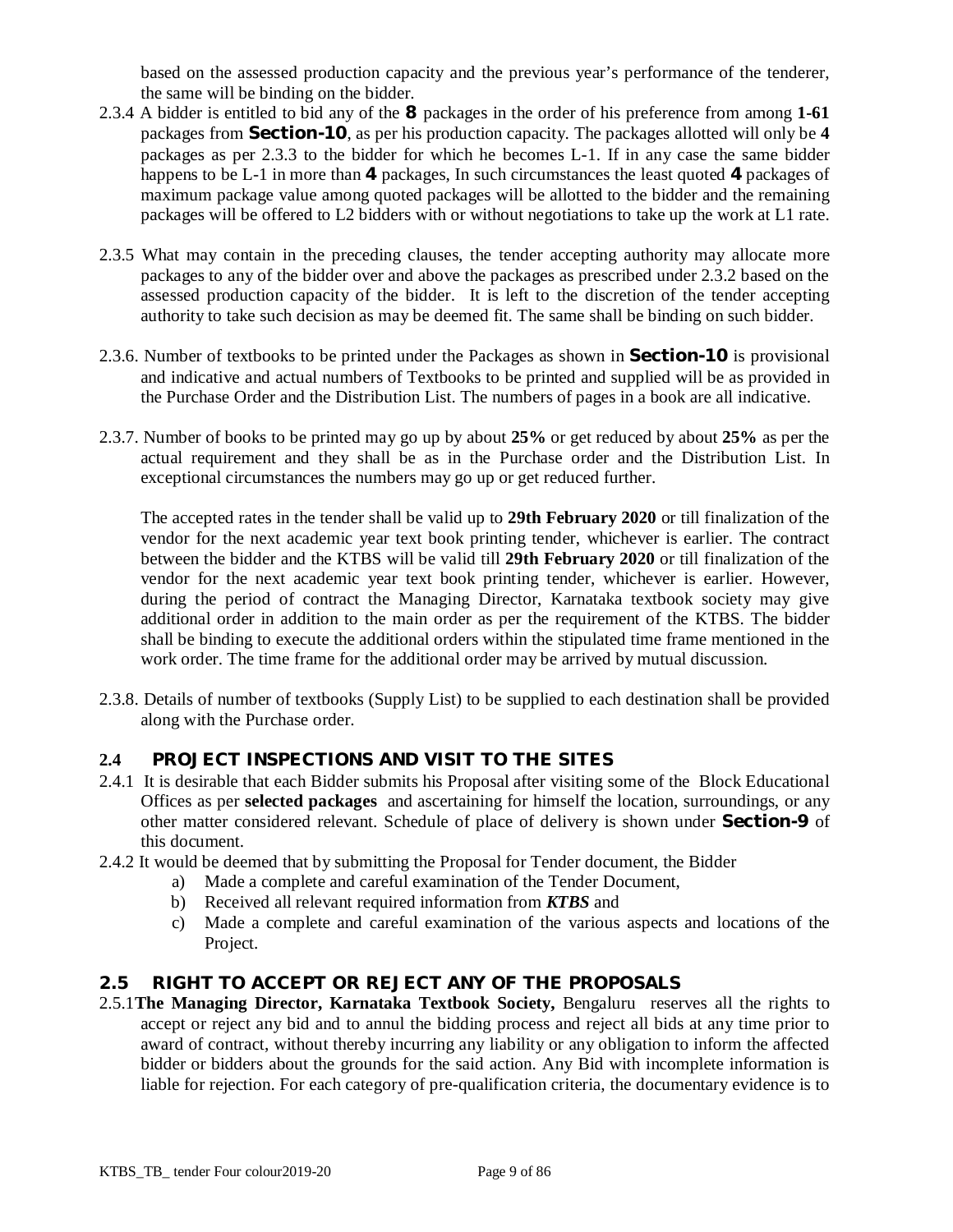be produced duly attested by the bidder, serially numbered and enclosed with the bids. If the documentary proof is not enclosed for any criteria the Bid is liable for rejection.

- 2.5.2 **If any information given by the bidder is found to be false / fictitious, the bidder will be debarred and will be blacklisted and his EMD will be forfeited in such a situation the purchaser i.e.** *KTBS,* **may,**
	- **a)** invite the next best Bidder to match the Proposal submitted by the best Bidder; **OR,**
	- b) take any such measure as may be deemed fit in its sole discretion including annulment of the bidding process.

## **B. CLARIFICATIONS**

#### **2.6 CLARIFICATIONS/AMENDMENTS / ADDENDA OF TENDER DOCUMENT**

- 2.6.1 A prospective Tenderer requiring any clarification of the tender documents may notify the Purchaser in writing or by fax or by e-mail at the Purchaser's mailing address indicated in the Invitation for Tenders. The Purchaser will respond to any request for clarification of the tender documents which it receives in e-portal no later than **15 days** prior to the deadline for submission of tenders prescribed by the Purchaser. Purchaser's response (including an explanation of the query but without identifying the source of inquiry) will be notified in the e-procurement portal.
- 2.6.2 At any time prior to the Proposal Due Date, the purchaser may, for any reason, whether at its own initiative or in response to clarifications requested by a Bidder, modify the Tender Document by the issuance of Addenda, or corrigendum (or) both
- 2.6.3 Any Addendum or corrigendum (or) both thus issued will be hosted on the e-procurement website.
- 2.6.4 In order to provide the Bidders a reasonable time to examine the Addendum, (or) corrigendum (or) both for any other reason, KTBS may, at its own discretion, extend the Proposal Due Date.

## **C. PREPARATION AND SUBMISSION OF PROPOSAL**

#### **2.7 LANGUAGE**

The Bid and all related correspondence and documents should be written in English language. Supporting documents and printed literature furnished by the Bidder with the Proposal may be in any other language provided that they are accompanied by appropriate translations of the pertinent passages in the English language. Supporting materials, which are not translated into English, will not be considered for technical evaluation and their bid will be considered as invalid. For the purpose of interpretation and evaluation of the Proposal, The English language translation shall prevail.

#### **2.8 BID SECURITY (EMD)**

- 2.8.1 Each Proposal should be accompanied by a Bid Security i.e. Earnest Money Deposit (**EMD**) **of Rs. 8,00,000/ -(Rupees Eight Lakhs only)for the bidder who participates for these Packages.** The Bid Security shall be kept valid for **at least 90 days.** In addition to the Proposal Validity Period and would need to be extended, if so required, for any extension in Proposal Validity Period.
- 2.8.2 EMD (Bid Security) and Tender processing fee should be paid through **e-payments, credit card, direct debit (internet banking) or NEFT (National Electronic Fund Transfer).**
- 2.8.3. (a) The Bid Security shall be returned to the unsuccessful Bidders within a period of eight (8) weeks from the date of announcement of the Successful Bidder.
	- (b) Every successful bidder shall submit a performance security of **5%** of Package Value as mentioned in L.O.A & in Clause 2.28.
	- (c) The Bid Security (EMD) submitted by the Successful Bidder shall be refunded only after getting the confirmation of performance security from the concerned authorities.
- 2.8.4 **The Bid Security shall be forfeited in the following cases;**
	- a) If the Bidder modifies or withdraws its Proposal except as provided in Clause 2.16.1;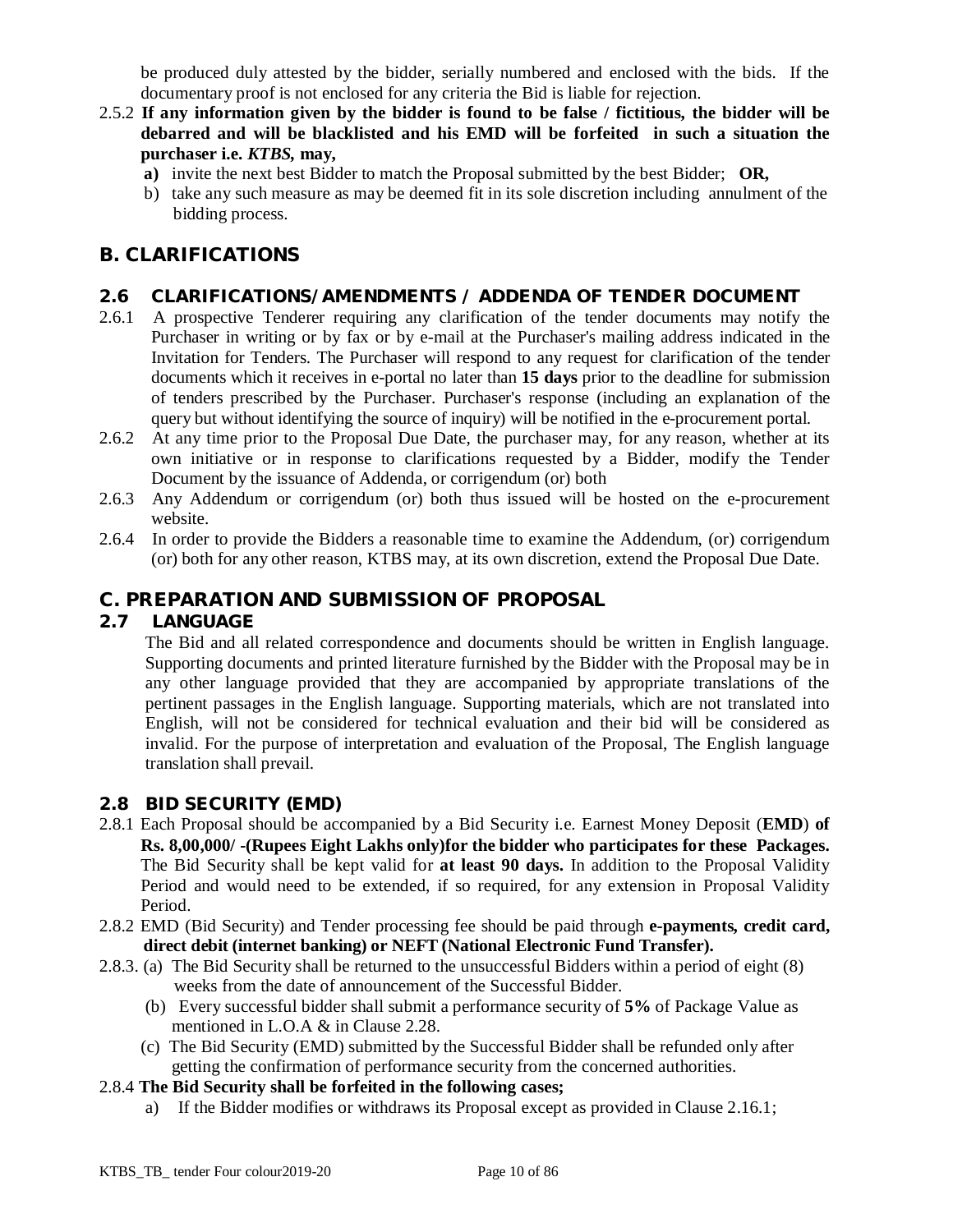- b) If the Bidder withdraws its Proposal during the interval between the Proposal Due Date and expiration of the Proposal Validity Period.
- c) If the Successful Bidder fails to provide the Performance Security within the stipulated time or the extended time thereof.
- d) If any information or document furnished by the Bidder turns out to be misleading or untrue in any material respect.
- e) on refusal to enter into contract after the award of contract.

### **2.9 QUALIFICATION BID SUBMISSION**

Qualification Submissions shall consist of the following document: Non-submission of any of the documents may lead to disqualification and is at the discretion of Purchaser i.e. with KTBS.

2.9.1. Bidder should upload the following documents in the e- portal in the same manner as mentioned below and file name should only be specified as mentioned below.

| Sl.No.         | <b>File Name</b>        | <b>Document description</b>                                           |  |  |
|----------------|-------------------------|-----------------------------------------------------------------------|--|--|
|                | <b>GST</b> Registration | GST Registration Certificate. (Scanned Image)                         |  |  |
|                | Certificate             |                                                                       |  |  |
| $\overline{2}$ | Annual VAT/GST          | VAT/GST Returns as filed before the proper authority.                 |  |  |
|                | Returns                 | Annual VAT/GST returns filed for the preceding three years i.e. for   |  |  |
|                |                         | the years 2015-16, 2016-17 and 2017-18. (Scanned Image)               |  |  |
| 3              | <b>Latest GST</b>       | Latest monthly GST returns(Scanned Image)                             |  |  |
|                | Returns                 |                                                                       |  |  |
| 4              | PAN Card                | PAN Certificate. (Scanned Image)                                      |  |  |
| $\overline{5}$ | <b>IT Returns</b>       | Acknowledgement of IT returns filed for the preceding three years     |  |  |
|                |                         | i.e. for the Assessment years 2015-16, 2016-17 and 2017-18.           |  |  |
|                |                         | (Scanned Image)                                                       |  |  |
| 6              | Factory                 | Registration certificate Under Factories Act Which is Valid and       |  |  |
|                | Registration            | Renewed up to date. (Scanned Image)                                   |  |  |
|                | Certificate             | (If this certificate is in any language other than English then       |  |  |
|                |                         | translated English version should be uploaded)                        |  |  |
| $\overline{7}$ | Tenancy                 | Copy of the title deed or lease agreement in support of ownership /   |  |  |
|                | agreement               | Tenancy of infrastructure facilities like building, Go-down etc.,     |  |  |
|                |                         | (Scanned Image)declaration has to be submitted in this regard         |  |  |
|                |                         | having details such as validity period of the agreement               |  |  |
|                |                         | availability of space in sq feet should be mentioned and duly         |  |  |
|                |                         | signed by the CA                                                      |  |  |
| 8              | Address and             | Copy of the address and official e-mail ID, Contact persons names,    |  |  |
|                | contact person.         | their status in the organization and their phone numbers.             |  |  |
| 9              | <b>GST</b>              | Declaration about the rate of GST included in the price proposal.     |  |  |
| 10             | Certificate of          | Certificate of Incorporation or equivalent or a declaration about the |  |  |
|                | Incorporation /         | constitution of the firm. / Copy of the documents as required under   |  |  |
|                | Legal Entity            | clause 2.1.7(Scanned Image)                                           |  |  |
| 11             | Bid security            | Declaration having Paid the Bid Security (EMD) in provided            |  |  |
|                |                         | format.                                                               |  |  |
| 12             | Proof of                | Proof of Ownership of the machines owned(invoice or declaration       |  |  |
|                | Ownership               | by the CA)                                                            |  |  |
| 13             | Being a Printer         | Registration Certificate issued by a Labor Department/competent       |  |  |
|                |                         | authority certifying that the firm/companies business as Printer      |  |  |
|                |                         | /Web offset Printing as required under clause 2.1.1, 2.1.2 and 2.1.5  |  |  |

**Qualification Documents***–***Technical Qualification documents shall consist of the following:**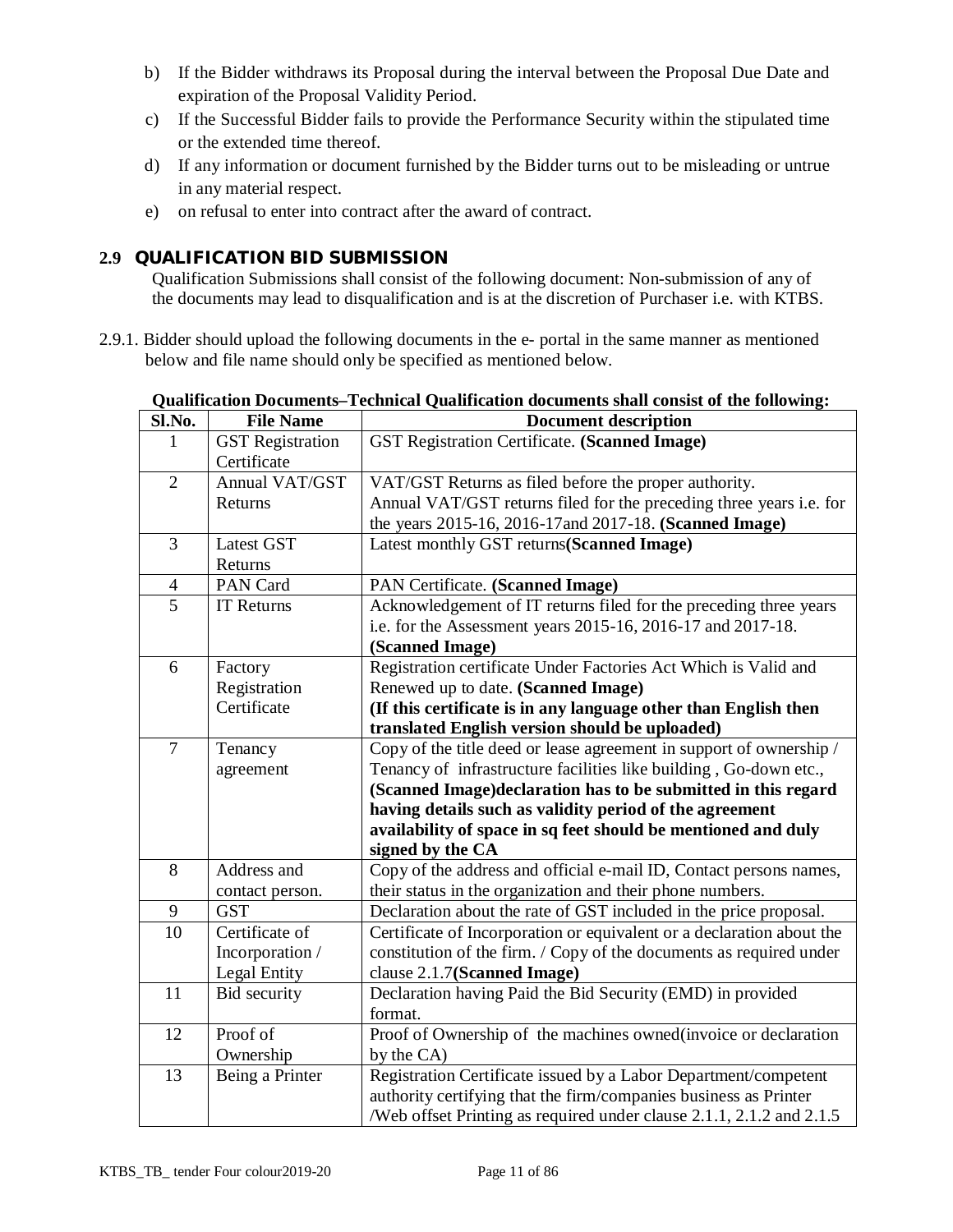| 14 | Demand draft             | Demand Draft as Tender Document fee. (Scanned Image) as            |  |
|----|--------------------------|--------------------------------------------------------------------|--|
|    |                          | required under clause 1.2.1                                        |  |
| 15 | Minimum Billing          | Billing of at least Rs.40,00,000/-(Forty Lakhs only) from a single |  |
|    |                          | project of printing and supply of books/textbooks during any one   |  |
|    |                          | year of these 3 years i.e., 2015-16, 2016-17 & 2017-18.As required |  |
|    |                          | under clause 3.1.1(Only copy of Invoice to be uploaded)            |  |
| 16 | <b>Audited Financial</b> | Audited annual financial statements of the Bidder for the last     |  |
|    | <b>Statements</b>        | three (3) completed financial years i.e., 2015-16, 2016-17 $\&$    |  |
|    |                          | 2017-18. As required under clause 3.3.3                            |  |
| 17 | Appendix - 1             | Power of Attorney, authorizing the signatory of the Proposal to    |  |
|    |                          | commit on behalf of the Bidder                                     |  |
| 18 | Appendix - 2             | Letter of Proposal                                                 |  |
| 19 | Appendix - 3             | Details of Bidder                                                  |  |
| 20 | Appendix - 4             | <b>Anti-Collusion Certificate</b>                                  |  |
| 21 | Appendix - 6             | Undertaking of being a Printer                                     |  |
| 22 | Appendix - 7             | <b>Statement of Experience</b>                                     |  |
| 23 | Appendix - 8             | Statutory Auditor's Certification of Financial Capability or A     |  |
|    |                          | declaration as mentioned in the Clause 3.3.3 of Section 3          |  |
| 24 | Appendix - 9             | Statutory Auditor's Certificate for Project Experience of Printing |  |
|    |                          | and Supply of books for the following years 2015-16, 2016-17 $\&$  |  |
|    |                          | 2017-18                                                            |  |
| 25 | Appendix - 10            | Qualification Proposal to establish infrastructural capability     |  |
| 26 | Appendix - 11            | Indicating he is Web offset printer and his printing capacity.     |  |
| 27 | Appendix - 12            | Declaration of work completion.                                    |  |
| 28 | Appendix - 13            | An oath for having read the document.                              |  |
| 29 | Appendix - 19            | Bid form.                                                          |  |
| 30 | Declarations             | Letter of acceptance for Appendix-14, appendix-16, Appendix-18     |  |
|    |                          | and to furnish the information as per Appendix-15, Appendix -17    |  |
|    |                          | and abide by the conditions mentioned at appropriate time during   |  |
|    |                          | the Contract Period.                                               |  |

## **2.10 PRICE PROPOSAL**

2.10.1 Price Proposal shall consist of;

- a) Price Proposal is required to be submitted online in the formats available in the **e-portal**.
- b) The bidders can quote their lowest quote title wise, for the package and Prices should be inclusive of printing of text pages, cover pages, Varnish/lamination, binding, packing cost, transportation cost, transit insurance, all taxes and applicable duties etc. and the cost per page shall be quoted in Indian Rupees to the last **4 decimal places**.
- c) In case, price is quoted for the package for which the bidder is not eligible to quote and the rate turns out to be L1 then bidder shall be penalized in accordance with the provisions available in the previous clause 2.3 of this document.
- d) The rates quoted in the e-portal only prevail.
- e) The rates quoted shall be firm during the contract period and shall not be varied for whatsoever reason. However any increase in the statutory levies will be compensated by the purchaser and similarly any reduction shall be to the credit of the purchaser.

#### **2.11 VALIDITY OF PROPOSAL**

Tenders shall remain valid for a period not less than ninety days (**90 days**) after the last date of tender submission. A tender valid for a shorter period shall be rejected by the purchaser as nonresponsive.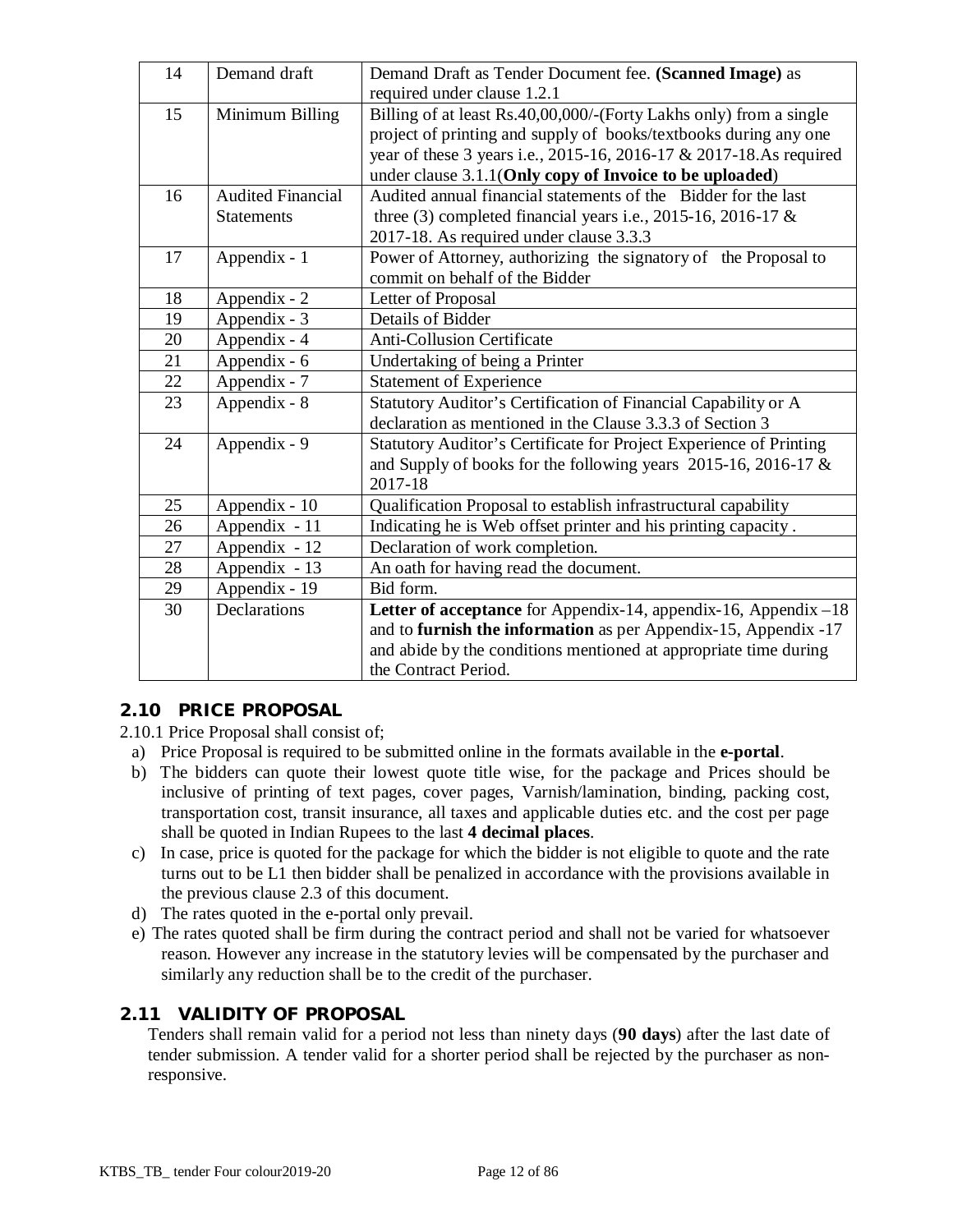## **2.12 EXTENSION OF VALIDITY OF PROPOSAL**

In exceptional circumstances, prior to expiry of the original time limit, the purchaser may request the Tenderers to extend the period of validity for a specified additional period. The request and the Tenderers responses shall be made in writing or by e-mail. A tenderer may refuse the request without forfeiting his earnest money deposit. A Tenderer agreeing to the request will not be required or permitted to modify his tender, but will be required to extend the validity of his earnest money deposit for a period of the extension and in compliance.

### **2.13 FORMAT AND SIGNING OF PROPOSAL**

- 2.13.1 The Bidder would provide information in the prescribed format required as per this Tender Document. **KTBS** reserves the right to evaluate only those Proposals that are received in the required format and is complete in all respects.
- 2.13.2 The Bidder shall submit the proposal in bids online, namely;
	- a) Technical Bid, consisting of the details mentioned in **section 2** of this tender document
	- b) Price Bid, consisting of the Bidders quoted rate inclusive of all statutory taxes being the financial proposal for the project.

#### **2.14 METHOD OF SUBMISSION OF PROPOSALS**

- 2.14.1 The proposals shall be submitted online in the e-portal in the provided formats only. Scanned copies of the same shall be uploaded where ever sought.
- 2.14.2 The e-portal itself will disqualify the improper and delayed Bids and KTBS shall assume no responsibility for any such eventualities.
- 2.14.3 The tenderer shall submit the Samples of Paper and Board to the Managing Director, Karnataka Text Book Society as explained in clause 1.2.3.

#### **2.15 PROPOSAL DUE DATE**

- 2.15.1 Proposals should be submitted only on-line and through the notified Government of Karnataka e-procurement platform before **17.30hrs** on the Proposal Due Date mentioned in the Bidding Schedule in the manner and form as detailed in this Tender Document. Proposals submitted in any other mode shall not be acceptable.
- 2.15.2 *KTBS* may, in exceptional circumstances, and for reasons to be recorded in writing, extend the Proposal Due Date, by issuing an Addendum in accordance with Clause 2.6, uniformly for all Bidders.

#### **2.16 MODIFICATIONS/SUBSTITUTION/WITHDRAWAL OF PROPOSALS**

2.16.1 Any modification, Substitution, withdrawal of proposal can be made by the tenderer only through the said e-portal in the form and manner as provided within the last day and time specified for submitting the bid.

## **D. EVALUATION OF PROPOSAL**

#### **2.17 PROPOSAL OPENING**

- 2.17.1 *KTBS* would open the bids in online platform only, the Qualification, Submissions as per the schedule for the purpose of evaluation.
- 2.17.2 Proposals for which an acceptable notice of withdrawal has been submitted in accordance with **Clause 2.16** will not be opened. However for technical reason if it opens it will not be considered.
- 2.17.3 *KTBS* would subsequently examine and evaluate Proposals in accordance with the criteria set out in Sections 3, 4 and 5 of this Tender Document.
- 2.17.4 To assist in the examination, evaluation, and comparison of Proposals, KTBS may utilize the services of consultant(s) or advisor(s)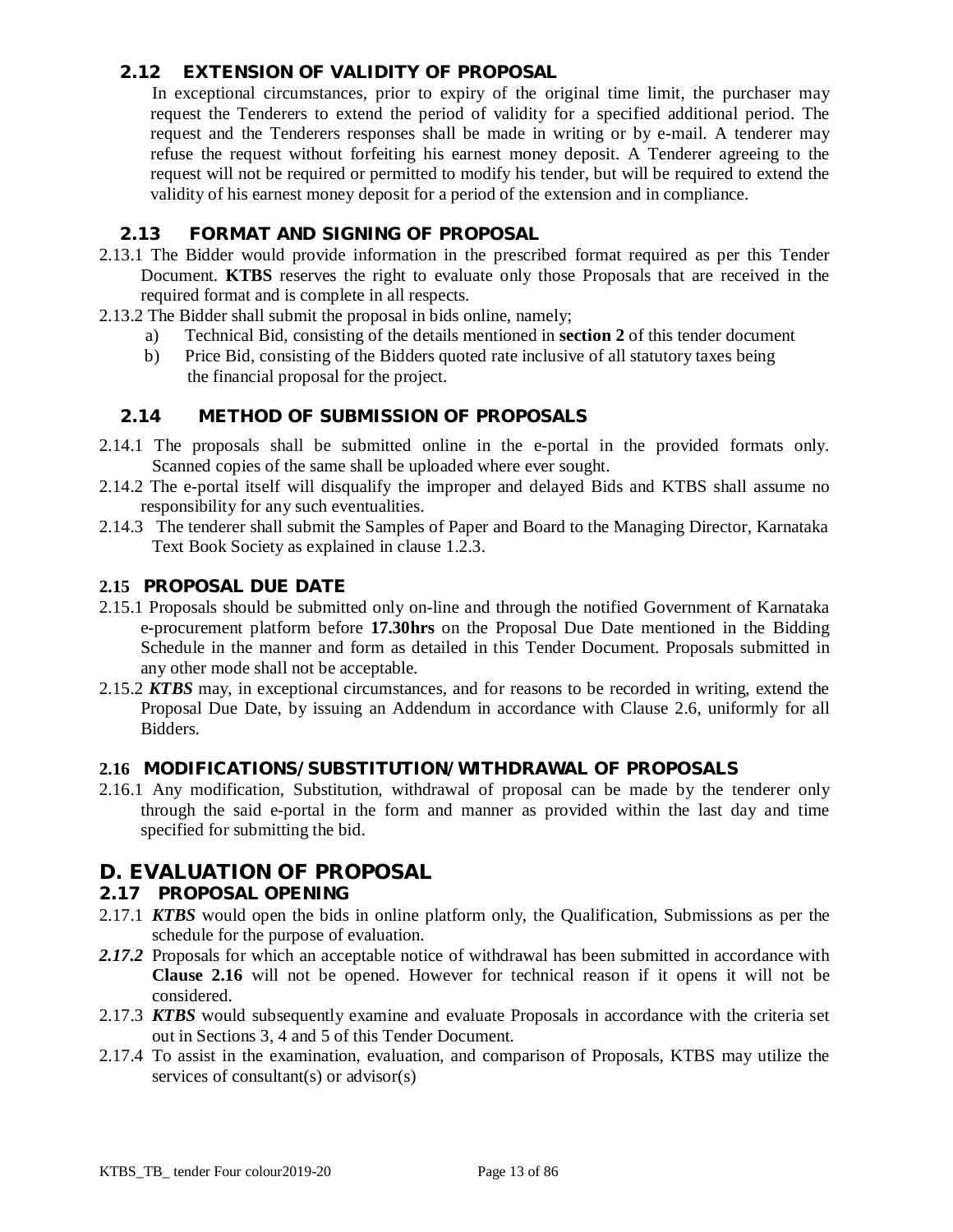## **2.18 CONFIDENTIALITY**

Information relating to the examination, clarification, evaluation, and recommendation for the Bidders shall not be disclosed to any person not officially concerned with the process. *KTBS* will treat all information submitted as part of Proposal in confidence and would require all those who have access to such material to treat the same in confidence. *KTBS* will not divulge any such information unless it is ordered to do so by any authority pursuant to applicable law or order of a competent court or tribunal, which requires its disclosure.

### **2.19 TESTS OF RESPONSIVENESS**

- 2.19.1 Prior to evaluation of Proposals, *KTBS* will determine whether each Proposal is responsive to the requirements of the Tender Document. A Proposal shall be considered responsive if the Proposal:
	- **a)** Is received/deemed to be received by the Proposal Due Date including any extension there of pursuant to Clause 2.15
	- **b)** Is accompanied by the documents as mentioned under 2.9.1 and 2.10.
- **2.19.2 The purchaser may waive any minor informality or non-conformity or irregularity in a Tender which does not constitute a material deviation.**
- 2.19.3 *KTBS* reserves all the rights to reject any Proposal which is non-responsive and no request for alteration, modification, substitution or withdrawal shall be entertained by *KTBS* in respect of such Proposals.

## **2.20 CLARIFICATIONS**

To facilitate evaluation of Proposals, *Purchaser* may, at its discretion, seek clarifications in writing from any Bidder regarding its Proposal.

#### **2.21 QUALIFICATION SUBMISSIONS**

- 2.21.1The Qualification & Submissions of the Bidders would first be checked for responsiveness as set out in Clause 2.19 above(Document verification). All Proposals found to be substantially responsive shall be evaluated as per the Qualification Criteria set out in Section 3. (Infrastructure verification)
- 2.21.2 Bidders who meet the qualification criteria shall be short-listed *("Qualified Bidders")* for further evaluation.
- 2.21.3 The Price Bid of the Bidders who do not meet the Qualification Criteria shall not be opened.
- 2.21.4 The Qualification Submissions of the Qualified Bidders would be evaluated as per the Qualification Evaluation Criteria set out in Section 3. The Purchaser either himself or through his representative may inspect the factory premises of the bidder regarding the availability of the facilities as per qualification documents submitted.

#### **2.22 QUALIFIED BIDDERS**

 Bidders who are found to be acceptable as *"Qualified Bidders"* would be considered for evaluation in the next stage i.e., financial evaluation

#### **2.23 PROPOSAL EVALUATION: PRICE BID**

 Price Proposal of only the *Technically Qualified Bidders* would be opened and evaluated as per process set out in Section 4 to identify an *Eligible Bidder*.

#### **2.24 DECLARATION OF SUCCESSFUL BIDDER**

- 2.24.1 *KTBS* may either choose to accept the Proposal of an *Eligible Bidder* or invite him for negotiations.
- 2.24.2 Upon acceptance of the Proposal of the *Eligible Bidder* with or without negotiations, *KTBS* shall declare the *Eligible Bidder* as the *Successful Bidder*.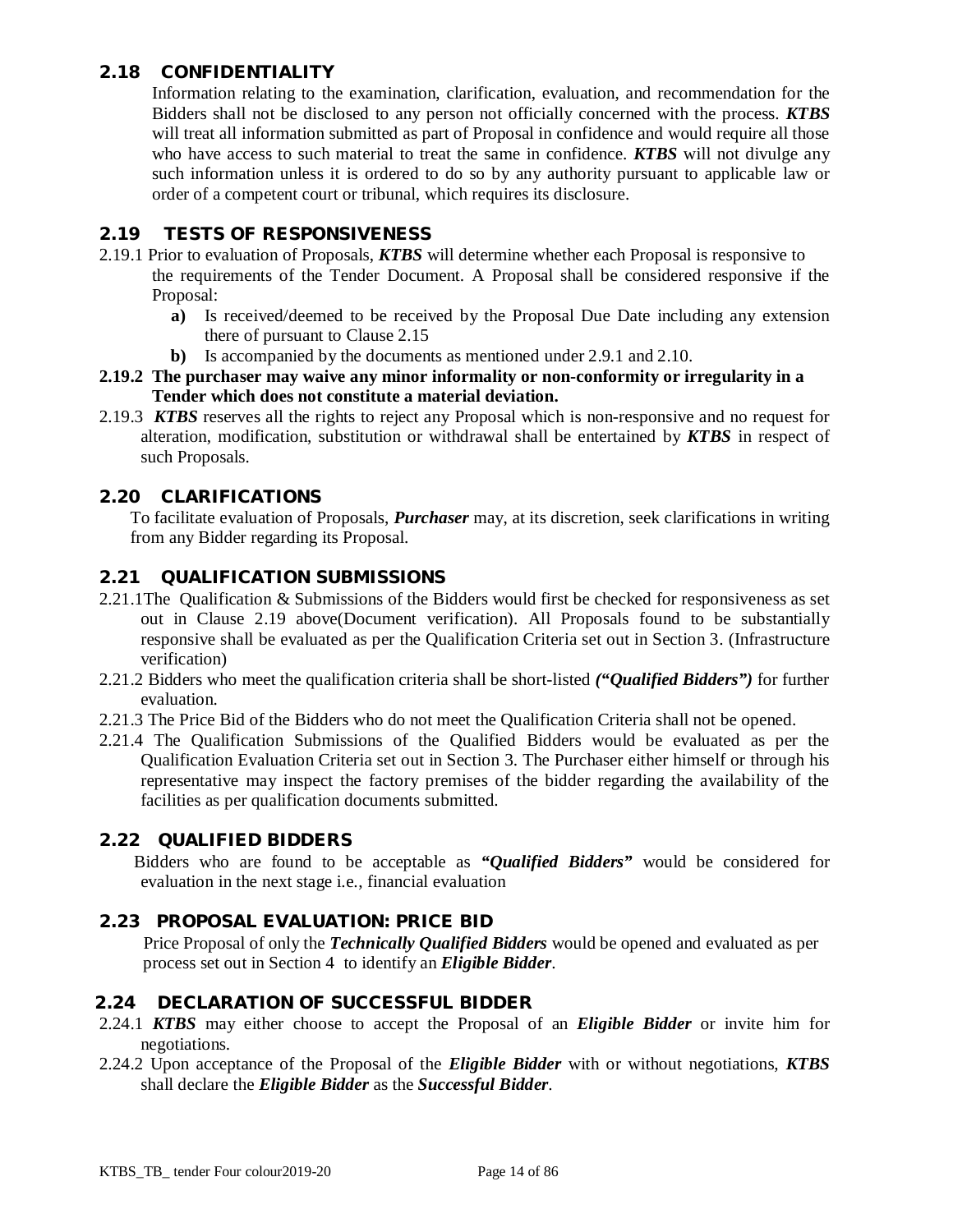## **2.25 NOTIFICATIONS**

 *KTBS* will notify the Successful Bidder through e-procurement platform or by facsimile or e-mail and by a Letter of Acceptance (LOA) that his Proposal has been accepted.

### **2.26 KTBS's RIGHT TO ACCEPT OR REJECT PROPOSAL**

- 2.26.1 *KTBS reserves all the rights to accept or reject any or all of the Proposals without assigning any* reason and to take any measure as it may deem fit, including annulment of the bidding process, at any time prior to award of the Project, without liability or any obligation for such acceptance, rejection or annulment.
- 2.26.2 *KTBS* reserves all the rights to invite revised Proposals from Bidders with or without amendment of the Tender Document at any stage, without liability or any obligation for such invitation and without assigning any reason.
- 2.26.3 *KTBS* reserves the right to reject any Proposal at any time if:
	- **a)** A material misrepresentation made at any stage in the bidding process is uncovered; or
	- **b)** The Bidder does not respond promptly and thoroughly to requests for supplemental information required for the evaluation of the Proposal. This would lead to the disqualification of the Bidder. If such disqualification / rejection occurs after the Proposals have been opened and the Successful Bidder gets disqualified / rejected, then *KTBS* reserves the right to:
		- **i.** declare the Bidder with second lowest Price Proposal/ Modified Price Proposal as the Eligible Bidder and where warranted, invite such Bidder for negotiations; or,
		- **ii.** take any such measure as may be deemed fit in the sole discretion of *KTBS*, including annulment of the bidding process.

#### **2.27 SUBMISSION OF ACCEPTANCE LETTER AND EXECUTION OF AGREEMENT**

- 2.27.1 Within **3** days of issue of LOA, the successful bidder shall accept the LOA and return the same to KTBS, The successful bidder shall furnish a security deposit of **5% of Package value** mentioned in the LOA and will sign the agreement and deliver it to the purchaser, **within 7 days** of the issue of LOA or within such further time as **KTBS** may agree to at its discretion.
- 2.27.2 If the Successful Bidder wants to authorize any person on behalf of him to sign the agreement, he shall, before signing of the Agreement, submit to *KTBS***,** a power of attorney to sign the Agreement with *KTBS***.**
- 2.27.3 **KTBS** will promptly notify other Bidders that their Proposal has not been accepted and their Bid Security shall be discharged /returned as promptly as possible, within a period of eight (8) weeks from the date of announcement of the Successful Bidder.

#### **2.28 PERFORMANCE SECURITY**

- 2.28.1 The successful Bidder shall furnish Performance Security in the form of an Irrevocable Bank Guarantee issued by a Nationalized bank or a Public Sector Bank in India or an Accepted Scheduled Bank in favour of "The Managing Director, Karnataka Text Book Society, Bengaluru", for a sum equivalent to **5% of the package value** separately for all the packages which may be allotted to the successful bidder **within 07 days** from issue of Letter of Acceptance (LOA) . The performance bank guarantee should be valid till **31 st March 2020.**
- 2.28.2 Failure of the Successful Bidder to comply with the requirements of Clause 2.28.1 shall constitute sufficient grounds for the annulment of the purchase order and forfeiture of the Bid Security. In such an event, *KTBS* reserves all the rights to take any such measure as may be deemed fit in the sole discretion of KTBS, including annulment of the bidding process, forfeit of EMD and blacklist of the bidder.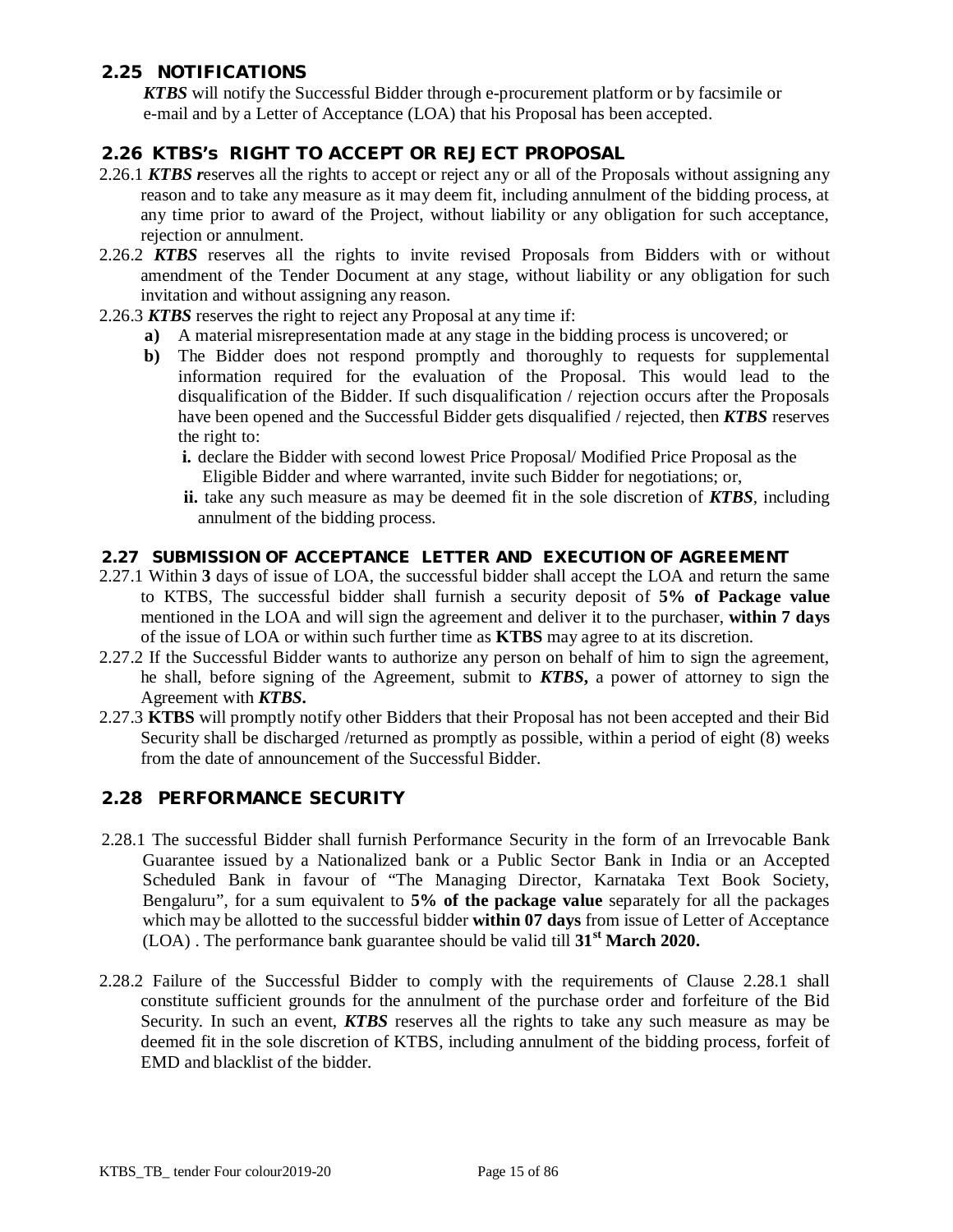## **QUALIFICATION CRITERIA**

## **3.1 EVALUATION PARAMETERS**

3.1.1 The Bidder's competence and capability is proposed to be established by the following parameters based on the document provided by the bidder as per clause 2.9 of this tender document.

#### *A. EXPERIENCE IN TERMS OF*

- i. Printing and Supply of books / Textbooks;
- ii. In accordance with time Schedule; and
- iii. Quality of material delivered.
- iv. Previous performance as assessed by the KTBS or any other authorities.

| Sl. No | <b>Experience Criteria</b>                                                                                                  |
|--------|-----------------------------------------------------------------------------------------------------------------------------|
|        | Billing of at least Rs.40,00,000/-(Forty Lakhs only) from a single                                                          |
|        | project of printing and supply of books/textbooks during any one<br>year of these 3 years i.e., 2015-16, 2016-17 & 2017-18. |

 The bidder should have 3 years of experience in printing of books. The Bidder shall furnish evidence to support its claim as per **Appendix - 7.**

#### **3.2 INFRASTRUCTURE CAPABILITY REQUIREMENTS**

| Sl no          | Category and the Description of the machinery prescribed                                                                                                                                                                                                       | <b>Quantity</b> |  |  |  |
|----------------|----------------------------------------------------------------------------------------------------------------------------------------------------------------------------------------------------------------------------------------------------------------|-----------------|--|--|--|
|                | <b>Pre-Printing machinery</b>                                                                                                                                                                                                                                  |                 |  |  |  |
| $\mathbf{1}$   | Computer to Plate making plant with processor capable of<br>making plates in the sizes of Double Crown, A-1 and such<br>similar sizes                                                                                                                          | one unit        |  |  |  |
|                | <b>Printing machinery</b>                                                                                                                                                                                                                                      |                 |  |  |  |
| 1              | Four colour web offset machine with a minimum of 508 mm. cut-<br>off, reel width of 760 mm or more, with one quarter folder. The<br>rated speed of the machine with quarter folding shall not be less<br>than 10,000 cycles per hour.                          | one unit        |  |  |  |
| $\overline{2}$ | Four colour sheet fed CPC offset printing machine with a Sheet<br>size of 485mmX660mm (19"x26") or above capable of printing<br>on Boards of at least 220 GSM.                                                                                                 | one unit        |  |  |  |
|                | <b>Binding and Finishing Machinery</b>                                                                                                                                                                                                                         |                 |  |  |  |
| $\mathbf{1}$   | Fully automatic stand alone perfect binding machine of minimum<br>6 clamps with 2000 cycles per hour OR equivalent production or<br>more.<br>(Note: required to achieve at least a production of at least $15,000$<br>books per shift.)                        | One unit        |  |  |  |
| $\overline{2}$ | Fully automatic 3 side cutting machine capable trimming books<br>of crown $1/4$ <sup>th</sup> size on 3 sides at a time.<br>(Note: It is essential to trim the books in a three side trimmer to<br>achieve the speed and correct right angles at the corners.) | one unit        |  |  |  |
| 3              | Fully automatic programmatic cutting machine 92 cm (32 inches)<br>size (min)<br>(Note: Required to cut the Cover Boards etc.)                                                                                                                                  | one unit        |  |  |  |
| 4              | Offline or inline varnishing machine                                                                                                                                                                                                                           | one unit        |  |  |  |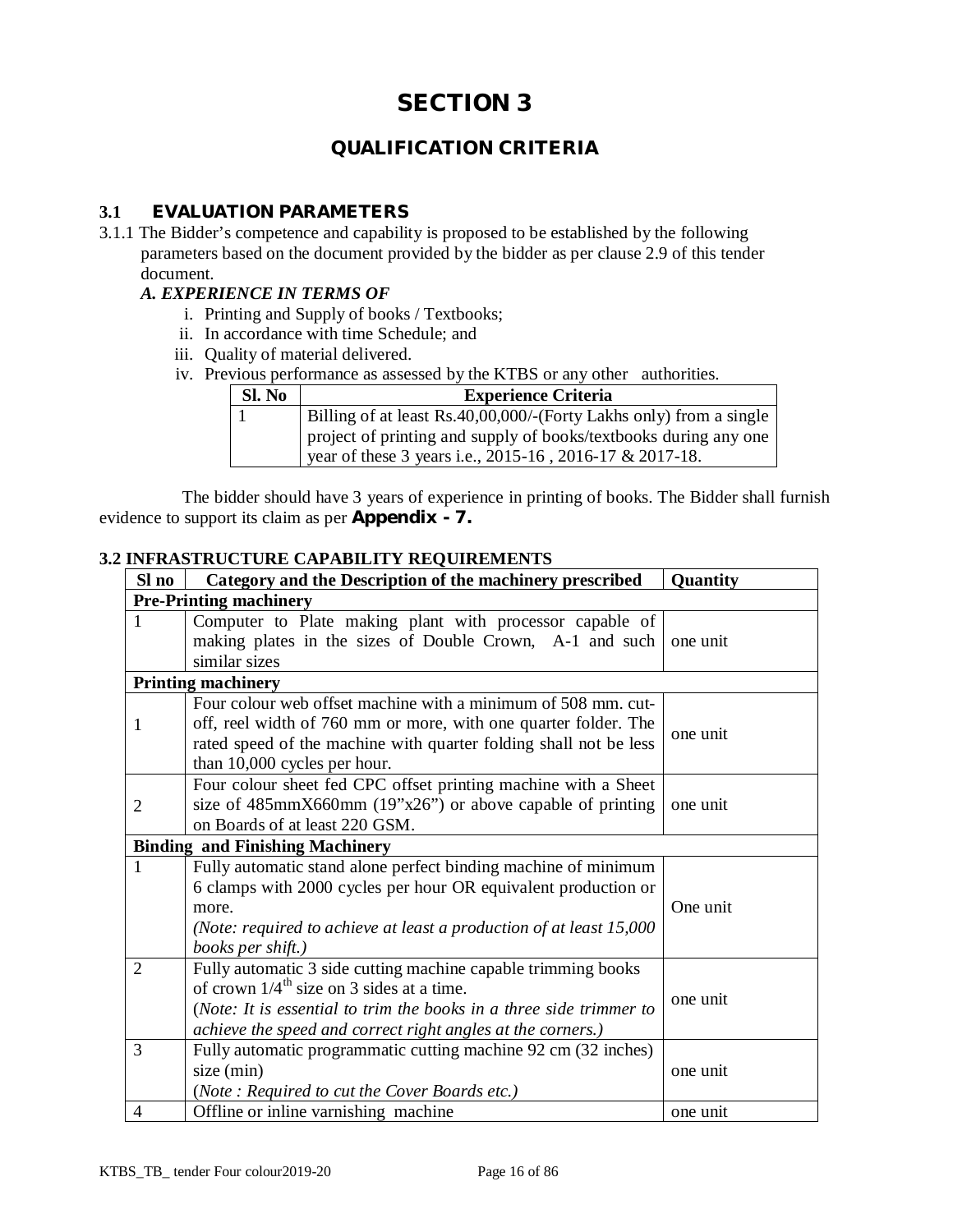| or<br>Wet / thermal lamination machine of Minimum feed width of 18"                                                           |  |  |  |
|-------------------------------------------------------------------------------------------------------------------------------|--|--|--|
| Wire stitching machine capable of pinning at least 12.5 mm at the $\vert$ Three units<br>speed of about 40 cycles per minute. |  |  |  |
| <b>Manpower, Factory and Storage Space</b>                                                                                    |  |  |  |

#### **Manpower:**

 $\triangleright$  The plant shall be operated by qualified and trained manpower with qualified supervisors for quality checking in the production line.

## **Factory and Storage Space**:

- $\triangleright$  The plant shall be well planned and is required to be in easily accessible location.
- $\triangleright$  It is expected to be laid out in an area of about 10,000 sq feet to have easy and safe movement of the materials.
- $\triangleright$  The storage space shall be at least another 5,000 sq feet covered area for the safe storage of finished goods as well as to stock the paper and for quality checking.

## **Note** :

- a. **The Specifications mentioned above are at minimum configurations expected, but Superior Machinery in the similar class are also acceptable. However, decision of the Purchaser in this regard shall be final and binding**.
- b. The cut off of the web machine has been fixed to ensure that the books can be produced with stipulated sizes without any difficulty. If any printer has a machine with a cut off that can produce double parallel fold etc shall have to establish to the satisfaction of the Purchaser that he can produce the books without compromising on the dimensions.
- c. In the table above, the bidder should own the required number of Printing machines. Additional Machinery, may be hired or taken on lease if required if a necessity arises during the course of production. Infrastructure, viz., minimum space and storage space can be either owned or hired or leased. Where the infrastructure capability/facilities are either hired or leased, the period of hire or lease should be double the period for which performance guarantee is to be furnished by the successful bidder.
- d. Mode of ownership and the period of lease or rent of infrastructure capability should be certified by the Statutory Chartered Accountant of the bidder. A chartered Accountant who issues such a certificate shall mention, in the certificate so issued, his name, address, membership number and the documents he has verified to issue the certificate.
- e. The CTP is made compulsory since all the data is being given in soft copies and the plates are required to be made by Computer to Plate method only.
- f. A perfect binding machine with the same output capacity with lesser number of clamps may also be considered. However the number of clamps shall not be less than four. Similarly the Tenderer may offer equivalent or superior machinery of required capacity. However the purchaser will be the final authority to assess the capacity of the machine.
- g. Since the specifications of Binding process has been changed the wire stitching machine becomes essential for the execution of contract satisfactorily therefore the said machine has been included in the required infrastructure.
- h. With an objective of eliminating plastic as much as possible in the text books and make them eco friendly varnishing has been introduced in addition to BOPP film Lamination as an alternative

## **3.3 FINANCIAL CAPABILITY**

3.3.1 Financial Capability of the Bidder would be evaluated on the basis of the following: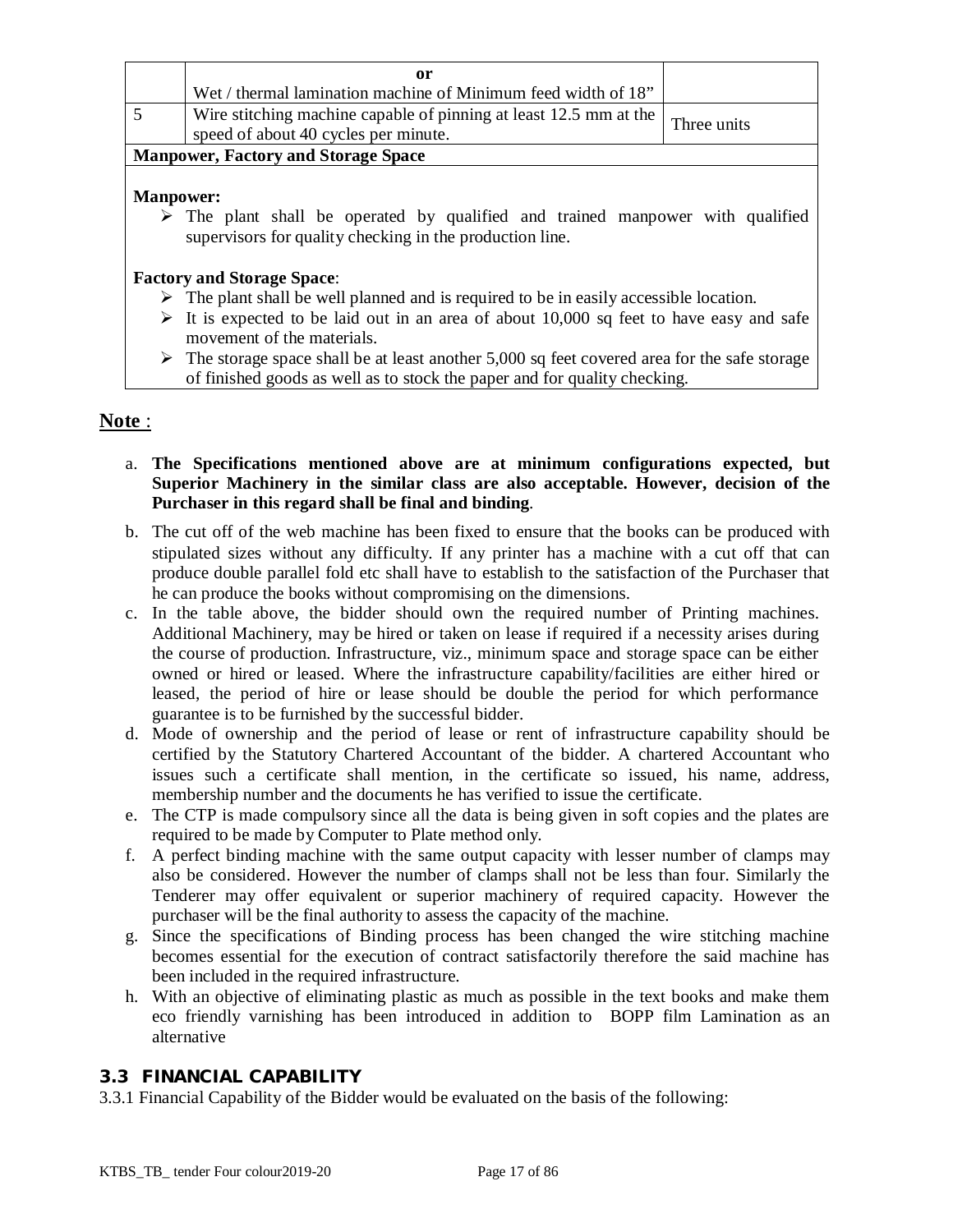### **FINANCIAL CAPABILITY IN TERMS OF**

- i. Annual sales turnover.
- ii. Net worth.

The Bidder shall furnish evidence to support its claim as per **Appendix - 8**

Turnover of the bidder shall be certified by his statutory auditor who should mention his name, address and membership number. Turnover certificate shall be based on the audited accounts of the bidders, or based on the returns filed with the Income tax authority or the Commercial Tax authority

| SI No. | <b>Financial Capability Criteria</b>                                          |
|--------|-------------------------------------------------------------------------------|
|        | Annual average turnover of at least Rs.75,00,000/- (Rupees Seventy Five lakhs |
|        | ' only) in the preceding three years i.e. $2015-16$ , $2016-17$ & $2017-18$ . |

- 3.3.2 The Bidder should provide information regarding the above based on audited annual accounts for the respective financial years. The financial year would be the same as the one normally followed by the Bidder for its Annual Report.
- 3.3.3 The Proposal must be accompanied by the audited annual financial statements of the Bidder for the last three (3) completed financial years.
- 3.3.4 Turnover and net worth of the bidder shall be certified by his statutory auditor who should mention his name, address and membership number. Turnover certificate shall be based on the audited accounts of the bidders, or based on the returns filed with the tax authority.
- 3.3.5 On each of these parameters, the Bidder would be required to meet the evaluation criteria as detailed in this Section.

## **3.4 QUALIFICATION CRITERIA FOR FINANCIAL CAPABILITY**

- 3.4.1 For the purpose of Qualification the Bidder is required to demonstrate the infrastructure and financial capability as set out in 3.2 and 3.3 of this tender document.
- 3.4.2 For the purposes of evaluation financial data from the latest three annual accounts would be considered.
- 3.4.3 For the purpose of qualification the bidder must have Positive net worth.

#### **3.5 QUALIFIED BIDDERS**

Bidders meeting Experience Criteria infrastructure and Financial Capability Criteria as mentioned above shall be declared as **Qualified Bidders**. The Proposals of only the Qualified Bidders shall be considered for further evaluation.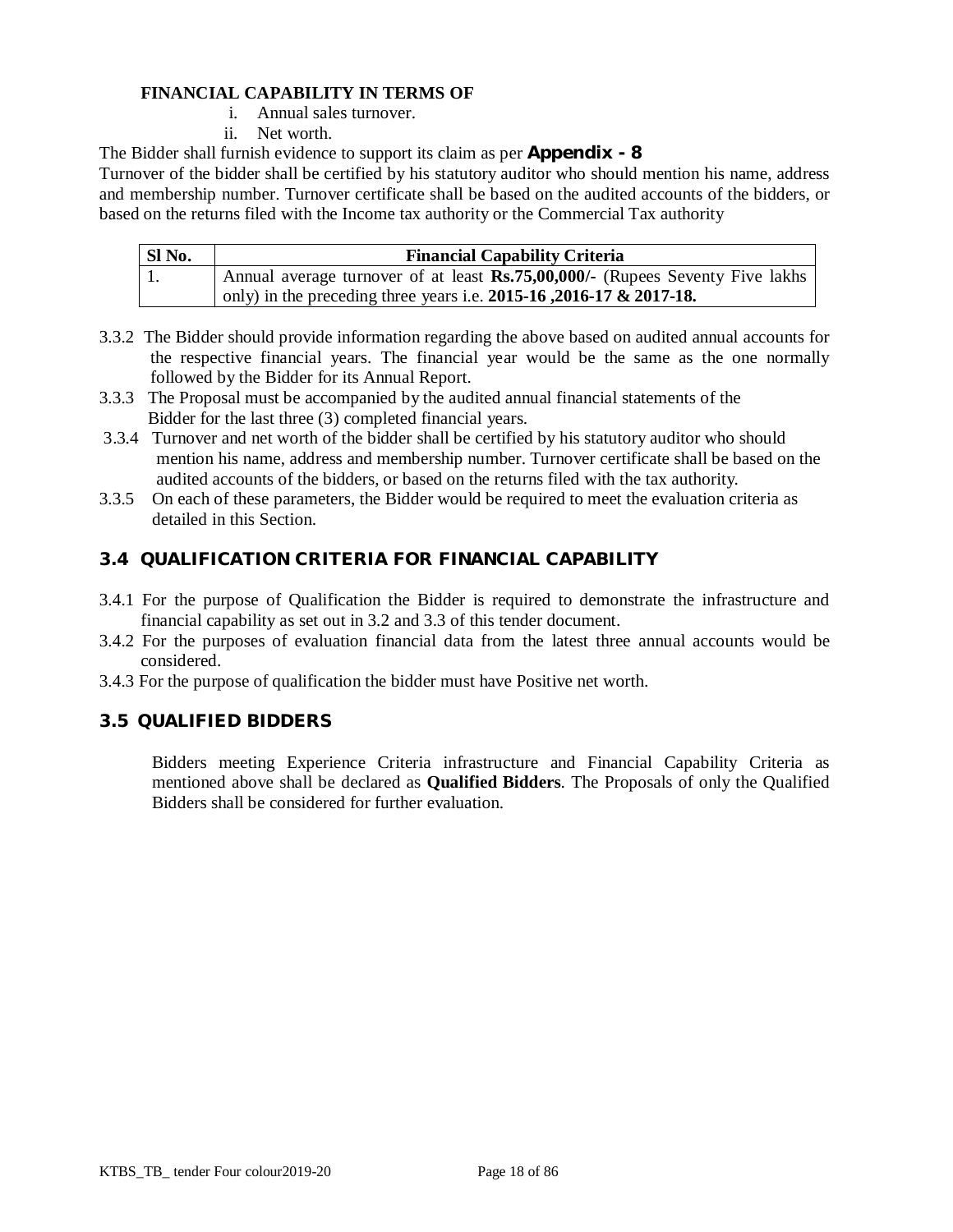## **EVALUATION OF PRICE PROPOSAL**

#### **4.1 EVALUATION PARAMETERS**

The Price Bids of 'qualified bidders' alone will be evaluated on the basis of

- a. Price proposals
- b. The satisfactory completion of the printing and supply of textbooks within the time schedule as per any earlier contractual obligations handled.

#### **4.2 EVALUATION METHODOLOGY**

- 4.2.1 The financial bid evaluation will be done on package wise, Based on the number of copies of textbooks required to be printed and the rate per page quoted for each title, the cost of production of the total number of copies of textbooks in a package will be calculated and Lowest Rate (L1 Rate) will be determined based on the lowest total cost of production of the required number of copies of all the titles in that package. The Bidders shall be ranked based on the lowest quoted price proposal determined as above and the bidder with the lowest price shall be ranked L1 and other proposals ranked in ascending order.
- 4.2.2. In case the Price Bid of any Bidder does not comply with the aforesaid condition, KTBS may, at its own discretion, reject such Proposal as non responsive.
- 4.2.3 In the event that two or more Bidders have been ranked L1, **KTBS** may;
	- **a.** Consider Technical evaluation including Capacity Evaluation.
	- **b.** Invite fresh Price Bids from such Bidders within time schedule as notified by Purchaser, **OR**
	- **c.** Take any such measure as may be deemed fit in its discretion.
- 4.2.4 If any of the packages are left unquoted, then KTBS may,
	- **a.** Invite fresh Price Bids from qualified Bidders within time schedule as notified by Purchaser,

 **OR**

- **b.** Invite fresh tender or take any such measure as may be deemed fit in its discretion.
- 4.2.5 The **successful Bidder** and **KTBS** shall proceed with finalizing the agreement in accordance with Clause 2.27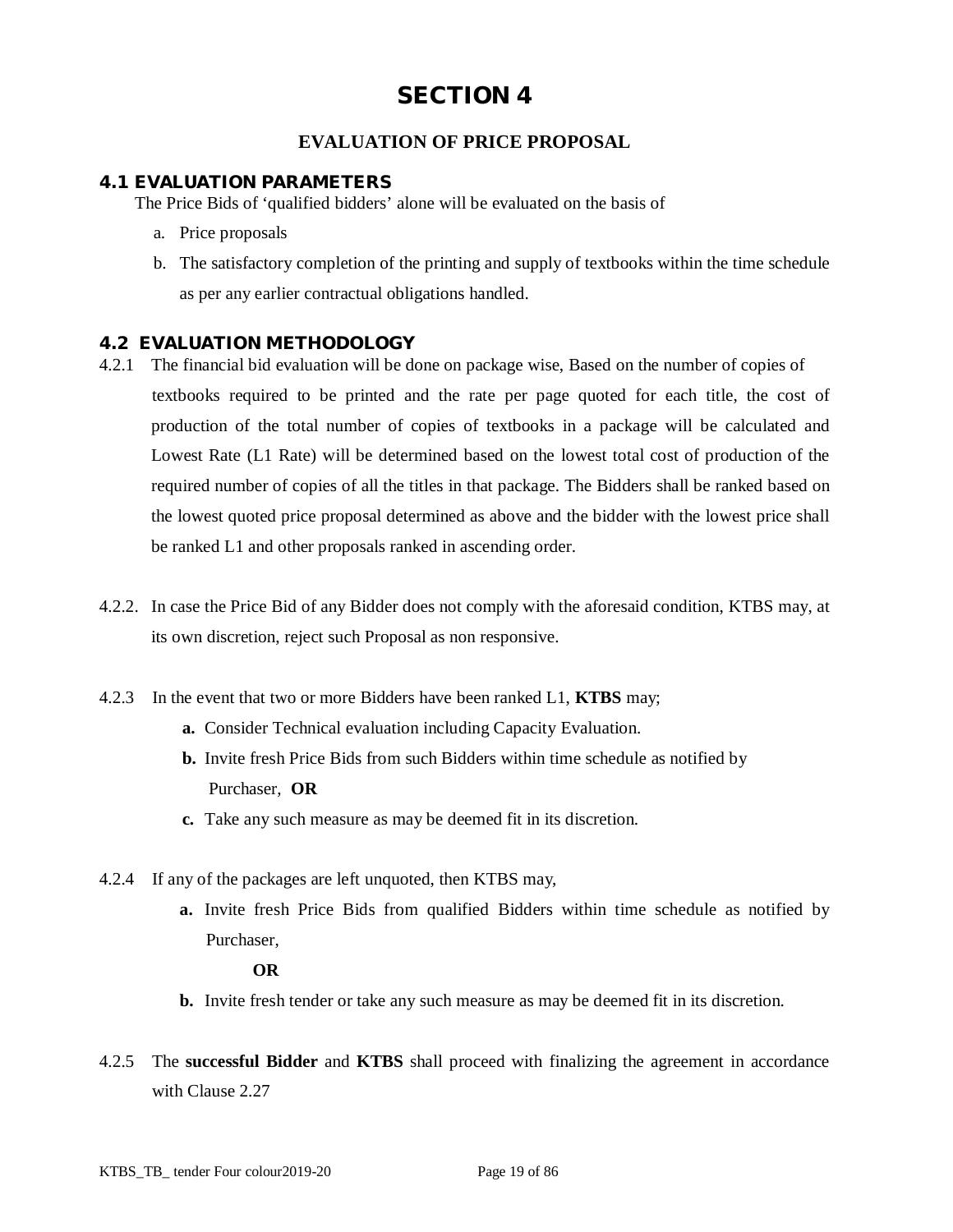## **BIDDING SCHEDULE**

*KTBS* would endeavor to adhere to the bid schedule as noted in the **Section–1** of the Tender document. The same has been reproduced hereunder.

## **BID SCHEDULE**

For printing of four colour school textbooks mentioned in **schedule –A, B, C & D packages** and supply to Block Educational Offices as mentioned in **Section–9** in **Two Bid system**

| $SI$ No        | <b>Particulars</b>                      | <b>Particulars</b>                         |
|----------------|-----------------------------------------|--------------------------------------------|
| 1              | <b>Bid Reference</b>                    | Notification No: No: A7/ KTBS/2019-20 TBP- |
|                |                                         | Tender-01/23/2018-19 Dated: 03/11/2018     |
| $\overline{2}$ | Online Availability of Bid Document     | 06/11/2018, 10.00hrs                       |
| 3              | Bidding document available on the       | 05/12/2018, 17.30 hrs                      |
|                | site till                               |                                            |
| $\overline{4}$ | <b>Last Date for submission of Bids</b> | 05/12/2018, 17.30 hrs                      |
| 5              | Pre bid meeting                         | 19/11/2018, 11.00 hrs                      |
| 6              | Time and Date of opening:               |                                            |
|                | <b>Technical Bid</b>                    | 10/12/2018, 10.00 hrs                      |
|                | <b>Financial Bid</b>                    | On or after: 15/12/2018, 10.00 hrs         |
| 7              | Opening of Bids                         | Online through e-procurement portal        |
| 8              | <b>Address for Communication</b>        | The Managing Director,                     |
|                |                                         | Karnataka Textbook Society®                |
|                |                                         | No.4, DSERT Building,                      |
|                |                                         | 100 Ft Ring Road, BSK III Stage,           |
|                |                                         | Bengaluru - 560 085                        |
|                |                                         | Karnataka State, India.                    |

- $\triangleright$  Bids must be accompanied by bid security (EMD) and Tender Document Fee amount as specified under clause **1.2.1** of **Section 1.**
- $\triangleright$  Bids will be opened online through e-procurement portal. No separate intimation in this regard will be given individually.
- $\triangleright$  In the event of the date specified for bid submission and opening being declared as a holiday for Karnataka Textbook Society, opening of bids will be on the following working day at the scheduled time.
- $\triangleright$  The opening of financial bid date mentioned above is only tentative actual bid will be opened only after finalization of technical bid.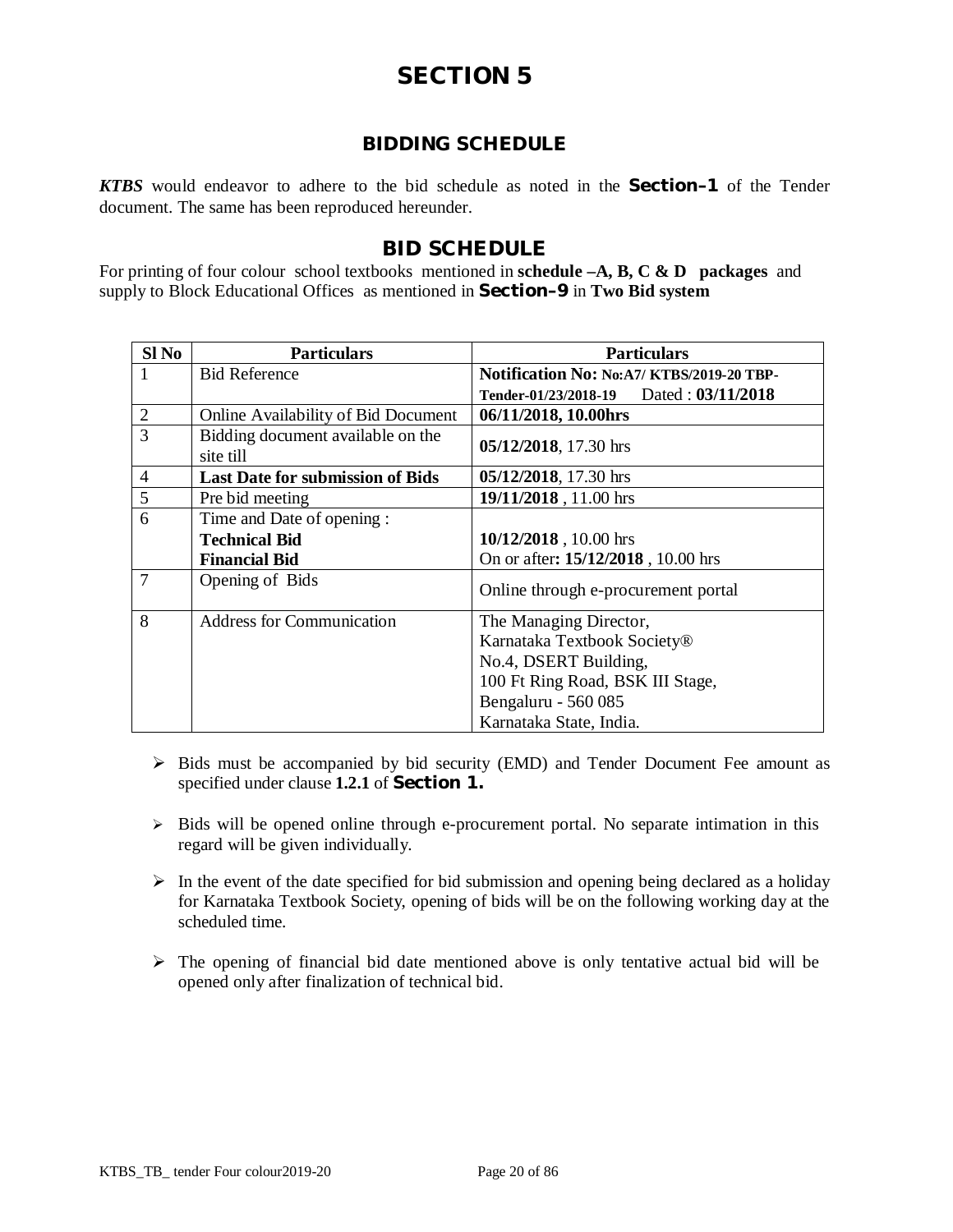## **GENERAL CONDITIONS OF CONTRACT**

#### **6.1 DEFINITIONS**

- 6.1.1 In this Contract, the following terms shall mean and be interpreted as indicated:
	- **(a)** *"The Contract"* means the agreement entered into between the Purchaser and the Supplier, as recorded in the Contract Form signed by the parties, including all the attachments and appendices thereto and all documents incorporated under reference therein;
	- **(b)** *"The Contract Price"* means the price payable to the Supplier under the Contract for the full and proper performance of its contractual obligations;
	- **(c)** *"The Contract Period"* means the period which the tender connotes*;*
	- **(d)** "*The School Text Books"* means printed and supplied textbooks which the Supplier is required to supply to the Purchaser under the Contract;
	- **(e)** *"Services"* means services rendered to Block Education Officers (BEOs)in case of Free & sale category textbooks inclusive of transportation, insurance, and any other incidental cost.
	- **(f)** *"GCC"* means the General Conditions of Contract contained in this section.
	- **(g)** *"SCC"* means the Special Conditions of Contract.
	- **(h)** *"The Purchaser"* means the Managing Director, The Karnataka Textbook society® Karnataka, in short " the **KTBS**"
	- **(i)** *"The Purchaser's Country"* is India and State is Karnataka.
	- **(j)** *"The Supplier"* means the *LEGAL ENTITY* supplying the School Text Books under this Contract.
	- **(k)** *"The Government"* means the Government of Karnataka.
	- **(l)** *"Block Education Officer",* means an authority to whom the free & sale category Textbooks are to be supplied at the places scheduled for supply of text books.
	- **(m)***"Deputy Director for Public Instruction*" means the DDPI.
	- **(n)** *"Day"* means calendar day.
	- **(o)** *"Tender"* means the formal offer made for printing and supply of goods or services in response to an invitation for tender published / notified .
	- **(p)** *"Tender Document"* means the set of papers detailing the schedule of works, calendar of events, requirement of goods and services, technical specifications, procurement criteria and such other particulars, as may be prescribed for evaluation and comparison of tender.
	- **(q)** *"Tender inviting Officer"* means the Managing Director of The Karnataka Text Book Society ®, Karnataka.
	- **(r)** *"Tender accepting authority"* means the Managing Director, The Karnataka Text Book Society ®, Karnataka.
	- **(s)** *"Tender Scrutinizing& Evaluating authority"* means Authority as constituted by the Managing Director of The Karnataka Text Book Society ®, Karnataka.
	- **(t)** *"Tender Appellate Authority"* means the Commissioner for Public Instructions(CPI) Bengaluru.
	- **(u)** *"Notification of award of Contract"* means the intimation in the form of a letter of acceptance by KTBS to the successful bidder. Acceptance by the successful bidder within 03 days notified period of time from the date of its issue will constitute the formation of Contract.
	- **(v)** *"***DPS***"* **`** means the ` Director of Printing , Stationery & Publications , Government of Karnataka, Bengaluru`, the third party quality certifying agency appointed for the purpose of Tender by the Purchaser.
	- **(w)** *"***LOA***"* means Letter of acceptance.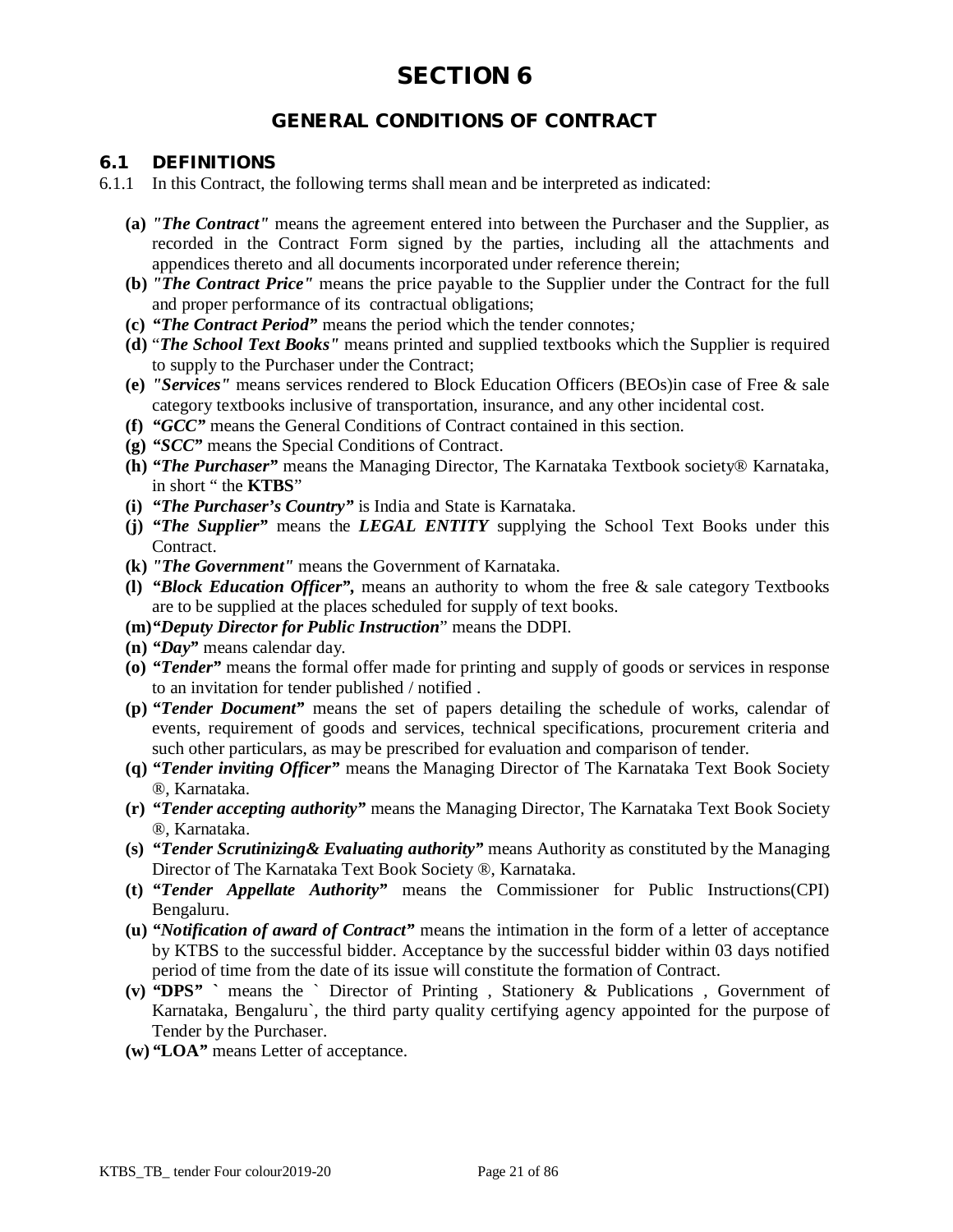## **6.2 APPLICATION**

These General Conditions shall apply to the extent that they are not superseded by any provisions in other parts of the Contract.

### **6.3 STANDARDS**

The school text books supplied under this contract shall conform to the standards mentioned in the Technical Specifications and where no applicable standard is mentioned, the authoritative standard appropriate to the School Text Books will apply.

## **6.4 USE OF CONTRACT DOCUMENTS AND INFORMATION**

- 6.4.1 The Supplier shall not, without the Purchaser's prior written consent, disclose the Contract, or any provision thereof, or any specification, sample or information furnished by or on behalf of the Purchaser in connection therewith, to any person other than a person employed by the Supplier in performance of the Contract. Disclosure to any such employed person shall be made in confidence and shall extend only so far as may be necessary for purposes of such performance.
- 6.4.2 The Supplier shall not, without the Purchaser's prior written consent, make use of any document, pre-press material or information enumerated in GCC Clause 6.4.1 except for purposes of performing the Contract.
- 6.4.3 Any document, other than the Contract itself, enumerated in GCC Clause 6.4.1 shall remain the property of the Purchaser and shall be returned (in all titles) to the Purchaser on completion of the Supplier's performance under the Contract.
- 6.4.4 The supplier shall permit the purchaser to inspect the Supplier's accounts and records relating to the performance of the Supplier and to have them audited by auditors appointed by the purchaser if so required.

#### **6.5 COPY RIGHTS**

The Managing Director, The Karnataka Text Book Society® is the copyright holder and the publisher to all the titles printed under the Tender. The textbooks printed under the Tender are to be supplied only to the Purchaser, viz., The Managing Director, The Karnataka Text Book Society ®. However, the purchaser indemnifies the supplier against all third-party claims of infringement of copyright, trademark arising from use in the school text books.

The supplier shall not print the name and address of his firm / office / organization on the outer page of the cover pages. More specifically, the Supplier shall print the name, address and Contact number of his firm / office / organization only on the inner cover page, with prior approval

#### **6.6 PERFORMANCE SECURITY**

- 6.6.1 Within **07** days of issue of the LOA, the Supplier shall furnish performance security, as mentioned in 2.28. The performance bank guarantee should be valid covering a period of up to **March 31st 2020** and enter into an MOU with KTBS as per the contract form specified in **Appendix-18** of this tender document.
- 6.6.2 The proceeds of the performance security shall be payable to the Purchaser as compensation for any loss resulting from the Supplier's failure to complete any one of its obligations under the Contract.
- 6.6.3 The Performance Security will be discharged by the Purchaser and returned to the Supplier after **March 31<sup>st</sup> 2020** or 30 days after the Contract Validity, whichever is earlier, subject to the fulfillment of all performance obligations under the contract.
- 6.6.4 In the event of any contract amendment, the Supplier shall, within 20 days of receipt of such amendment, furnish the amendment to the Performance Security, rendering the same valid for the duration of the Contract.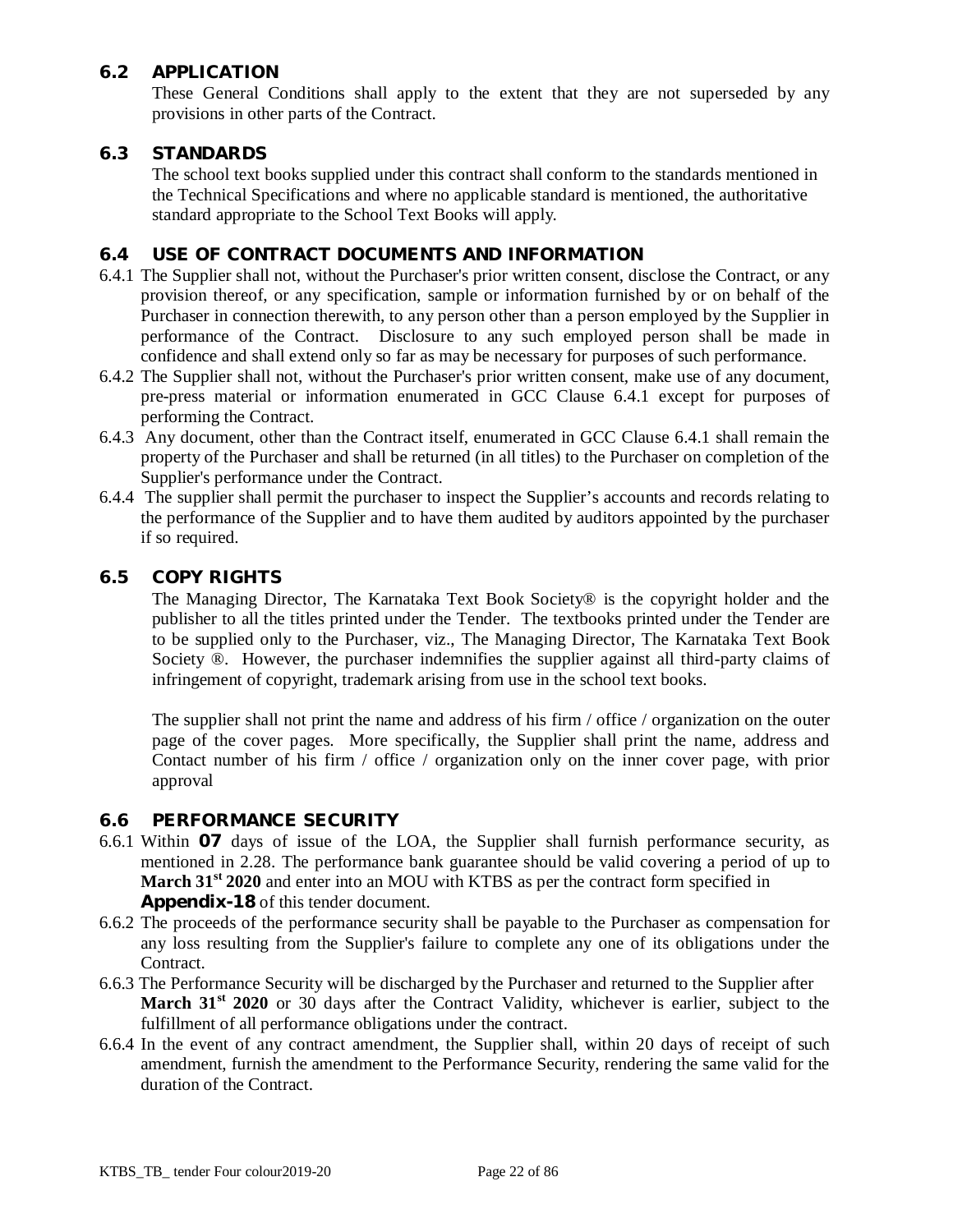6.6.5 Failure to submit the performance bank guarantee for the period specified above will constitute sufficient ground for cancellation of the contract and forfeiture of the security deposit.

## **6.7 INSPECTIONS AND TESTS**

- 6.7.1 The Purchaser or its representative shall have the right to inspect and/or to test the school text books to ascertain their conformity to the Contract specifications. The Purchaser shall notify the Supplier in writing in a timely manner of the identity of any representatives retained for these purposes.
- 6.7.2 The paper to be used for printing of the text book may be inspected and tested based on the "mill certificate" submitted by the printer, from the KTBS official or its approved agencies. The finished Text books shall be inspected at the printer's premises or any other facility as decided by KTBS.
- 6.7.3 If the inspected or tested school books /formes of the books fail to conform to the specifications, the Purchaser may reject such quantity of books/formes and the Supplier shall either replace the rejected text books or make necessary alterations to meet specification requirements free of cost to the Purchaser.
- 6.7.4 The Supplier shall compulsorily obtain "Mill Certification" regarding the quality of the paper purchased. "Mill Certification" shall be for the general quality of paper and more specifically regarding the GSM of the paper, Brightness of the paper and whether the paper is manufactured out of A-grade pulp. The officials of Karnataka Text Book Society® or persons duly authorized by KTBS shall inspect the progress in Printing, Binding, Varnish/lamination and Dispatch of text books from time to time. If the bidder /printer fails to provide the necessary information regarding the progress to the authorities, at the time of inspection, KTBS has all the rights to necessary action against the bidder on the basis of the report by the authorities. In case any textbook is found to be defective, they shall be replaced by the Supplier at his own cost.
- 6.7.5 The Purchaser's right to inspect test and wherever necessary, reject the school text books after the free and sale category text books arrival at Block Education Office *(BEO)* /school level shall, in no way, be limited or waived by reason of the books having previously been inspected, tested and passed by the Purchaser or its representative.
- 6.7.6 The pre-delivery inspection will be carried out by the purchaser or by any one authorized by the purchaser for this purpose.
- 6.7.7 Nothing in GCC shall in any way release the Supplier from any other obligations under this Contract.
- 6.7.8 Saving all the clauses above and in addition, the Purchaser shall appoint a Third party Quality testing & certifying agency viz Director of Printing & Stationery (D.P.S) for assessing the Technical Capability of the Bidder in the first instance and then for certifying the quality of the textbooks printed & distributed. The 'D.P.S.' shall as per the requirement and on his own initiative may visit the Bidder premises any time beginning from the time of Technical Assessment and till the entire process is in progress. The 'D.P.S.' shall also monitor the progress . The 'D.P.S.' shall certify both for the physical progress and for the quality. The DPS may also conduct random checking at the Godowns of the Purchaser to ascertain the quality levels.

**The quality parameters that will be put for testing, tolerance limits, method of Inspection, Sample size etc are given in Section-8** .

#### **6.8 OPERATIONAL CHARTS**

The Supplier along with the contract shall furnish in advance, Operational Chart which includes;

- program of work
- Time schedule of the printing  $&$  supply of the School Text Books to the Purchaser.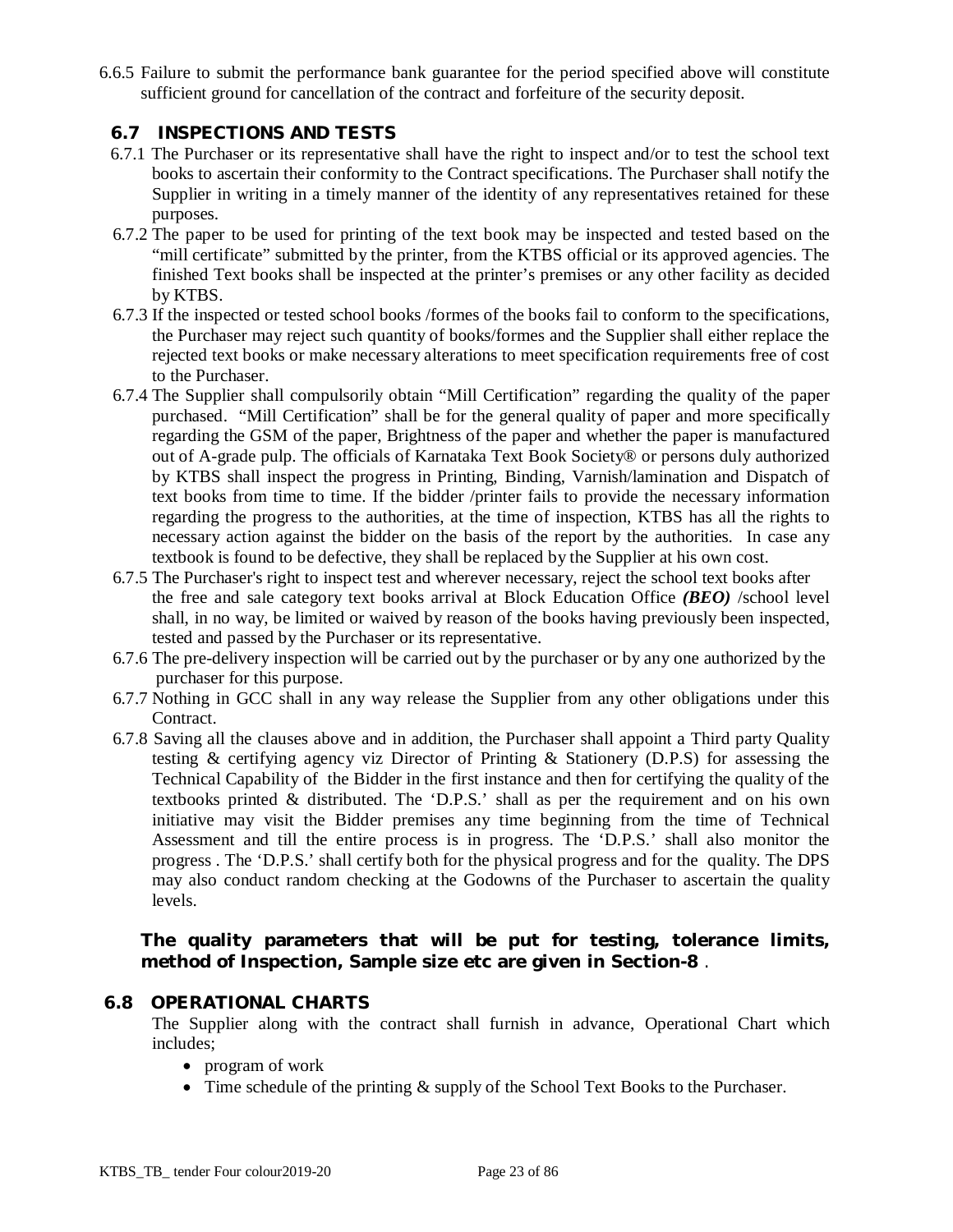#### **6.9 PACKING& SUPPLY**

- 6.9.1 Pre-dispatch inspection of the bales / reels of paper, at the Mill and at the printer's premises may be Carried out by the authorized third party quality testing and certifying agency appointed by the Society viz`D P S `.
- 6.9.2 The Supplier at the time of delivery of School Textbooks shall give proper account of supply to the concerned Block Educational Officer by bundling the School text books in the number of **50 books in each bundle only.**
- 6.9.3 The Supplier after the satisfactory delivery of School Text Books to the concerned Blocks shall obtain due acknowledgement from the Block Educational Officers concerned or his authorized representative and submit the same along with the District-wise Bills for payment. The Supplier shall provide such packing of the School Text Books as is required to prevent their damage or deterioration during transit to their final destination as indicated in the Contract.
- 6.9.4 **"ShikshanaKirana"**, the Students Achievement Tracking System (SATS) that tracks every child enrolled in school, by unique identity and name, academic performance, promotions, transfers, identify drop outs etc., has captured **student specific data** of about **1 crore students** studying in all schools of the state. The system is designed for online monitoring of the performance of students, teachers, school managements and Text Book Distribution. As part of the SATS, it has been initiated to automate the process of Text Book Society including Collection of Indent, packaging, Vendor details, Schedule of supply, Delivery Challan, Distribution to Schools and also distribution to Students. The partial functionality of Indenting is already in use by the schools. It is expected that, the complete functionality is made available within reasonable time. If the process is operationalized through SATS, the same shall be used by the Suppliers. Necessary training and handholding will be provided accordingly.

#### **6.10 DELIVERY AND DOCUMENTS**

Delivery of the School Text Books shall be made by the Supplier in accordance with the terms specified in the Purchase Order. The details of printing & transportation and or other documents to be furnished by the supplier are as specified in Tender Document.

#### **6.11. TRANSPORTATION**

Where the Supplier is required under the Contract to transport the Free & Sales category School Text **Books** and conditions shall be specified in the Contract, it shall be arranged by the Supplier and the related cost including insurance, shall be included in the Contract Price.

#### **6.12. PAYMENT**

#### **6.12.1 The payment to the supplier shall be made only on seniority basis as under**

- **a**) The bills should be submitted in three stages in each package only.
- **b**) The first bill should be raised only after the supply of 30% of Textbooks, in each package.
- **c)** The second bill should be raised only after achieving 60% of progress, in each package.
- **d)** The final bill should be raised only after completion of tender obligation, in each package.
- **e)** The bidder can raise the single bill if he has achieved more than 60% of progress, in each package.
- **f)** List of Documents submitted along with the Bill/invoice which are mandatory to settle the Payment;
	- 1. Invoice bill in triplicate having bidders and KTBS GSTIN duly mentioned.
	- 2. Page approval by the program officer for each title.
	- 3. Copy of the Work order issued by the Purchaser.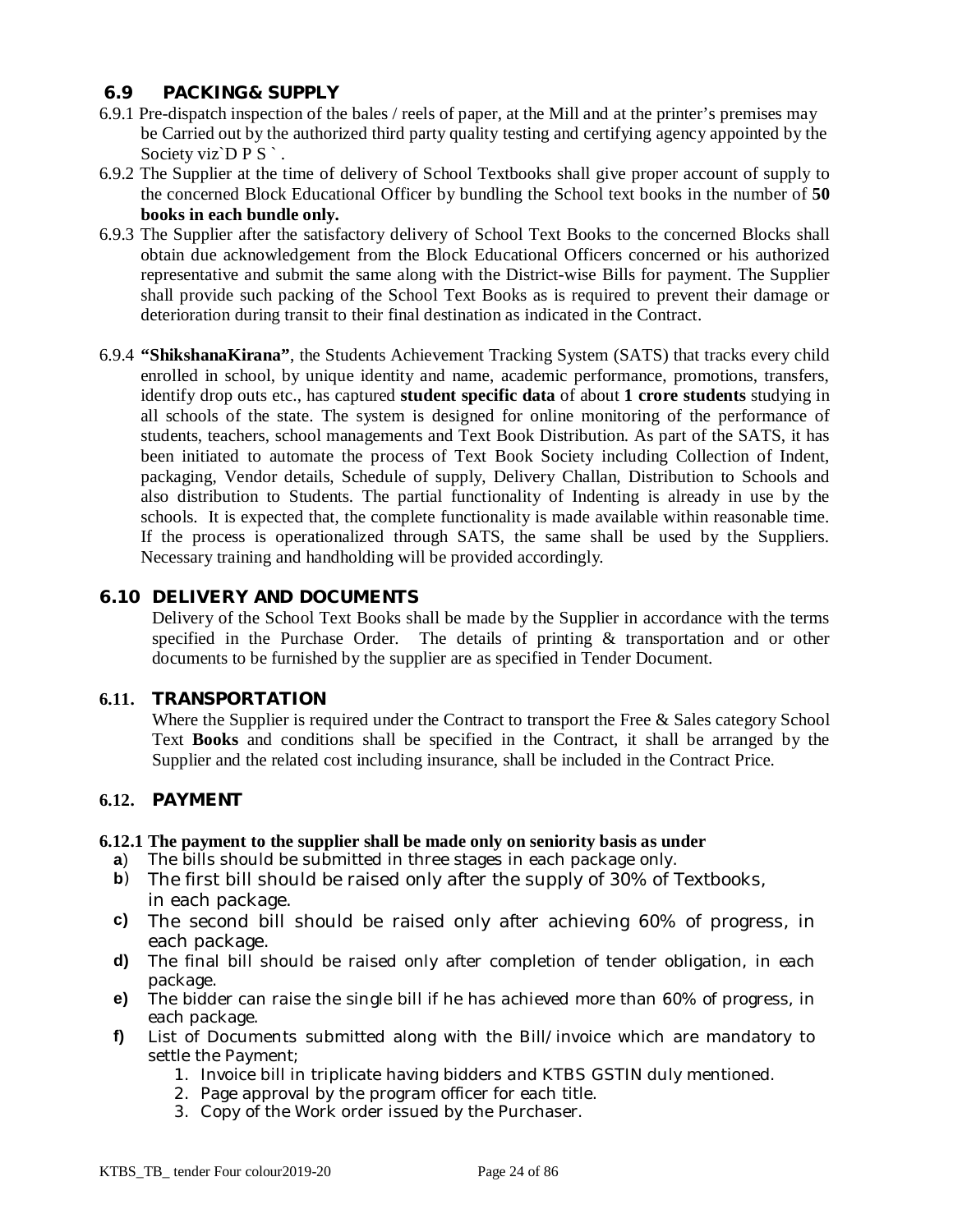- 4. Copy of the Contract form.
- 5. Copy of the Bank guarantee.
- 6. Quality certificate title wise issued by DPS or the officers deputed by DPS for this work.
- 7. Mill certificate in the prescribed format in original along with invoice copy as given in **Appendix -15.**
- 8. **Appendix – 17** issued by DPS in original.
- 9. Acknowledgement of Sample Books submitted as mentioned in GCC clause **6.34 of Section-6.**
- 10. Summary of Delivery challans title wise and Block wise.
- 11. Delivery challans in original with seal, Date, Signature of the competent authority.
- 12.Acknowledgement of pre-press materials returned to the concerned program officers as per clause **6.18.3** for final bill**.**
- **f)** Failure to comply the above will lead to withholding of payments and cancellation of seniority for payment. **The payments will be made as above subject to availability of fund.**

#### **6.13. CHANGE ORDERS**

The purchaser may at any time by written order given to the supplier pursuant to GCC clause, make changes within the general scope of the contract in any one or more of the following:

- **a.** Method of transportation or packing
- **b.** The place of delivery
- **c.** Copies to be supplied

## **6.13.(a) PERIOD OF CONTRACT VALIDITY OF TENDER**

This tender contract validity is up to 29th February 2020 or till finalization of the vendors for the next academic year text book printing tender, whichever is earlier. Rates quoted or accepted rates are valid for tender validity period.

#### **6.13.(b) INTERPRETATION**

If any question / doubt arise with reference to the interpretation of any provisions of the Tender Document, the decision of the Managing Director of the Karnataka textbook society shall be final and binding.

#### **6.14. CONTRACT AMENDMENTS**

Subject to GCC Clause 6.13, no variation in or modification of the terms of the Contract shall be made except by written amendment signed by both the parties.

#### **6.15. ASSIGNMENT**

The Supplier shall not assign to any other firms in whole or in part of its obligations to perform under the Contract, except with the Purchaser's prior written consent.

#### **6.16. SUBCONTRACTS**

Subcontract in printing and supply of textbooks is strictly prohibited.

#### **6.17. DELAYS IN THE SUPPLIER'S PERFORMANCE**

- 6.17.1 Delivery of the School Text Books shall be made by the Supplier in accordance with the time schedule specified by the Purchaser as per distribution list provided by the purchaser failure to do so will attract liquidity damage as per clause 6.18.
- 6.17.2 If at any time during performance of the Contract, the Supplier should encounter conditions impeding timely delivery of the School Text Books, the Supplier shall promptly notify the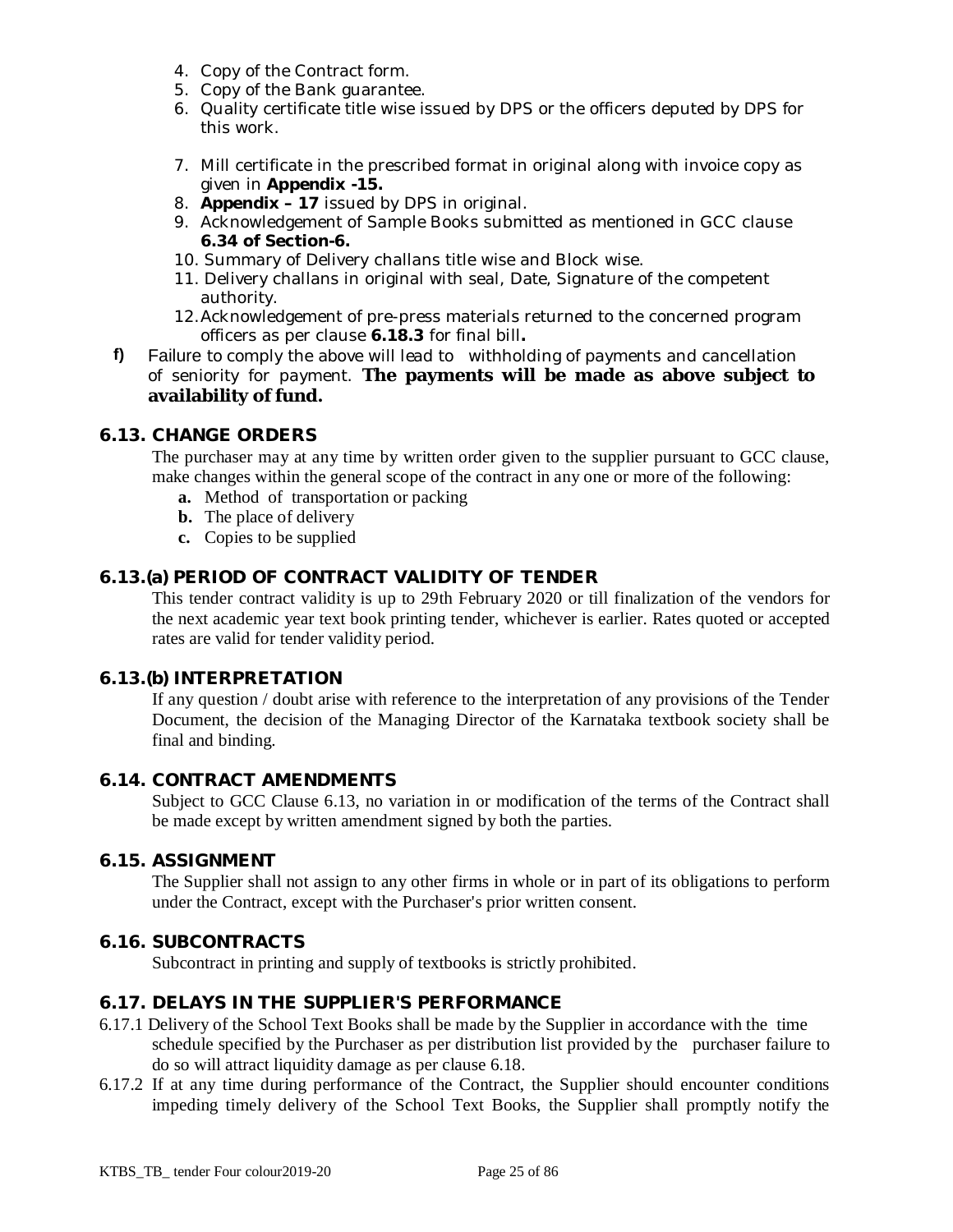Purchaser in writing of the fact of the delay, its likely duration and its cause(s). As soon as practicable after receipt of the Supplier's reply, the Purchaser shall evaluate the situation and may, at its discretion, extend the Supplier's time for performance with or without liquidated damages, in which case the extension shall be effected by amendment of the Contract.

6.17.3 Except as provided under GCC Clause 6.23, a delay by the Supplier in the performance of its delivery obligations shall render the Supplier liable to the imposition of liquidated damages pursuant to GCC Clause 6.18, unless an extension of time is agreed upon pursuant to revision in contract without the application of liquidated damages.

## **6.18. LIQUIDATED DAMAGES FOR DELAY & PENALTY FOR DEFECTIVE BOOKS**

#### **6.18.1 Liquidity damages for Delay in Supplies :**

If supplier does not execute the work as per the implementation schedule, liquidity damages will be imposed at the rate of 2% per week for the first 3 weeks, 4% per week for the next 3 weeks. 8% per week for the next 2 weeks and 15% per week thereafter for the contract value until completion of supplies if the purchaser decides to accept the supplies. Part of the week will be considered as one week. In any event the liquidity damage will be limited to the package value.

#### **6.18.2 Liquidity damages for dummy approval**

If the bidders deviate from the number of pages printed in excess of approved dummy. Then the Payment will be restricted to as per dummy approval only. Any deviation from the approved number of pages for any of the technical reasons shall have to be made only with the prior approval pages.

#### **6.18.3 Returning of Pre-press materials :**

The bidder should safely return all the original pre-press materials in good condition before submission of final bill. The final bill will not be processed until the acknowledgement is produced for returning the pre-press materials. The final bill will be forfeited if the original prepress materials and printer **CD** are not returned even after **30** days of submitting final bill.

#### **6.18.4 Penalty for defective materials**

If any defect is found / any report in this regard is received from the Block Educational Officers, such defective materials may be rejected and the Supplier shall have to replace such defective materials within 15 days and will have to bear the cost of replacement, **however the purchaser**  reserves the right to use the materials with minor defects that serve the overall objectives under such circumstances the purchaser will impose the penalty for deviations as defined in **Appendix - 14.**

**6.18.5** While Calculating penalty in case of default, or violation of any conditions of this tender total cost of a particular package including transportation and insurance cost will be taken into consideration and penalty will be imposed.

#### **6.18.6 Time schedule**

Printing & Supply of text books to specified destinations should be completed *within one hundred twenty days* from the next date of **issue of the Purchase order or date of CD issued whichever is later** including Pre-Printing Activities. Supplier shall submit a Weekly progress report to the purchaser. The Supplier is also bound by the conditions of the Purchaser and shall submit the progress in the modes as required by the Purchaser. Herein, noncompliance shall be construed as breach of contract terms.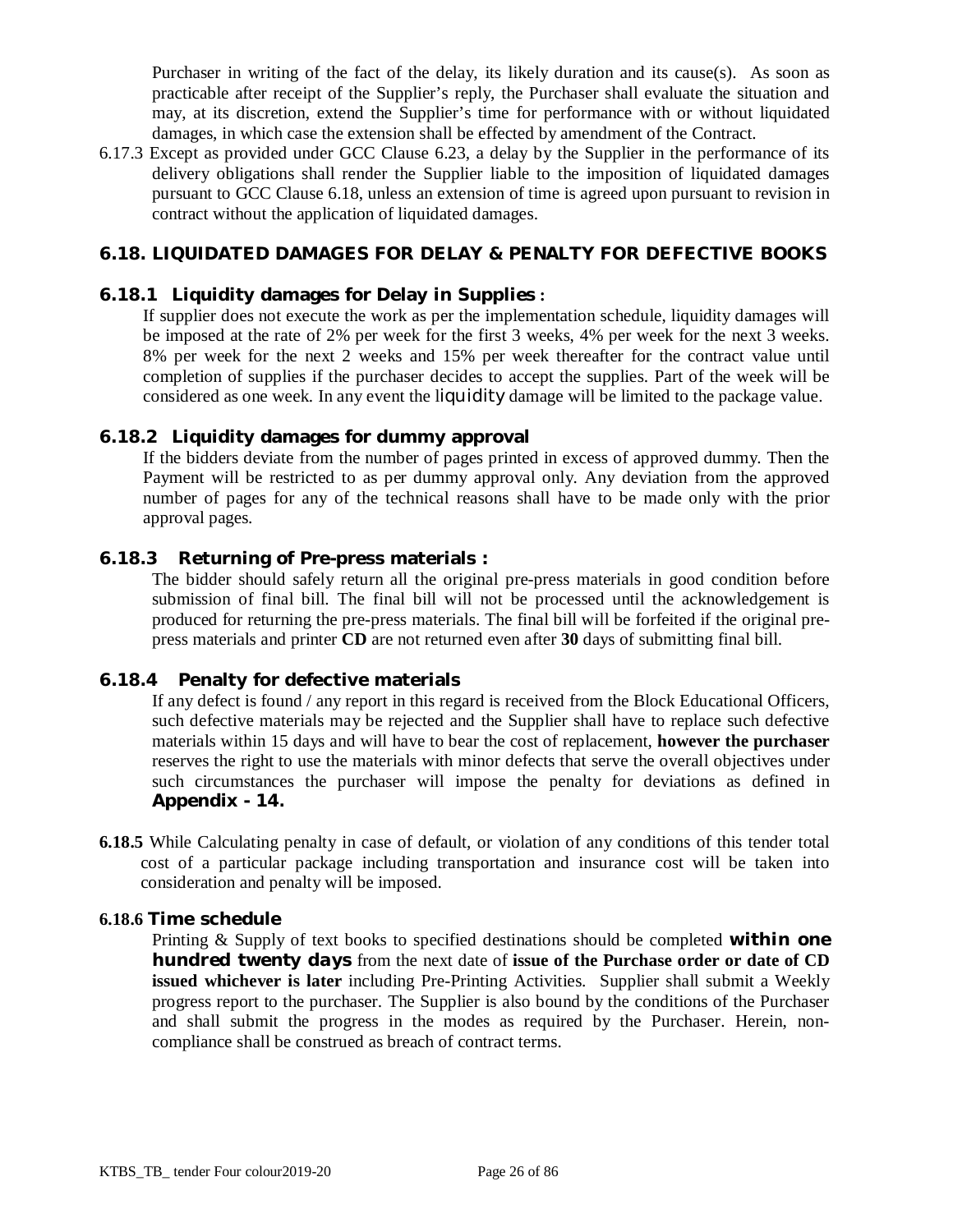## **Time Schedule for Pre-Printing, Printing, Binding, Packing and Distribution of School Text books;**

| SI.<br>no.     | <b>Timeline</b>                     | % of work completion by Bidder           | <b>Schedule for KTBS</b> |
|----------------|-------------------------------------|------------------------------------------|--------------------------|
|                | Within 2 days after                 | <b>Preprinting activities includes ;</b> | Giving CD's to           |
|                | issuing Purchase order              | collection of CD's from KTBS Officials.  | Printers.                |
| $\mathbf{1}$   | Within 08 days from                 | Submission of Dummy to KTBS officials    | Approval of              |
|                | the next Date of issue              | for approval and collecting<br>Approved  | Dummy and return         |
|                | Purchase order.                     | Dummy's from KTBS officials.             | To the Printers.         |
| $\overline{2}$ | $38th$ day from the next            |                                          |                          |
|                | date of issue of CD                 | 20% of work completed                    |                          |
| 3              | $60th$ day from the next            | 30% of work completed                    | Monitoring by KTBS $\&$  |
|                | date of issue of CD                 |                                          |                          |
| $\overline{4}$ | $90th$ day from the next            | 50% of work completed                    | it's authorized agency   |
|                | date of issue of CD                 |                                          |                          |
| 5              | $110^{\text{th}}$ day from the next | 90 % of work completed                   |                          |
|                | date of issue of CD                 |                                          |                          |
| 6              | $120th$ day from the next           |                                          | Monitoring by KTBS       |
|                | date of issue of CD                 | 100 % of work completed                  | officials.               |

The supplier should adhere to the time schedule specified in the contract. Since it is a time bound process .Otherwise Purchaser reserves the right to terminate the contract, at any time without assigning any reasons and the Supplier cannot claim any compensation in this respect.

The purchaser reserves the right to withdraw **50%** of the contract if the supplier do not complete **30%** of quantum of total contract on **60th** day from the date of **issue of the Purchase order or date of CD issued whichever is later** including Pre-Printing Activities, without issuing any prior notice. Such withdrawn work from the default supplier will be given to L2 tenderer or any other Supplier who has the capability to execute the work and the difference in cost if any will be recovered from the default supplier. However this will not provide any immunity for the defaulted supplier from any other penal action.

Also for the Printers who happen to default even after **90 days** then non started quantity of work would be withdrawn after analysis of the quantity of paper already procured, printed, capacity available, balance of the workload etc.,

**6.18.7** In the event of violation of Clause **6.16** and **6.30**, the performance security submitted by the Successful Bidder will be forfeited.

## **6.19 TERMINATION FOR DEFAULT**

- 6.19.1 The Purchaser may, without prejudice to any other remedy for breach of contract, by
	- written notice of default sent to the Supplier, terminate the Contract in whole or part:
		- **a)** if the Supplier fails to deliver any or all of the School Text Books within the period(s) specified in the Contract, or within any extension thereof granted by the Purchaser, or,
		- **b)** if the Supplier fails to perform any other obligation(s) under the Contract, or,
		- **c)** if the Supplier, in the judgment of the Purchaser, has engaged in corrupt or fraudulent practices in competing for or in executing the Contract.

## **For the purpose of this Clause:**

*"Corrupt practice"* means the offering, giving, receiving or soliciting of anything of value to influence the action of a public official in the procurement process or in contract execution.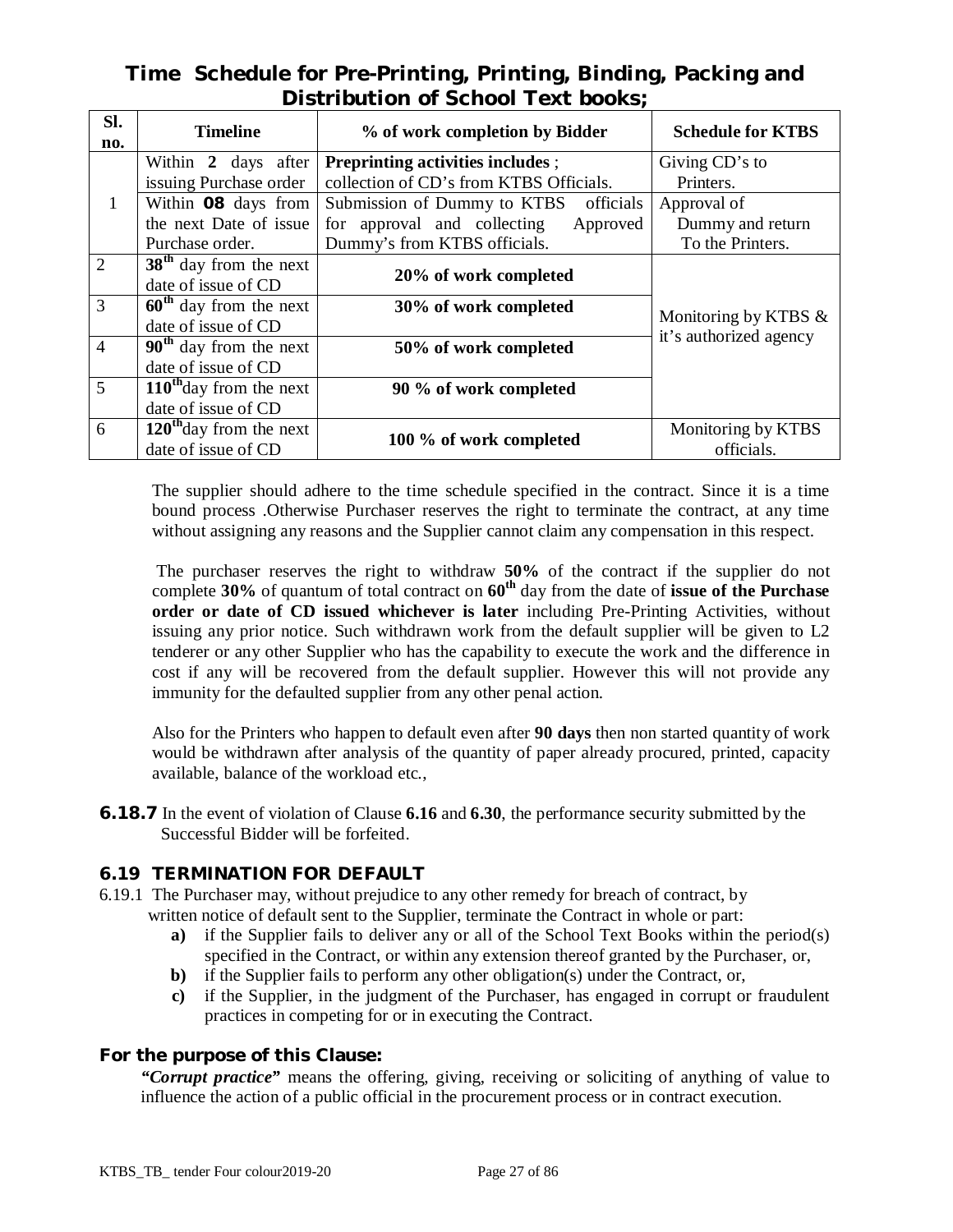*"Fraudulent practice"* means a misrepresentation of facts in order to influence a procurement process or the execution of a contract to the detriment of the Purchaser, and includes collusive practice among Bidders (prior to or after bid submission) designed to establish bid prices at artificial non-competitive levels and to deprive the purchaser of the benefits of free and open competition.

6.19.2 In the event the Purchaser terminates the Contract in whole or in part, pursuant to GCC Clause 6.22.1, the Purchaser may procure, upon such terms and in such manner as it deems appropriate, School Text Books similar to those undelivered, and the Supplier shall be liable to the Purchaser for any excess costs for such similar School Text Books. However, the Supplier shall continue the performance of the Contract to the extent not terminated.

#### **6.20 FORCE MAJEURE**

- 6.20.1 Notwithstanding the provisions of GCC Clauses 6.17, 6.18, 6.19, the Supplier shall not be liable for forfeiture of its performance security, liquidated damages or termination for default, if and to the extent that, its delay in performance or other failure to perform its obligations under the Contract is the result of an event of Force Majeure.
- 6.20.2 For the purposes of this Clause, *"Force Majeure"* means an event beyond the control of the Supplier and not involving the Supplier's fault or negligence and not foreseeable. Such events may include, but are not limited to, acts of the Purchaser either in its sovereign or contractual capacity, wars or revolutions, fires, floods, epidemics, quarantine restrictions, Strikes and freight embargoes etc.
- 6.20.3 If a *Force Majeure* situation arises, the Supplier shall promptly notify the Purchaser in writing of such conditions and the cause thereof through e-mail **within 24 hours of such events. The email communication shall be followed by report with documentary evidence to be sent to the Managing director KTBS within 3 days** from the date of occurrence of such event. Unless otherwise directed by the Purchaser in writing, the Supplier shall continue to perform its obligations under the Contract as far as is reasonably practical extent and shall seek all reasonable alternative means for effective performance of the contract in time. Not prevented by the *Force Majeure* event.
- 6.20.4 The price quoted by the bidder and accepted by the purchaser shall remain fixed and firm during the delay in performance or extended period during which Force Majeure was in existence. Force Majeure shall not have any bearing on the price quoted by the supplier in the tender.

#### **6.21 TERMINATION FOR INSOLVENCY**

The Purchaser may at any time terminate the Contract by giving written notice to the Supplier, if the Supplier becomes bankrupt or otherwise insolvent. In this event, termination will be without compensation to the Supplier, provided that such termination will not prejudice or affect any right of action or remedy which has accrued or will accrue thereafter to the Purchaser.

## **6.22 TERMINATION FOR CONVENIENCE**

- 6.22.1 The Purchaser, by written notice sent to the Supplier, may terminate the Contract, in whole or in part, at any time for its convenience. The notice of termination shall specify that termination is for the Purchaser's convenience, the extent to which performance of the Supplier under the Contract is terminated, and the date upon which such termination becomes effective.
- 6.22.2 The School Text Books that are complete and ready for transport within **15** days after the Supplier's receipt notice of termination shall be accepted by the Purchaser at the Contract terms and prices. For the remaining School Text Books, the Purchaser may elect:
	- **(a)** to have any portion completed and delivered at the Contract terms and prices; and/or
	- **(b)** to cancel the remainder and pay to the Supplier an agreed amount for partially completed School Text Books and for materials previously procured by the Supplier.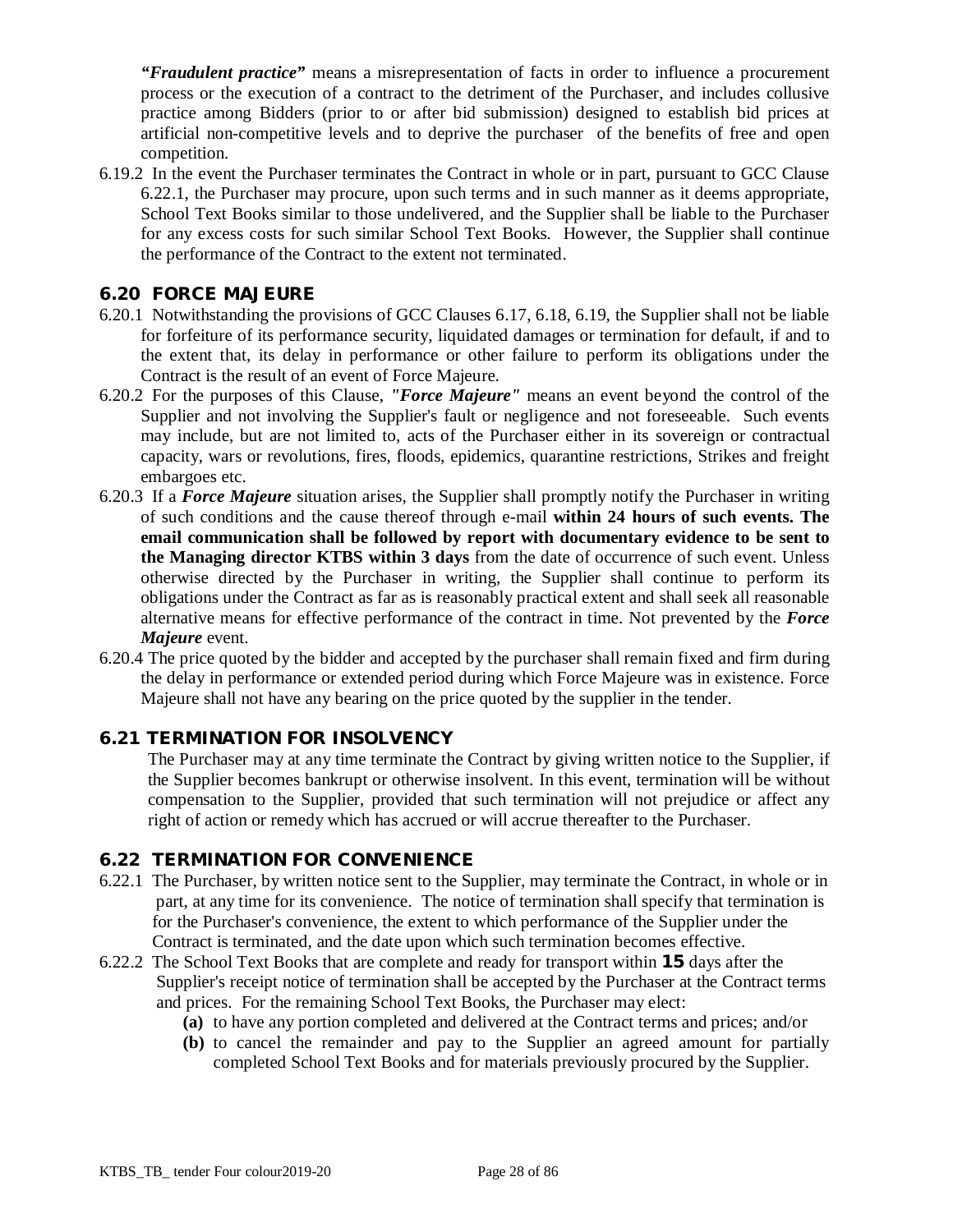### **6.23 RESOLUTION OF DISPUTES**

- 6.23.1 The Purchaser and the supplier shall make every effort to resolve amicably by direct informal negotiation any disagreement or dispute arising between them under or in connection with the Contract.
- 6.23.2 If, after **thirty (30) days** the parties fail to resolve their dispute or difference by such consultations, then either the Purchaser or the Supplier may give notice to the other party of its intention to commence arbitration, as hereinafter provided, as to the matter in dispute, and no arbitration in respect of this matter may be commenced unless such notice is given.
- 6.23.3 Any dispute or difference in respect of which a notice of intention to commence arbitration has been given in accordance with this clause shall be finally settled by arbitration. Arbitration may be commenced prior to or after delivery of the School Text Books under the contract.
- 6.23.4 Arbitration proceedings shall be conducted in accordance with the rules of procedure specified in SCC.
- 6.23.5 Notwithstanding to any reference to arbitration herein;
	- **(a)** The parties shall continue to perform their respective obligations under the contract unless they otherwise agree, and,
	- **(b)** The purchaser shall pay the supplier any money due to the supplier.

#### **6.24 LIMITATION OF LIABILITY**

Except in case of criminal negligence or willful misconduct, and in the case of infringement pursuant to clause 6.5

- **(a)** The supplier shall not be liable to the Purchaser, whether in contract, tort, or otherwise, for any indirect or consequential loss or damage, loss of use, loss of profits or interest costs, provided that this exclusion shall not apply to any obligation of the supplier to pay liquidated damage to the purchaser; and this exclusion shall not apply to any obligation of the supplier to pay liquidated damages to the Purchaser; and,
- **(b)** The aggregate liability of the supplier to the Purchaser, whether under the contract, in tort or otherwise, shall not exceed the total contract price.

#### **6.25 GOVERNING LANGUAGE**

The contract shall be written in English language. All correspondence and other documents pertaining to the Contract which are exchanged by the parties shall be written in the same language.

#### **6.26 APPLICABLE LAW**

The Contract shall be interpreted in accordance with the laws of the State of Karnataka. And any disputes shall only be addressed at the jurisdictional courts located in Bengaluru .

#### **6.27 NOTICES**

- 6.27.1 Any notice given by one party to the other pursuant to this Contract shall be sent to other party in writing or by facsimile or email and confirmed in writing to the other Party's address specified in Tender document.
- 6.27.2 A notice shall be effective when delivered or on the notice's effective date, whichever is later.

#### **6.28 TAXES AND DUTIES**

Suppliers shall be entirely responsible for all taxes, duties, license fees, Octroi, road permits, etc., incurred until delivery of the contracted School Text Books to the Purchaser and the rate quoted in the e procurement portal shall include all the above costs.

#### **6.29 IMPLEMENTATION OF THE CONTRACT**

The Supplier, immediately after receiving the purchase order should begin the process for implementation of the Contract. Purchaser should collect pre press approvals from KTBS,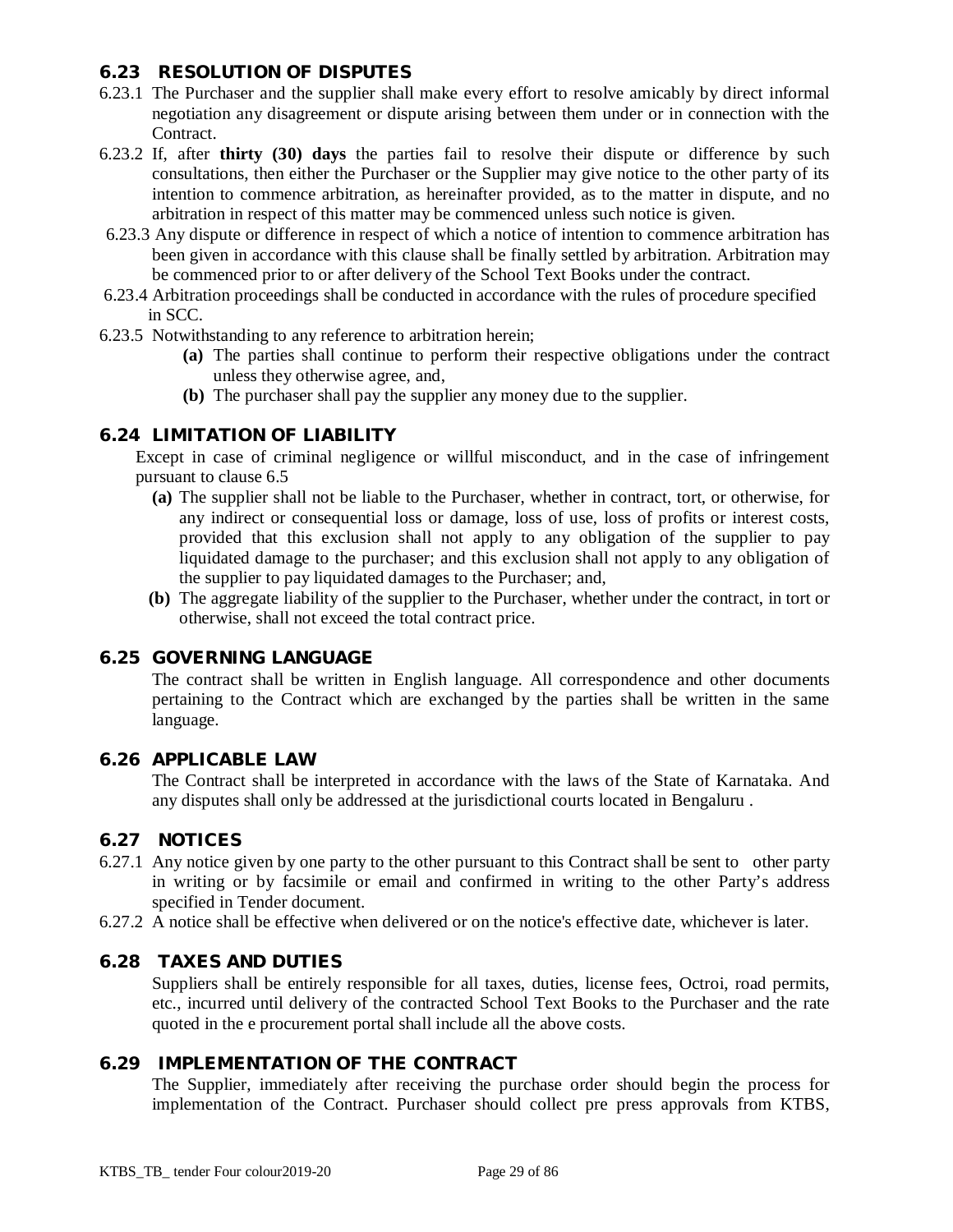purchasing printing paper and other materials at his own cost and bearing entire investment from printing to transportation. The Supplier further agrees to get sample testing from the Purchaser. The work relating to supply of School text Books should be implemented by the Supplier as per the implementation schedule. The purchaser may at his discretion extend the above time schedule if he desires so. However, supplier cannot claim this as matter of right.

The successful bidders should give their acceptance of the Execution schedule in the agreement. The entire work of printing and supply should be completed *within one hundred twenty days* from the next date of **issue of the Purchase order or date of CD issued whichever is later** including Pre-Printing Activities.

## **6.30 ASSIGNING OF TENDER IN WHOLE OR PART**

The Supplier shall not assign or make over the contract, the benefit or burden thereof to any other person or persons or body corporate. No under letting or subletting to any persons or body corporate for the execution of the contract or any other part thereof is permitted, without the written consent of the Managing Director, Karnataka Textbook Society®.

#### **6.31 GENERAL POINTS TO BE OBSERVED**

- **6.31.1** The Supplier should execute an undertaking in the prescribed form stipulating that he has agreed to the Terms & Conditions mentioned in the tender for submission of Technical  $\&$ Commercial Bids(**Appendix - 13)**
- **6.31.2** The Commissioner for Public Instruction and chairman of Executive committee the Karnataka Textbook Society(R) and being a appellate authority reserves the right to allot the package other than those indicated by the bidder in the bid and the bidder shall be bound by the decision of the Commissioner for Public Instruction.
- **6.31.3** The Commissioner for Public Instruction and chairman of Executive committee the Karnataka Textbook Society(R) and being a appellate authority, reserves the right to award the contract to more than one bidder and fix the number of packages to different bidders based on the financial, technical and service/production capability of the bidder.
- 6.31.4 The total quantities of School Text Books to be printed are subject to variation during the course of Contract period.

## **6.32 DISCRIPTION OF PACKAGES**

- **6.32.1** Total number of books/titles **(202**) to be printed is divided into **61** packages in **Section-10** Schedule of Requirements ,as **Schedules-A,B,C & D** i.e., Division wise. Each package may consist of different Titles / Languages / Mediums. All textbooks are in  $1/4<sup>th</sup>$  crown size. All books shall have multi-coloured cover pages, four colour inner cover pages and text pages.
- 6.32.2 The packages contains sale component of text books and free text books.
- 6.32.3 Number of titles in the package, no of copies of the books and page numbers of books specified in the tender are **approximate.**
- 6.32.4 The details of packages are as per **Section - 10**.

#### **6.33 BARRING OF SELLING TEXTBOOKS IN THE MARKET**

The Supplier shall execute an undertaking that he shall supply the entire quantity of textbooks printed, only to the purchaser and he is not permitted to sell or reproduce the textbooks in open market. Failing to adhere to this clause shall lead to legal action against the supplier and also shall be liable for blacklisting.

#### **6.34 SAMPLE COPIES**

Supplier shall supply **50 sample** copies of each titles in a package free of cost, to the copyright holder failing which, it shall be treated as breach of Contract terms.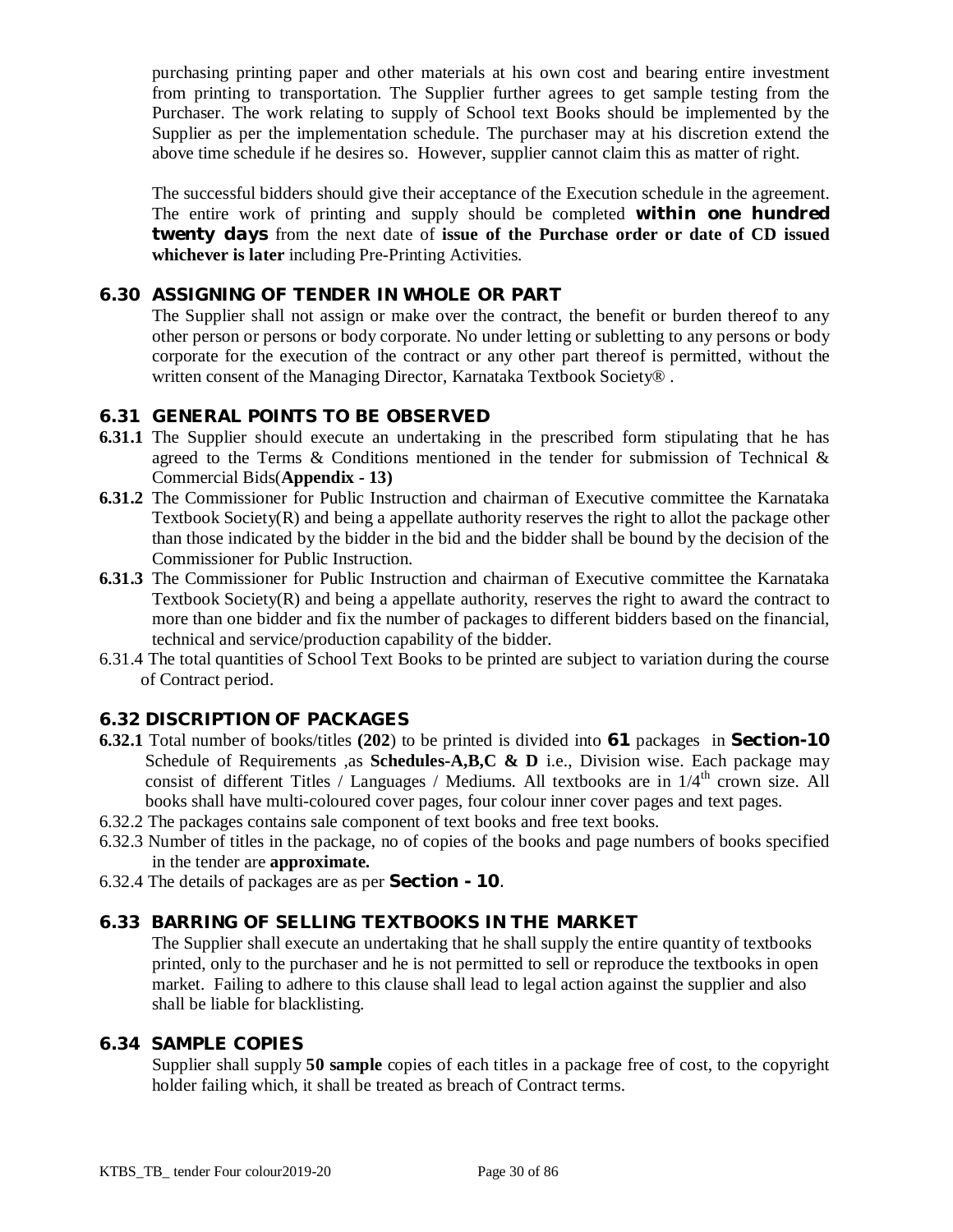#### **6.35 APPROVAL FOR PRINTING**

- 6.35.1 The successful bidder will be given soft copy of the content of the book to be printed as per the package allotted to them. The bidder shall take all the necessary action to prepare the dummy book.
- 6.35.2 Before printing, final proof of the Text books and newly printed two dummy copies shall be approved by the Officer authorized by the Managing Director of the Karnataka Text Book Society®, Bengaluru.

## **6.36 LIMITATIONS FOR TENDERERS**

The Supplier shall not

- **a.** Publish or sell or encourage any guides / workbooks/key books (Questions and Answers) for any text book brought out by the Karnataka Text Book Society®.
- **b.** Insert any advertisement on any text books in any form.
- **c.** Employ child labour for printing, binding, packing and supply of text books.

#### **6.37 CATEGORY OF BOOKS**

- **a)** The price of books should not be noted on text books, printed under scheme of the free distribution. On these books, the following words should be printed in bold letter – "FREE SUPPLY", on Cover Pages only.
- **b)** The Price of books as given by the purchaser should be prominently printed in the printer's page and on the back cover page in a box suitably inserted.
- **c) Class, title name** and **Free Supply** shall be printed on the Spine for Free Books Category. In the same way **Class, title name** and **Price** shall be printed on the Spine for Sale Books Category.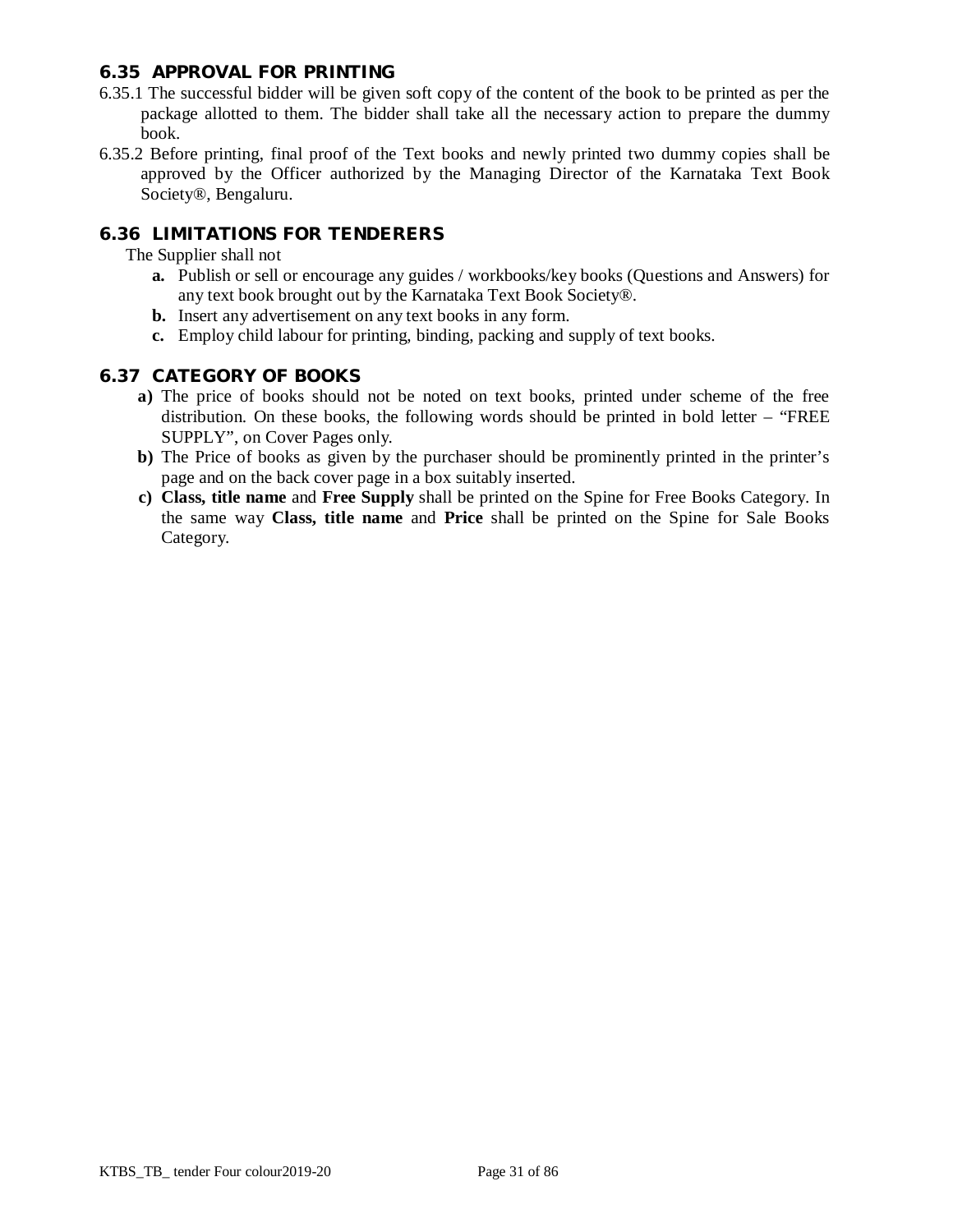## **SPECIAL CONDITIONS OF CONTRACT**

The following Special Conditions of Contract shall supplement the General Conditions of Contract. Whenever there is a conflict, the provisions herein shall prevail over those in the **General Conditions of Contract.** The corresponding clause number of the General Conditions is indicated in parentheses, wherever applicable.

#### **7.1 DEFINITIONS (GCC CLAUSE 6.1)**

**"The Supplier"** is (to be filled at the time of issue and acceptance of Purchase Order)

#### **7.2 INSPECTION AND TESTS (GCC CLAUSE 6.7)**

#### 7.2.1 **Place of Inspection and manufacturer of Paper**

Inspection of base paper for printing and cover may be carried out by the authorized third party quality testing and certifying agency appointed by the Society viz`the D P S` prior to dispatch to printers, in the mill premises of the manufacturer. The final inspection may be carried out at the godawn of the printers in association with the representative of the Managing Director, Karnataka Text Book Society®. The successful bidders are advised to purchase papers for text book and cover page from the paper mill capable of manufacturing the quality paper as per contract specifications and having adequate quality control and in-house testing facilities as per IS:1848/1991 with the latest amendments. The capacity/capability assessment on the paper manufacturing mill may be carried out by the Quality Assurance Wing before placing the order if the circumstances warrant.

The reel width of the paper purchased shall not be of less than 76 cms and the copy of the invoices shall be submitted to the Purchaser on a regular basis .

- 7.2.2 Inspection and tests prior to transportation of School Text Books, at final acceptance and at schools at any time within the contracted period are as given below and the successful bidder shall comply with the technical specifications fixed for the books:
- 7.2.3 The Managing Director, KTBS is empowered to test the quality through an independent third party agency as specified in various clauses and take such action as deems fit, if quality of text book falls below the prescribed standards.
- 7.2.4 The work relating to supply of School Books should be executed without any delay as per the implementation schedule mentioned in this document.
- 7.2.5 The Purchaser reserves the right to depute authorized representatives from his office for the supervision and inspection at the time of implementation of the contract. The supplier should submit periodical progress report to the purchaser regarding the implementation of the contract.
- 7.2.6 The supplier should supply School Books by using good quality material strictly in accordance with the samples submitted along with qualification Bid. If any defect in the material comes to the notice of the purchaser after the supply to the schools, the same will have to be replaced by the supplier at his own expense.
- 7.2.7 If the contract is not executed within the stipulated period as per implementation schedule the Purchaser reserves the right to cancel the contract and the Purchaser will not be liable for any pecuniary loss or damage incurred by the supplier in this regard.
- 7.2.8 The purchaser or his representative shall have the right of entry into the work premises of the supplier to monitor quality and progress.
- 7.2.9 The supplier shall supply School Textbooks strictly as per the prescribed quality paper, size, colours, specification and measurements to the Educational Blocks as prescribed by the purchaser. He should comply with all the tests specified by the purchaser or any other Officer authorized for this purpose, satisfactorily. The supplier shall ensure timely delivery of quality School Textbooks as per the implementation schedule given in the contract.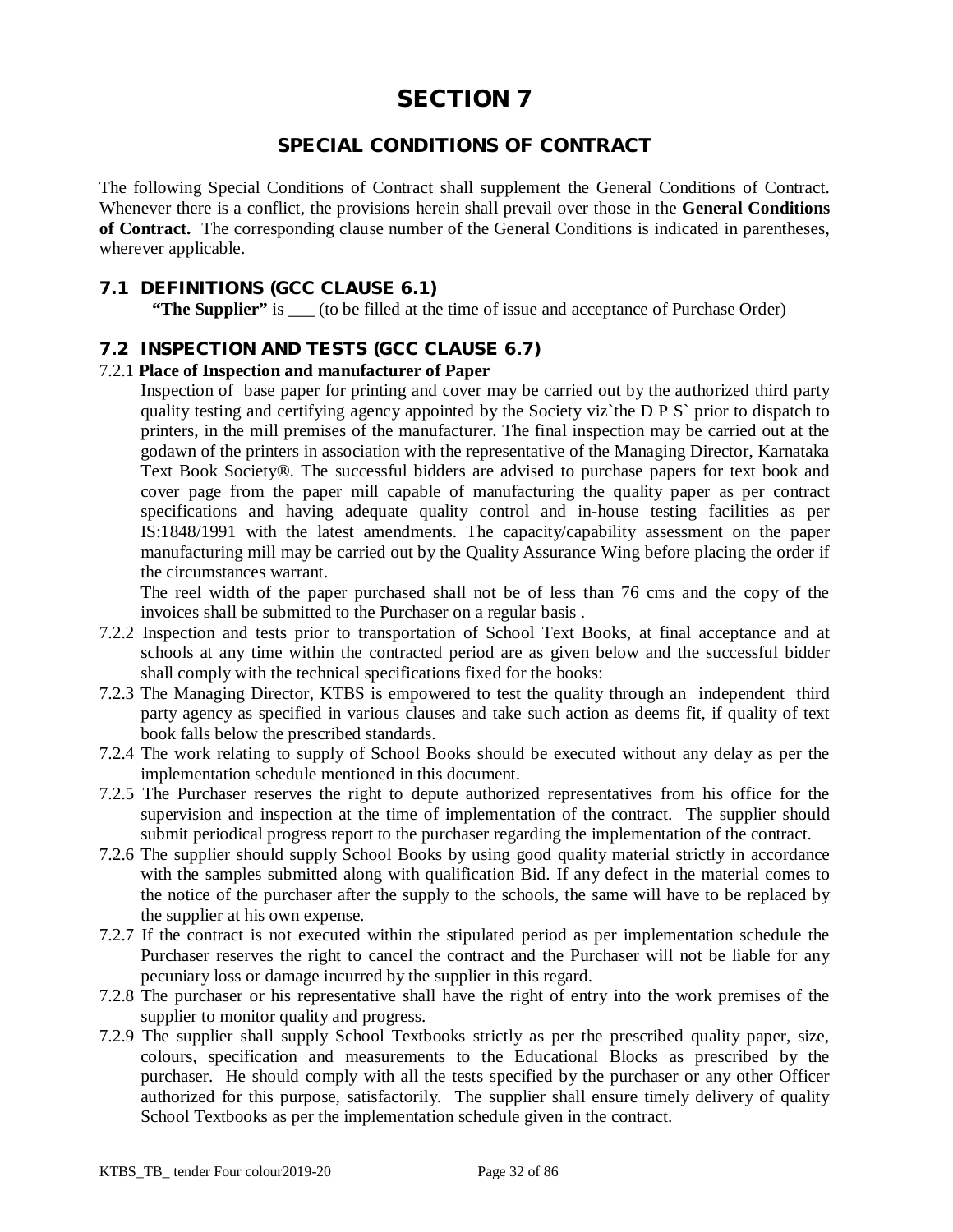7.2.10 Prices quoted by the Tenderer shall be fixed during the Tenderers performance of the Contract and not subject to variation on any account. A tender submitted with an adjustable price quotation will be treated as non-responsive and rejected, pursuant to ITT Clause 22. However, any increase in the statutory levies will be compensated by the purchaser. Similarly any reduction shall be to the credit of the purchaser.

## **7.3 DELIVERY AND DOCUMENTS (GCC CLAUSE 6.10)**

Upon delivery of the School Text Books, the supplier shall notify the purchaser and the insurance company by fax / e-mail / letter, the full details of the transport including contact number, vehicle receipt number and date, description of School Text Books, quantity, name of the consignee etc. The supplier shall mail the following documents to the purchaser with a copy to the insurance company:

- **a)** Two copies of the Supplier invoice showing School Text Books description, quantity, unit price, total amount;
- **b**) Vehicle receipt/acknowledgment of receipt of School Text Books from the consignee(s);
- **c)** Inspection Certificate issued by the third party inspection agency viz the **D P S**

The above documents shall be received by the Purchaser before arrival of the School Text Books (except where the School Text Books have been delivered directly to the Consignee with all documents) and, if not received, the Supplier will be responsible for any consequent expenses.

## **7.4 PAYMENT (GCC Clause 6.12)**

7.4.1 The Supplier's request(s) rate applicable and GST amount claimed for payment shall be made to the Purchaser in writing, accompanied by an invoice describing class, title of the book, number of copies of the School Text Books delivered, and by related documents, submitted pursuant to GCC Clause 6.9, 6.10  $\&$  6.12 and upon fulfillment of other obligations stipulated in the contract including the original delivery Challan copy.

Use 70GSM and above quality paper for Delivery challans and shall be in **White for Free category and Yellow for Sale category**. Use Prescribed format for delivery challans and shall be printed legibly, hand written DC's are not accepted for the payment. Submit DC's with Signature, Seal of the receiving authority with Date i.e. BEOs/Authorized representative of BEOs for having received title wise number of Textbooks in good condition. DC's without Original Seal and Signature of the concerned shall not be considered for payments under any circumstances

7.4.2 Payments shall be made by the Purchaser after submission of the invoice claim by the Supplier duly enclosing the **Dated Acknowledgement with seal** of the receiver in the accepted Delivery Challan format within 60 working days. The invoices/bills shall always be submitted along with the Mill certification regarding the paper and the report / certification of the Authorized Third Party Quality checking and certifying agency.

## **7.5 SETTLEMENT OF DISPUTES (GCC CLAUSE 6.23)**

- 7.5.1 In case of Dispute or difference arising between the Purchaser and Supplier relating to any matter arising out of or connected with this agreement, such dispute or difference shall be settled in accordance with the Arbitration and Conciliation Act, 1996, by a Sole Arbitrator. The Sole Arbitrator shall be appointed by agreement between the parties; failing such agreement, by the appointing authority namely the Indian Council of Arbitration/President of the Institution of Engineers (India)/The International Centre for Alternative Dispute Resolution (India). A certified copy of the appointment Order shall be supplied to each of the Parties.
- 7.5.2 Arbitration proceedings shall be held at Bengaluru, Karnataka, and the language of the arbitration proceedings and that of all documents and communications between the parties shall be English.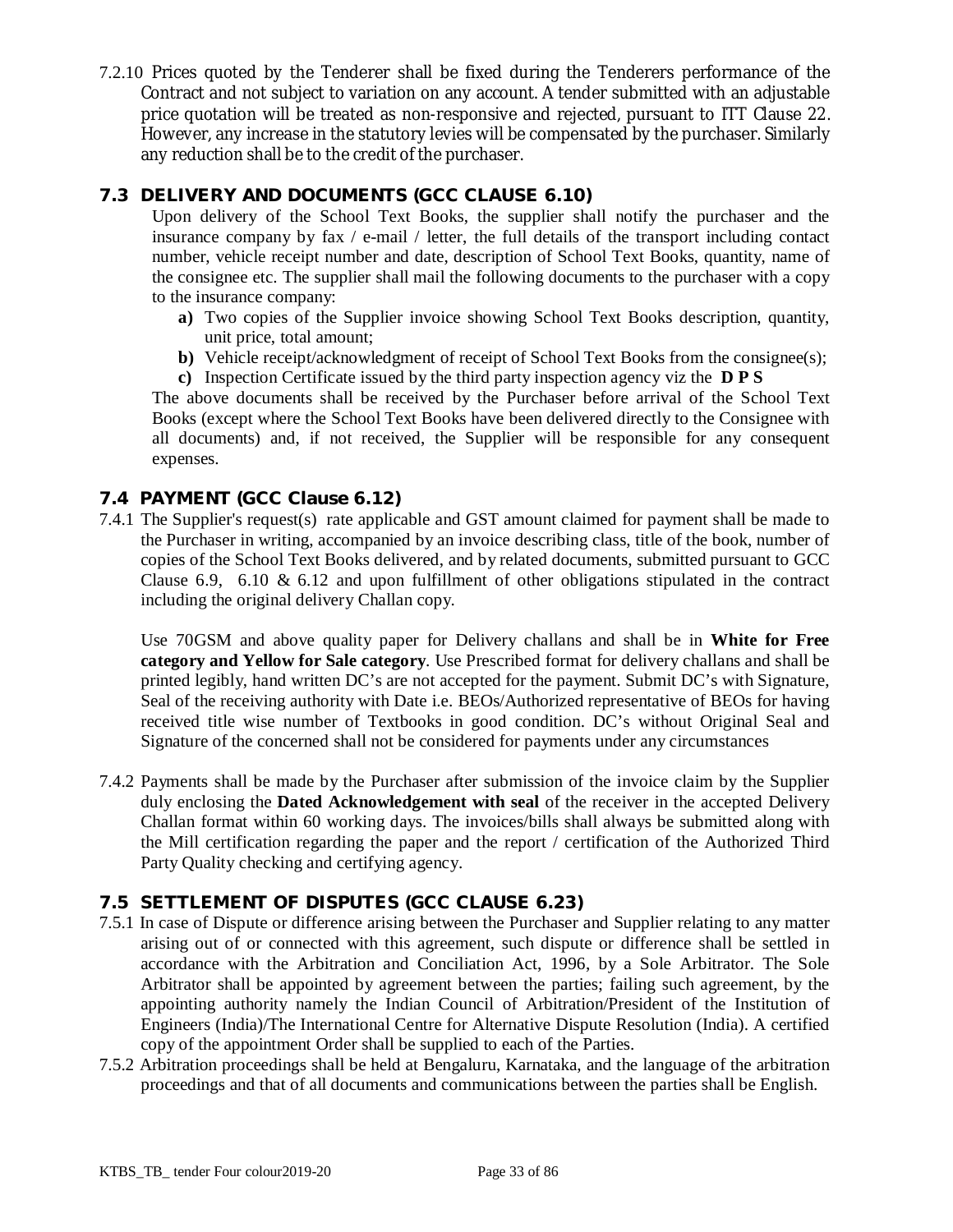7.5.3 The decision of arbitrators shall be final and binding upon both parties. The cost and expenses of Arbitration proceedings will be as determined by the Arbitrator and paid equally by the parties to the arbitration. However, the expenses incurred by each party in connection with the preparation, presentation etc. of its proceedings shall be borne by each party themselves

## **7.6 NOTICES (GCC CLAUSE 6.27)**

For the purpose of all notices, the following shall be the address of the Purchaser and Supplier.

| <b>Purchaser</b> | $\sim 1000$ | The Managing Director,                  |  |
|------------------|-------------|-----------------------------------------|--|
|                  |             | Karnataka Textbook Society®,            |  |
|                  |             | No.4, DSERT Building, 100 Ft ring Road, |  |
|                  |             | BSK III Stage, Bengaluru - 560 085      |  |
|                  |             | Karnataka, India                        |  |
|                  |             |                                         |  |

**Supplier** : (To be filled in at the time of Contract signature)

## **7.7 PROGRESS OF SUPPLY**

Supplier shall regularly intimate progress of supply, in writing to the Purchaser on a weekly basis as under and also in the form and manner as may be stipulated by the Purchaser .

- $\triangleright$  Package wise/Title wise Quantity offered for inspection and date
- $\triangleright$  Package wise/Title wise Quantity accepted/rejected by inspection agency and date
- $\triangleright$  Package wise/Title wise Quantity printed and Binding completed.
- $\triangleright$  Package wise/Title wise Quantity dispatched/delivered to consignees.
- $\triangleright$  Probable Date of completion of entire contracted work, and
- $\triangleright$  Package wise Paper requirement and paper procurement details.
- $\triangleright$  Any other reports as required by the Purchaser.

#### \***Failure of the above may lead to the termination of the contract**.

#### **7.8 SUPPLIER INTEGRITY**

The supplier is responsible for and obliged to conduct all contracted activities in accordance with the Contract using state-of-the-art methods and economic principles and exercising all means available to achieve the performance specified in the Contract.

#### **7.9 SUPPLIER'S OBLIGATIONS**

- 7.9.1 The Supplier is obliged to work closely with the Purchaser's staff, act within its own authority and abide by directives issued by the Purchaser and implementation activities.
- 7.9.2 The Supplier will abide by the job safety measures prevalent in India and will free the Purchaser from all demands or responsibilities arising from accidents or loss of life the cause of which is the Supplier's negligence. The Supplier will pay all indemnities arising from such incidents and will not hold the Purchaser responsible or obligated.
- 7.9.3 The Supplier is responsible for managing the activities of its personnel or sub-contracted personnel and will hold itself responsible for any misdemeanors.
- 7.9.4 The Supplier will treat as confidential, all data and information about the Purchaser, obtained in the execution of his responsibilities, in strict confidence and will not reveal such information to any other party without the prior written approval of the Purchaser.
- 7.9.5 The supplier should safely return all the Original pre-press materials along with Printer CD in good condition to the purchaser or he will be penalized as per tender clause 6.18.3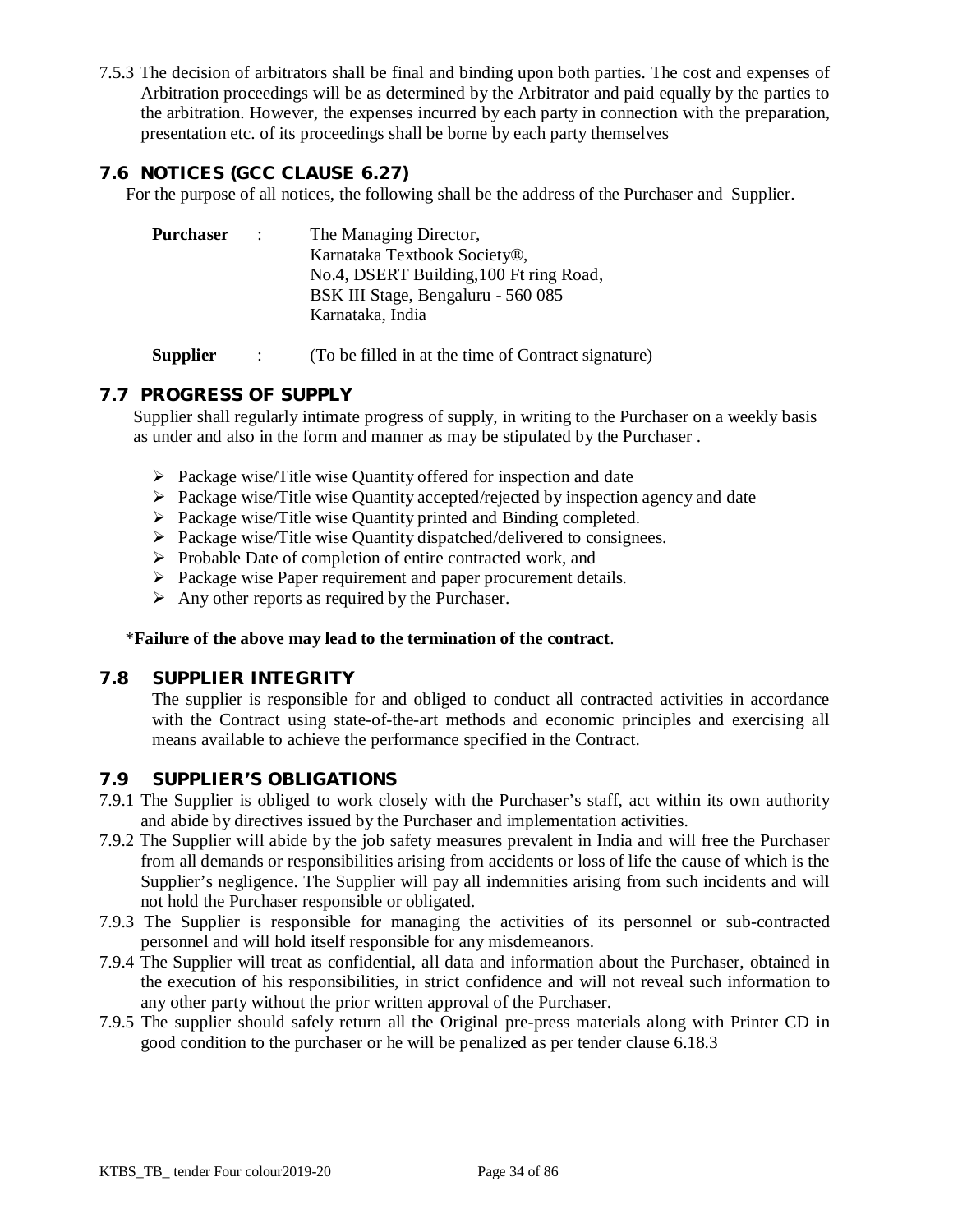## **Quality Parameters**

The following quality parameters with tolerance limits prescribed by BIS are required to be strictly adhered to by the Suppliers;

#### **Raw Materials**

| SI no.         | <b>Properties</b>         | Requirement   | Reference    |
|----------------|---------------------------|---------------|--------------|
|                | <b>GSM</b>                | 60 GSM        |              |
| $\overline{2}$ | Tensile Index: CD/MD      | 20/40         | IS 1848:1991 |
| $\overline{2}$ | Brightness (Minimum) %    | 80            | $-do-$       |
| 3              | Opacity (Minimum)         | 85            | $-do-$       |
| 4              | Cobb, max average         | 28            | $-do-$       |
| 5              | Wax pick                  | No. 10A Clear | -do-         |
| 6              | Smoothness ml/min,<br>Top | $200$ (max)   | $-do-$       |
|                | (Bends ten) max<br>Wire   | $250$ (max)   | -do-         |
| 8              | Colour                    | White         |              |
| 9              | Type of Pulp              | Type-A        | IS 1848:1991 |

#### **1. Paper: The Paper shall be Maplitho with the following specifications**

**Note :**

- Paper shall be of A Grade from reputed mills suggested hereunder, made out of Virgin Pulp and shall not contain any recycled pulp or mechanical pulp not exceeding 20%.
- The reel width for crown  $1/4^{\text{th}}$  books shall invariably minimum of 760 mm. Similarly the cut off shall be minimum of 508 mm. Usage of lesser width reels is strictly not acceptable. The cut off may be slightly more. No weight age will be given for any increase in the cut off though it is treated as a positive deviation.
- **List of Reputed Paper Mills whose quality parameters are tested and proven and the printers are advised to procure the paper required for the printing of Text Books for the academic year 2019-20 preferably of these mills or of the mills of equivalent capacity and who can produce the paper of equivalent quality. The equivalence shall be certified by the DPS and will be final.**
	- 1. M/s West Coast Paper Mills, Dandeli, Karnataka
	- 2. M/s TNPL, Tamilnadu
	- 3. M/s Andhra Pradesh Paper Mills, Rajamundry, Andhra Pradesh
	- 4. M/s Seshasai Paper and Boards Limited, Erode, Tamilnadu
	- 5. JK Paper Limited, Orissa
	- 6. Century Paper and Pulp
	- 7. Ballarpur Industries Limited (BILT)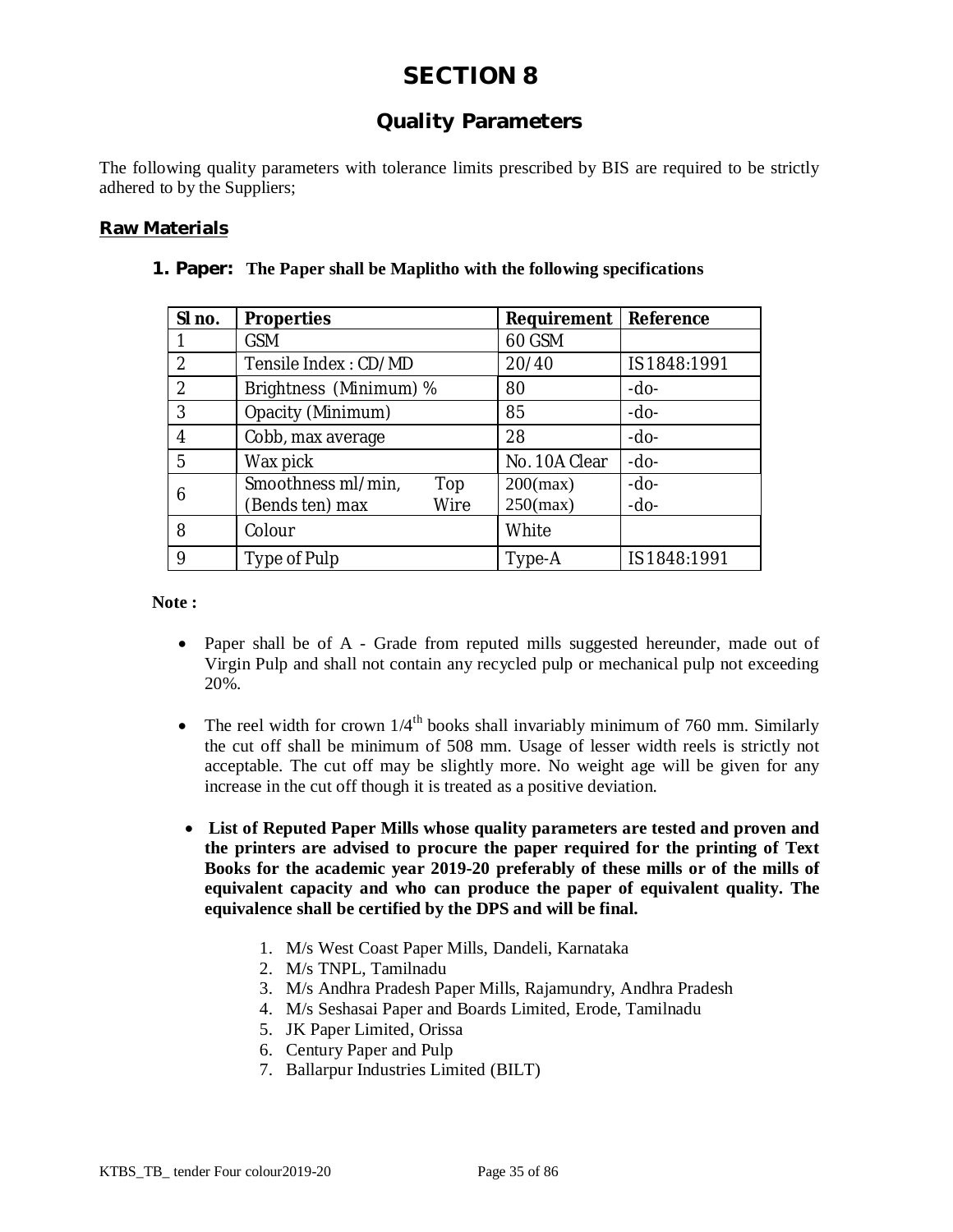## **2. Art Board/Ivory Board/BS coated Pulp Board**

The Printer shall use both sides coated Art Boards or Ivory Boards or virgin pulp Boards with the following specifications.

| SI. No.       | <b>Properties</b>                         | <b>Requirement</b> | <b>Tolerance</b> |  |
|---------------|-------------------------------------------|--------------------|------------------|--|
|               | <b>GSM</b>                                | $220$ gsm          | $+/- 2.5%$       |  |
| $\mathcal{P}$ | <b>Bulk</b>                               | $0.86$ cc/gm       | $+/- 0.03$       |  |
|               | Bending stiffness                         |                    | minimum          |  |
|               | CD/MD                                     | 11/20              |                  |  |
|               | Brightness (Minimum) %                    | $88 + 2%$          | $-do-$           |  |
| 5             | Gloss (applicable only for<br>Art Boards) | $75 + 5%$          | -do-             |  |
| 6             | Colour                                    | White              |                  |  |

It is recommended to use the Boards of the following Mills or the Mills of equivalent capacity and who can produce the Boards with equivalent quality parameters. The equivalence shall be certified by the DPS and which shall be final.

- a) Art Board manufactured by JK Paper mill **or** Ballarpur Industries Limited (BILT) **or** Imported or equivalent
- b) Ivory Boards of JK Paper mills **or** equivalent
- c) BSC Boards manufactured by TNPL **or** Equivalent.

## **3. Inks**

The Supplier shall use only branded inks and other chemicals.

## **4. Printing Plates**

The Supplier shall use only branded printing plates. Only soft copies are provided by the purchaser. the plate making shall be by CTP method and only good quality and branded chemicals shall be used for the making of plates.

#### **5. Varnish/BOPP Film**

The Book Covers shall be coated on one side with Varnish. The coating may be made inline along with the printing of the covers or Offline. This shall ensure good gloss and shall also make the printed area scratch resistant and moisture resistant. The thickness of the coating shall be at least 3 GSM. The Book Covers may also be laminated by using at least 12 micron BOPP film by wet lamination method or Thermal Lamination method.

#### **6. Hot Melt Adhesive**

Branded hot melt adhesives compatible for the perfect binding machine shall only be used.

## **Book size**

For Crown 4  $\frac{1}{1}$  Size the print area to be 330 sqcm.

The trimmed Book size has to be **18.3x24.5**cms.

If the variations are found beyond the specified size in more than 5% of the lot then it will be treated as deviation from specifications. However, the Supplier shall not construe this to be a stipulation and shall read it as an exception.

## **Printing Quality**

- 1. Printing shall be good, having uniform inking of sufficient depth.
- 2. There shall be no aberration of colours, wherever colour printing is done. In other words colour registration shall be flawless.
- 3. The texts shall be strong, legible and readable.
- 4. The printed illustrations shall be clearly well defined.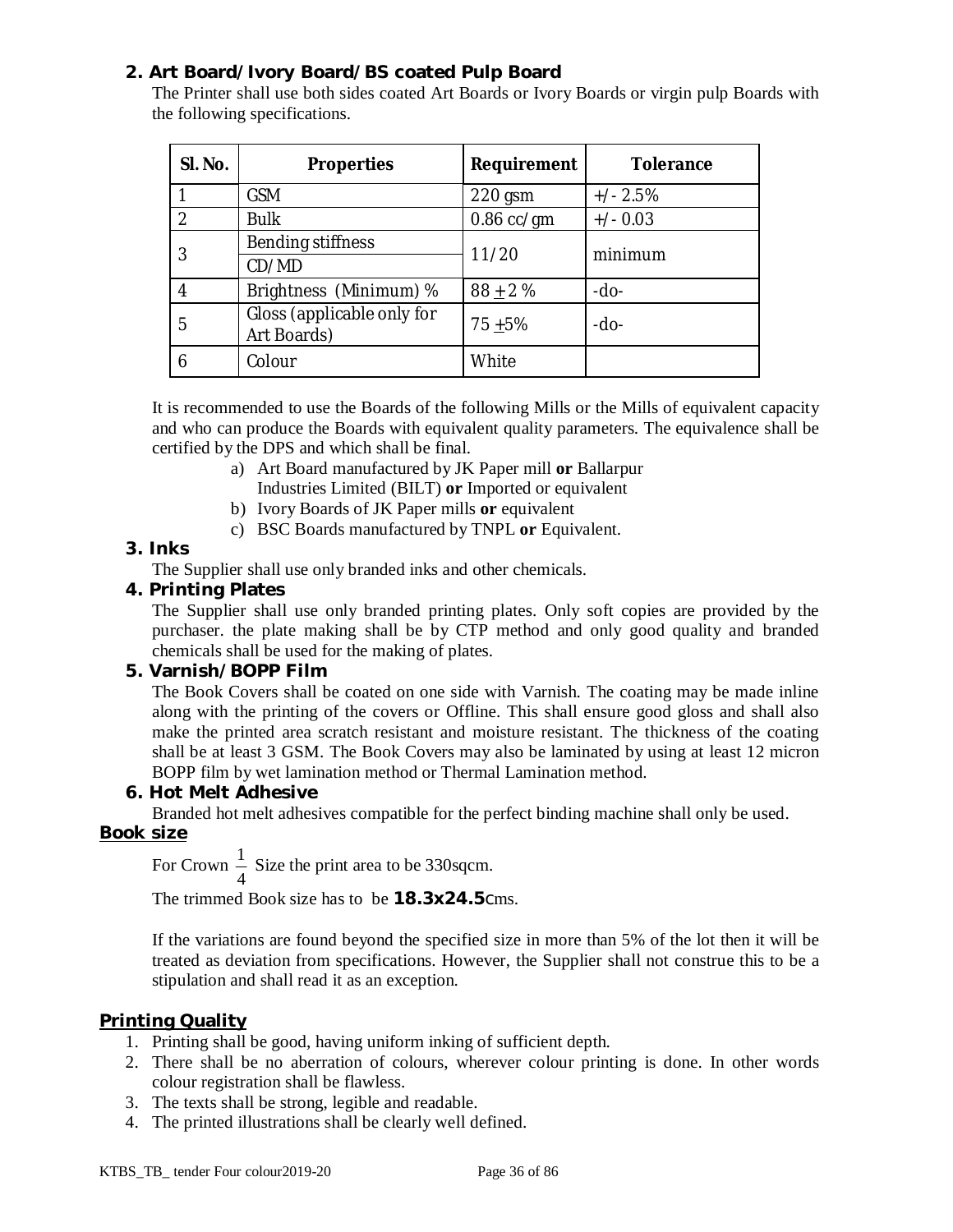- 5. The prints shall be free from defects like offsetting, smudging, tilting, mis-register, scumming, slur, ragged print, light and dark shades etc.,
- 6. The text must have balanced margin in each page as per the design provided.
- 7. The Text book should be in conformity with the approved dummy.

## **Binding quality and Specifications;**

Binding shall ensure good appearance, Proper Cutting, proper Cover adhesion, good Page strength, no Cavity Spines, no Concave spine, no Adhesive running in, no Chip out at the head etc. The Binding Process shall be executed as mentioned here under;

| <b>SI.No</b>   <b>No.</b> of Text Pages**           | <b>Method of Binding</b>           |  |  |  |  |
|-----------------------------------------------------|------------------------------------|--|--|--|--|
| 128 and Less $\left(\leq 128\right)$ Center pinning |                                    |  |  |  |  |
| Above 128                                           | Side pinning $\&$ perfect Binding. |  |  |  |  |

#### **\*\* No., of Text Pages - excluding Cover pages**

#### **Packing**

- a) The Supplier shall provide such packing of the Goods as is required to prevent their damage or deterioration during transit to their final destination. The packing shall be sufficient to withstand, without limitation, rough handling during transit and exposure to extreme temperatures, salt and precipitation during transit and open storage.
- b) It is preferred to make bundles with top and bottom supporting boards by mechanical strapping.
- **c) Each bundle shall contain 50 books only for easy counting and handling.**

### **Method of quality Checking**

Method of quality checking adopted is random sampling technique. The quality inspection staff conduct tests at the point of production to ensure that prescribed quality materials only are used and machines that are in good condition are adopted and the manpower engaged has the required technical skills. It is the responsibility of the supplier to provide the proof to establish this.

Approximately 5% of the books will be put for quality testing before they are despatched in the premises of the supplier. The supplier shall inform before they are packed and despatched.

The Books will be tested for the above parameters and method adopted is random sampling and physical testing only. Generally by visual and measuring methods. Only when warranted chemical testing will be conducted.

The total sample size shall be approximately 5%.

### **No of the books to be subjected for the quality checking will be recorded by the quality checking officers**.

If the defects are found in more than 5% of the lot then it will be construed that the lot is defective beyond the tolerance limits and it will be rejected. Then it will be the responsibility of the Supplier to conduct testing of the complete lot and then replace the defective books and shall invite the purchaser for the quality inspection.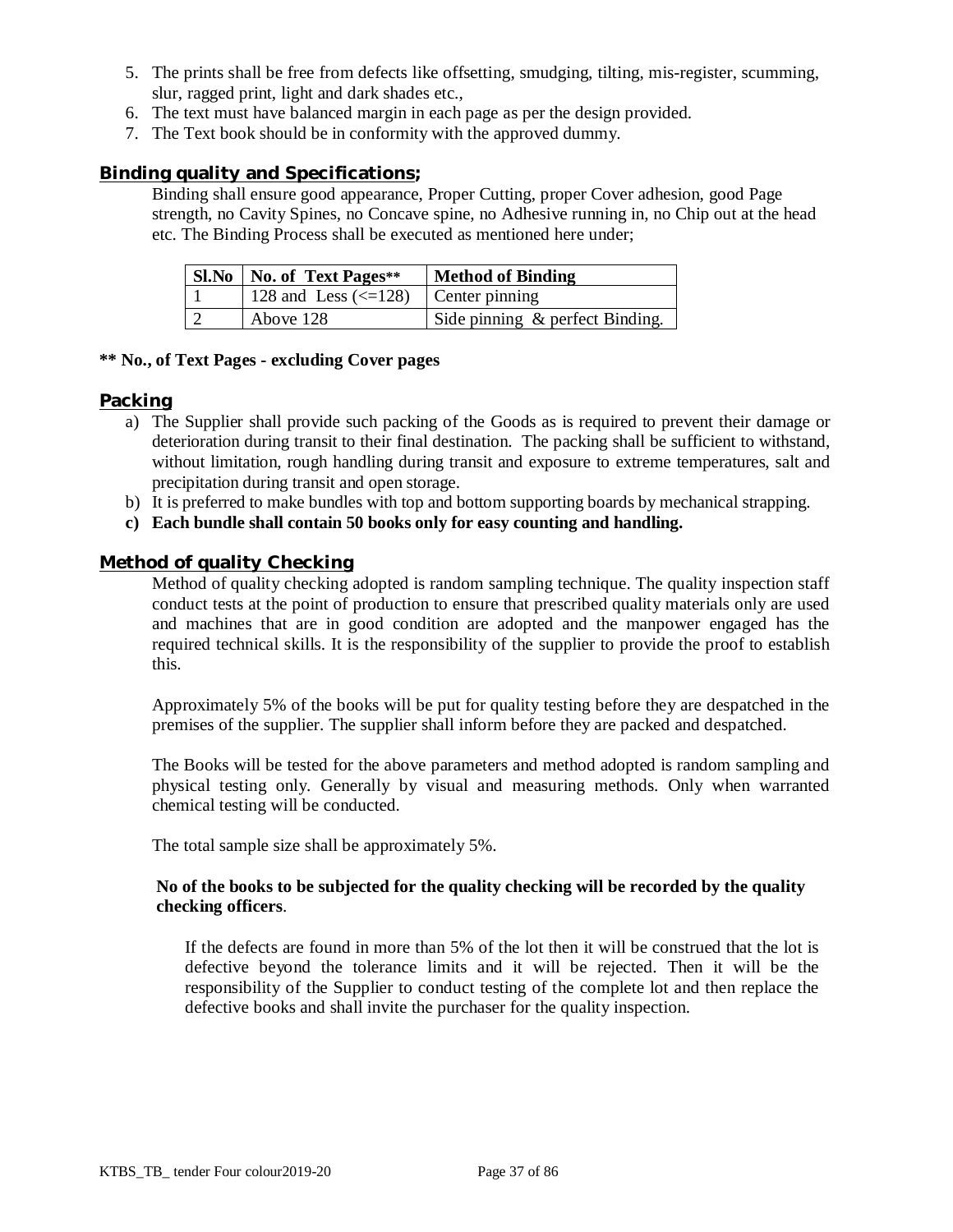# **SECTION - 9**

# **SCHEDULE OF PLACE OF DELIVERY**

The School Textbooks under free & sale categories will have to be supplied to the Block Educational Offices Godowns present in the Respective divisions in the state. The actual number of copies of text books to be supplied to the delivery points shall be provided as "**Distribution List**" along with the Purchase Order.

**Bengaluru Division Distribution Points : From Packages 1 to 17** 

| <b>Slno</b>    | <b>District</b>           | <b>Taluka</b>      |  |  |  |  |
|----------------|---------------------------|--------------------|--|--|--|--|
| 1              | <b>Bangalore North</b>    | North 1            |  |  |  |  |
| $\overline{2}$ | <b>Bangalore North</b>    | North <sub>2</sub> |  |  |  |  |
| 3              | <b>Bangalore North</b>    | North <sub>3</sub> |  |  |  |  |
| $\overline{4}$ | <b>Bangalore North</b>    | North 4            |  |  |  |  |
| 5              | <b>Bangalore South</b>    | South 1            |  |  |  |  |
| 6              | <b>Bangalore South</b>    | South 2            |  |  |  |  |
| 7              | <b>Bangalore South</b>    | South <sub>3</sub> |  |  |  |  |
| 8              | <b>Bangalore South</b>    | South 4            |  |  |  |  |
| 9              | <b>Bangalore South</b>    | Anekal             |  |  |  |  |
| 10             | Bangalore rural           | Devanahally        |  |  |  |  |
| 11             | Bangalore rural           | Doddaballapura     |  |  |  |  |
| 12             | Bangalore rural           | Hoskote            |  |  |  |  |
| 13             | Bangalore rural           | Nelamangala        |  |  |  |  |
| 14             | Ramanagara<br>Channapatna |                    |  |  |  |  |
| 15             | Ramanagara                | Kanakapura         |  |  |  |  |
| 16             | Ramanagara                | Magadi             |  |  |  |  |
| 17             | Ramanagara                | Ramanagara         |  |  |  |  |
| 18             | Kolar                     | Bangarpet          |  |  |  |  |
| 19             | Kolar                     | <b>KGF</b>         |  |  |  |  |
| 20             | Kolar                     | Kolar              |  |  |  |  |
| 21             | Kolar                     | Malur              |  |  |  |  |
| 22             | Kolar                     | Mulabagal          |  |  |  |  |
| 23             | Kolar                     | Srinivaspur        |  |  |  |  |
| 24             | Chikkaballapur            | Bagepally          |  |  |  |  |
| 25             | Chikkaballapur            | Chikkaballapur     |  |  |  |  |
| 26             | Chikkaballapur            | Chinthamani        |  |  |  |  |
| 27             | Chikkaballapur            | Gowribidanur       |  |  |  |  |
| 28             | Chikkaballapur            | gudibande          |  |  |  |  |
| 29             | Chikkaballapur            | Shidlagatta        |  |  |  |  |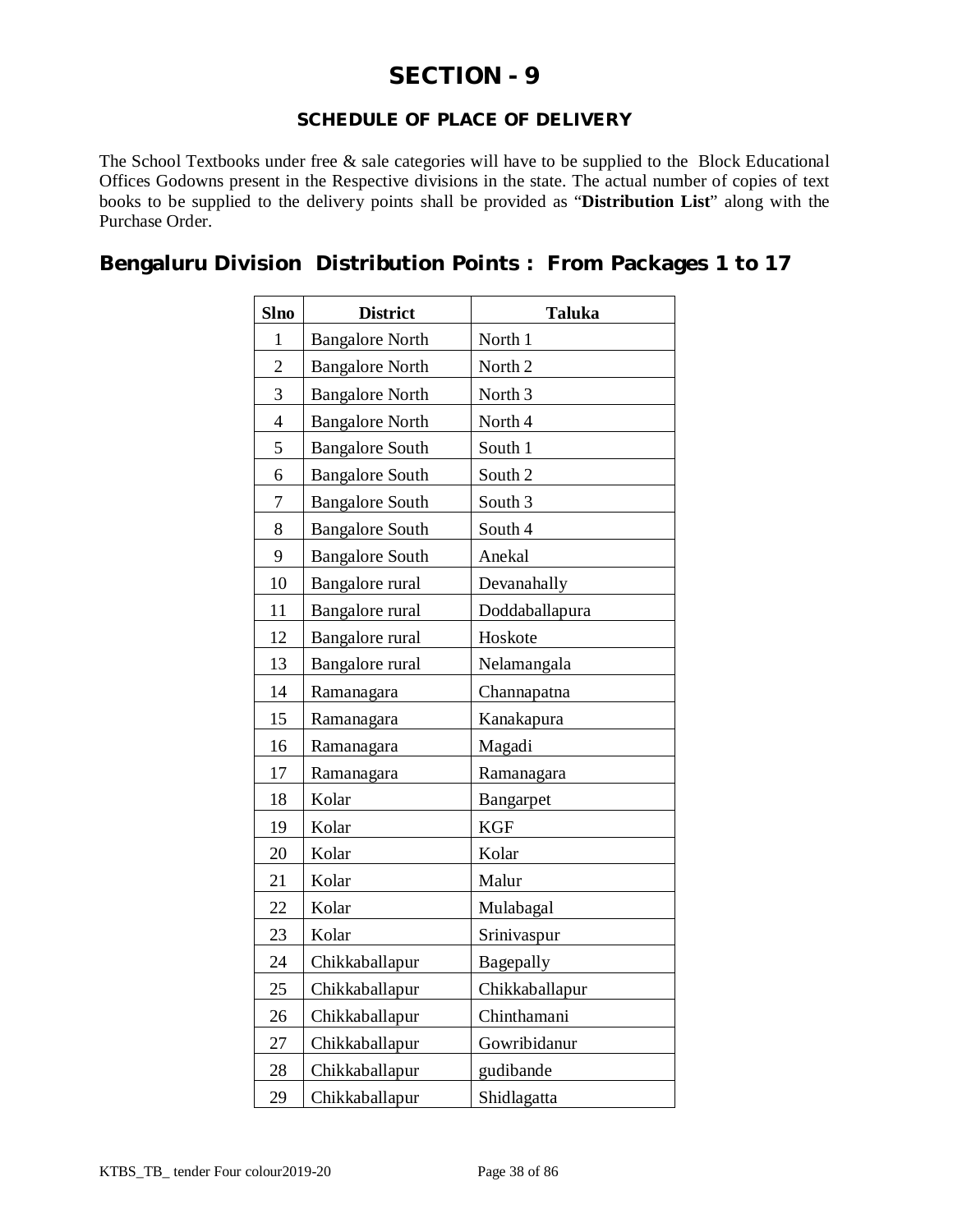| 30 | Tumkuru<br>Chikkanayakanahally |                 |  |  |  |  |  |
|----|--------------------------------|-----------------|--|--|--|--|--|
| 31 | Tumkuru                        | Gubbi           |  |  |  |  |  |
| 32 | Tumkuru                        | Kunigal         |  |  |  |  |  |
| 33 | Tumkuru                        | Tiptur          |  |  |  |  |  |
| 34 | Tumkuru                        | Tumakuru        |  |  |  |  |  |
| 35 | Tumkuru                        | Turuvekere      |  |  |  |  |  |
| 36 | Madhugiri                      | Koratagere      |  |  |  |  |  |
| 37 | Madhugiri                      | Madhugiri       |  |  |  |  |  |
| 38 | Madhugiri                      | Pavagada        |  |  |  |  |  |
| 39 | Madhugiri                      | Sira            |  |  |  |  |  |
| 40 | Davangere                      | Channagiri      |  |  |  |  |  |
| 41 | Davangere                      | Davangere North |  |  |  |  |  |
| 42 | Davangere                      | Davangere South |  |  |  |  |  |
| 43 | Davangere                      | Harapanahalli   |  |  |  |  |  |
| 44 | Davangere                      | Harihara        |  |  |  |  |  |
| 45 | Davangere                      | Honnali         |  |  |  |  |  |
| 46 | Davangere                      | Jagalur         |  |  |  |  |  |
| 47 | Chitradurga                    | Hiriyuru        |  |  |  |  |  |
| 48 | Chitradurga                    | Chitradurga     |  |  |  |  |  |
| 49 | Chitradurga                    | Challakere      |  |  |  |  |  |
| 50 | Chitradurga                    | Holalkere       |  |  |  |  |  |
| 51 | Chitradurga                    | Hosadurga       |  |  |  |  |  |
| 52 | Chitradurga                    | Molakalmuru     |  |  |  |  |  |
| 53 | Shivamogga                     | Bhadravathi     |  |  |  |  |  |
| 54 | Shivamogga                     | Hosanagara      |  |  |  |  |  |
| 55 | Shivamogga                     | Sagara          |  |  |  |  |  |
| 56 | Shivamogga                     | Shikaripura     |  |  |  |  |  |
| 57 | Shivamogga                     | Shivamogga      |  |  |  |  |  |
| 58 | Shivamogga                     | Soraba          |  |  |  |  |  |
| 59 | Shivamogga                     | Tirthahalli     |  |  |  |  |  |

# **Mysuru Division Distribution Points : From Packages 18 to 28**

| <b>Slno</b> | <b>District</b><br><b>Taluka</b> |                    |  |  |  |  |  |
|-------------|----------------------------------|--------------------|--|--|--|--|--|
| 1           | Chamaraj Nagar                   | Chamaraj nagar     |  |  |  |  |  |
| 2           | Chamaraj Nagar<br>Gundlupet      |                    |  |  |  |  |  |
| 3           | Chamaraj Nagar<br>Kollegal       |                    |  |  |  |  |  |
| 4           | Chamaraj Nagar<br>Hanuru         |                    |  |  |  |  |  |
| 5           | Chamaraj Nagar                   | Yalanduru          |  |  |  |  |  |
| 6           | Mysuru                           | Heggada devanakote |  |  |  |  |  |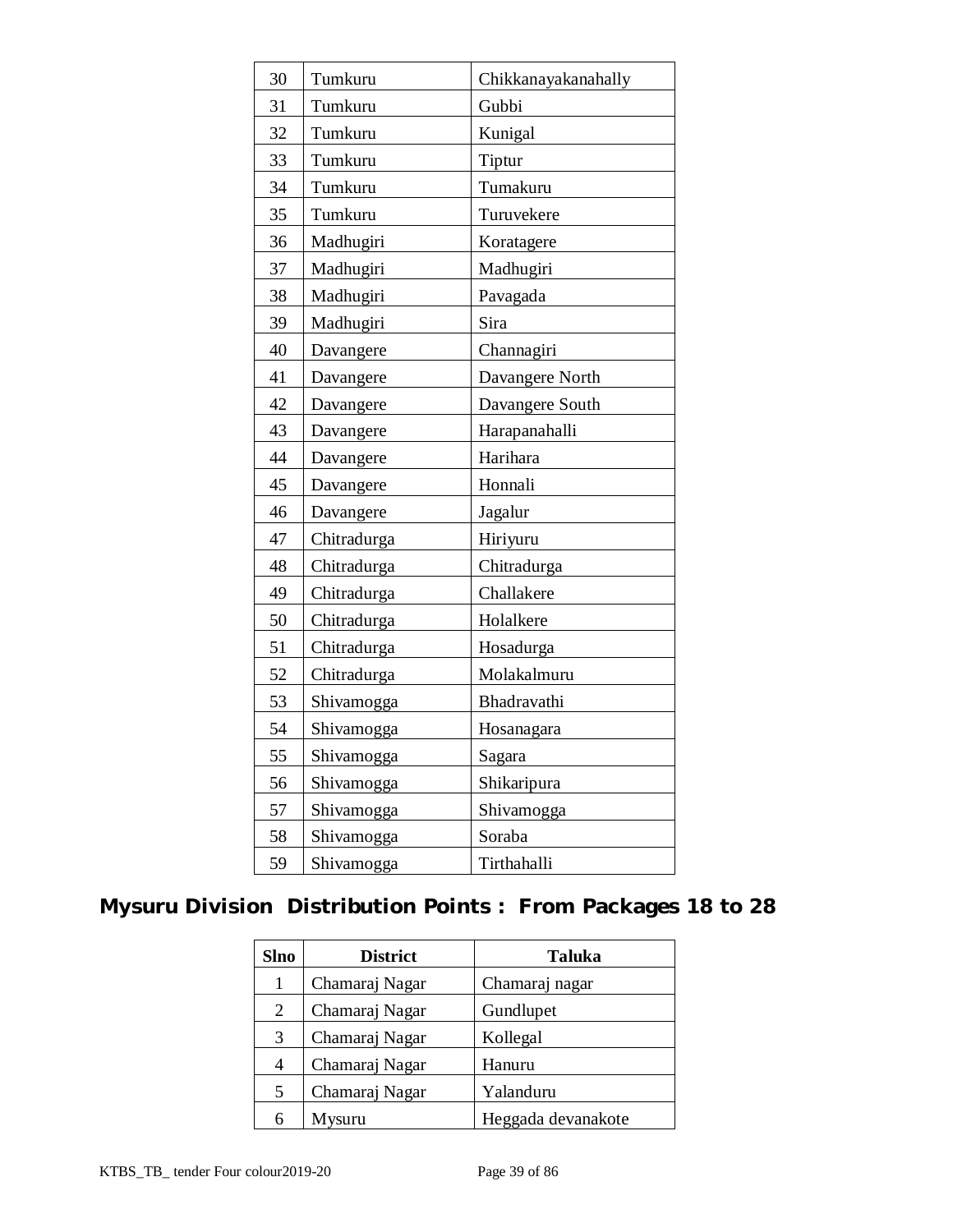| 7  | Mysuru          | Hunsur          |  |  |  |  |  |
|----|-----------------|-----------------|--|--|--|--|--|
| 8  | Mysuru          | K R Nagara      |  |  |  |  |  |
| 9  | Mysuru          | Mysuru North    |  |  |  |  |  |
| 10 | Mysuru          | Mysuru Taluk    |  |  |  |  |  |
| 11 | Mysuru          | Mysuru South    |  |  |  |  |  |
| 12 | Mysuru          | Nanjangud       |  |  |  |  |  |
| 13 | Mysuru          | Periyapatna     |  |  |  |  |  |
| 14 | Mysuru          | T Narasipur     |  |  |  |  |  |
| 15 | Mandya          | KR pet          |  |  |  |  |  |
| 16 | Mandya          | Maddur          |  |  |  |  |  |
| 17 | Mandya          | Malavally       |  |  |  |  |  |
| 18 | Mandya          | Mandya South    |  |  |  |  |  |
| 19 | Mandya          | Mandya North    |  |  |  |  |  |
| 20 | Mandya          | Nagamangala     |  |  |  |  |  |
| 21 | Mandya          | Pandavapura     |  |  |  |  |  |
| 22 | Mandya          | <b>SR</b> Patna |  |  |  |  |  |
| 23 | Dakshinakannada | Bantwala        |  |  |  |  |  |
| 24 | Dakshinakannada | Belthangady     |  |  |  |  |  |
| 25 | Dakshinakannada | Mangaluru City  |  |  |  |  |  |
| 26 | Dakshinakannada | Mangaluru Taluk |  |  |  |  |  |
| 27 | Dakshinakannada | Mudigere        |  |  |  |  |  |
| 28 | Dakshinakannada | Putturu         |  |  |  |  |  |
| 29 | Dakshinakannada | Sullya          |  |  |  |  |  |
| 30 | Udupi           | <b>Byndoor</b>  |  |  |  |  |  |
| 31 | Udupi           | Kundapura       |  |  |  |  |  |
| 32 | Udupi           | Brahmmayara     |  |  |  |  |  |
| 33 | Udupi           | Udupi           |  |  |  |  |  |
| 34 | Udupi           | Karkala         |  |  |  |  |  |
| 35 | Kodagu          | Madikeri        |  |  |  |  |  |
| 36 | Kodagu          | Somawarpet      |  |  |  |  |  |
| 37 | Kodagu          | Virajpet        |  |  |  |  |  |
| 38 | Chikkamagaluru  | Biruru          |  |  |  |  |  |
| 39 | Chikkamagaluru  | Chikkamagaluru  |  |  |  |  |  |
| 40 | Chikkamagaluru  | Kadur           |  |  |  |  |  |
| 41 | Chikkamagaluru  | Koppa           |  |  |  |  |  |
| 42 | Chikkamagaluru  | Mudigere        |  |  |  |  |  |
| 43 | Chikkamagaluru  | NR Pura         |  |  |  |  |  |
| 44 | Chikkamagaluru  | Sringeri        |  |  |  |  |  |
| 45 | Chikkamagaluru  | Tarikere        |  |  |  |  |  |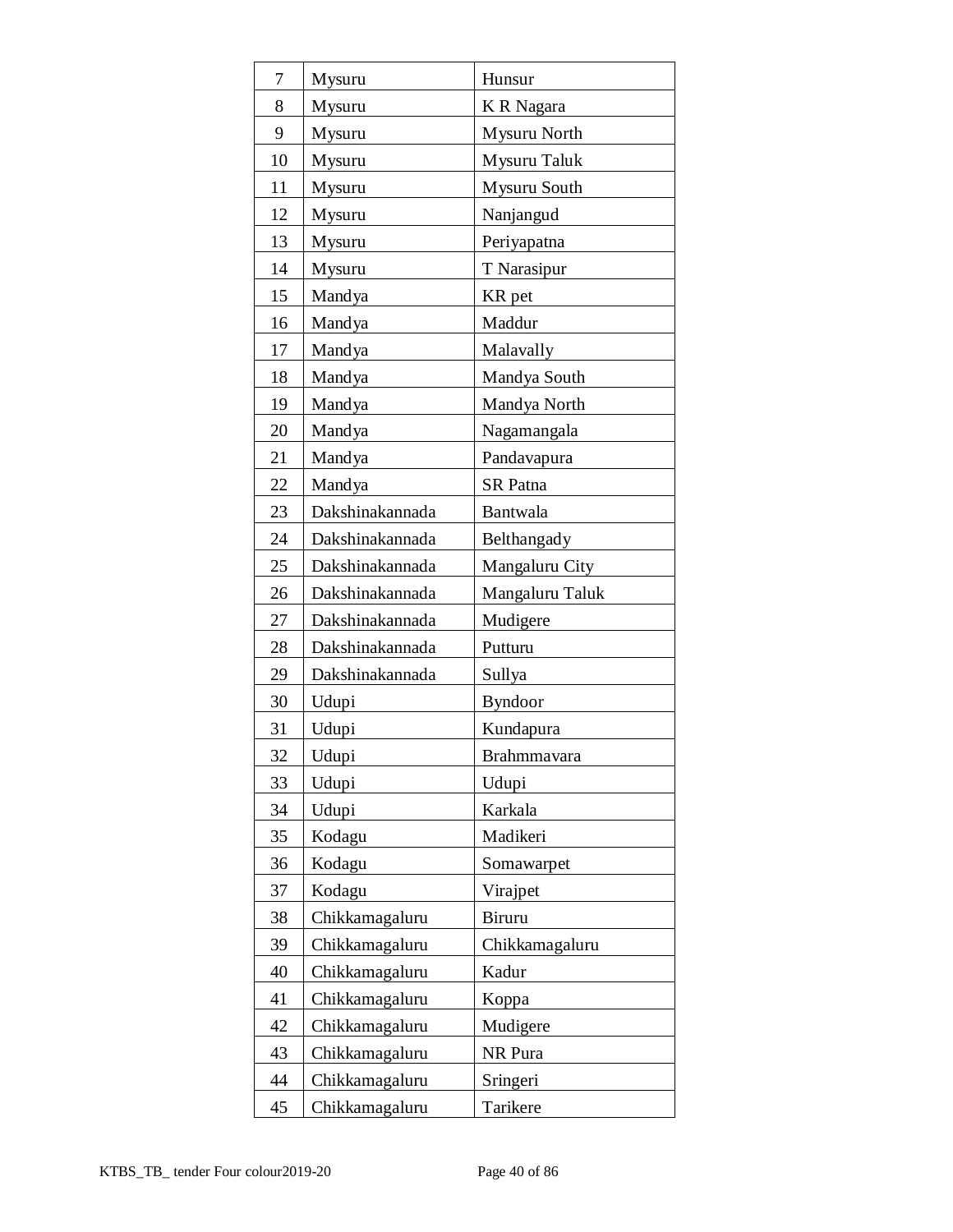| 46 | Hassan | Aluru          |  |  |  |
|----|--------|----------------|--|--|--|
| 47 | Hassan | Arakalagudu    |  |  |  |
| 48 | Hassan | Arasikere      |  |  |  |
| 49 | Hassan | Belur          |  |  |  |
| 50 | Hassan | Channapatna    |  |  |  |
| 51 | Hassan | Hassan         |  |  |  |
| 52 | Hassan | Holenarasipura |  |  |  |
| 53 | Hassan | Sakaleshpura   |  |  |  |
|    |        |                |  |  |  |

# **Belagavi Division Distribution Points : From Packages 29 to 47**

| <b>Slno</b>    | <b>District</b><br><b>Taluka</b> |                 |  |  |  |  |
|----------------|----------------------------------|-----------------|--|--|--|--|
| $\mathbf{1}$   | Bagalkote                        | Badami          |  |  |  |  |
| $\overline{2}$ | Bagalkote                        | Bagalkote       |  |  |  |  |
| 3              | Bagalkote                        | Biligi          |  |  |  |  |
| $\overline{4}$ | Bagalkote                        | Hungund         |  |  |  |  |
| 5              | Bagalkote                        | Jamakhandi      |  |  |  |  |
| 6              | Bagalkote                        | Mudhol          |  |  |  |  |
| $\overline{7}$ | Belagavi                         | Belagavi city   |  |  |  |  |
| 8              | Belagavi                         | Belagavi taluk  |  |  |  |  |
| 9              | Belagavi                         | Bailhongal      |  |  |  |  |
| 10             | Belagavi                         | Kittur          |  |  |  |  |
| 11             | Belagavi                         | Khanapur        |  |  |  |  |
| 12             | Belagavi                         | Ramadurga       |  |  |  |  |
| 13             | Belagavi                         | Savadatti       |  |  |  |  |
| 14             | Vijayapura                       | Bagewadi        |  |  |  |  |
| 15             | Vijayapura                       | Vijayapura City |  |  |  |  |
| 16             | Vijayapura                       | Vijayapua Rural |  |  |  |  |
| 17             | Vijayapura                       | Chadchan        |  |  |  |  |
| 18             | Vijayapura                       | Indi            |  |  |  |  |
| 19             | Vijayapura                       | Muddebihal      |  |  |  |  |
| 20             | Vijayapura                       | Sindagi         |  |  |  |  |
| 21             | Chikkodi                         | Athani          |  |  |  |  |
| 22             | Chikkodi                         | Kagwad          |  |  |  |  |
| 23             | Chikkodi                         | Chikkodi        |  |  |  |  |
| 24             | Chikkodi                         | Nippani         |  |  |  |  |
| 25             | Chikkodi                         | Gokak           |  |  |  |  |
| 26             | Chikkodi                         | Mudalagi        |  |  |  |  |
| 27             | Chikkodi                         | Hukkeri         |  |  |  |  |
| 28             | Chikkodi                         | Raibag          |  |  |  |  |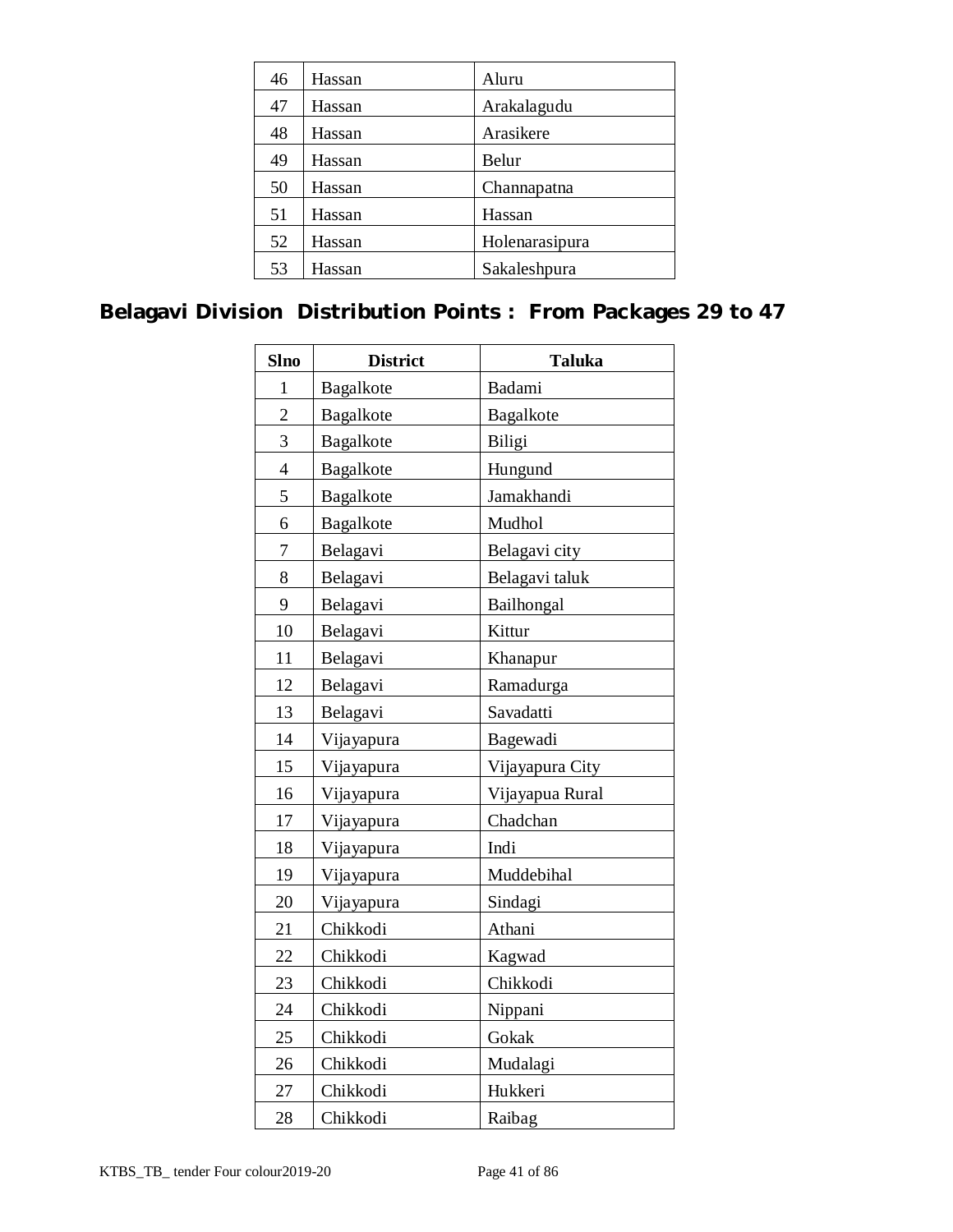| 29 | Dharwad       | Dharwad Rural      |  |  |  |  |
|----|---------------|--------------------|--|--|--|--|
| 30 | Dharwad       | Dharwad City       |  |  |  |  |
| 31 | Dharwad       | Hubballi Rural     |  |  |  |  |
| 32 | Dharwad       | Hubballi City      |  |  |  |  |
| 33 | Dharwad       | Kalagatagi         |  |  |  |  |
| 34 | Dharwad       | Kundagola          |  |  |  |  |
| 35 | Dharwad       | Navalgunda         |  |  |  |  |
| 36 | Gadag         | Gadag city         |  |  |  |  |
| 37 | Gadag         | <b>Gadag Rural</b> |  |  |  |  |
| 38 | Gadag         | Mundargi           |  |  |  |  |
| 39 | Gadag         | Nargund            |  |  |  |  |
| 40 | Gadag         | Ron                |  |  |  |  |
| 41 | Gadag         | Shirahatti         |  |  |  |  |
| 42 | Haveri        | Byadagi            |  |  |  |  |
| 43 | Haveri        | Hanagal            |  |  |  |  |
| 44 | Haveri        | Haveri             |  |  |  |  |
| 45 | Haveri        | Hirekerur          |  |  |  |  |
| 46 | Haveri        | Ranebennur         |  |  |  |  |
| 47 | Haveri        | Savanur            |  |  |  |  |
| 48 | Haveri        | Shiggao            |  |  |  |  |
| 49 | Sirsi         | Sirsi              |  |  |  |  |
| 50 | Sirsi         | Siddapur           |  |  |  |  |
| 51 | Sirsi         | Yellapur           |  |  |  |  |
| 52 | Sirsi         | Mundagod           |  |  |  |  |
| 53 | Sirsi         | Haliyal            |  |  |  |  |
| 54 | Sirsi         | Joida              |  |  |  |  |
| 55 | Uttar kannada | Karwar             |  |  |  |  |
| 56 | Uttar kannada | Ankola             |  |  |  |  |
| 57 | Uttar kannada | Kumta              |  |  |  |  |
| 58 | Uttar kannada | Honnavar           |  |  |  |  |
| 59 | Uttar kannada | <b>Bhatkal</b>     |  |  |  |  |

# **Kalaburagi Division Distribution Points : From Packages 48 to 61**

| <b>Slno</b> | <b>District</b> | <b>Taluka</b> |  |  |
|-------------|-----------------|---------------|--|--|
|             | Ballary         | Ballari East  |  |  |
|             | Ballary         | Kurugodu      |  |  |
|             | Ballary         | Hadagali      |  |  |
|             | <b>Ballary</b>  | HB halli      |  |  |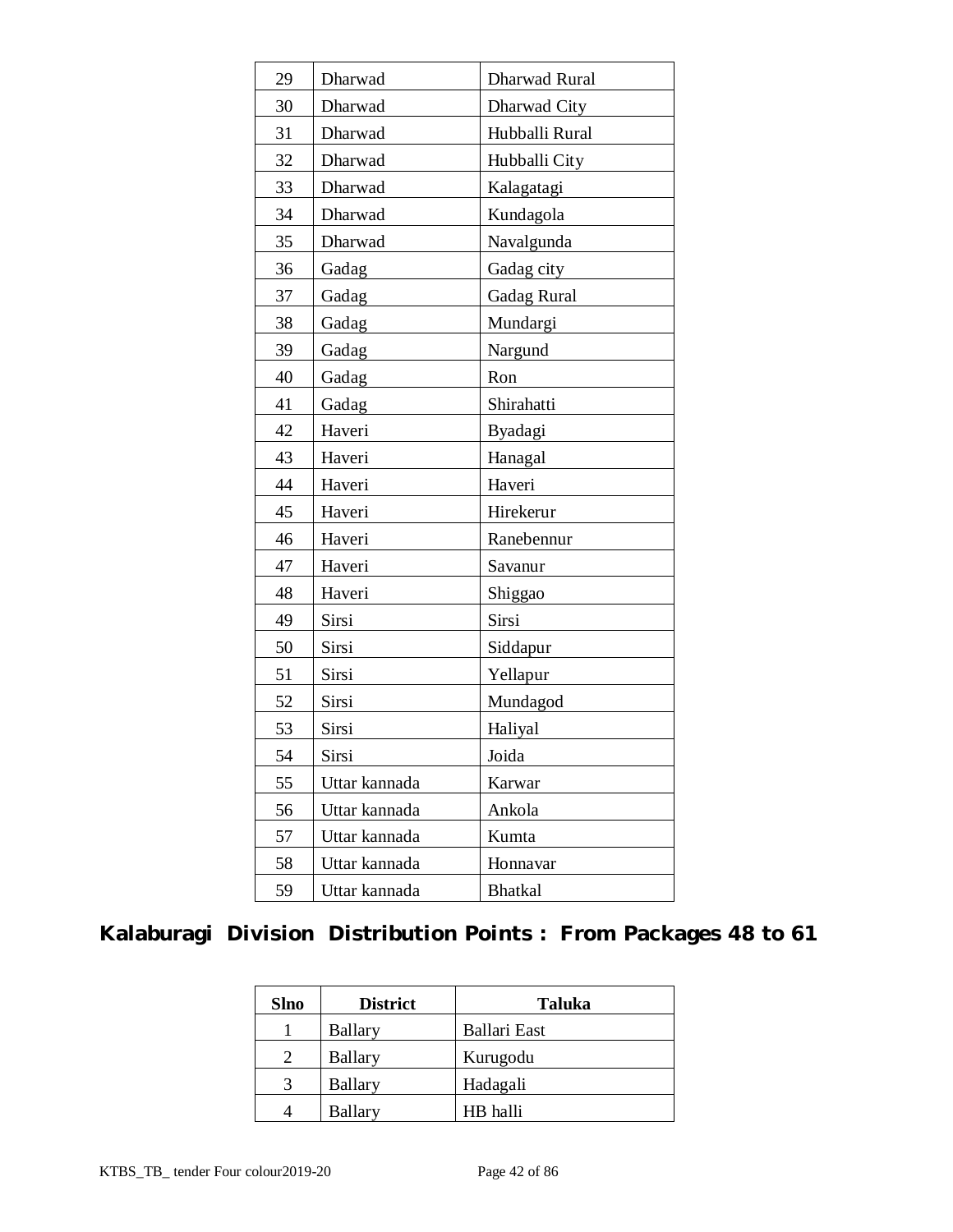| 5  | <b>Ballary</b> | Hospet          |
|----|----------------|-----------------|
| 6  | <b>Ballary</b> | Kudligi         |
| 7  | <b>Ballary</b> | Sandur          |
| 8  | <b>Ballary</b> | Siruguppa       |
| 9  | <b>Bidar</b>   | Aurad           |
| 10 | <b>Bidar</b>   | Basavakalyan    |
| 11 | <b>Bidar</b>   | <b>Bhalki</b>   |
| 12 | <b>Bidar</b>   | <b>Bidar</b>    |
| 13 | <b>Bidar</b>   | Humnabad        |
| 14 | Kalaburgi      | Afzalpur        |
| 15 | Kalaburgi      | Alanda          |
| 16 | Kalaburgi      | Chincholi       |
| 17 | Kalaburgi      | Chittapur       |
| 18 | Kalaburgi      | Kalaburgi North |
| 19 | Kalaburgi      | Kalaburgi South |
| 20 | Kalaburgi      | Jewargi         |
| 21 | Kalaburgi      | Sedam           |
| 22 | Koppal         | Koppal          |
| 23 | Koppal         | Gangavati       |
| 24 | Koppal         | Kustagi         |
| 25 | Koppal         | Yelburga        |
| 26 | Raichur        | Devdurga        |
| 27 | Raichur        | Lingasuguru     |
| 28 | Raichur        | Manvi           |
| 29 | Raichur        | Raichur         |
| 30 | Raichur        | Sindhanur       |
| 31 | Yadgiri        | Shahapur        |
| 32 | Yadgiri        | Surpur          |
| 33 | Yadgiri        | Yadgiri         |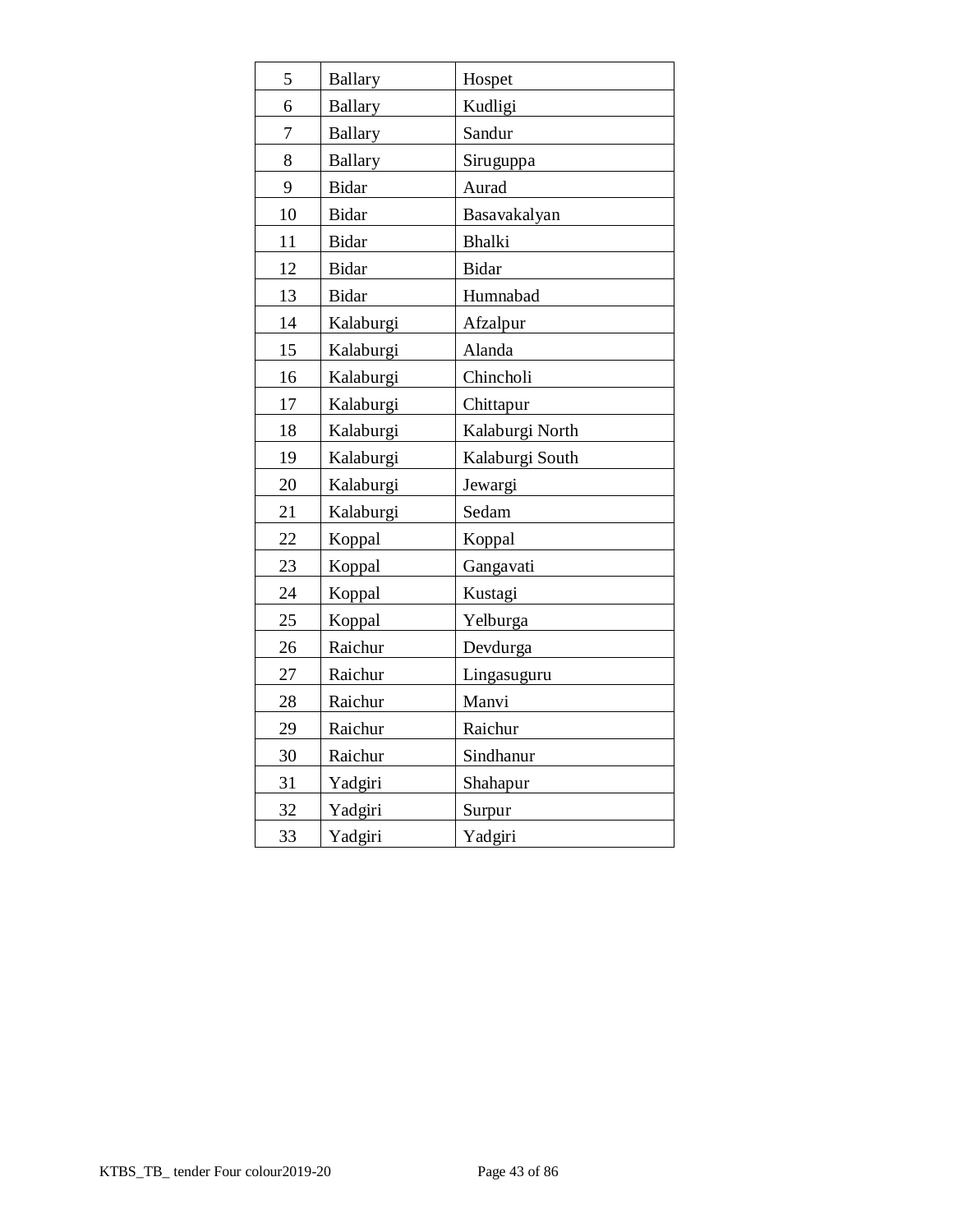# **SECTION - 10**

# **SCHEDULE OF REQUIREMENTS**

# **Schedule - A** : Bengaluru Division<br>Packages fr Packages from 1 to 17

| <b>Slno</b>    | Pkg<br>$\mathbf{n}\mathbf{o}$ | <b>Title</b><br>Code | <b>Class</b>     | <b>Titles</b>                    | Co <sub>l</sub><br>our | size           | pages | Approx.,<br>copies | Approx.<br>Pages |
|----------------|-------------------------------|----------------------|------------------|----------------------------------|------------------------|----------------|-------|--------------------|------------------|
| $\mathbf{1}$   |                               | 1                    | $\mathbf{1}$     | <b>SAVI KANNADA</b>              | $\overline{4}$         | 1/4th crown    | 164   | 173657             | 28479748         |
| $\mathbf{2}$   |                               | $\overline{2}$       | $\mathbf{1}$     | <b>KAN_MATHS</b>                 | 4                      | 1/4th crown    | 220   | 33125              | 7287500          |
| 3              |                               | 3                    | $\mathbf{1}$     | KAN_PARISARA_ADHYAYANA           | 4                      | 1/4th crown    | 116   | 33182              | 3849112          |
| $\overline{4}$ |                               | 4                    | $\mathbf{1}$     | KALI_KAN (PARICHAYA_BHASHE)      | 4                      | 1/4th crown    | 84    | 27663              | 2323692          |
| 5              | 1                             | 5                    | $\mathbf{1}$     | NALIKALI_KAN                     | 4                      | 1/4th crown    | 92    | 88036              | 8099312          |
| 6              |                               | 6                    | $\mathbf{1}$     | NALIIKALI_GANITHA_KAN            | 4                      | $1/4th$ crown  | 116   | 87531              | 10153596         |
| $\tau$         |                               | 7                    | $\mathbf{1}$     | NALIKALI_KAN_PARISARA_ADHYAYANA  | $\overline{4}$         | 1/4th crown    | 92    | 86786              | 7984312          |
| $\,8\,$        |                               | 8                    | $\mathbf{1}$     | ENGLISH_READER                   | $\overline{4}$         | 1/4th crown    | 172   | 89726              | 15432872         |
| 9              |                               | 9                    | $\mathbf{1}$     | ENGLISH_MATHS                    | $\overline{4}$         | 1/4th crown    | 220   | 141883             | 31214260         |
|                |                               |                      |                  | Package-1-Total                  |                        |                |       | 761589             | 114824404        |
| 10             |                               | 10                   | $\mathbf{1}$     | ENGLISH_PARISARA_ADHYAYANA       | 4                      | 1/4th crown    | 116   | 141813             | 16450308         |
| 11             |                               | 11                   | $\mathbf{1}$     | ENGLISH_READER_ACTIVITY_BOOK     | $\overline{4}$         | 1/4th crown    | 192   | 128690             | 24708480         |
| 12             |                               | 12                   | $\mathbf{1}$     | URDU_READER                      | $\overline{4}$         | 1/4th crown    | 140   | 3504               | 490560           |
| 13             |                               | 13                   | $\mathbf{1}$     | <b>URDU_MATHS</b>                | $\overline{4}$         | 1/4th crown    | 220   | 2480               | 545600           |
| 14             |                               | 14                   | $\mathbf{1}$     | URDU_PARISARA_ADHYAYANA          | $\overline{4}$         | 1/4th crown    | 116   | 2437               | 282692           |
| 15             |                               | 15                   | $\mathbf{1}$     | NALIKALI_URDU                    | $\overline{4}$         | $1/4$ th crown | 162   | 6219               | 1007478          |
| 16             | $\overline{2}$                | 16                   | $\mathbf{1}$     | NALIKALI_URDU_MATHS              | 4                      | 1/4th crown    | 116   | 6278               | 728248           |
| 17             |                               | 17                   | $\mathbf{1}$     | NALIKALI_URDU_PARISARA_ADHYAYANA | $\overline{4}$         | 1/4th crown    | 92    | 6297               | 579324           |
| 18             |                               | 30                   | $\boldsymbol{2}$ | SAVI KANNADA                     | $\overline{4}$         | 1/4th crown    | 116   | 168779             | 19578364         |
| 19             |                               | 31                   | $\overline{2}$   | KAN_MATHS                        | 4                      | 1/4th crown    | 264   | 33210              | 8767440          |
| 20             |                               | 32                   | $\boldsymbol{2}$ | KAN_PARISARA_ADHYAYANA           | 4                      | 1/4th crown    | 172   | 33159              | 5703348          |
| 21             |                               | 33                   | $\overline{2}$   | KALI KAN (PARICHAYA_BHASHE)      | $\overline{4}$         | 1/4th crown    | 108   | 26445              | 2856060          |
| 22             |                               | 34                   | $\overline{2}$   | NALIKALI_KAN                     | 4                      | 1/4th crown    | 84    | 101515             | 8527260          |
| 23             |                               | 35                   | $\boldsymbol{2}$ | NALIIKALI_GANITHA_KAN            | 4                      | 1/4th crown    | 168   | 101520             | 17055360         |
|                |                               |                      |                  | Package-2-Total                  |                        |                |       | 762346             | 107280522        |
| 24             |                               | 36                   | $\boldsymbol{2}$ | NALIKALI_KAN_PARISARA_ADHYAYANA  | 4                      | 1/4th crown    | 100   | 101417             | 10141700         |
| 25             |                               | 37                   | $\boldsymbol{2}$ | ENGLISH_READER                   | 4                      | 1/4th crown    | 148   | 84664              | 12530272         |
| 26             | $\overline{\mathbf{3}}$       | 38                   | $\boldsymbol{2}$ | <b>ENGLISH_MATHS</b>             | $\overline{4}$         | 1/4th crown    | 264   | 133211             | 35167704         |
| 27             |                               | 39                   | $\mathbf 2$      | ENGLISH_PARISARA_ADHYAYANA       | $\overline{4}$         | $1/4$ th crown | 172   | 133209             | 22911948         |
| 28             |                               | 40                   | $\boldsymbol{2}$ | ENGLISH_READER_ACTIVITY_BOOK     | 4                      | $1/4$ th crown | 144   | 144315             | 20781360         |
| 29             |                               | 41                   | $\boldsymbol{2}$ | <b>URDU READER</b>               | 4                      | 1/4th crown    | 100   | 3426               | 342600           |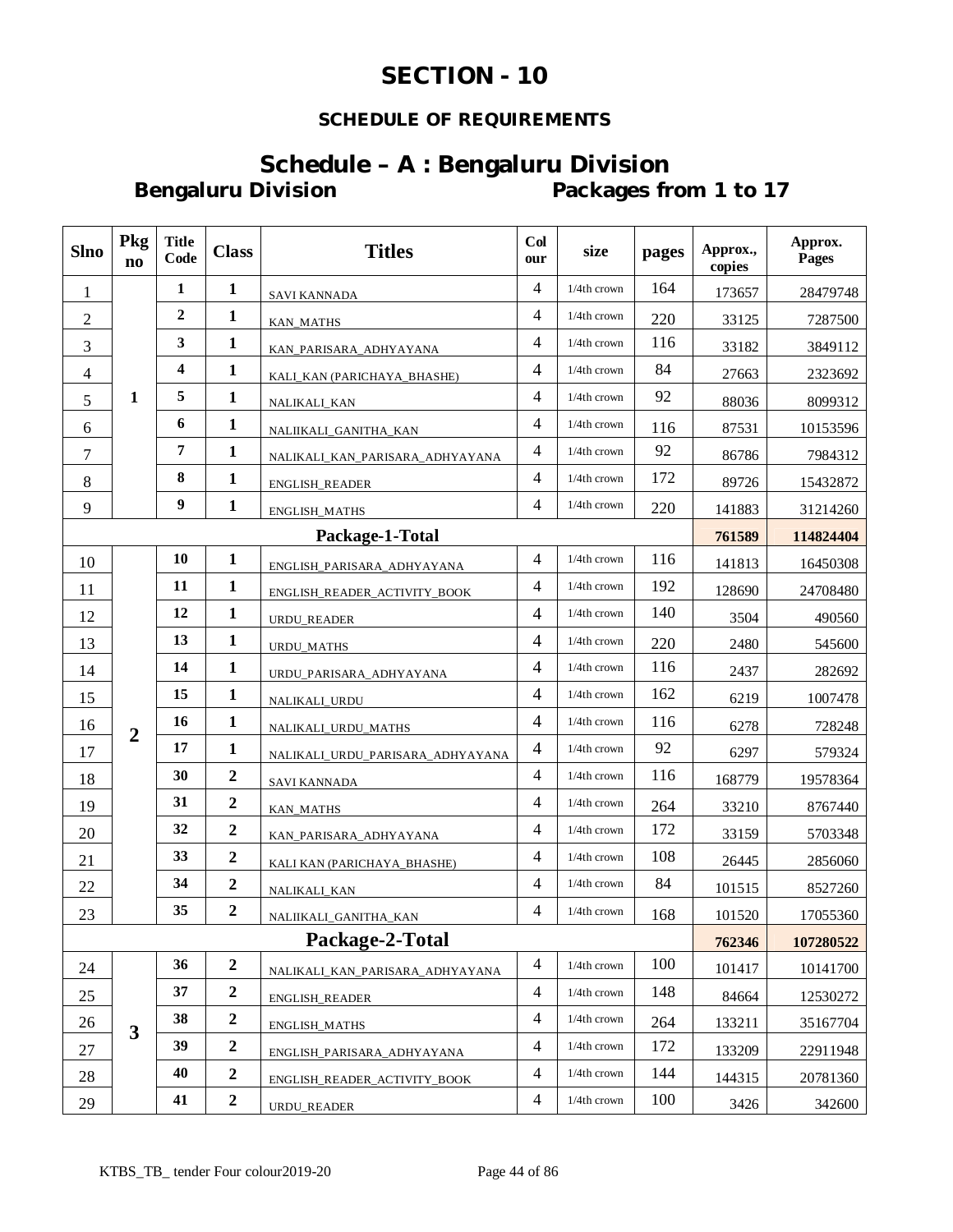| 30 |                         | 42         | $\overline{2}$          | URDU_MATHS                       | 4              | $1/4$ th crown    | 264 | 2225   | 587400    |
|----|-------------------------|------------|-------------------------|----------------------------------|----------------|-------------------|-----|--------|-----------|
| 31 |                         | 43         | $\boldsymbol{2}$        | URDU_PARISARA_ADHYAYANA          | $\overline{4}$ | 1/4th crown       | 172 | 2247   | 386484    |
| 32 |                         | 44         | $\boldsymbol{2}$        | NALIKALI_URDU                    | 4              | $1/4th$ crown     | 140 | 8441   | 1181740   |
| 33 |                         | 45         | $\boldsymbol{2}$        | NALIKALI_URDU_MATHS              | 4              | 1/4th crown       | 172 | 8554   | 1471288   |
| 34 |                         | 46         | $\boldsymbol{2}$        | NALIKALI_URDU_PARISARA_ADHYAYANA | $\overline{4}$ | 1/4th crown       | 108 | 8514   | 919512    |
| 35 |                         | 59         | $\mathbf{3}$            | <b>SAVI KANNADA</b>              | $\overline{4}$ | 1/4th crown       | 132 | 156024 | 20595168  |
|    |                         |            |                         | Package-3-Total                  |                |                   |     | 786247 | 127017176 |
| 36 |                         | 60         | 3                       | KAN_MATHS PART 1                 | 4              | 1/4th crown       | 164 | 33515  | 5496460   |
| 37 |                         | 61         | 3                       | KAN_MATHS PART 2                 | $\overline{4}$ | 1/4th crown       | 148 | 33422  | 4946456   |
| 38 |                         | 62         | $\mathbf{3}$            | KAN_PARISARA_ADHYAYANA           | $\overline{4}$ | 1/4th crown       | 216 | 33260  | 7184160   |
| 39 |                         | 63         | $\overline{\mathbf{3}}$ | KALI KAN (PARICHAYA_BHASHE)      | $\overline{4}$ | 1/4th crown       | 100 | 20626  | 2062600   |
| 40 | $\overline{\mathbf{4}}$ | 64         | 3                       | NALIKALI_KAN                     | $\overline{4}$ | $1/4th$ crown     | 132 | 106863 | 14105916  |
| 41 |                         | 65         | 3                       | NALIKALI_KAN_MATHS               | $\overline{4}$ | 1/4th crown       | 156 | 107017 | 16694652  |
| 42 |                         | 66         | 3                       | NALIKALI_KAN_PARISARA_ADHYAYANA  | 4              | 1/4th crown       | 156 | 107085 | 16705260  |
| 43 |                         | 67         | $\mathbf{3}$            | ENGLISH_READER                   | $\overline{4}$ | 1/4th crown       | 180 | 81578  | 14684040  |
| 44 |                         | 68         | 3                       | ENGLISH_MATHS PART 1             | $\overline{4}$ | 1/4th crown       | 164 | 127837 | 20965268  |
| 45 |                         | 69         | $\mathbf{3}$            | ENGLISH_MATHS PART 2             | $\overline{4}$ | 1/4th crown       | 148 | 127787 | 18912476  |
|    |                         |            |                         | Package-4-Total                  |                |                   |     | 778990 | 121757288 |
| 46 |                         | 70         | 3                       | ENGLISH_PARISARA_ADHYAYANA       | 4              | 1/4th crown       | 216 | 127781 | 27600696  |
| 47 |                         | 71         | $\mathbf{3}$            | ENGLISH_READER_ACTIVITY_BOOK     | $\overline{4}$ | 1/4th crown       | 140 | 149477 | 20926780  |
| 48 |                         | 72         | 3                       | URDU_READER                      | $\overline{4}$ | $1/4\rm th$ crown | 132 | 11931  | 1574892   |
| 49 | 5                       | 73         | 3                       | <b>URDU_MATHS PART 1</b>         | $\overline{4}$ | 1/4th crown       | 164 | 10792  | 1769888   |
| 50 |                         | 74         | 3                       | URDU_MATHS PART 2                | $\overline{4}$ | 1/4th crown       | 148 | 10721  | 1586708   |
| 51 |                         | 75         | $\mathbf{3}$            | URDU_PARISARA_ADHYAYANA          | $\overline{4}$ | 1/4th crown       | 216 | 10870  | 2347920   |
| 52 |                         | 92         | $\overline{\mathbf{4}}$ | SAVI KANNADA                     | 4              | 1/4th crown       | 148 | 262200 | 38805600  |
| 53 |                         | 93         | 4                       | KAN_MATHS PART 1                 | $\overline{4}$ | 1/4th crown       | 172 | 142852 | 24570544  |
|    |                         |            |                         | Package-5-Total                  |                |                   |     | 726624 | 119183028 |
| 54 |                         | 94         | $\boldsymbol{4}$        | KAN_MATHS PART 2                 | $\overline{4}$ | 1/4th crown       | 140 | 142172 | 19904080  |
| 55 |                         | 95         | 4                       | KAN_PARISARA_ADHYAYANA           | 4              | 1/4th crown       | 248 | 142310 | 35292880  |
| 56 |                         | 96         | 4                       | KALI KAN (PARICHAYA_BHASHE)      | 4              | 1/4th crown       | 132 | 19346  | 2553672   |
| 57 | 6                       | 97         | $\overline{\mathbf{4}}$ | <b>ENGLISH_READER</b>            | $\overline{4}$ | 1/4th crown       | 124 | 77459  | 9604916   |
| 58 |                         | 98         | $\overline{\mathbf{4}}$ | <b>ENGLISH MATHS PART 1</b>      | $\overline{4}$ | 1/4th crown       | 172 | 121100 | 20829200  |
| 59 |                         | 99         | $\overline{\mathbf{4}}$ | ENGLISH_MATHS PART 2             | $\overline{4}$ | 1/4th crown       | 140 | 121190 | 16966600  |
| 60 |                         | <b>100</b> | 4                       | ENGLISH_PARISARA_ADHYAYANA       | 4              | 1/4th crown       | 248 | 121184 | 30053632  |
|    |                         |            |                         | Package-6-Total                  |                |                   |     | 744761 | 135204980 |
| 61 |                         | 101        | 4                       | ENGLISH_READER_ACTIVITY_BOOK     | 4              | 1/4th crown       | 180 | 152318 | 27417240  |
| 62 | $\overline{7}$          | 102        | $\boldsymbol{4}$        | URDU_READER                      | $\overline{4}$ | 1/4th crown       | 132 | 11834  | 1562088   |
| 63 |                         | 103        | $\boldsymbol{4}$        | <b>URDU_MATHS PART 1</b>         | $\overline{4}$ | $1/4\rm th$ crown | 172 | 10993  | 1890796   |
|    |                         | 104        | $\overline{\mathbf{4}}$ |                                  | $\overline{4}$ | 1/4th crown       | 140 | 11040  | 1545600   |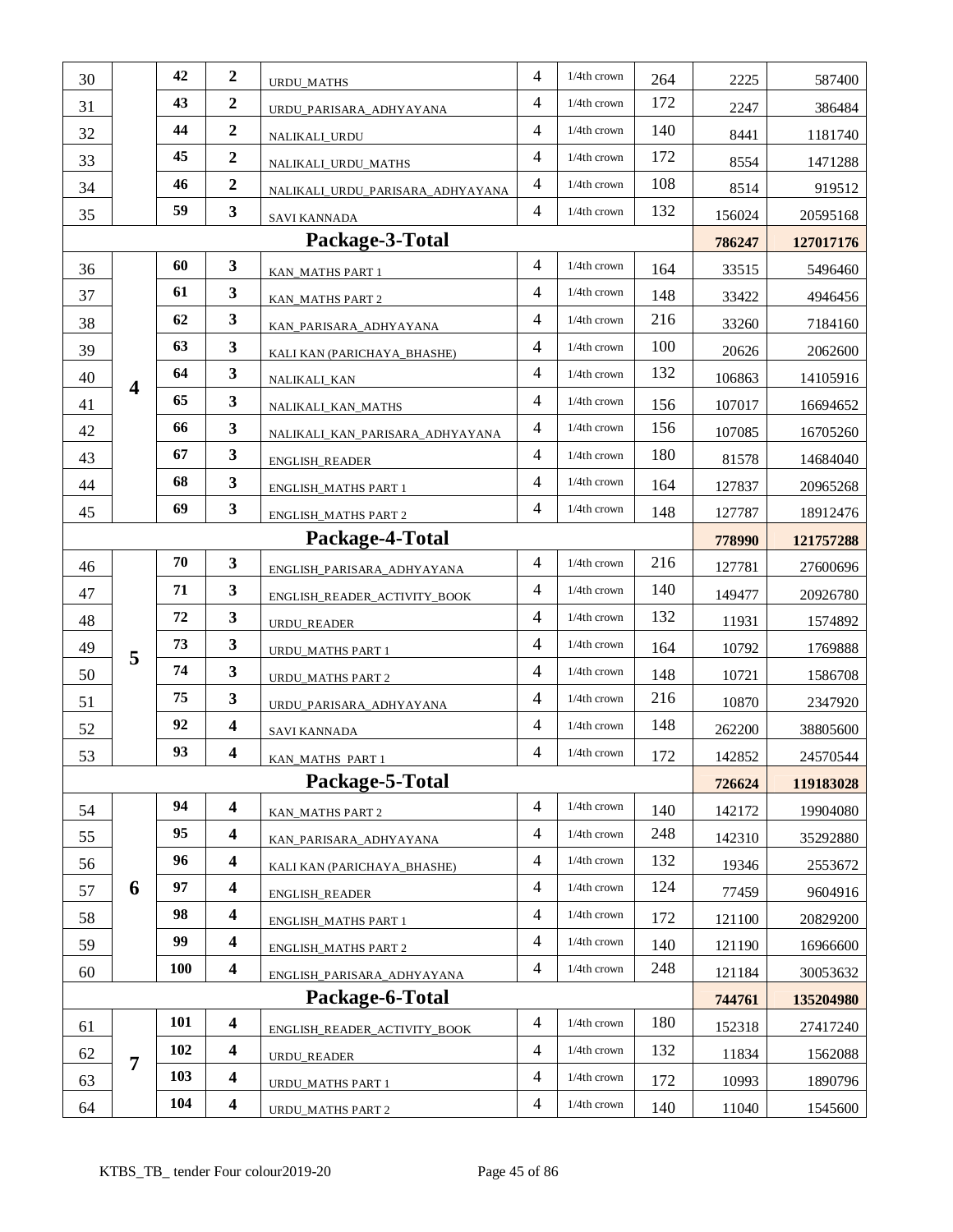| 65 |    | 105 | 4 | URDU_PARISARA_ADHYAYANA        | $\overline{4}$ | 1/4th crown    | 248 | 11063  | 2743624   |
|----|----|-----|---|--------------------------------|----------------|----------------|-----|--------|-----------|
| 66 |    | 122 | 5 | KAN_FL                         | 4              | 1/4th crown    | 140 | 223698 | 31317720  |
| 67 |    | 123 | 5 | KAN_PARISARA_ADHYAYANA         | 4              | 1/4th crown    | 260 | 143914 | 37417640  |
| 68 |    | 124 | 5 | KAN_MED MATHS PART 1           | 4              | 1/4th crown    | 164 | 144119 | 23635516  |
|    |    |     |   | Package-7-Total                |                |                |     | 708979 | 127530224 |
| 69 |    | 125 | 5 | KAN_MED MATHS PART 2           | 4              | 1/4th crown    | 140 | 144015 | 20162100  |
| 70 |    | 126 | 5 | KAN_SL                         | 4              | 1/4th crown    | 148 | 60179  | 8906492   |
| 71 |    | 127 | 5 | ENGLISH_FL                     | 4              | 1/4th crown    | 140 | 63448  | 8882720   |
| 72 | 8  | 128 | 5 | ENGLISH_PARISARA_ADHYAYANA     | 4              | $1/4th$ crown  | 260 | 113407 | 29485820  |
| 73 |    | 129 | 5 | ENGLISH_MED MATHS PART 1       | 4              | 1/4th crown    | 164 | 113570 | 18625480  |
| 74 |    | 130 | 5 | ENGLISH_MED MATHS PART 2       | 4              | $1/4th$ crown  | 140 | 113570 | 15899800  |
| 75 |    | 131 | 5 | ENGLISH_SL                     | 4              | 1/4th crown    | 108 | 176498 | 19061784  |
|    |    |     |   | Package-8-Total                |                |                |     | 784687 | 121024196 |
| 76 |    | 132 | 5 | URDU_FL                        | 4              | 1/4th crown    | 156 | 11678  | 1821768   |
| 77 |    | 133 | 5 | URDU_PARISARA_ADHYAYANA        | 4              | 1/4th crown    | 260 | 11328  | 2945280   |
| 78 |    | 134 | 5 | URDU_MED_MATHS PART 1          | 4              | 1/4th crown    | 164 | 10903  | 1788092   |
| 79 |    | 135 | 5 | URDU_MED_MATHS PART 2          | 4              | 1/4th crown    | 140 | 11287  | 1580180   |
| 80 | 9  | 152 | 6 | KAN_FL                         | 4              | 1/4th crown    | 140 | 221092 | 30952880  |
| 81 |    | 153 | 6 | KAN_MED_SOCIAL SCIENCE PART 1  | 4              | $1/4th$ crown  | 164 | 128270 | 21036280  |
| 82 |    | 154 | 6 | KAN_MED_SOCIAL SCIENCE PART 2  | $\overline{4}$ | 1/4th crown    | 172 | 128344 | 22075168  |
| 83 |    | 155 | 6 | KAN_MED_SCIENCE                | 4              | $1/4th$ crown  | 252 | 128806 | 32459112  |
| 84 |    | 156 | 6 | KAN_MED_MATHS PART 1           | 4              | 1/4th crown    | 180 | 128892 | 23200560  |
|    |    |     |   | Package-9-Total                |                |                |     | 780600 | 137859320 |
| 85 |    | 157 | 6 | KAN_MED_MATHS PART 2           | 4              | 1/4th crown    | 180 | 128929 | 23207220  |
| 86 |    | 158 | 6 | KAN_MED_PHY_EDU                | 4              | $1/4th$ crown  | 140 | 126950 | 17773000  |
| 87 |    | 159 | 6 | KAN_SL                         | 4              | 1/4th crown    | 140 | 61346  | 8588440   |
| 88 |    | 160 | 6 | KAN_TL                         | 4              | $1/4$ th crown | 156 | 8291   | 1293396   |
| 89 | 10 | 161 | 6 | $ENG_FL$                       | 4              | 1/4th crown    | 148 | 60943  | 9019564   |
| 90 |    | 162 | 6 | ENG_MED_SOCIAL SCIENCE PART 1  | 4              | 1/4th crown    | 188 | 129611 | 24366868  |
| 91 |    | 163 | 6 | ENG_MED_SOCIAL SCIENCE PART 2  | $\overline{4}$ | 1/4th crown    | 196 | 129656 | 25412576  |
| 92 |    | 164 | 6 | <b>ENG_MED_SCIENCE</b>         | 4              | 1/4th crown    | 180 | 129579 | 23324220  |
|    |    |     |   | Package-10-Total               |                |                |     | 775305 | 132985284 |
| 93 |    | 165 | 6 | ENG MED MATHS PART 1           | 4              | 1/4th crown    | 156 | 129639 | 20223684  |
| 94 |    | 166 | 6 | ENG_MED_MATHS PART 2           | $\overline{4}$ | 1/4th crown    | 184 | 129664 | 23858176  |
| 95 |    | 167 | 6 | ENG_MED_PHY_EDU                | $\overline{4}$ | 1/4th crown    | 132 | 127482 | 16827624  |
| 96 | 11 | 168 | 6 | ENG_SL                         | 4              | 1/4th crown    | 180 | 193651 | 34857180  |
| 97 |    | 169 | 6 | ENG_TL                         | 4              | 1/4th crown    | 132 | 9814   | 1295448   |
| 98 |    | 170 | 6 | URDU FL                        | $\overline{4}$ | 1/4th crown    | 204 | 11020  | 2248080   |
| 99 |    | 171 | 6 | URDU_MED_SOCIAL SCIENCE PART 1 | 4              | 1/4th crown    | 178 | 8053   | 1433434   |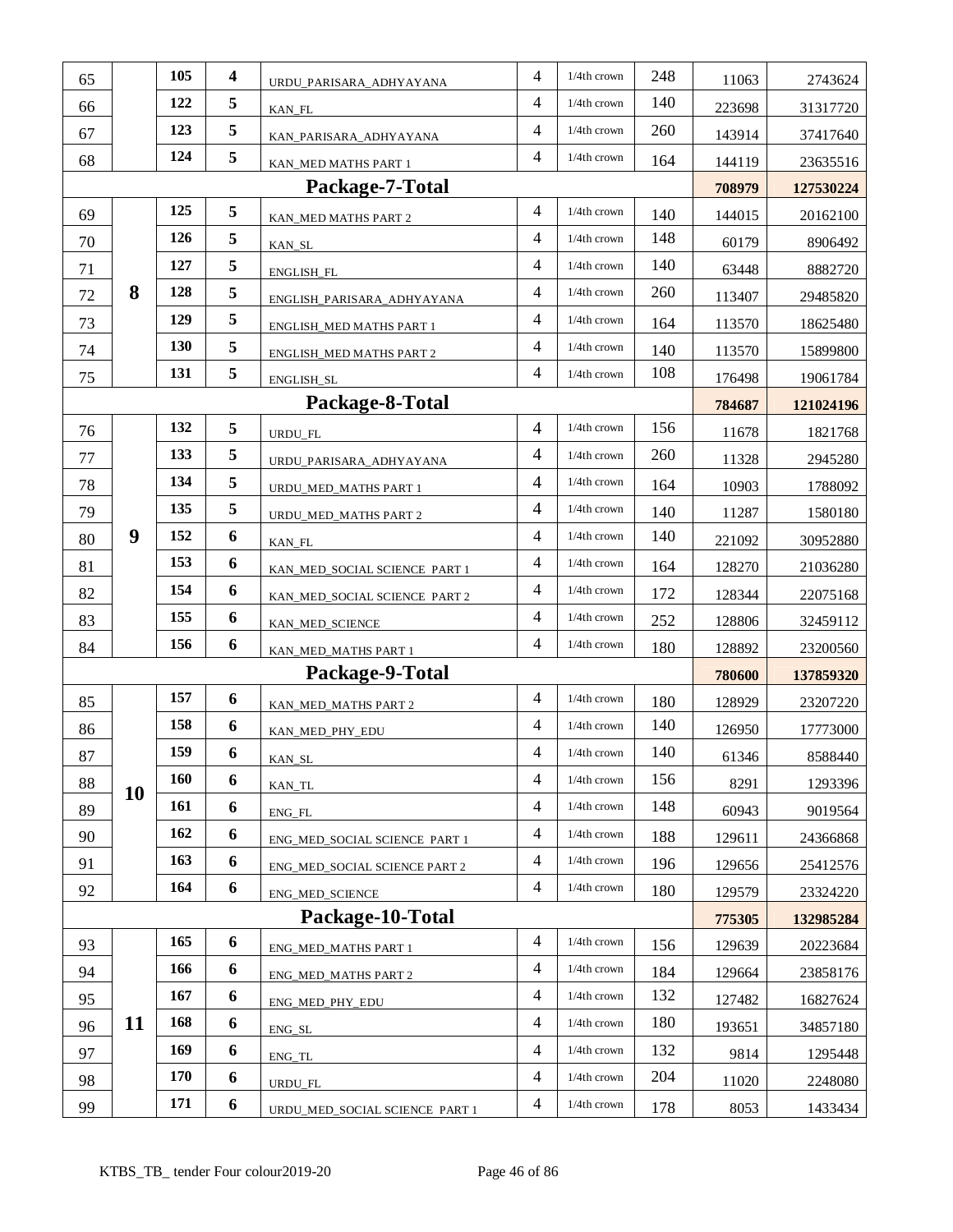| 100 |    | 172 | 6              | URDU_MED_SOCIAL SCIENCE PART 2 | 4              | 1/4th crown    | 184 | 8212   | 1511008   |
|-----|----|-----|----------------|--------------------------------|----------------|----------------|-----|--------|-----------|
| 101 |    | 173 | 6              | URDU MED SCIENCE               | $\overline{4}$ | 1/4th crown    | 212 | 8300   | 1759600   |
| 102 |    | 174 | 6              | URDU_MED_MATHS PART 1          | $\overline{4}$ | 1/4th crown    | 180 | 8012   | 1442160   |
| 103 |    | 175 | 6              | URDU_MED_MATHS PART 2          | 4              | 1/4th crown    | 204 | 8128   | 1658112   |
| 104 |    | 176 | 6              | URDU_MED_PHY_EDU               | $\overline{4}$ | 1/4th crown    | 132 | 8444   | 1114608   |
| 105 |    | 177 | 6              | <b>URDU TL</b>                 | $\overline{4}$ | 1/4th crown    | 124 | 1355   | 168020    |
| 106 |    | 178 | 6              | MAYA MARTI_(FL)                | $\overline{4}$ | 1/4th crown    | 172 | 171    | 29412     |
| 107 |    | 217 | $\overline{7}$ | KAN_MED_ SCIENCE PART 2        | $\overline{4}$ | 1/4th crown    | 180 | 128435 | 23118300  |
|     |    |     |                | Package-11-Total               |                |                |     | 780380 | 131544846 |
| 108 |    | 213 | $\overline{7}$ | KAN_FL                         | $\overline{4}$ | 1/4th crown    | 164 | 218387 | 35815468  |
| 109 |    | 214 | $\overline{7}$ | KAN_MED_SOCIALSCIENCE PART 1   | $\overline{4}$ | 1/4th crown    | 148 | 128222 | 18976856  |
| 110 | 12 | 215 | $\overline{7}$ | KAN_MED_SOCIAL SCIENCE PART 2  | $\overline{4}$ | 1/4th crown    | 140 | 128128 | 17937920  |
| 111 |    | 216 | $\overline{7}$ | KAN_MED_ SCIENCE PART 1        | $\overline{4}$ | 1/4th crown    | 160 | 128342 | 20534720  |
| 112 |    | 192 | 6              | HIN_TL (VALLARI)               | $\overline{4}$ | 1/4th crown    | 120 | 239868 | 28784160  |
|     |    |     |                | Package-12-Total               |                |                |     | 842947 | 122049124 |
| 113 |    | 218 | $\overline{7}$ | KAN_MED_MATHS PART 1           | $\overline{4}$ | 1/4th crown    | 228 | 128199 | 29229372  |
| 114 |    | 219 | $\overline{7}$ | KAN_MED_MATHS PART 2           | $\overline{4}$ | 1/4th crown    | 204 | 128189 | 26150556  |
| 115 |    | 220 | $\overline{7}$ | KAN_MED_PHY_EDU                | $\overline{4}$ | 1/4th crown    | 140 | 127943 | 17912020  |
| 116 | 13 | 221 | 7              | KAN_SL                         | $\overline{4}$ | 1/4th crown    | 132 | 58308  | 7696656   |
| 117 |    | 222 | $\overline{7}$ | KAN_TL                         | $\overline{4}$ | 1/4th crown    | 140 | 7753   | 1085420   |
| 118 |    | 223 | $\overline{7}$ | ENGLISH_FL                     | $\overline{4}$ | 1/4th crown    | 132 | 56977  | 7520964   |
| 119 |    | 224 | $\overline{7}$ | ENG_MED_SOCIAL SCIENCE PART 1  | $\overline{4}$ | 1/4th crown    | 172 | 123547 | 21250084  |
| 120 |    | 225 | 7              | ENG_MED_SOCIAL SCIENCE PART 2  | 4              | 1/4th crown    | 164 | 123724 | 20290736  |
|     |    |     |                | Package-13-Total               |                |                |     | 754640 | 131135808 |
| 121 |    | 226 | 7              | ENG_MED_SCIENCE PART 1         | 4              | 1/4th crown    | 250 | 123485 | 30871250  |
| 122 |    | 228 | 7              | ENG_MED__MATHS PART 1          | $\overline{4}$ | 1/4th crown    | 228 | 123356 | 28125168  |
| 123 |    | 229 | 7              | ENG MED MATHS PART 2           | $\overline{4}$ | 1/4th crown    | 204 | 123209 | 25134636  |
| 124 |    | 230 | $\overline{7}$ | ENG MED PHY EDU                | $\overline{4}$ | 1/4th crown    | 136 | 119834 | 16297424  |
| 125 |    | 231 | 7              | ENGLISH_SL                     | $\overline{4}$ | $1/4th$ crown  | 172 | 191028 | 32856816  |
| 126 |    | 232 | $\overline{7}$ | ENGLISH_TL                     | 4              | $1/4$ th crown | 124 | 9691   | 1201684   |
| 127 |    | 233 | 7              | URDU_FL                        | $\overline{4}$ | 1/4th crown    | 196 | 11145  | 2184420   |
| 128 | 14 | 234 | $\overline{7}$ | URDU_MED_SOCIAL SCIENCE PART 1 | 4              | 1/4th crown    | 164 | 8300   | 1361200   |
| 129 |    | 235 | 7              | URDU_MED_SOCIAL SCIENCE PART 2 | 4              | 1/4th crown    | 148 | 8419   | 1246012   |
| 130 |    | 236 | 7              | URDU_MED_ SCIENCE PART 1       | 4              | 1/4th crown    | 130 | 8400   | 1092000   |
| 131 |    | 237 | 7              | URDU_MED_ SCIENCE PART 2       | 4              | 1/4th crown    | 150 | 8307   | 1246050   |
| 132 |    | 238 | 7              | URDU_MED_MATHS PART 1          | $\overline{4}$ | 1/4th crown    | 226 | 8421   | 1903146   |
| 133 |    | 239 | $\overline{7}$ | URDU_MED_MATHS PART 2          | $\overline{4}$ | 1/4th crown    | 204 | 8444   | 1722576   |
| 134 |    | 240 | 7              | URDU_MED_PHY_EDU               | $\overline{4}$ | $1/4$ th crown | 144 | 8623   | 1241712   |
| 135 |    | 241 | 7              | URDU_TL                        | 4              | 1/4th crown    | 100 | 1303   | 130300    |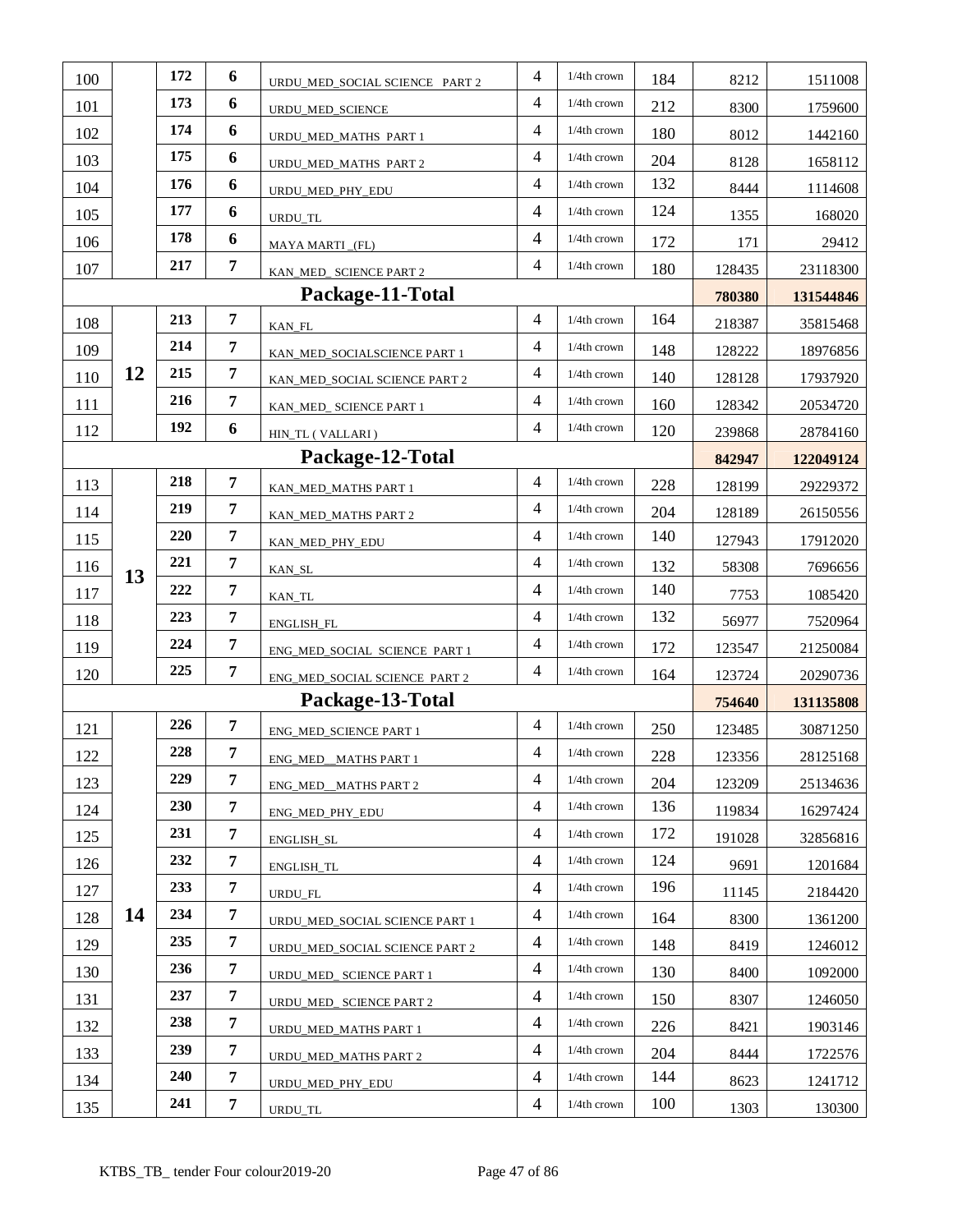| 136                                         |           | 242 | $\overline{7}$   | MAYA MARTI_(FL)               | 4              | 1/4th crown    | 172 | 85     | 14620      |
|---------------------------------------------|-----------|-----|------------------|-------------------------------|----------------|----------------|-----|--------|------------|
|                                             |           |     |                  | Package-14-Total              |                |                |     | 762050 | 146629014  |
| 137                                         |           | 258 | $\overline{7}$   | HINDI VALLARI_(TL)            | 4              | 1/4th crown    | 116 | 235992 | 27375072   |
| 138                                         |           | 284 | 8                | KAN_SCIENCE PART 1            | 4              | 1/4th crown    | 172 | 119345 | 20527340   |
| 139                                         | 15        | 285 | $\bf 8$          | KAN_SCIENCE PART 2            | 4              | 1/4th crown    | 164 | 119244 | 19556016   |
| 140                                         |           | 288 | 8                | KAN_MED_PHY_EDU               | 4              | 1/4th crown    | 140 | 119153 | 16681420   |
| 141                                         |           | 294 | 8                | ENGLISH_SCIENCE PART 1        | 4              | 1/4th crown    | 172 | 132606 | 22808232   |
|                                             |           |     |                  | Package-15-Total              |                |                |     | 726340 | 106948080  |
| 142                                         |           | 295 | 8                | <b>ENGLISH_SCIENCE PART 2</b> | 4              | 1/4th crown    | 164 | 132725 | 21766900   |
| 143                                         |           | 297 | 8                | ENG_MED_PHY_EDU               | 4              | 1/4th crown    | 136 | 129735 | 17643960   |
| 144                                         |           | 303 | 8                | URDU_SCIENCE PART 1           | $\overline{4}$ | 1/4th crown    | 196 | 4313   | 845348     |
| 145                                         |           | 304 | $\bf 8$          | <b>URDU_SCIENCE PART 2</b>    | $\overline{4}$ | 1/4th crown    | 188 | 4397   | 826636     |
| 146                                         | <b>16</b> | 307 | 8                | URDU_MED_ PHY_EDU             | 4              | 1/4th crown    | 140 | 4696   | 657440     |
| 147                                         |           | 357 | $\boldsymbol{9}$ | KAN_SCIENCE PART 1            | 4              | $1/4th$ crown  | 188 | 118682 | 22312216   |
| 148                                         |           | 358 | $\boldsymbol{9}$ | KAN_SCIENCE PART 2            | 4              | 1/4th crown    | 164 | 118529 | 19438756   |
| 149                                         |           | 361 | $\boldsymbol{9}$ | KAN_MED_PHY_EDU               | $\overline{4}$ | 1/4th crown    | 140 | 118226 | 16551640   |
| 150                                         |           | 367 | $\boldsymbol{9}$ | ENGLISH_SCIENCE               | $\overline{4}$ | 1/4th crown    | 232 | 129769 | 30106408   |
|                                             |           |     |                  | Package-16-Total              |                |                |     | 761072 | 130149304  |
| 151                                         |           | 370 | $\boldsymbol{9}$ | ENG_MED_PHY_EDU               | $\overline{4}$ | 1/4th crown    | 144 | 126167 | 18168048   |
| 152                                         |           | 376 | $\boldsymbol{9}$ | URDU_SCIENCE                  | $\overline{4}$ | 1/4th crown    | 252 | 3502   | 882504     |
| 153                                         |           | 379 | $\boldsymbol{9}$ | URDU_MED_PHY_EDU              | $\overline{4}$ | 1/4th crown    | 152 | 3591   | 545832     |
| 154                                         |           | 429 | 10               | KAN_SCIENCE PART 1            | 4              | $1/4$ th crown | 196 | 114561 | 22453956   |
| 155                                         |           | 430 | 10               | KAN_SCIENCE PART 2            | 4              | 1/4th crown    | 180 | 114413 | 20594340   |
| 156                                         | 17        | 433 | 10               | KAN_MED_PHY_EDU               | $\overline{4}$ | 1/4th crown    | 164 | 112501 | 18450164   |
| 157                                         |           | 440 | 10               | ENGLISH_SCIENCE PART 1        | 4              | 1/4th crown    | 160 | 127827 | 20452320   |
| 158                                         |           | 441 | 10               | <b>ENGLISH_SCIENCE PART 2</b> | $\overline{4}$ | 1/4th crown    | 144 | 127740 | 18394560   |
| 159                                         |           | 444 | 10               | ENGLISH_MED_PHY_EDU           | 4              | $1/4$ th crown | 156 | 123337 | 19240572   |
| 160                                         |           | 450 | 10               | URDU_SCIENCE PART 1           | 4              | 1/4th crown    | 172 | 3063   | 526836     |
| 161                                         |           | 451 | 10               | <b>URDU_SCIENCE PART 2</b>    | 4              | 1/4th crown    | 172 | 3063   | 526836     |
| 162                                         |           | 454 | 10               | URDU_MED_PHY_EDU              | 4              | 1/4th crown    | 164 | 3063   | 502332     |
|                                             |           |     |                  | Package-17-Total              |                |                |     | 862828 | 140738300  |
| <b>Bangalore Division Total</b><br>13100385 |           |     |                  |                               |                |                |     |        | 2153860898 |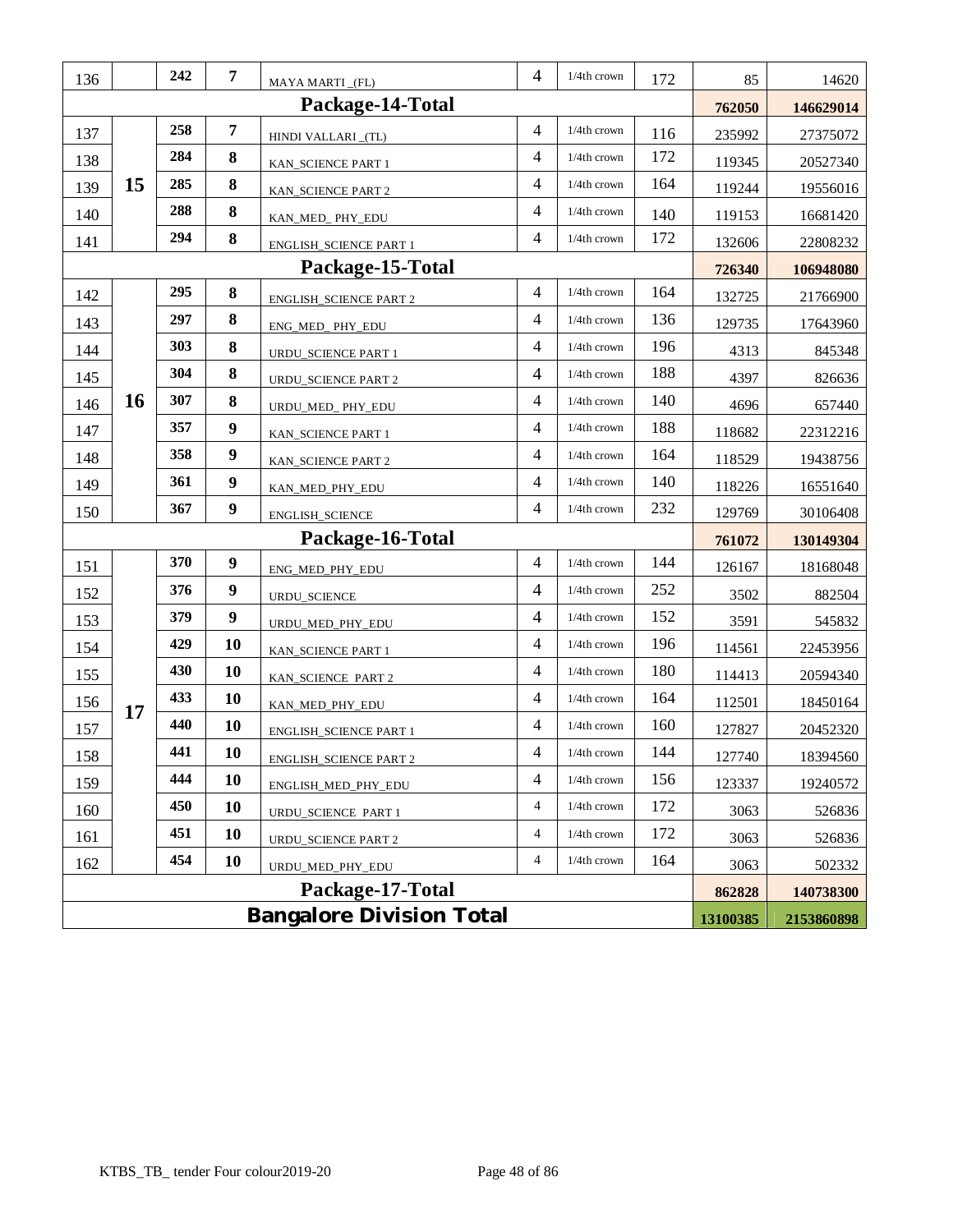|                |             |                      |                         | <b>Mysuru Division</b>           |                | Packages from 18 to 28 |              |                    |                   |  |  |
|----------------|-------------|----------------------|-------------------------|----------------------------------|----------------|------------------------|--------------|--------------------|-------------------|--|--|
| <b>Slno</b>    | Pkg<br>no., | <b>Title</b><br>Code | <b>Class</b>            | <b>Titles</b>                    | Colour         | size                   | <b>Pages</b> | Approx.,<br>copies | Approx.<br>,Pages |  |  |
| 1              |             | 1                    | $\mathbf{1}$            | <b>SAVI KANNADA</b>              | $\overline{4}$ | $1/4$ th crown         | 164          | 85971              | 14099244          |  |  |
| $\overline{2}$ |             | 2                    | 1                       | <b>KAN_MATHS</b>                 | $\overline{4}$ | $1/4$ th crown         | 220          | 27256              | 5996320           |  |  |
| 3              |             | 3                    | $\mathbf{1}$            | KAN_PARISARA_ADHYAYANA           | $\overline{4}$ | $1/4$ th crown         | 116          | 27056              | 3138496           |  |  |
| 4              |             | 4                    | $\mathbf{1}$            | KALI_KAN (PARICHAYA_BHASHE)      | $\overline{4}$ | $1/4$ th crown         | 84           | 20822              | 1749048           |  |  |
| 5              |             | 5                    | $\mathbf{1}$            | NALIKALI_KAN                     | $\overline{4}$ | $1/4$ th crown         | 92           | 55671              | 5121732           |  |  |
| 6              |             | 6                    | 1                       | NALIIKALI_GANITHA_KAN            | $\overline{4}$ | $1/4$ th crown         | 116          | 55869              | 6480804           |  |  |
| 7              |             | 7                    | 1                       | NALIKALI_KAN_PARISARA_ADHYAYANA  | $\overline{4}$ | $1/4$ th crown         | 92           | 55266              | 5084472           |  |  |
| 8              |             | 8                    | $\mathbf{1}$            | ENGLISH_READER                   | $\overline{4}$ | $1/4$ th crown         | 172          | 46041              | 7919052           |  |  |
| 9              | 18          | 9                    | 1                       | <b>ENGLISH_MATHS</b>             | $\overline{4}$ | $1/4$ th crown         | 220          | 71523              | 15735060          |  |  |
| 10             |             | 10                   | $\mathbf{1}$            | ENGLISH_PARISARA_ADHYAYANA       | $\overline{4}$ | $1/4$ th crown         | 116          | 71569              | 8302004           |  |  |
| 11             |             | 11                   | $\mathbf{1}$            | ENGLISH_READER_ACTIVITY_BOOK     | $\overline{4}$ | $1/4$ th crown         | 192          | 87065              | 16716480          |  |  |
| 12             |             | 12                   | 1                       | URDU_READER                      | $\overline{4}$ | $1/4$ th crown         | 140          | 973                | 136220            |  |  |
| 13             |             | 13                   | 1                       | URDU_MATHS                       | $\overline{4}$ | $1/4$ th crown         | 220          | 691                | 152020            |  |  |
| 14             |             | 14                   | 1                       | URDU PARISARA ADHYAYANA          | $\overline{4}$ | $1/4$ th crown         | 116          | 698                | 80968             |  |  |
| 15             |             | 15                   | $\mathbf{1}$            | NALIKALI_URDU                    | $\overline{4}$ | $1/4$ th crown         | 162          | 1185               | 191970            |  |  |
| 16             |             | 16                   | 1                       | NALIKALI_URDU_MATHS              | $\overline{4}$ | $1/4$ th crown         | 116          | 1285               | 149060            |  |  |
| 17             |             | 17                   | $\mathbf{1}$            | NALIKALI_URDU_PARISARA_ADHYAYANA | $\overline{4}$ | $1/4$ th crown         | 92           | 1184               | 108928            |  |  |
|                |             |                      |                         | Package-18-Total                 |                |                        |              | 610125             | 91161878          |  |  |
| 18             |             | 30                   | $\boldsymbol{2}$        | <b>SAVI KANNADA</b>              | $\overline{4}$ | $1/4$ th crown         | 116          | 84362              | 9785992           |  |  |
| 19             |             | 31                   | $\overline{\mathbf{2}}$ | <b>KAN_MATHS</b>                 | $\overline{4}$ | $1/4$ th crown         | 264          | 28474              | 7517136           |  |  |
| 20             |             | 32                   | 2                       | KAN_PARISARA_ADHYAYANA           | $\overline{4}$ | $1/4$ th crown         | 172          | 28463              | 4895636           |  |  |
| 21             |             | 33                   | 2                       | KALI KAN (PARICHAYA_BHASHE)      | $\overline{4}$ | $1/4$ th crown         | 108          | 21025              | 2270700           |  |  |
| 22             |             | 34                   | $\boldsymbol{2}$        | NALIKALI_KAN                     | $\overline{4}$ | $1/4$ th crown         | 84           | 67329              | 5655636           |  |  |
| 23             |             | 35                   | 2                       | NALIIKALI_GANITHA_KAN            | $\overline{4}$ | $1/4$ th crown         | 168          | 67338              | 11312784          |  |  |
| 24             |             | 36                   | 2                       | NALIKALI_KAN_PARISARA_ADHYAYANA  | 4              | $1/4$ th crown         | 100          | 67336              | 6733600           |  |  |
| 25             |             | 37                   | $\overline{c}$          | ENGLISH_READER                   | $\overline{4}$ | $1/4$ th crown         | 148          | 44032              | 6516736           |  |  |
| 26             | 19          | 38                   | 2                       | ENGLISH_MATHS                    | $\overline{4}$ | $1/4$ th crown         | 264          | 68175              | 17998200          |  |  |
| $27\,$         |             | 39                   | 2                       | ENGLISH_PARISARA_ADHYAYANA       | 4              | $1/4$ th crown         | 172          | 68223              | 11734356          |  |  |
| 28             |             | 40                   | 2                       | ENGLISH_READER_ACTIVITY_BOOK     | $\overline{4}$ | $1/4$ th crown         | 144          | 99945              | 14392080          |  |  |
| 29             |             | 41                   | $\boldsymbol{2}$        | URDU_READER                      | 4              | $1/4$ th crown         | 100          | 1055               | 105500            |  |  |
| 30             |             | 42                   | $\mathbf 2$             | <b>URDU_MATHS</b>                | $\overline{4}$ | $1/4$ th crown         | 264          | 790                | 208560            |  |  |
| 31             |             | 43                   | 2                       | URDU_PARISARA_ADHYAYANA          | $\overline{4}$ | $1/4$ th crown         | 172          | 788                | 135536            |  |  |
| 32             |             | 44                   | $\mathbf 2$             | NALIKALI_URDU                    | $\overline{4}$ | 1/4th crown            | 140          | 1860               | 260400            |  |  |
| 33             |             | 45                   | $\boldsymbol{2}$        | NALIKALI_URDU_MATHS              | $\overline{4}$ | $1/4$ th crown         | 172          | 1860               | 319920            |  |  |
| 34             |             | 46                   | $\overline{2}$          | NALIKALI_URDU_PARISARA_ADHYAYANA | $\overline{4}$ | $1/4$ th crown         | 108          | 1860               | 200880            |  |  |
|                |             |                      |                         | Package-19-Total                 |                |                        |              | 652915             | 100043652         |  |  |
| 35             |             | 59                   | 3                       | <b>SAVI KANNADA</b>              | $\overline{4}$ | $1/4$ th crown         | 132          | 82558              | 10897656          |  |  |
| 36             |             | 60                   | 3                       | KAN_MATHS PART 1                 | 4              | 1/4th crown            | 164          | 28859              | 4732876           |  |  |
| 37             |             | 61                   | 3                       | <b>KAN_MATHS PART 2</b>          | $\overline{4}$ | $1/4$ th crown         | 148          | 28896              | 4276608           |  |  |
| 38             | <b>20</b>   | 62                   | 3                       | KAN_PARISARA_ADHYAYANA           | $\overline{4}$ | $1/4$ th crown         | 216          | 28894              | 6241104           |  |  |
| 39             |             | 63                   | 3                       | KALI KAN (PARICHAYA_BHASHE)      | $\overline{4}$ | $1/4$ th crown         | 100          | 17918              | 1791800           |  |  |
| 40             |             | 64                   | $\mathbf{3}$            | NALIKALI_KAN                     | $\overline{4}$ | $1/4$ th crown         | 132          | 72280              | 9540960           |  |  |

# **Schedule – B : For Mysuru Division**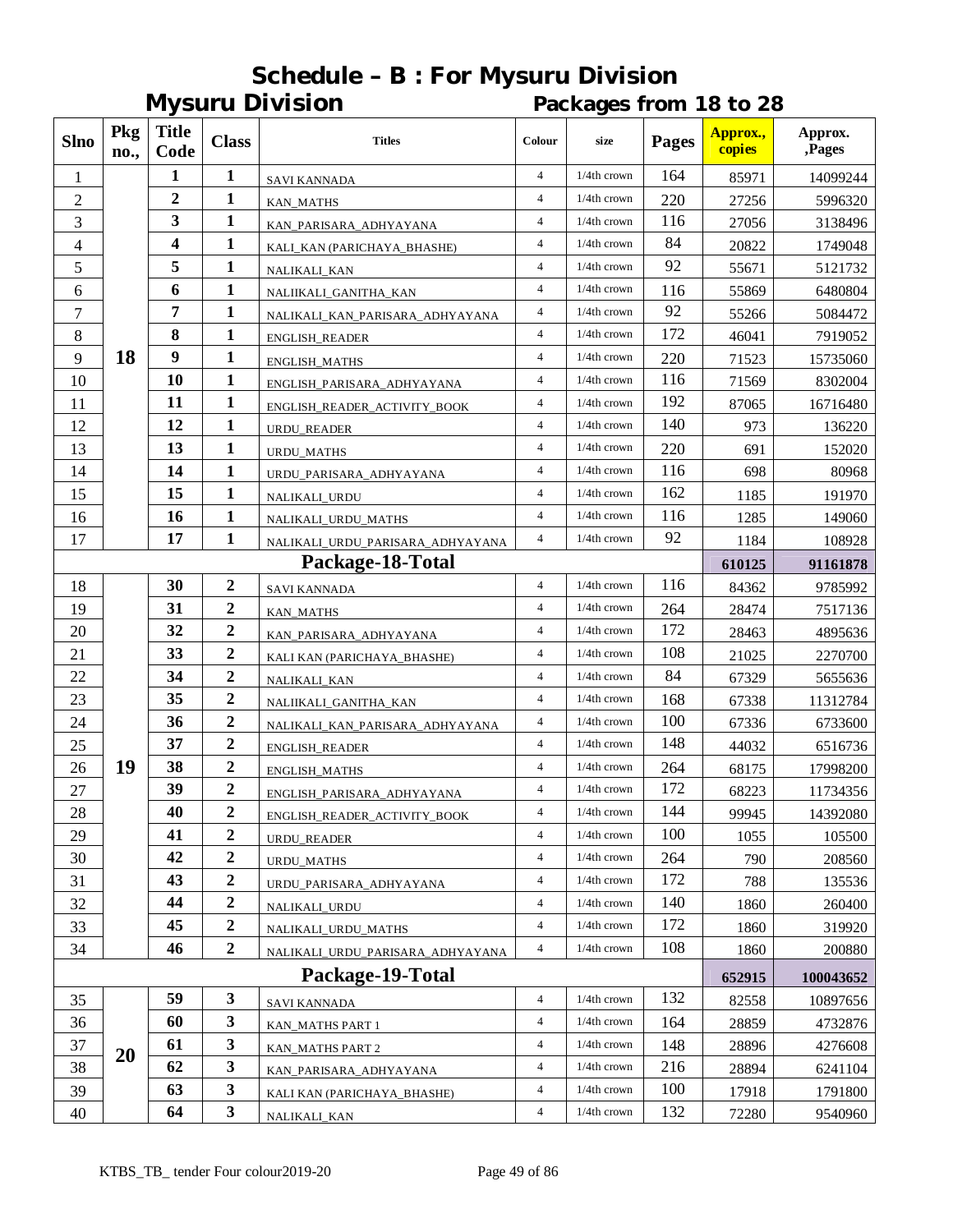| 41 |    | 65         | 3                       | NALIKALI_KAN_MATHS                             | $\overline{4}$ | $1/4$ th crown | 156 | 72337  | 11284572  |
|----|----|------------|-------------------------|------------------------------------------------|----------------|----------------|-----|--------|-----------|
| 42 |    | 66         | 3                       | NALIKALI_KAN_PARISARA_ADHYAYANA                | 4              | $1/4$ th crown | 156 | 72295  | 11278020  |
| 43 |    | 67         | 3                       | <b>ENGLISH_READER</b>                          | $\overline{4}$ | $1/4$ th crown | 180 | 42493  | 7648740   |
| 44 |    | 68         | 3                       | ENGLISH_MATHS PART 1                           | $\overline{4}$ | $1/4$ th crown | 164 | 64447  | 10569308  |
| 45 |    | 69         | 3                       | <b>ENGLISH_MATHS PART 2</b>                    | $\overline{4}$ | $1/4$ th crown | 148 | 64447  | 9538156   |
| 46 |    | 70         | 3                       | ENGLISH_PARISARA_ADHYAYANA                     | $\overline{4}$ | 1/4th crown    | 216 | 64444  | 13919904  |
| 47 |    | 71         | 3                       | ENGLISH_READER_ACTIVITY_BOOK                   | $\overline{4}$ | $1/4$ th crown | 140 | 106728 | 14941920  |
| 48 |    | 72         | 3                       | URDU_READER                                    | $\overline{4}$ | $1/4$ th crown | 132 | 3097   | 408804    |
| 49 |    | 73         | 3                       | URDU_MATHS PART 1                              | $\overline{4}$ | $1/4$ th crown | 164 | 2657   | 435748    |
| 50 |    | 74         | 3                       | <b>URDU MATHS PART 2</b>                       | $\overline{4}$ | $1/4$ th crown | 148 | 2685   | 397380    |
| 51 |    | 75         | 3                       | URDU_PARISARA_ADHYAYANA                        | $\overline{4}$ | $1/4$ th crown | 216 | 2685   | 579960    |
|    |    |            |                         | Package-20-Total                               |                |                |     | 757720 | 118483516 |
| 52 |    | 92         | $\overline{\mathbf{4}}$ | <b>SAVI KANNADA</b>                            | $\overline{4}$ | 1/4th crown    | 148 | 155442 | 23005416  |
| 53 |    | 93         | 4                       | KAN_MATHS PART 1                               | $\overline{4}$ | 1/4th crown    | 172 | 105407 | 18130004  |
| 54 |    | 94         | $\overline{\mathbf{4}}$ | KAN_MATHS PART 2                               | $\overline{4}$ | $1/4$ th crown | 140 | 105382 | 14753480  |
| 55 |    | 95         | 4                       | KAN_PARISARA_ADHYAYANA                         | $\overline{4}$ | $1/4$ th crown | 248 | 105311 | 26117128  |
| 56 |    | 96         | 4                       | KALI KAN (PARICHAYA_BHASHE)                    | $\overline{4}$ | $1/4$ th crown | 132 | 17082  | 2254824   |
| 57 |    | 97         | 4                       | <b>ENGLISH READER</b>                          | $\overline{4}$ | $1/4$ th crown | 124 | 38592  | 4785408   |
| 58 |    | 98         | 4                       | ENGLISH_MATHS PART 1                           | $\overline{4}$ | $1/4$ th crown | 172 | 61129  | 10514188  |
| 59 | 21 | 99         | $\overline{\mathbf{4}}$ | <b>ENGLISH_MATHS PART 2</b>                    | $\overline{4}$ | $1/4$ th crown | 140 | 60924  | 8529360   |
| 60 |    | <b>100</b> | 4                       | ENGLISH_PARISARA_ADHYAYANA                     | $\overline{4}$ | $1/4$ th crown | 248 | 61132  | 15160736  |
| 61 |    | 101        | 4                       | ENGLISH_READER_ACTIVITY_BOOK                   | $\overline{4}$ | $1/4$ th crown | 180 | 109853 | 19773540  |
| 62 |    | 102        | $\overline{\mathbf{4}}$ | URDU_READER                                    | $\overline{4}$ | 1/4th crown    | 132 | 3053   | 402996    |
| 63 |    | 103        | 4                       | URDU_MATHS PART 1                              | $\overline{4}$ | $1/4$ th crown | 172 | 2779   | 477988    |
| 64 |    | 104        | 4                       | <b>URDU_MATHS PART 2</b>                       | $\overline{4}$ | $1/4$ th crown | 140 | 2788   | 390320    |
| 65 |    | 105        | 4                       | URDU_PARISARA_ADHYAYANA                        | $\overline{4}$ | $1/4$ th crown | 248 | 2738   | 679024    |
|    |    |            |                         | Package-21-Total                               |                |                |     | 831612 | 144974412 |
| 66 |    | 122        | 5                       | KAN_FL                                         | $\overline{4}$ | 1/4th crown    | 140 | 144702 | 20258280  |
| 67 |    | 123        | 5                       | KAN PARISARA ADHYAYANA                         | $\overline{4}$ | $1/4$ th crown | 260 | 107448 | 27936480  |
| 68 |    | 124        | 5                       |                                                | $\overline{4}$ | $1/4$ th crown | 164 | 107538 | 17636232  |
| 69 |    | 125        | 5                       | KAN_MED MATHS PART 1                           | $\overline{4}$ | $1/4$ th crown | 140 | 107484 | 15047760  |
| 70 |    | 126        | 5                       | KAN_MED MATHS PART 2                           | $\overline{4}$ | $1/4$ th crown | 148 | 32505  | 4810740   |
| 71 |    | 127        | 5                       | KAN_SL                                         | $\overline{4}$ | $1/4$ th crown | 140 | 33711  | 4719540   |
| 72 |    | 128        | 5                       | ENGLISH_FL                                     | $\overline{4}$ | $1/4$ th crown | 260 | 58497  | 15209220  |
| 73 | 22 | 129        | 5                       | ENGLISH_PARISARA_ADHYAYANA                     | $\overline{4}$ | $1/4$ th crown | 164 | 58850  | 9651400   |
| 74 |    | 130        | 5                       | ENGLISH_MED MATHS PART 1                       | $\overline{4}$ | $1/4$ th crown | 140 | 58570  | 8199800   |
| 75 |    | 131        | $\sqrt{5}$              | ENGLISH_MED MATHS PART 2<br>ENGLISH SL         | $\overline{4}$ | $1/4$ th crown | 108 | 129478 | 13983624  |
| 76 |    | 132        | 5                       | URDU_FL                                        | $\overline{4}$ | $1/4$ th crown | 156 | 2925   | 456300    |
| 77 |    | 133        | 5                       |                                                | $\overline{4}$ | $1/4$ th crown | 260 | 2731   | 710060    |
| 78 |    | 134        | 5                       | URDU_PARISARA_ADHYAYANA                        | $\overline{4}$ | $1/4$ th crown | 164 | 2736   | 448704    |
| 79 |    | 135        | 5                       | URDU_MED_MATHS PART 1<br>URDU_MED_MATHS PART 2 | $\overline{4}$ | $1/4$ th crown | 140 | 2736   | 383040    |
|    |    |            |                         | Package-22-Total                               |                |                |     |        |           |
|    |    | 152        |                         |                                                | $\overline{4}$ | $1/4$ th crown | 140 | 849911 | 139451180 |
| 80 |    |            | 6                       | KAN_FL                                         | $\overline{4}$ | 1/4th crown    |     | 144350 | 20209000  |
| 81 | 23 | 153        | 6                       | KAN_MED_SOCIAL SCIENCE PART 1                  |                |                | 164 | 95744  | 15702016  |
| 82 |    | 154<br>155 | 6<br>6                  | KAN_MED_SOCIAL SCIENCE PART 2                  | $\overline{4}$ | $1/4$ th crown | 172 | 95831  | 16482932  |
| 83 |    |            |                         | KAN_MED_SCIENCE                                | 4              | 1/4th crown    | 252 | 95985  | 24188220  |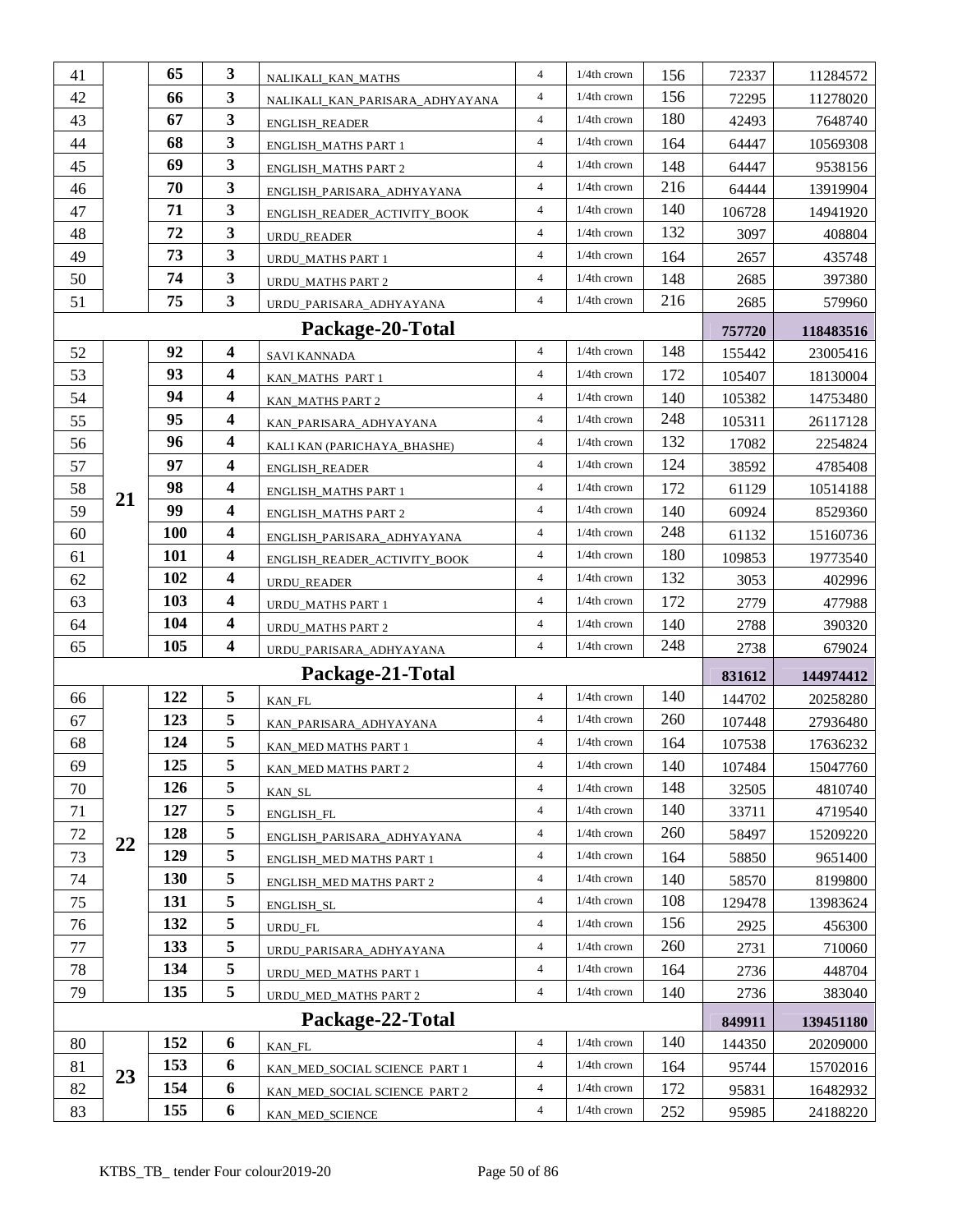| 84         |    | 156        | 6                   |                                              | $\overline{4}$                   | $1/4$ th crown                   | 180        |                |                      |
|------------|----|------------|---------------------|----------------------------------------------|----------------------------------|----------------------------------|------------|----------------|----------------------|
|            |    | 157        | 6                   | KAN_MED_MATHS PART 1                         | $\overline{4}$                   | 1/4th crown                      |            | 95908          | 17263440             |
| 85         |    | 158        | 6                   | KAN_MED_MATHS PART 2                         | 4                                | $1/4$ th crown                   | 180<br>140 | 95878          | 17258040             |
| 86         |    | 159        |                     | KAN_MED_PHY_EDU                              | $\overline{4}$                   |                                  | 140        | 95374          | 13352360             |
| 87         |    |            | 6                   | KAN_SL                                       |                                  | $1/4$ th crown                   |            | 31823          | 4455220              |
| 88         |    | 160        | 6                   | KAN_TL                                       | $\overline{\mathcal{L}}$         | $1/4$ th crown                   | 156        | 4763           | 743028               |
| 89         |    | 161        | 6                   | ENG_FL                                       | $\overline{4}$                   | $1/4$ th crown                   | 148        | 32766          | 4849368              |
|            |    |            |                     | Package-23-Total                             |                                  |                                  |            | 788422         | 134503624            |
| 90         |    | 162        | 6                   | ENG MED SOCIAL SCIENCE PART 1                | $\overline{4}$                   | $1/4$ th crown                   | 188        | 71785          | 13495580             |
| 91         |    | 163        | 6                   | ENG_MED_SOCIAL SCIENCE PART 2                | $\overline{4}$                   | 1/4th crown                      | 196        | 72343          | 14179228             |
| 92         |    | 164        | 6                   | ENG_MED_SCIENCE                              | $\overline{4}$                   | $1/4$ th crown                   | 180        | 72220          | 12999600             |
| 93         |    | 165        | 6                   | <b>ENG_MED_MATHS PART 1</b>                  | $\overline{4}$                   | $1/4$ th crown                   | 156        | 73594          | 11480664             |
| 94         |    | 166        | 6                   | ENG_MED_MATHS PART 2                         | $\overline{4}$                   | $1/4$ th crown                   | 184        | 72139          | 13273576             |
| 95         |    | 167        | 6                   | ENG_MED_PHY_EDU                              | $\overline{4}$                   | $1/4$ th crown                   | 132        | 70648          | 9325536              |
| 96         |    | 168        | 6                   | ENG_SL                                       | $\overline{4}$                   | 1/4th crown                      | 180        | 133620         | 24051600             |
| 97         |    | 169        | 6                   | ENG_TL                                       | $\overline{4}$                   | $1/4$ th crown                   | 132        | 2058           | 271656               |
| 98         | 24 | 170        | 6                   | URDU FL                                      | $\overline{4}$                   | $1/4$ th crown                   | 204        | 2592           | 528768               |
| 99         |    | 171        | 6                   | URDU_MED_SOCIAL SCIENCE PART 1               | $\overline{4}$                   | $1/4$ th crown                   | 178        | 1753           | 312034               |
| 100        |    | 172        | 6                   | URDU MED SOCIAL SCIENCE PART 2               | 4                                | $1/4$ th crown                   | 184        | 1903           | 350152               |
| 101        |    | 173        | 6                   | URDU_MED_SCIENCE                             | $\overline{4}$                   | $1/4$ th crown                   | 212        | 1753           | 371636               |
| 102        |    | 174        | 6                   | URDU_MED_MATHS PART 1                        | 4                                | $1/4$ th crown                   | 180        | 1913           | 344340               |
| 103        |    | 175        | 6                   | URDU_MED_MATHS PART 2                        | $\overline{4}$                   | $1/4$ th crown                   | 204        | 1970           | 401880               |
| 104        |    | 176        | 6                   | URDU_MED_PHY_EDU                             | $\overline{4}$                   | $1/4$ th crown                   | 132        | 1779           | 234828               |
| 105        |    | 177        | 6                   | URDU_TL                                      | $\overline{4}$                   | $1/4$ th crown                   | 124        | 301            | 37324                |
| 106        |    | 178        | 6                   | MAYA MARTI_(FL)                              | $\overline{4}$                   | $1/4$ th crown                   | 172        | 150            | 25800                |
| 107        |    | 192        | 6                   | HIN_TL (VALLARI)                             | $\overline{4}$                   | 1/4th crown                      | 120        | 160110         | 19213200             |
|            |    |            |                     | Package-24-Total                             |                                  |                                  |            | 742631         | 120897402            |
|            |    |            |                     | KAN_FL                                       |                                  | $1/4$ th crown                   | 164        |                |                      |
|            |    | 213        | 7                   |                                              | $\overline{4}$                   |                                  |            |                |                      |
| 108<br>109 |    | 214        | $\overline{7}$      |                                              | $\overline{\mathcal{A}}$         | $1/4$ th crown                   |            | 144720         | 23734080             |
| 110        |    | 215        | $\overline{7}$      | KAN_MED_SOCIALSCIENCE PART 1                 | $\overline{4}$                   | 1/4th crown                      | 148<br>140 | 97471          | 14425708             |
|            |    | 216        | 7                   | KAN_MED_SOCIAL SCIENCE PART 2                | $\overline{4}$                   | $1/4$ th crown                   |            | 97495          | 13649300<br>15610080 |
| 111        | 25 | 217        | 7                   | KAN_MED_ SCIENCE PART 1                      | $\overline{4}$                   | $1/4$ th crown                   | 160<br>180 | 97563          |                      |
| 112<br>113 |    | 218        | 7                   | KAN_MED_ SCIENCE PART 2                      | $\overline{4}$                   | $1/4$ th crown                   | 228        | 97439<br>97608 | 17539020<br>22254624 |
| 114        |    | 219        | 7                   | KAN_MED_MATHS PART 1<br>KAN MED MATHS PART 2 | 4                                | $1/4$ th crown                   | 204        | 97406          | 19870824             |
| 115        |    | 220        | 7                   |                                              | $\overline{4}$                   | $1/4$ th crown                   | 140        | 97421          | 13638940             |
|            |    |            |                     | KAN_MED_PHY_EDU                              |                                  |                                  |            |                |                      |
|            |    |            |                     | Package-25-Total                             | 4                                | $1/4$ th crown                   |            | 827123         | 140722576            |
| 116        |    | 221        | 7                   | KAN_SL                                       | $\overline{4}$                   | $1/4$ th crown                   | 132        | 30987          | 4090284              |
| 117        |    | 222        | $\overline{7}$      | KAN_TL                                       | 4                                | $1/4$ th crown                   | 140        | 4192           | 586880               |
| 118        |    | 223        | 7                   | ENGLISH_FL                                   | $\overline{4}$                   | $1/4$ th crown                   | 132        | 31738          | 4189416              |
| 119        |    | 224        | $\overline{7}$      | ENG_MED_SOCIAL SCIENCE PART 1                | $\overline{4}$                   | $1/4$ th crown                   | 172        | 68443          | 11772196             |
| 120        |    | 225        | $\overline{7}$      | ENG_MED_SOCIAL SCIENCE PART 2                | 4                                | $1/4$ th crown                   | 164        | 68577          | 11246628             |
| 121        | 26 | 226        | 7                   | ENG_MED_SCIENCE PART 1                       | $\overline{4}$                   | $1/4$ th crown                   | 250        | 68314          | 17078500             |
| 122        |    | 228        | 7                   | ENG_MED__MATHS PART 1                        |                                  | $1/4$ th crown                   | 228        | 68010          | 15506280             |
| 123        |    | 229        | $\overline{7}$      | ENG_MED_MATHS PART 2                         | $\overline{4}$                   |                                  | 204        | 68087          | 13889748             |
| 124        |    | 230        | 7                   | ENG_MED_PHY_EDU                              | $\overline{4}$                   | $1/4$ th crown                   | 136        | 66838          | 9089968              |
| 125<br>126 |    | 231<br>232 | 7<br>$\overline{7}$ | ENGLISH_SL<br>ENGLISH_TL                     | $\overline{4}$<br>$\overline{4}$ | $1/4$ th crown<br>$1/4$ th crown | 172<br>124 | 134088<br>2382 | 23063136<br>295368   |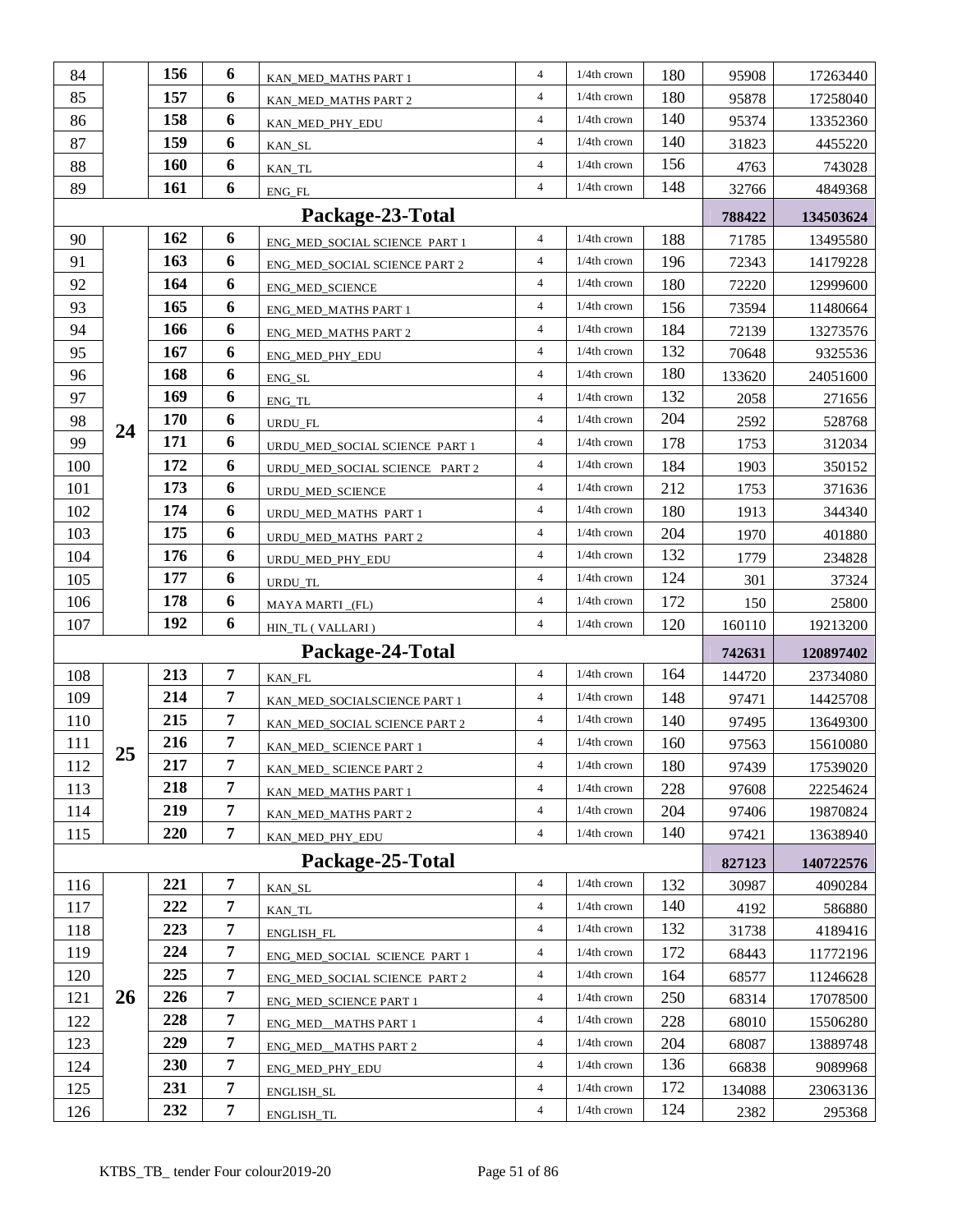| 127                                     |    | 233 | $\overline{7}$   | URDU_FL                        | $\overline{4}$           | $1/4$ th crown | 196 | 2651   | 519596     |
|-----------------------------------------|----|-----|------------------|--------------------------------|--------------------------|----------------|-----|--------|------------|
| 128                                     |    | 234 | $\overline{7}$   | URDU_MED_SOCIAL SCIENCE PART 1 | 4                        | $1/4$ th crown | 164 | 1913   | 313732     |
| 129                                     |    | 235 | $\overline{7}$   | URDU_MED_SOCIAL SCIENCE PART 2 | 4                        | 1/4th crown    | 148 | 1903   | 281644     |
| 130                                     |    | 236 | $\overline{7}$   | URDU_MED_ SCIENCE PART 1       | $\overline{4}$           | $1/4$ th crown | 130 | 1903   | 247390     |
| 131                                     |    | 237 | $\overline{7}$   | URDU_MED_ SCIENCE PART 2       | 4                        | $1/4$ th crown | 150 | 1903   | 285450     |
| 132                                     |    | 238 | 7                | URDU_MED_MATHS PART 1          | $\overline{\mathcal{A}}$ | $1/4$ th crown | 226 | 1751   | 395726     |
| 133                                     |    | 239 | 7                | URDU_MED_MATHS PART 2          | 4                        | $1/4th$ crown  | 204 | 1746   | 356184     |
| 134                                     |    | 240 | $\overline{7}$   | URDU_MED_PHY_EDU               | $\overline{4}$           | $1/4$ th crown | 144 | 1751   | 252144     |
| 135                                     |    | 241 | 7                | URDU_TL                        | 4                        | $1/4$ th crown | 100 | 205    | 20500      |
| 136                                     |    | 242 | $\overline{7}$   | MAYA MARTI_(FL)                | 4                        | $1/4$ th crown | 172 | 44     | 7568       |
| 137                                     |    | 258 | $\overline{7}$   | HINDI VALLARI_(TL)             | $\overline{4}$           | 1/4th crown    | 116 | 159720 | 18527520   |
|                                         |    |     |                  | Package-26-Total               |                          |                |     | 787146 | 132015858  |
| 138                                     |    | 284 | $\bf{8}$         | KAN_SCIENCE PART 1             | $\overline{\mathcal{L}}$ | 1/4th crown    | 172 | 95719  | 16463668   |
| 139                                     |    | 285 | 8                | KAN_SCIENCE PART 2             | $\overline{4}$           | $1/4$ th crown | 164 | 95619  | 15681516   |
| 140                                     |    | 288 | 8                | KAN_MED_PHY_EDU                | 4                        | $1/4$ th crown | 140 | 95666  | 13393240   |
| 141                                     |    | 294 | 8                | <b>ENGLISH_SCIENCE PART 1</b>  | $\overline{4}$           | $1/4$ th crown | 172 | 73822  | 12697384   |
| 142                                     |    | 295 | $\bf{8}$         | <b>ENGLISH_SCIENCE PART 2</b>  | 4                        | $1/4$ th crown | 164 | 73666  | 12081224   |
| 143                                     | 27 | 297 | $\bf{8}$         | ENG_MED_PHY_EDU                | 4                        | $1/4$ th crown | 136 | 72995  | 9927320    |
| 144                                     |    | 303 | $\bf{8}$         | URDU_SCIENCE PART 1            | $\overline{4}$           | $1/4$ th crown | 196 | 202    | 39592      |
| 145                                     |    | 304 | $\bf{8}$         | URDU_SCIENCE PART 2            | $\overline{4}$           | $1/4$ th crown | 188 | 202    | 37976      |
| 146                                     |    | 307 | 8                | URDU_MED_PHY_EDU               | $\overline{4}$           | $1/4$ th crown | 140 | 202    | 28280      |
| 147                                     |    | 357 | 9                | KAN_SCIENCE PART 1             | $\overline{4}$           | $1/4$ th crown | 188 | 100065 | 18812220   |
| 148                                     |    | 358 | $\boldsymbol{9}$ | KAN_SCIENCE PART 2             | $\overline{4}$           | $1/4$ th crown | 164 | 100052 | 16408528   |
| 149                                     |    | 361 | $\boldsymbol{9}$ | KAN_MED_PHY_EDU                | 4                        | $1/4$ th crown | 140 | 100052 | 14007280   |
|                                         |    |     |                  | Package-27-Total               |                          |                |     | 808262 | 129578228  |
| 150                                     |    | 367 | $\boldsymbol{9}$ | ENGLISH_SCIENCE                | 4                        | 1/4th crown    | 232 | 71963  | 16695416   |
| 151                                     |    | 370 | $\boldsymbol{9}$ | ENG_MED_PHY_EDU                | 4                        | $1/4$ th crown | 144 | 71259  | 10261296   |
| 152                                     |    | 376 | $\boldsymbol{9}$ | URDU_SCIENCE                   | $\overline{4}$           | $1/4$ th crown | 252 | 195    | 49140      |
| 153                                     |    | 379 | $\boldsymbol{9}$ | URDU_MED_PHY_EDU               | $\overline{4}$           | $1/4$ th crown | 152 | 183    | 27816      |
| 154                                     |    | 429 | 10               | KAN_SCIENCE PART 1             | 4                        | $1/4$ th crown | 196 | 96751  | 18963196   |
| 155                                     |    | 430 | 10               | KAN_SCIENCE PART 2             | 4                        | $1/4$ th crown | 180 | 96731  | 17411580   |
| 156                                     | 28 | 433 | 10               | KAN_MED_PHY_EDU                | 4                        | 1/4th crown    | 164 | 95775  | 15707100   |
| 157                                     |    | 440 | <b>10</b>        | ENGLISH_SCIENCE PART 1         | 4                        | $1/4$ th crown | 160 | 69347  | 11095520   |
| 158                                     |    | 441 | 10               | <b>ENGLISH_SCIENCE PART 2</b>  | 4                        | 1/4th crown    | 144 | 69402  | 9993888    |
| 159                                     |    | 444 | 10               | ENGLISH_MED_PHY_EDU            | $\overline{4}$           | $1/4$ th crown | 156 | 68606  | 10702536   |
| 160                                     |    | 450 | 10               | <b>URDU_SCIENCE PART 1</b>     | $\overline{4}$           | $1/4$ th crown | 172 | 154    | 26488      |
| 161                                     |    | 451 | 10               | URDU_SCIENCE PART 2            | 4                        | $1/4$ th crown | 172 | 154    | 26488      |
| 162                                     |    | 454 | 10               | URDU_MED_PHY_EDU               | 4                        | $1/4$ th crown | 164 | 143    | 23452      |
|                                         |    |     |                  | Package-28-Total               |                          |                |     | 640663 | 110983916  |
| <b>Mysuru Division Total</b><br>8296530 |    |     |                  |                                |                          |                |     |        | 1362816242 |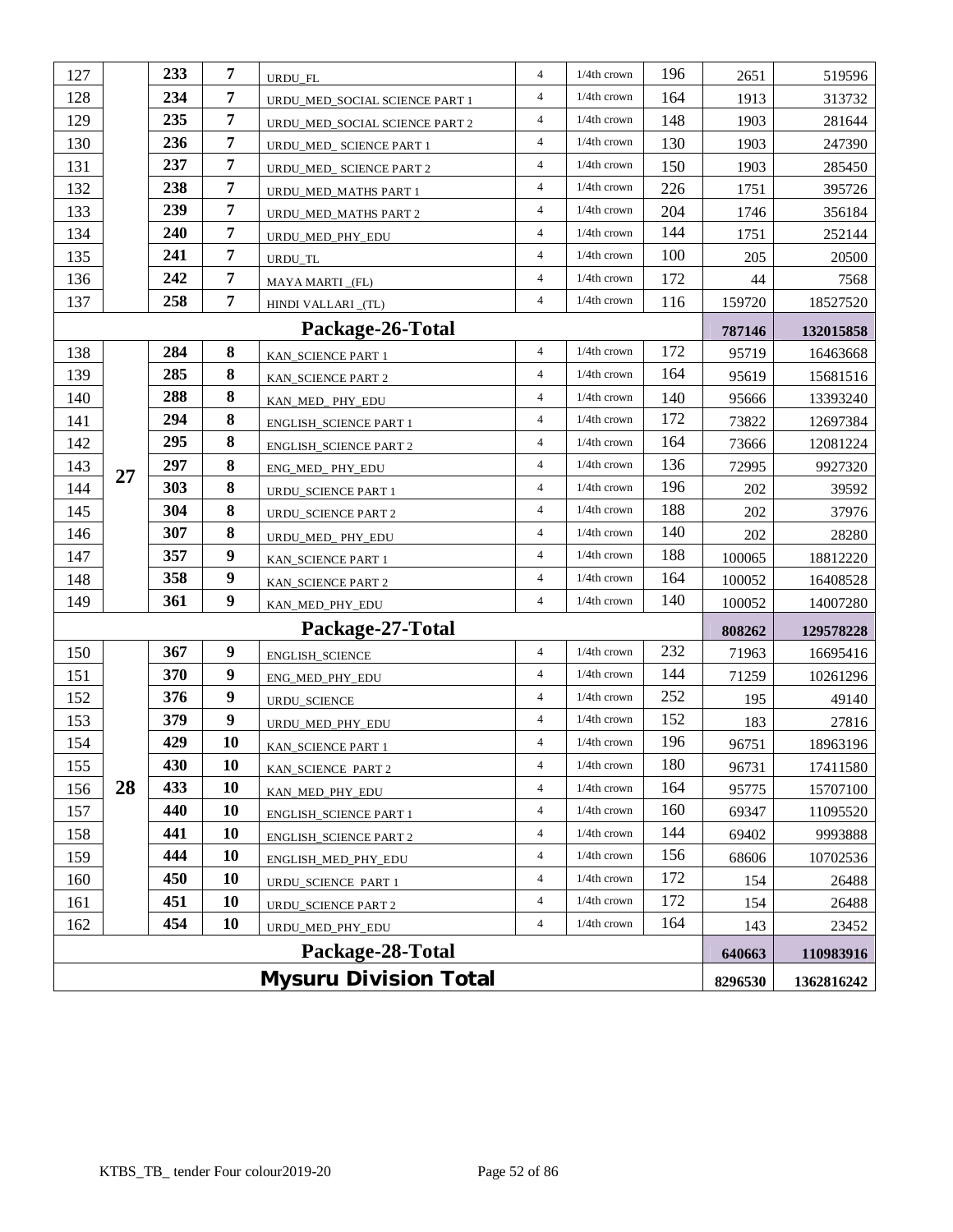# **Schedule – C : For Belagavi Division**

# **Belagavi Division Packages from 29 to 47**

| <b>Slno</b>    | Pkg<br>no., | <b>Title</b><br>Code | <b>Class</b>     | <b>Titles</b>                    | Colour         | size           | <b>Pages</b> | Approx.,<br>copies | Approx.,<br>Pages |
|----------------|-------------|----------------------|------------------|----------------------------------|----------------|----------------|--------------|--------------------|-------------------|
| 1              |             | 1                    | 1                | <b>SAVI KANNADA</b>              | $\overline{4}$ | 1/4th crown    | 164          | 103186             | 16922504          |
| $\overline{2}$ |             | $\boldsymbol{2}$     | $\mathbf{1}$     | <b>KAN MATHS</b>                 | $\overline{4}$ | $1/4$ th crown | 220          | 73909              | 16259980          |
| 3              |             | 3                    | 1                | KAN_PARISARA_ADHYAYANA           | $\overline{4}$ | 1/4th crown    | 116          | 73908              | 8573328           |
| $\overline{4}$ | 29          | 4                    | $\mathbf{1}$     | KALI_KAN (PARICHAYA_BHASHE)      | $\overline{4}$ | 1/4th crown    | 84           | 38432              | 3228288           |
| 5              |             | 5                    | $\mathbf{1}$     | NALIKALI_KAN                     | $\overline{4}$ | 1/4th crown    | 92           | 145536             | 13389312          |
| 6              |             | 6                    | 1                | NALIIKALI_GANITHA_KAN            | $\overline{4}$ | $1/4$ th crown | 116          | 145650             | 16895400          |
| $\tau$         |             | 7                    | 1                | NALIKALI_KAN_PARISARA_ADHYAYANA  | $\overline{4}$ | $1/4$ th crown | 92           | 145511             | 13387012          |
|                |             |                      |                  | Package-29-Total                 |                |                |              | 726132             | 88655824          |
| 8              |             | 8                    | 1                | <b>ENGLISH_READER</b>            | $\overline{4}$ | 1/4th crown    | 172          | 44759              | 7698548           |
| 9              |             | 9                    | 1                | ENGLISH_MATHS                    | $\overline{4}$ | $1/4$ th crown | 220          | 45980              | 10115600          |
| 10             |             | 10                   | 1                | ENGLISH_PARISARA_ADHYAYANA       | $\overline{4}$ | $1/4$ th crown | 116          | 47352              | 5492832           |
| 11             |             | 11                   | $\mathbf{1}$     | ENGLISH_READER_ACTIVITY_BOOK     | $\overline{4}$ | 1/4th crown    | 192          | 234936             | 45107712          |
| 12             |             | 12                   | $\mathbf{1}$     | <b>URDU READER</b>               | $\overline{4}$ | 1/4th crown    | 140          | 4500               | 630000            |
| 13             |             | 13                   | $\mathbf{1}$     | URDU_MATHS                       | $\overline{4}$ | $1/4$ th crown | 220          | 4640               | 1020800           |
| 14             | 30          | 14                   | 1                | URDU_PARISARA_ADHYAYANA          | $\overline{4}$ | $1/4$ th crown | 116          | 4589               | 532324            |
| 15             |             | 15                   | 1                | NALIKALI_URDU                    | $\overline{4}$ | 1/4th crown    | 162          | 13164              | 2132568           |
| 16             |             | 16                   | $\mathbf{1}$     | NALIKALI_URDU_MATHS              | $\overline{4}$ | 1/4th crown    | 116          | 13133              | 1523428           |
| 17             |             | 17                   | $\mathbf{1}$     | NALIKALI_URDU_PARISARA_ADHYAYANA | $\overline{4}$ | $1/4$ th crown | 92           | 13056              | 1201152           |
| 18             |             | 18                   | $\mathbf{1}$     | MAYA MARATI                      | $\overline{4}$ | 1/4th crown    | 108          | 8958               | 967464            |
| 19             |             | 19                   | $\mathbf{1}$     | <b>MAR_MATHS</b>                 | $\overline{4}$ | 1/4th crown    | 220          | 7670               | 1687400           |
| 20             |             | 20                   | $\mathbf{1}$     | MAR_PARISARA_ADHYAYANA           | $\overline{4}$ | 1/4th crown    | 116          | 7633               | 885428            |
| 21             |             | 30                   | $\overline{2}$   | <b>SAVI KANNADA</b>              | $\overline{4}$ | $1/4$ th crown | 116          | 98947              | 11477852          |
|                |             |                      |                  | Package-30-Total                 |                |                |              | 549317             | 90473108          |
| 22             |             | 31                   | $\boldsymbol{2}$ | KAN_MATHS                        | $\overline{4}$ | 1/4th crown    | 264          | 67665              | 17863560          |
| 23             |             | 32                   | $\boldsymbol{2}$ | KAN_PARISARA_ADHYAYANA           | $\overline{4}$ | $1/4$ th crown | 172          | 67889              | 11676908          |
| 24             |             | 33                   | 2                | KALI KAN (PARICHAYA_BHASHE)      | $\overline{4}$ | $1/4$ th crown | 108          | 39552              | 4271616           |
| 25             |             | 34                   | $\boldsymbol{2}$ | NALIKALI_KAN                     | $\overline{4}$ | $1/4$ th crown | 84           | 150414             | 12634776          |
| 26             | 31          | 35                   | $\overline{2}$   | NALIIKALI_GANITHA_KAN            | $\overline{4}$ | $1/4$ th crown | 168          | 150650             | 25309200          |
| 27             |             | 36                   | 2                | NALIKALI_KAN_PARISARA_ADHYAYANA  | $\overline{4}$ | 1/4th crown    | 100          | 150264             | 15026400          |
| 28             |             | 37                   | $\boldsymbol{2}$ | ENGLISH_READER                   | $\overline{4}$ | 1/4th crown    | 148          | 38816              | 5744768           |
| 29             |             | 38                   | $\boldsymbol{2}$ | ENGLISH_MATHS                    | $\overline{4}$ | $1/4$ th crown | 264          | 40248              | 10625472          |
| 30             |             | 39                   | $\boldsymbol{2}$ | ENGLISH_PARISARA_ADHYAYANA       | $\overline{4}$ | $1/4$ th crown | 172          | 40235              | 6920420           |
|                |             |                      |                  | Package-31-Total                 |                |                |              | 745733             | 110073120         |
| 31             |             | 40                   | $\boldsymbol{2}$ | ENGLISH_READER_ACTIVITY_BOOK     | $\overline{4}$ | $1/4$ th crown | 144          | 232693             | 33507792          |
| 32             |             | 41                   | $\boldsymbol{2}$ | URDU_READER                      | $\overline{4}$ | $1/4$ th crown | 100          | 4323               | 432300            |
| 33             |             | 42                   | $\boldsymbol{2}$ | <b>URDU_MATHS</b>                | $\overline{4}$ | $1/4$ th crown | 264          | 3987               | 1052568           |
| 34             | 32          | 43                   | $\boldsymbol{2}$ | URDU_PARISARA_ADHYAYANA          | $\overline{4}$ | 1/4th crown    | 172          | 3918               | 673896            |
| 35             |             | 44                   | $\boldsymbol{2}$ | NALIKALI_URDU                    | $\overline{4}$ | 1/4th crown    | 140          | 14558              | 2038120           |
| 36             |             | 45                   | $\boldsymbol{2}$ | NALIKALI_URDU_MATHS              | $\overline{4}$ | 1/4th crown    | 172          | 14373              | 2472156           |
| 37             |             | 46                   | $\boldsymbol{2}$ | NALIKALI_URDU_PARISARA_ADHYAYANA | $\overline{4}$ | $1/4$ th crown | 108          | 14533              | 1569564           |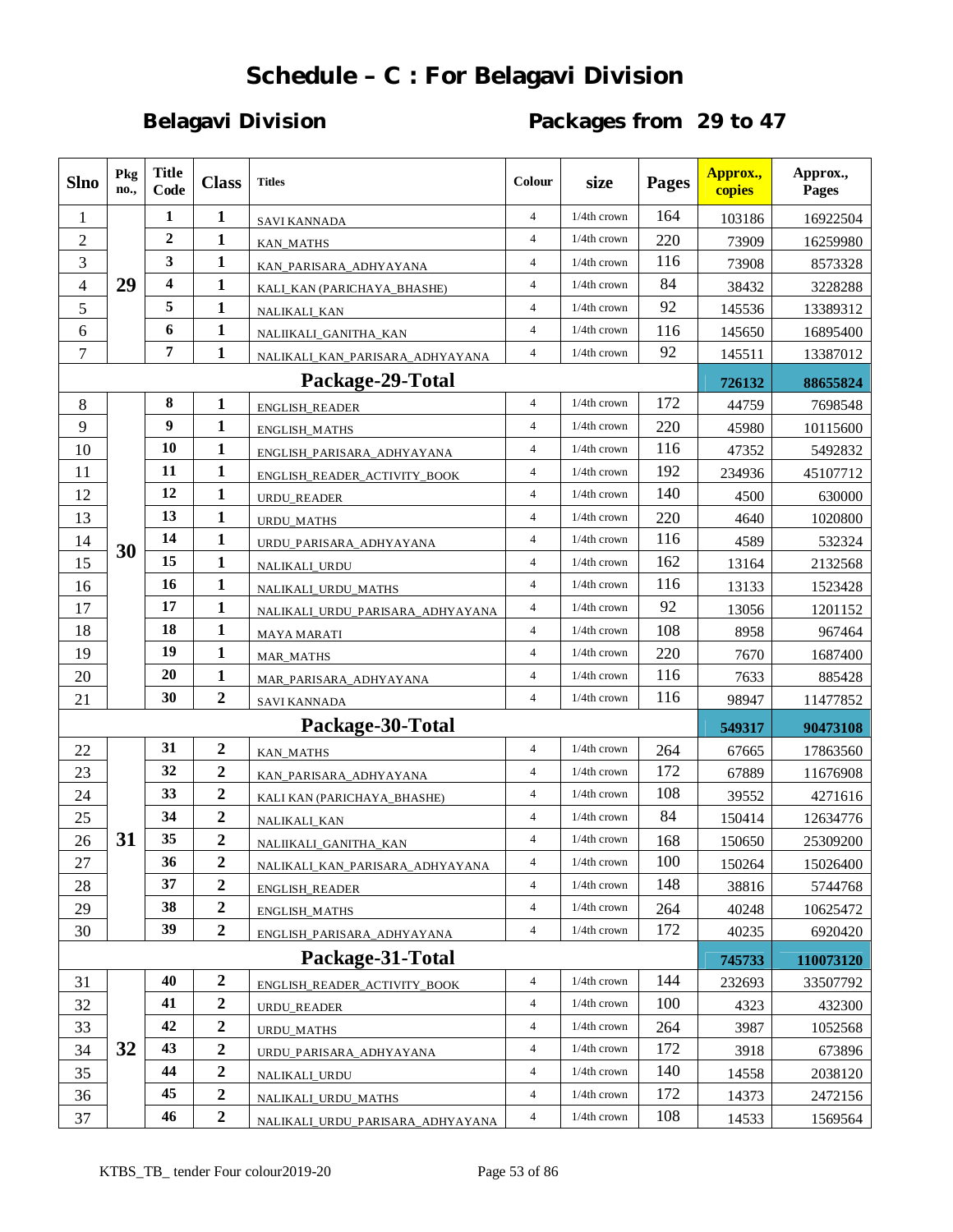| 38       |    | 47         | $\boldsymbol{2}$        | MAYA MARATI                     | $\overline{4}$                   | 1/4th crown                      | 100        | 8192   | 819200    |
|----------|----|------------|-------------------------|---------------------------------|----------------------------------|----------------------------------|------------|--------|-----------|
| 39       |    | 48         | 2                       | <b>MAR_MATHS</b>                | $\overline{4}$                   | $1/4$ th crown                   | 264        | 8192   | 2162688   |
| 40       |    | 49         | $\boldsymbol{2}$        | MAR_PARISARA_ADHYAYANA          | $\overline{4}$                   | 1/4th crown                      | 172        | 8215   | 1412980   |
| 41       |    | 59         | 3                       | <b>SAVI KANNADA</b>             | $\overline{4}$                   | $1/4$ th crown                   | 132        | 92084  | 12155088  |
| 42       |    | 60         | 3                       | KAN_MATHS PART 1                | $\overline{4}$                   | $1/4$ th crown                   | 164        | 68462  | 11227768  |
| 43       |    | 61         | 3                       | KAN_MATHS PART 2                | $\overline{4}$                   | 1/4th crown                      | 148        | 68120  | 10081760  |
| 44       |    | 62         | 3                       | KAN_PARISARA_ADHYAYANA          | $\overline{4}$                   | 1/4th crown                      | 216        | 68206  | 14732496  |
| 45       |    | 63         | $\overline{\mathbf{3}}$ | KALI KAN (PARICHAYA_BHASHE)     | $\overline{4}$                   | 1/4th crown                      | 100        | 37837  | 3783700   |
|          |    |            |                         | Package-32-Total                |                                  |                                  |            | 647693 | 98122076  |
| 46       |    | 64         | 3                       |                                 | $\overline{4}$                   | 1/4th crown                      | 132        | 153951 | 20321532  |
| 47       |    | 65         | $\mathbf{3}$            | NALIKALI_KAN                    | $\overline{4}$                   | $1/4$ th crown                   | 156        | 153858 | 24001848  |
| 48       |    | 66         | 3                       | NALIKALI_KAN_MATHS              | $\overline{4}$                   | 1/4th crown                      | 156        | 153555 | 23954580  |
| 49       |    | 67         | 3                       | NALIKALI_KAN_PARISARA_ADHYAYANA | $\overline{4}$                   | $1/4$ th crown                   | 180        | 33576  | 6043680   |
| 50       | 33 | 68         | 3                       | <b>ENGLISH_READER</b>           | $\overline{4}$                   | $1/4th$ crown                    | 164        | 34852  | 5715728   |
| 51       |    | 69         | 3                       | <b>ENGLISH_MATHS PART 1</b>     | $\overline{4}$                   | 1/4th crown                      | 148        | 34714  | 5137672   |
| 52       |    | 70         | 3                       | <b>ENGLISH_MATHS PART 2</b>     | $\overline{4}$                   | 1/4th crown                      | 216        | 34917  | 7542072   |
| 53       |    | 71         | 3                       | ENGLISH_PARISARA_ADHYAYANA      | $\overline{4}$                   | 1/4th crown                      | 140        | 237850 | 33299000  |
|          |    |            |                         | ENGLISH_READER_ACTIVITY_BOOK    |                                  |                                  |            |        |           |
|          |    | 72         | $\mathbf{3}$            | Package-33-Total                | $\overline{4}$                   | 1/4th crown                      | 132        | 837273 | 126016112 |
| 54       |    | 73         | 3                       | <b>URDU READER</b>              | $\overline{4}$                   | $1/4$ th crown                   |            | 19749  | 2606868   |
| 55<br>56 |    | 74         | 3                       | URDU_MATHS PART 1               | $\overline{4}$                   | $1/4$ th crown                   | 164<br>148 | 18338  | 3007432   |
|          |    | 75         | 3                       | <b>URDU_MATHS PART 2</b>        | $\overline{4}$                   | $1/4th$ crown                    | 216        | 18491  | 2736668   |
| 57       |    | 76         | 3                       | URDU_PARISARA_ADHYAYANA         | $\overline{4}$                   |                                  |            | 18424  | 3979584   |
| 58       |    | 77         |                         | MAYA MARATI                     | $\overline{4}$                   | 1/4th crown                      | 99         | 8330   | 824670    |
| 59       | 34 | 78         | 3                       | MAR_MATHS PART 1                | $\overline{4}$                   | 1/4th crown                      | 164        | 8330   | 1366120   |
| 60       |    |            | 3                       | <b>MAR_MATHS PART 2</b>         |                                  | $1/4$ th crown                   | 148        | 8360   | 1237280   |
| 61       |    | 79<br>92   | 3                       | MAR_PARISARA_ADHYAYANA          | $\overline{4}$                   | 1/4th crown                      | 216        | 8347   | 1802952   |
| 62       |    |            | 4                       | <b>SAVI KANNADA</b>             | $\overline{4}$<br>$\overline{4}$ | $1/4$ th crown<br>$1/4$ th crown | 148        | 243254 | 36001592  |
| 63       |    | 93<br>94   | 4                       | KAN_MATHS PART 1                |                                  |                                  | 172        | 219187 | 37700164  |
| 64       |    |            | 4                       | KAN_MATHS PART 2                | $\overline{4}$                   | $1/4$ th crown                   | 140        | 219293 | 30701020  |
|          |    |            |                         | Package-34-Total                |                                  |                                  |            | 790103 | 121964350 |
| 65       |    | 95         | 4                       | KAN PARISARA ADHYAYANA          | $\overline{4}$                   | $1/4$ th crown                   | 248        | 219177 | 54355896  |
| 66       |    | 96         | 4                       | KALI KAN (PARICHAYA_BHASHE)     | $\overline{4}$                   | 1/4th crown                      | 132        | 33830  | 4465560   |
| 67       |    | 97         | 4                       | ENGLISH_READER                  | $\overline{4}$                   | $1/4$ th crown                   | 124        | 31303  | 3881572   |
| 68       |    | 98         | 4                       | <b>ENGLISH_MATHS PART 1</b>     | $\overline{4}$                   | 1/4th crown                      | 172        | 32273  | 5550956   |
| 69       |    | 99         | 4                       | <b>ENGLISH_MATHS PART 2</b>     | $\overline{4}$                   | 1/4th crown                      | 140        | 32375  | 4532500   |
| 70       |    | <b>100</b> | 4                       | ENGLISH_PARISARA_ADHYAYANA      | $\overline{4}$                   | $1/4$ th crown                   | 248        | 32386  | 8031728   |
| 71       |    | <b>101</b> | 4                       | ENGLISH_READER_ACTIVITY_BOOK    | $\overline{4}$                   | 1/4th crown                      | 180        | 236568 | 42582240  |
| 72       | 35 | 102        | $\overline{\mathbf{4}}$ | URDU_READER                     | $\overline{4}$                   | $1/4$ th crown                   | 132        | 19096  | 2520672   |
| 73       |    | 103        | 4                       | URDU_MATHS PART 1               | $\overline{4}$                   | $1/4$ th crown                   | 172        | 18772  | 3228784   |
| 74       |    | 104        | 4                       | <b>URDU_MATHS PART 2</b>        | $\overline{4}$                   | $1/4$ th crown                   | 140        | 18540  | 2595600   |
| 75       |    | 105        | 4                       | URDU_PARISARA_ADHYAYANA         | $\overline{4}$                   | $1/4$ th crown                   | 248        | 18835  | 4671080   |
| 76       |    | <b>106</b> | 4                       | HASATH KELATH MARATI            | $\overline{4}$                   | $1/4$ th crown                   | 100        | 8726   | 872600    |
| 77       |    | 107        | 4                       | <b>MAR_MATHS PART 1</b>         | 4                                | $1/4$ th crown                   | 172        | 8723   | 1500356   |
| 78       |    | 108        | 4                       | <b>MAR_MATHS PART 2</b>         | $\overline{4}$                   | $1/4$ th crown                   | 140        | 8870   | 1241800   |
| 79       |    | 109        | 4                       | MAR_PARISARA_ADHYAYANA          | $\overline{4}$                   | $1/4$ th crown                   | 248        | 8726   | 2164048   |
|          |    |            |                         | Package-35-Total                |                                  |                                  |            | 728200 | 142195392 |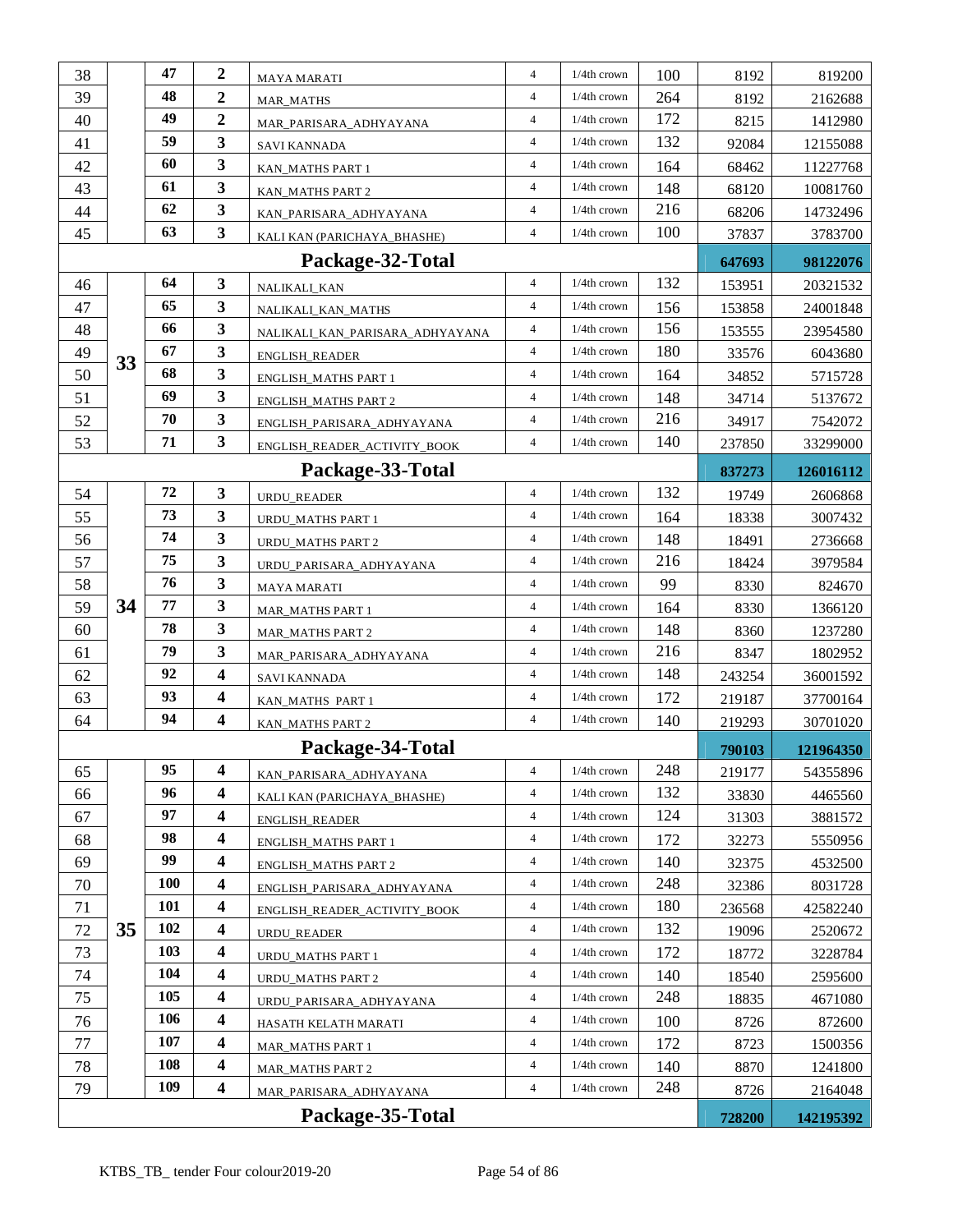| 80  |    | 124 | 5 | KAN_MED MATHS PART 1           | $\overline{4}$ | 1/4th crown    | 164 | 219951 | 36071964  |
|-----|----|-----|---|--------------------------------|----------------|----------------|-----|--------|-----------|
| 81  |    | 125 | 5 | KAN_MED MATHS PART 2           | $\overline{4}$ | $1/4$ th crown | 140 | 219627 | 30747780  |
| 82  |    | 126 | 5 | KAN_SL                         | $\overline{4}$ | 1/4th crown    | 148 | 52930  | 7833640   |
| 83  | 36 | 127 | 5 | ENGLISH_FL                     | $\overline{4}$ | $1/4$ th crown | 140 | 29097  | 4073580   |
| 84  |    | 128 | 5 | ENGLISH_PARISARA_ADHYAYANA     | $\overline{4}$ | $1/4$ th crown | 260 | 31244  | 8123440   |
| 85  |    | 129 | 5 | ENGLISH_MED MATHS PART 1       | $\overline{4}$ | 1/4th crown    | 164 | 30814  | 5053496   |
| 86  |    | 130 | 5 | ENGLISH_MED MATHS PART 2       | $\overline{4}$ | $1/4$ th crown | 140 | 30748  | 4304720   |
|     |    |     |   | Package-36-Total               |                |                |     | 614411 | 96208620  |
| 87  |    | 131 | 5 | ENGLISH_SL                     | $\overline{4}$ | 1/4th crown    | 108 | 231127 | 24961716  |
| 88  |    | 122 | 5 | KAN_FL                         | $\overline{4}$ | 1/4th crown    | 140 | 223612 | 31305680  |
| 89  |    | 132 | 5 | URDU_FL                        | $\overline{4}$ | $1/4th$ crown  | 156 | 18400  | 2870400   |
| 90  |    | 133 | 5 | URDU_PARISARA_ADHYAYANA        | $\overline{4}$ | $1/4$ th crown | 260 | 18293  | 4756180   |
| 91  |    | 134 | 5 | URDU_MED_MATHS PART 1          | $\overline{4}$ | $1/4$ th crown | 164 | 18322  | 3004808   |
| 92  | 37 | 135 | 5 | URDU_MED_MATHS PART 2          | $\overline{4}$ | $1/4th$ crown  | 140 | 18480  | 2587200   |
| 93  |    | 123 | 5 | KAN_PARISARA_ADHYAYANA         | $\overline{4}$ | 1/4th crown    | 260 | 219526 | 57076760  |
| 94  |    | 136 | 5 | MAYA MARTI_(FL)                | $\overline{4}$ | 1/4th crown    | 148 | 8497   | 1257556   |
| 95  |    | 137 | 5 | MAR_PARISARA_ADHYAYANA         | $\overline{4}$ | $1/4$ th crown | 260 | 8507   | 2211820   |
| 96  |    | 138 | 5 | MAR_MED_MATHS PART 1           | $\overline{4}$ | $1/4$ th crown | 164 | 8517   | 1396788   |
| 97  |    | 139 | 5 | MAR_MED_MATHS PART 2           | $\overline{4}$ | $1/4$ th crown | 140 | 8603   | 1204420   |
|     |    |     |   | Package-37-Total               |                |                |     | 781884 | 132633328 |
| 98  |    | 156 | 6 | KAN_MED_MATHS PART 1           | $\overline{4}$ | 1/4th crown    | 180 | 203952 | 36711360  |
| 99  |    | 157 | 6 | KAN_MED_MATHS PART 2           | $\overline{4}$ | $1/4th$ crown  | 180 | 203658 | 36658440  |
| 100 |    | 158 | 6 | KAN_MED_PHY_EDU                | $\overline{4}$ | 1/4th crown    | 140 | 202386 | 28334040  |
| 101 | 38 | 159 | 6 | KAN_SL                         | $\overline{4}$ | 1/4th crown    | 140 | 59684  | 8355760   |
| 102 |    | 160 | 6 | KAN_TL                         | $\overline{4}$ | 1/4th crown    | 156 | 2330   | 363480    |
| 103 |    | 161 | 6 | ENG_FL                         | $\overline{4}$ | 1/4th crown    | 148 | 36727  | 5435596   |
| 104 |    | 162 | 6 | ENG_MED_SOCIAL SCIENCE PART 1  | $\overline{4}$ | $1/4$ th crown | 188 | 48702  | 9155976   |
| 105 |    | 163 | 6 | ENG_MED_SOCIAL SCIENCE PART 2  | $\overline{4}$ | $1/4$ th crown | 196 | 49115  | 9626540   |
|     |    |     |   | Package-38-Total               |                |                |     | 806554 | 134641192 |
| 106 |    | 164 | 6 | <b>ENG_MED_SCIENCE</b>         | $\overline{4}$ | 1/4th crown    | 180 | 48804  | 8784720   |
| 107 |    | 152 | 6 | KAN FL                         | $\overline{4}$ | 1/4th crown    | 140 | 220642 | 30889880  |
| 108 |    | 165 | 6 | ENG_MED_MATHS PART 1           | $\overline{4}$ | 1/4th crown    | 156 | 49069  | 7654764   |
| 109 | 39 | 166 | 6 | ENG_MED_MATHS PART 2           | $\overline{4}$ | 1/4th crown    | 184 | 49085  | 9031640   |
| 110 |    | 167 | 6 | ENG_MED_PHY_EDU                | $\overline{4}$ | 1/4th crown    | 132 | 47742  | 6301944   |
| 111 |    | 168 | 6 | ENG_SL                         | $\overline{4}$ | $1/4$ th crown | 180 | 214078 | 38534040  |
| 112 |    | 169 | 6 | ENG_TL                         | $\overline{4}$ | 1/4th crown    | 132 | 25227  | 3329964   |
| 113 |    | 170 | 6 | URDU_FL                        | $\overline{4}$ | 1/4th crown    | 204 | 16785  | 3424140   |
|     |    |     |   | Package-39-Total               |                |                |     | 671432 | 107951092 |
| 114 |    | 153 | 6 | KAN_MED_SOCIAL SCIENCE PART 1  | $\overline{4}$ | 1/4th crown    | 164 | 204069 | 33467316  |
| 115 |    | 171 | 6 | URDU_MED_SOCIAL SCIENCE PART 1 | $\overline{4}$ | 1/4th crown    | 178 | 16428  | 2924184   |
| 116 |    | 172 | 6 | URDU_MED_SOCIAL SCIENCE PART 2 | $\overline{4}$ | 1/4th crown    | 184 | 17546  | 3228464   |
| 117 | 40 | 155 | 6 | KAN_MED_SCIENCE                | $\overline{4}$ | $1/4$ th crown | 252 | 203754 | 51346008  |
| 118 |    | 173 | 6 | URDU_MED_SCIENCE               | $\overline{4}$ | $1/4$ th crown | 212 | 16639  | 3527468   |
| 119 |    | 174 | 6 | URDU_MED_MATHS PART 1          | $\overline{4}$ | $1/4$ th crown | 180 | 16433  | 2957940   |
| 120 |    | 175 | 6 | URDU_MED_MATHS PART 2          | $\overline{4}$ | 1/4th crown    | 204 | 16704  | 3407616   |
| 121 |    | 176 | 6 | URDU_MED_PHY_EDU               | $\overline{4}$ | $1/4$ th crown | 132 | 16687  | 2202684   |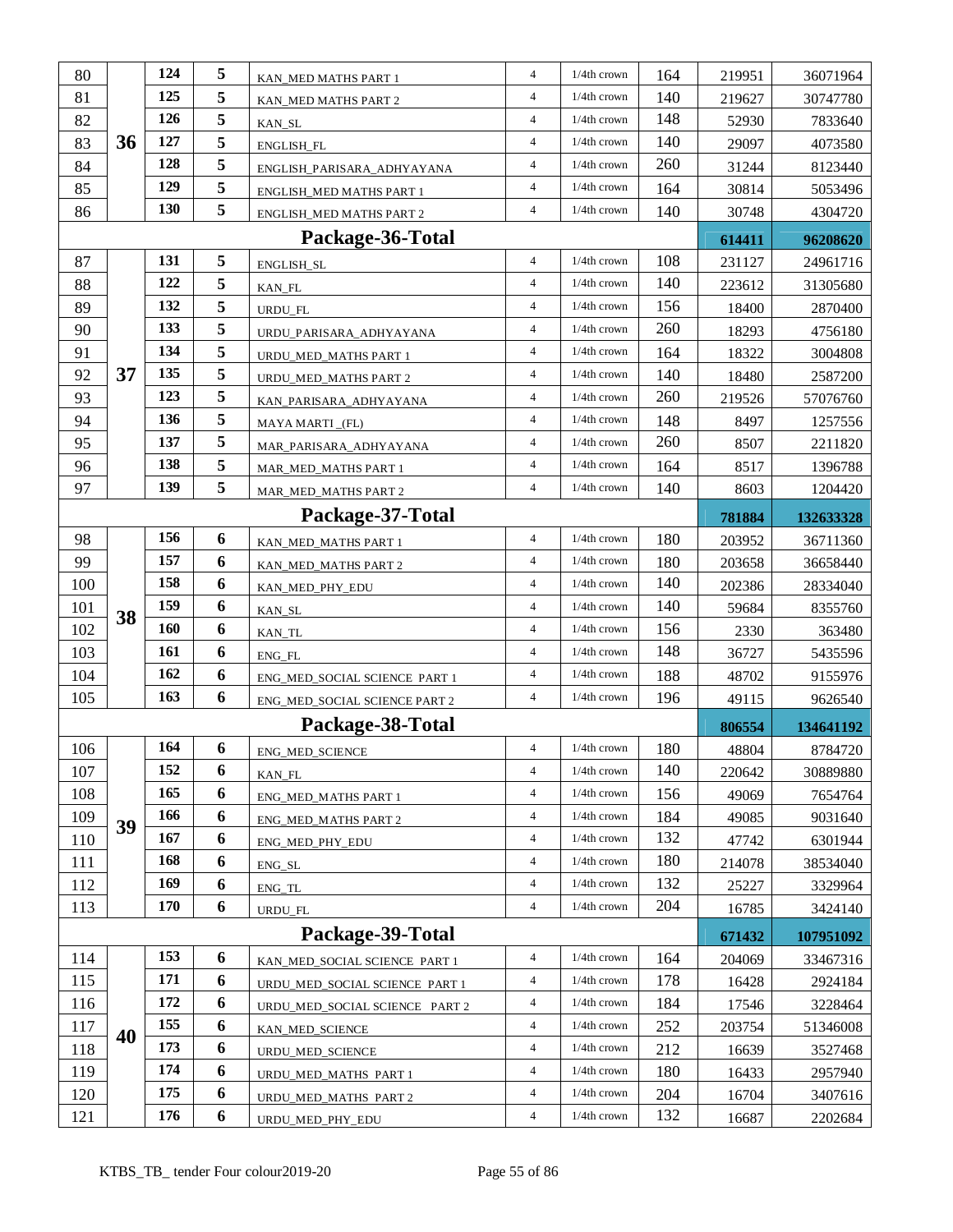| 122 |    | 177        | 6              | URDU_TL                        | $\overline{4}$ | $1/4$ th crown | 124 | 1442   | 178808    |
|-----|----|------------|----------------|--------------------------------|----------------|----------------|-----|--------|-----------|
| 123 |    | 178        | 6              | MAYA MARTI_(FL)                | $\overline{4}$ | $1/4$ th crown | 172 | 8936   | 1536992   |
| 124 |    | 154        | 6              | KAN_MED_SOCIAL SCIENCE PART 2  | $\overline{4}$ | 1/4th crown    | 172 | 203337 | 34973964  |
| 125 |    | 179        | 6              | MAR_MED_SOCIAL PART 1          | $\overline{4}$ | $1/4$ th crown | 172 | 8842   | 1520824   |
| 126 |    | <b>180</b> | 6              | MAR_MED_SOCIAL PART 2          | $\overline{4}$ | $1/4$ th crown | 174 | 8926   | 1553124   |
|     |    |            |                | Package-40-Total               |                |                |     | 739743 | 142825392 |
| 127 |    | 181        | 6              | MAR_MED_SCIENCE                | $\overline{4}$ | 1/4th crown    | 252 | 8926   | 2249352   |
| 128 |    | 182        | 6              | MAR_MATHS PART 1               | $\overline{4}$ | $1/4$ th crown | 164 | 8891   | 1458124   |
| 129 |    | 183        | 6              | MAR_MATHS PART 2               | $\overline{4}$ | 1/4th crown    | 200 | 8939   | 1787800   |
| 130 | 41 | 184        | 6              | MAR_MED_PHY_EDU                | $\overline{4}$ | $1/4$ th crown | 132 | 8891   | 1173612   |
| 131 |    | 192        | 6              | HIN_TL (VALLARI)               | $\overline{4}$ | 1/4th crown    | 120 | 245607 | 29472840  |
| 132 |    | 213        | 7              | KAN_FL                         | $\overline{4}$ | $1/4$ th crown | 164 | 213393 | 34996452  |
| 133 |    | 214        | 7              | KAN_MED_SOCIALSCIENCE PART 1   | $\overline{4}$ | $1/4$ th crown | 148 | 196714 | 29113672  |
|     |    |            |                | Package-41-Total               |                |                |     | 691361 | 100251852 |
| 134 |    | 219        | 7              | KAN_MED_MATHS PART 2           | $\overline{4}$ | 1/4th crown    | 204 | 195929 | 39969516  |
| 135 |    | 220        | 7              | KAN_MED_PHY_EDU                | $\overline{4}$ | $1/4$ th crown | 140 | 195339 | 27347460  |
| 136 |    | 221        | 7              | KAN_SL                         | $\overline{4}$ | $1/4$ th crown | 132 | 59545  | 7859940   |
| 137 | 42 | 222        | 7              | KAN_TL                         | $\overline{4}$ | $1/4$ th crown | 140 | 2141   | 299740    |
| 138 |    | 223        | $\overline{7}$ | ENGLISH_FL                     | $\overline{4}$ | $1/4th$ crown  | 132 | 35375  | 4669500   |
| 139 |    | 224        | 7              | ENG_MED_SOCIAL SCIENCE PART 1  | $\overline{4}$ | $1/4$ th crown | 172 | 44033  | 7573676   |
| 140 |    | 215        | 7              | KAN_MED_SOCIAL SCIENCE PART 2  | $\overline{4}$ | $1/4$ th crown | 140 | 196634 | 27528760  |
|     |    |            |                | Package-42-Total               |                |                |     | 728996 | 115248592 |
| 141 |    | 225        | 7              | ENG_MED_SOCIAL SCIENCE PART 2  | $\overline{4}$ | 1/4th crown    | 164 | 44373  | 7277172   |
| 142 |    | 226        | 7              | <b>ENG_MED_SCIENCE PART 1</b>  | $\overline{4}$ | $1/4$ th crown | 250 | 44076  | 11019000  |
| 143 |    | 228        | 7              | ENG_MED__MATHS PART 1          | $\overline{4}$ | $1/4$ th crown | 228 | 43703  | 9964284   |
| 144 | 43 | 216        | 7              | KAN_MED_ SCIENCE PART 1        | $\overline{4}$ | $1/4$ th crown | 160 | 196739 | 31478240  |
| 145 |    | 229        | 7              | ENG_MED__MATHS PART 2          | $\overline{4}$ | 1/4th crown    | 204 | 44077  | 8991708   |
| 146 |    | 230        | 7              | ENG_MED_PHY_EDU                | $\overline{4}$ | $1/4$ th crown | 136 | 42981  | 5845416   |
| 147 |    | 231        | 7              | ENGLISH_SL                     | $\overline{4}$ | 1/4th crown    | 172 | 205376 | 35324672  |
| 148 |    | 232        | 7              | ENGLISH_TL                     | $\overline{4}$ | $1/4$ th crown | 124 | 25798  | 3198952   |
|     |    |            |                | Package-43-Total               |                |                |     | 647123 | 113099444 |
| 149 |    | 217        | 7              | KAN_MED_ SCIENCE PART 2        | $\overline{4}$ | 1/4th crown    | 180 | 196594 | 35386920  |
| 150 |    | 233        | $\overline{7}$ | URDU_FL                        | $\overline{4}$ | $1/4$ th crown | 196 | 16768  | 3286528   |
| 151 |    | 234        | 7              | URDU_MED_SOCIAL SCIENCE PART 1 | $\overline{4}$ | $1/4$ th crown | 164 | 16620  | 2725680   |
| 152 |    | 235        | 7              | URDU_MED_SOCIAL SCIENCE PART 2 | $\overline{4}$ | 1/4th crown    | 148 | 17770  | 2629960   |
| 153 |    | 218        | 7              | KAN_MED_MATHS PART 1           | $\overline{4}$ | 1/4th crown    | 228 | 196457 | 44792196  |
| 154 | 44 | 236        | 7              | URDU_MED_ SCIENCE PART 1       | $\overline{4}$ | 1/4th crown    | 130 | 16626  | 2161380   |
|     |    |            |                |                                |                | 1/4th crown    | 150 | 16638  | 2495700   |
| 155 |    | 237        | 7              | URDU_MED_ SCIENCE PART 2       | $\overline{4}$ |                |     |        |           |
| 156 |    | 238        | 7              | URDU_MED_MATHS PART 1          | $\overline{4}$ | $1/4th$ crown  | 226 | 16524  | 3734424   |
| 157 |    | 239        | 7              | URDU_MED_MATHS PART 2          | $\overline{4}$ | 1/4th crown    | 204 | 16635  | 3393540   |
| 158 |    | 240        | 7              | URDU_MED_PHY_EDU               | $\overline{4}$ | 1/4th crown    | 144 | 16627  | 2394288   |
| 159 |    | 241        | $\overline{7}$ | URDU_TL                        | $\overline{4}$ | 1/4th crown    | 100 | 1252   | 125200    |
| 160 |    | 258        | $\overline{7}$ | HINDI VALLARI_(TL)             | $\overline{4}$ | $1/4$ th crown | 116 | 234782 | 27234712  |
|     |    |            |                | Package-44-Total               |                |                |     | 763293 | 130360528 |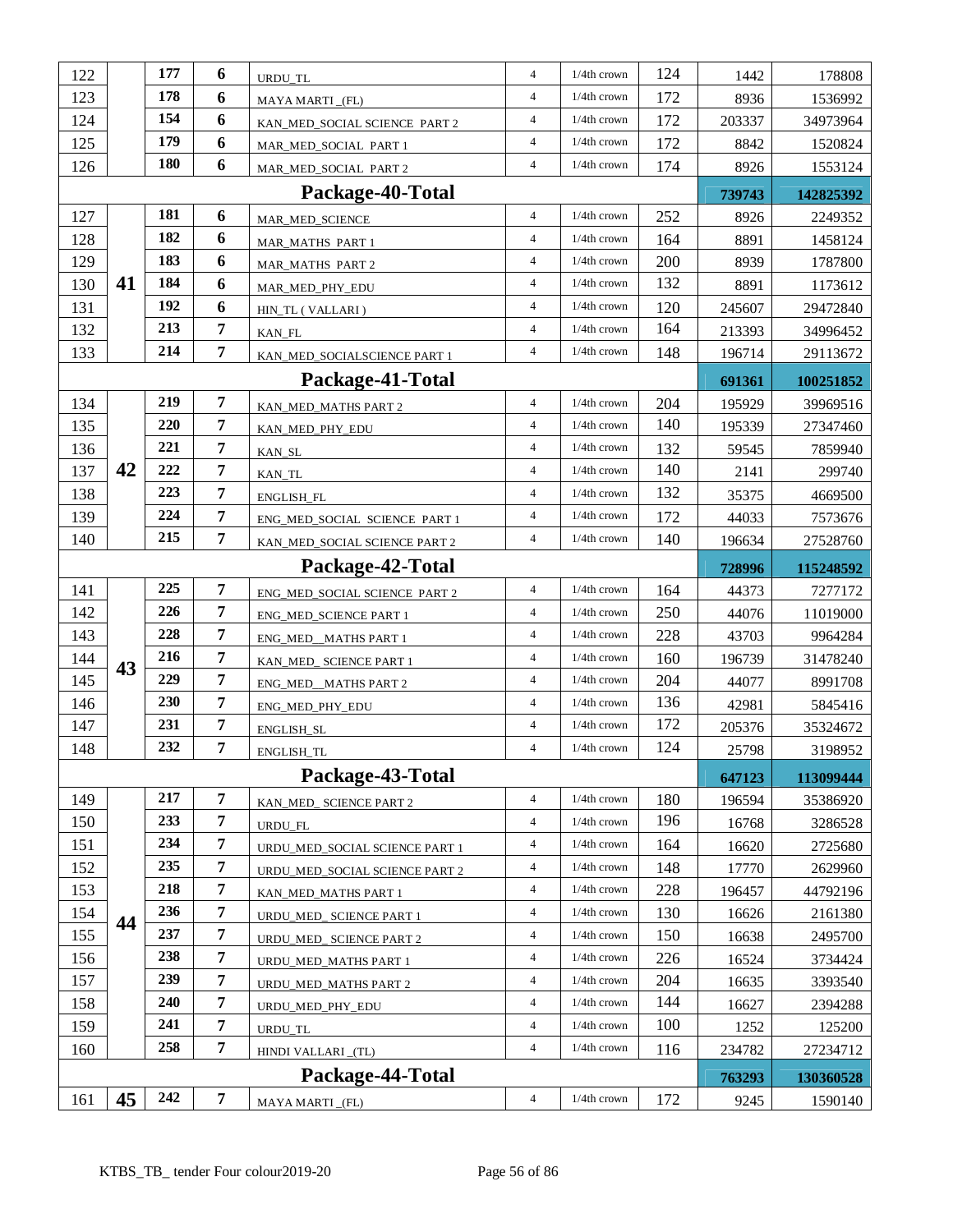| 162                                        |    | 243 | 7                | MAR_MED_SOCIAL SCIENCE PART 1 | $\overline{4}$ | $1/4$ th crown | 164 | 9305   | 1526020    |
|--------------------------------------------|----|-----|------------------|-------------------------------|----------------|----------------|-----|--------|------------|
| 163                                        |    | 244 | 7                | MAR MED SOCIAL SCIENCE PART 2 | $\overline{4}$ | $1/4$ th crown | 156 | 9305   | 1451580    |
| 164                                        |    | 245 | $\overline{7}$   | MAR_MED_ SCIENCE PART 1       | $\overline{4}$ | 1/4th crown    | 160 | 9235   | 1477600    |
| 165                                        |    | 246 | $\overline{7}$   | MAR_MED_ SCIENCE PART 2       | $\overline{4}$ | $1/4$ th crown | 180 | 9305   | 1674900    |
| 166                                        |    | 247 | 7                | MAR_MED_MATHS PART 1          | $\overline{4}$ | $1/4th$ crown  | 220 | 9242   | 2033240    |
| 167                                        |    | 248 | 7                | MAR_MED_MATHS PART 2          | $\overline{4}$ | $1/4th$ crown  | 204 | 9312   | 1899648    |
| 168                                        |    | 249 | 7                | MAR_MED_PHY_EDU               | $\overline{4}$ | 1/4th crown    | 136 | 9242   | 1256912    |
| 169                                        |    | 284 | 8                | KAN_SCIENCE PART 1            | $\overline{4}$ | 1/4th crown    | 172 | 183668 | 31590896   |
| 170                                        |    | 285 | $\bf{8}$         | KAN_SCIENCE PART 2            | $\overline{4}$ | $1/4$ th crown | 164 | 183689 | 30124996   |
| 171                                        |    | 288 | 8                | KAN_MED_PHY_EDU               | $\overline{4}$ | 1/4th crown    | 140 | 182613 | 25565820   |
| 172                                        |    | 294 | 8                | <b>ENGLISH_SCIENCE PART 1</b> | $\overline{4}$ | $1/4$ th crown | 172 | 43693  | 7515196    |
| 173                                        |    | 295 | 8                | <b>ENGLISH_SCIENCE PART 2</b> | $\overline{4}$ | 1/4th crown    | 164 | 43429  | 7122356    |
| 174                                        |    | 297 | 8                | ENG_MED_PHY_EDU               | $\overline{4}$ | $1/4$ th crown | 136 | 42300  | 5752800    |
|                                            |    |     |                  | Package-45-Total              |                |                |     | 753583 | 120582104  |
| 175                                        |    | 303 | $\bf{8}$         | <b>URDU_SCIENCE PART 1</b>    | $\overline{4}$ | $1/4$ th crown | 196 | 15624  | 3062304    |
| 176                                        |    | 304 | 8                | URDU_SCIENCE PART 2           | $\overline{4}$ | $1/4$ th crown | 188 | 15639  | 2940132    |
| 177                                        |    | 307 | 8                | URDU_MED_PHY_EDU              | $\overline{4}$ | $1/4$ th crown | 140 | 16783  | 2349620    |
| 178                                        |    | 312 | 8                | MARATHI_SCIENCE PART 1        | $\overline{4}$ | 1/4th crown    | 172 | 9274   | 1595128    |
| 179                                        |    | 313 | 8                | MARATHI_SCIENCE PART 2        | $\overline{4}$ | 1/4th crown    | 176 | 9324   | 1641024    |
| 180                                        |    | 315 | 8                | MAR_MED_PHY_EDU               | $\overline{4}$ | 1/4th crown    | 136 | 9424   | 1281664    |
| 181                                        |    | 357 | 9                | KAN_SCIENCE PART 1            | $\overline{4}$ | 1/4th crown    | 188 | 173838 | 32681544   |
| 182                                        | 46 | 358 | 9                | KAN_SCIENCE PART 2            | $\overline{4}$ | 1/4th crown    | 164 | 173917 | 28522388   |
| 183                                        |    | 361 | 9                | KAN_MED_PHY_EDU               | $\overline{4}$ | $1/4$ th crown | 140 | 172502 | 24150280   |
| 184                                        |    | 367 | 9                | ENGLISH_SCIENCE               | $\overline{4}$ | $1/4$ th crown | 232 | 39590  | 9184880    |
| 185                                        |    | 370 | $\boldsymbol{9}$ | ENG_MED_PHY_EDU               | $\overline{4}$ | 1/4th crown    | 144 | 38924  | 5605056    |
| 186                                        |    | 376 | 9                | URDU_SCIENCE                  | $\overline{4}$ | 1/4th crown    | 252 | 13594  | 3425688    |
| 187                                        |    | 379 | 9                | URDU_MED_PHY_EDU              | $\overline{4}$ | 1/4th crown    | 152 | 13636  | 2072672    |
| 188                                        |    | 384 | 9                | MAR_SCIENCE PART 1            | $\overline{4}$ | 1/4th crown    | 188 | 9779   | 1838452    |
| 189                                        |    | 385 | 9                | <b>MAR_SCIENCE PART 2</b>     | $\overline{4}$ | 1/4th crown    | 160 | 9779   | 1564640    |
| 190                                        |    | 388 | 9                | MAR_MED_PHY_EDU               | $\overline{4}$ | $1/4$ th crown | 156 | 9769   | 1523964    |
|                                            |    |     |                  | Package-46-Total              |                |                |     | 731396 | 123439436  |
| 191                                        |    | 429 | 10               | KAN SCIENCE PART 1            | $\overline{4}$ | 1/4th crown    | 196 | 166425 | 32619300   |
| 192                                        |    | 430 | 10               | KAN_SCIENCE PART 2            | $\overline{4}$ | 1/4th crown    | 180 | 166443 | 29959740   |
| 193                                        |    | 433 | 10               | KAN_MED_PHY_EDU               | $\overline{4}$ | 1/4th crown    | 164 | 165202 | 27093128   |
| 194                                        |    | 440 | 10               | <b>ENGLISH_SCIENCE PART 1</b> | $\overline{4}$ | 1/4th crown    | 160 | 38906  | 6224960    |
| 195                                        |    | 441 | 10               | <b>ENGLISH_SCIENCE PART 2</b> | $\overline{4}$ | 1/4th crown    | 144 | 38880  | 5598720    |
| 196                                        | 47 | 444 | 10               | ENGLISH_MED_PHY_EDU           | $\overline{4}$ | $1/4th$ crown  | 156 | 38580  | 6018480    |
| 197                                        |    | 450 | 10               | URDU_SCIENCE PART 1           | $\overline{4}$ | 1/4th crown    | 172 | 13341  | 2294652    |
| 198                                        |    | 451 | 10               | <b>URDU_SCIENCE PART 2</b>    | $\overline{4}$ | 1/4th crown    | 172 | 13441  | 2311852    |
| 199                                        |    | 454 | 10               | URDU_MED_PHY_EDU              | $\overline{4}$ | 1/4th crown    | 164 | 12745  | 2090180    |
| 200                                        |    | 459 | 10               | MAR_SCIENCE PART 1            | $\overline{4}$ | 1/4th crown    | 196 | 9889   | 1938244    |
| 201                                        |    | 460 | 10               | MAR_SCIENCE PART 2            | $\overline{4}$ | 1/4th crown    | 172 | 9949   | 1711228    |
| 202                                        |    | 463 | 10               | MAR_MED_PHY_EDU               | $\overline{4}$ | $1/4$ th crown | 156 | 9949   | 1552044    |
|                                            |    |     |                  | Package-47-Total              |                |                |     | 683750 | 119412528  |
| <b>Belagavi Division-Total</b><br>13637977 |    |     |                  |                               |                |                |     |        | 2214154090 |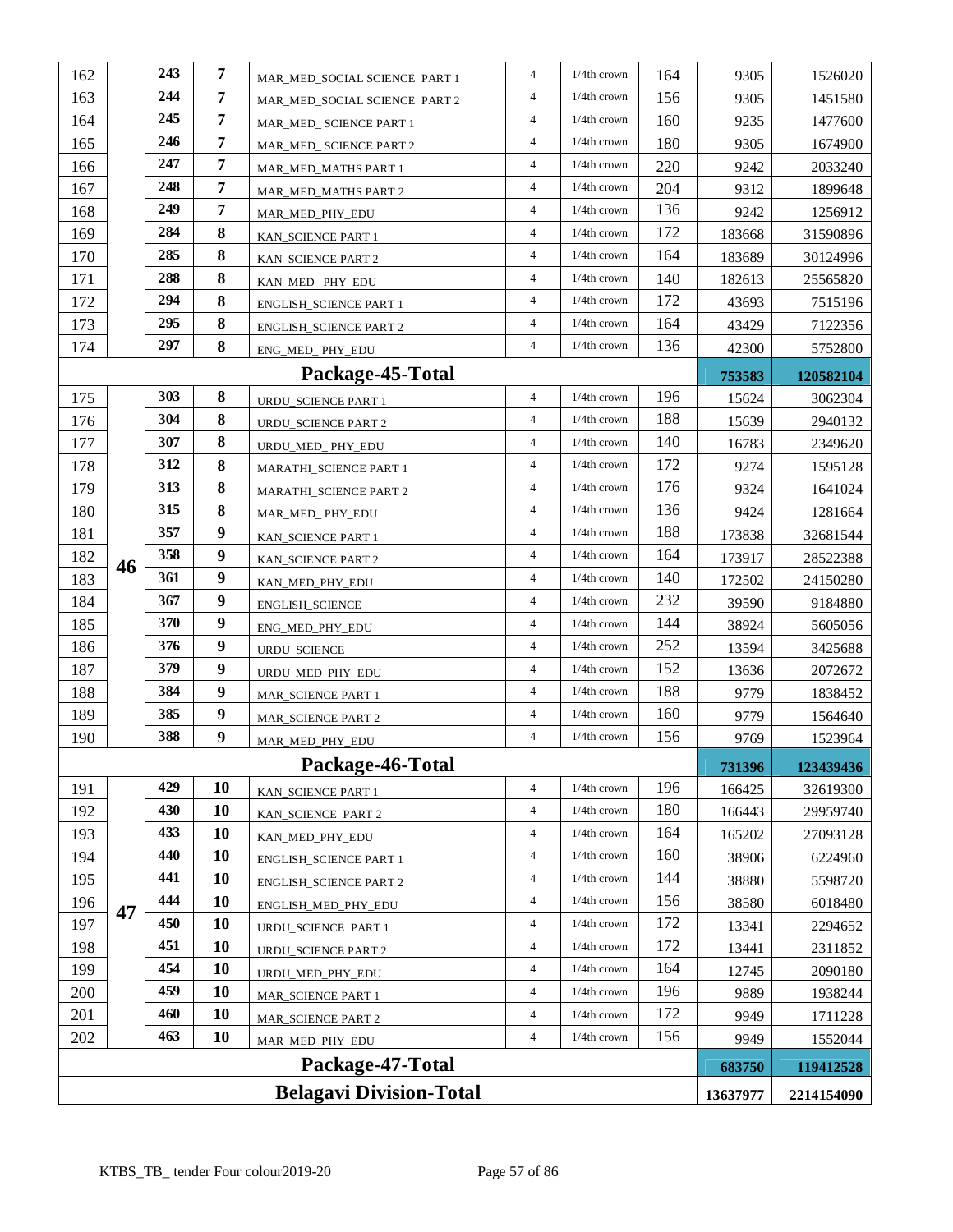# **Schedule – D : For Kalaburagi Division**

# **Kalaburgi Division Packages from 48 to 61**

| Sl no          | Pkg<br>$\mathbf{n}$ | <b>Title</b><br>Code | <b>Cla</b><br>SS | Colo<br><b>Titles</b><br><b>Pages</b><br>size<br>ur |                | Approx.,<br>copies | Approx.,<br>Pages |        |           |
|----------------|---------------------|----------------------|------------------|-----------------------------------------------------|----------------|--------------------|-------------------|--------|-----------|
| 1              |                     | 1                    | 1                | <b>SAVI KANNADA</b>                                 | $\overline{4}$ | 1/4th crown        | 164               | 88244  | 14472016  |
| $\overline{2}$ |                     | $\overline{2}$       | 1                | <b>KAN_MATHS</b>                                    | $\overline{4}$ | 1/4th crown        | 220               | 54265  | 11938300  |
| 3              | 3<br>1<br>4<br>1    |                      |                  | KAN_PARISARA_ADHYAYANA                              | $\overline{4}$ | 1/4th crown        | 116               | 54365  | 6306340   |
| 4              |                     |                      |                  | KALI_KAN (PARICHAYA_BHASHE)                         | $\overline{4}$ | 1/4th crown        | 84                | 11337  | 952308    |
| 5              |                     | 5                    | 1                | NALIKALI_KAN                                        | $\overline{4}$ | 1/4th crown        | 92                | 126973 | 11681516  |
| 6              | 48                  | 6                    | 1                | NALIIKALI_GANITHA_KAN                               | $\overline{4}$ | 1/4th crown        | 116               | 126933 | 14724228  |
| $\overline{7}$ |                     | 7                    | 1                | NALIKALI KAN PARISARA ADHYAYANA                     | 4              | 1/4th crown        | 92                | 126780 | 11663760  |
| 8              |                     | 8                    | 1                | <b>ENGLISH_READER</b>                               | $\overline{4}$ | 1/4th crown        | 172               | 33285  | 5725020   |
| 9              |                     | 9                    | 1                | ENGLISH_MATHS                                       | 4              | 1/4th crown        | 220               | 36457  | 8020540   |
| 10             |                     | 10                   | $\mathbf{1}$     | ENGLISH_PARISARA_ADHYAYANA                          | $\overline{4}$ | 1/4th crown        | 116               | 36457  | 4229012   |
| 11             |                     | 30                   | $\boldsymbol{2}$ | <b>SAVI KANNADA</b>                                 | $\overline{4}$ | $1/4$ th crown     | 116               | 82275  | 9543900   |
|                |                     |                      |                  | Package-48-Total                                    |                |                    |                   | 777371 | 99256940  |
| 12             |                     | 11                   | 1                | ENGLISH_READER_ACTIVITY_BOOK                        | $\overline{4}$ | 1/4th crown        | 192               | 183166 | 35167872  |
| 13             |                     | 12                   | 1                | <b>URDU READER</b>                                  | $\overline{4}$ | $1/4$ th crown     | 140               | 6149   | 860860    |
| 14             |                     | 13                   | 1                | <b>URDU_MATHS</b>                                   | $\overline{4}$ | 1/4th crown        | 220               | 5466   | 1202520   |
| 15             |                     | 14                   | 1                | URDU_PARISARA_ADHYAYANA                             | $\overline{4}$ | 1/4th crown        | 116               | 5277   | 612132    |
| 16             |                     | 15                   | 1                | NALIKALI_URDU                                       | $\overline{4}$ | 1/4th crown        | 162               | 6043   | 978966    |
| 17             |                     | 16                   | $\mathbf{1}$     | NALIKALI_URDU_MATHS                                 | $\overline{4}$ | 1/4th crown        | 116               | 6154   | 713864    |
| 18             |                     | 17                   | 1                | NALIKALI_URDU_PARISARA_ADHYAYANA                    | $\overline{4}$ | 1/4th crown        | 92                | 6204   | 570768    |
| 19             | 49                  | 18                   | 1                | <b>MAYA MARATI</b>                                  | $\overline{4}$ | $1/4$ th crown     | 108               | 2806   | 303048    |
| 20             |                     | 19                   | 1                | <b>MAR_MATHS</b>                                    | $\overline{4}$ | 1/4th crown        | 220               | 2814   | 619080    |
| 21             |                     | 20                   | 1                | MAR_PARISARA_ADHYAYANA                              | $\overline{4}$ | 1/4th crown        | 116               | 2814   | 326424    |
| 22             |                     | 31                   | $\boldsymbol{2}$ | <b>KAN_MATHS</b>                                    | $\overline{4}$ | $1/4$ th crown     | 264               | 50173  | 13245672  |
| 23             |                     | 32                   | $\overline{2}$   | KAN_PARISARA_ADHYAYANA                              | $\overline{4}$ | 1/4th crown        | 172               | 49917  | 8585724   |
| 24             |                     | 33                   | $\boldsymbol{2}$ | KALI KAN (PARICHAYA_BHASHE)                         | $\overline{4}$ | 1/4th crown        | 108               | 11281  | 1218348   |
| 25             |                     | 34                   | $\boldsymbol{2}$ | NALIKALI_KAN                                        | $\overline{4}$ | $1/4$ th crown     | 84                | 127881 | 10742004  |
| 26             |                     | 35                   | $\overline{2}$   | NALIIKALI_GANITHA_KAN                               | $\overline{4}$ | $1/4$ th crown     | 168               | 127794 | 21469392  |
| 27             |                     | 36                   | $\mathbf{2}$     | NALIKALI_KAN_PARISARA_ADHYAYANA                     | 4              | $1/4$ th crown     | 100               | 127788 | 12778800  |
|                |                     |                      |                  | Package-49-Total                                    |                |                    |                   | 721727 | 109395474 |
| 28             |                     | 37                   | $\boldsymbol{2}$ | <b>ENGLISH_READER</b>                               | 4              | 1/4th crown        | 148               | 29904  | 4425792   |
| 29             |                     | 38                   | $\boldsymbol{2}$ | ENGLISH_MATHS                                       | 4              | $1/4$ th crown     | 264               | 31681  | 8363784   |
| 30             |                     | 39                   | $\mathbf{2}$     | ENGLISH_PARISARA_ADHYAYANA                          | 4              | 1/4th crown        | 172               | 31719  | 5455668   |
| 31             |                     | 40                   | $\boldsymbol{2}$ | ENGLISH_READER_ACTIVITY_BOOK                        | 4              | 1/4th crown        | 144               | 182566 | 26289504  |
| 32             | 50                  | 41                   | $\boldsymbol{2}$ | URDU_READER                                         | 4              | 1/4th crown        | 100               | 6824   | 682400    |
| 33             |                     | 42                   | $\mathbf{2}$     | <b>URDU_MATHS</b>                                   | $\overline{4}$ | 1/4th crown        | 264               | 5709   | 1507176   |
| 34             |                     | 43                   | 2                | URDU_PARISARA_ADHYAYANA                             | 4              | $1/4$ th crown     | 172               | 5613   | 965436    |
| 35             |                     | 44                   | $\boldsymbol{2}$ | NALIKALI URDU                                       | 4              | 1/4th crown        | 140               | 6886   | 964040    |
| 36             |                     | 45                   | $\boldsymbol{2}$ | NALIKALI_URDU_MATHS                                 | 4              | $1/4$ th crown     | 172               | 6963   | 1197636   |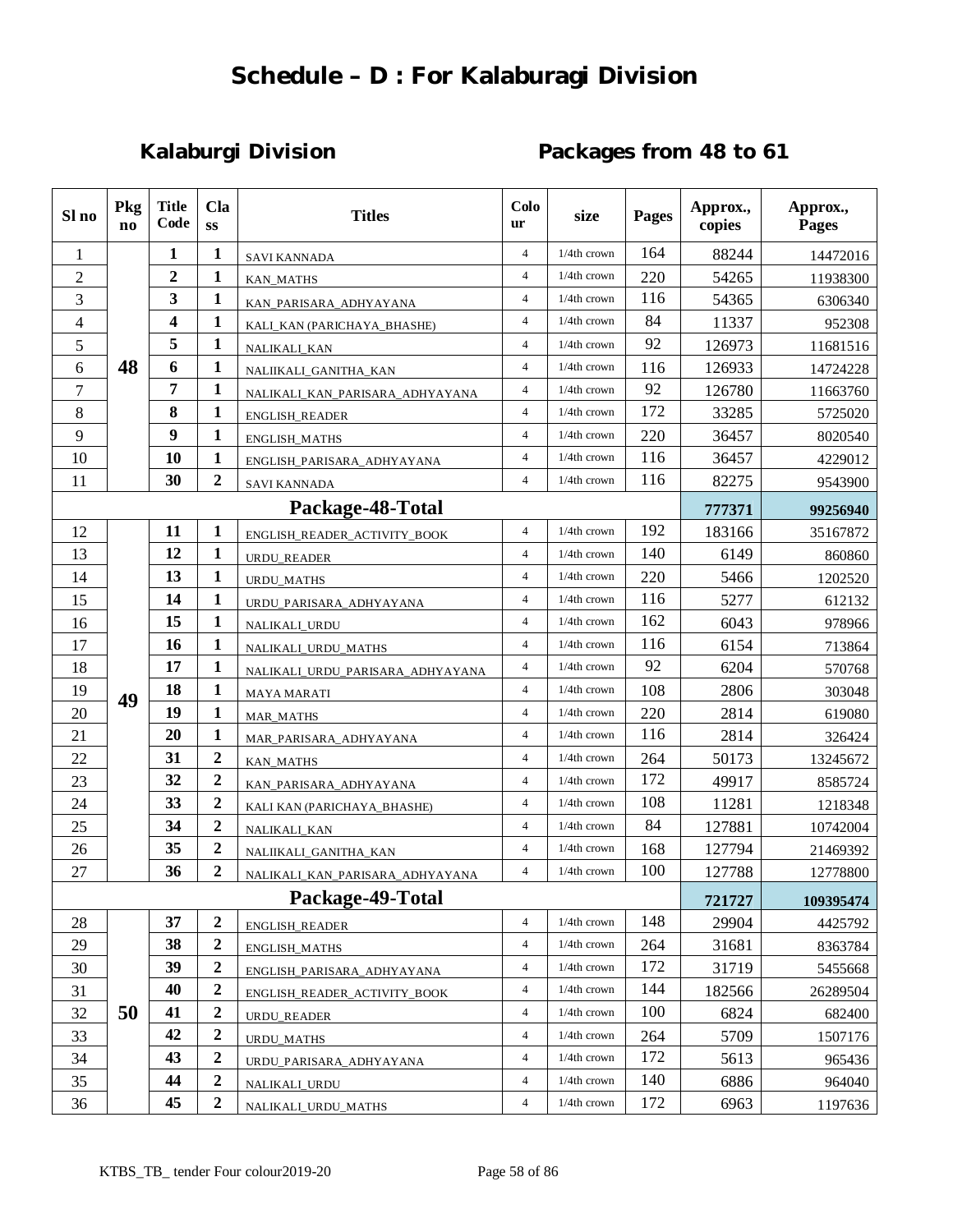| 37       |    | 46                | $\boldsymbol{2}$        |                                  | $\overline{4}$ | 1/4th crown    | 108        | 7133           | 770364    |
|----------|----|-------------------|-------------------------|----------------------------------|----------------|----------------|------------|----------------|-----------|
| 38       |    | 47                | $\boldsymbol{2}$        | NALIKALI_URDU_PARISARA_ADHYAYANA | $\overline{4}$ | $1/4$ th crown | 100        | 2827           | 282700    |
| 39       |    | 48                | $\boldsymbol{2}$        | MAYA MARATI<br><b>MAR_MATHS</b>  | $\overline{4}$ | 1/4th crown    | 264        | 2827           | 746328    |
| 40       |    | 49                | $\overline{2}$          | MAR_PARISARA_ADHYAYANA           | $\overline{4}$ | $1/4$ th crown | 172        | 2827           | 486244    |
| 41       |    | 59                | $\mathbf{3}$            | SAVI KANNADA                     | $\overline{4}$ | 1/4th crown    | 132        | 79285          | 10465620  |
| 42       |    | 60                | $\overline{\mathbf{3}}$ | KAN_MATHS PART 1                 | $\overline{4}$ | 1/4th crown    | 164        | 49227          | 8073228   |
| 43       |    | 61                | $\mathbf{3}$            | KAN_MATHS PART 2                 | $\overline{4}$ | $1/4$ th crown | 148        | 49317          | 7298916   |
| 44       |    | 62                | $\mathbf{3}$            | KAN_PARISARA_ADHYAYANA           | $\overline{4}$ | 1/4th crown    | 216        | 49098          | 10605168  |
| 45       |    | 63                | 3                       | KALI KAN (PARICHAYA_BHASHE)      | $\overline{4}$ | $1/4$ th crown | 100        | 10984          | 1098400   |
| 46       |    | 64                | $\mathbf{3}$            | NALIKALI KAN                     | $\overline{4}$ | 1/4th crown    | 132        | 136766         | 18053112  |
| 47       |    | 65                | 3                       | NALIKALI_KAN_MATHS               | $\overline{4}$ | 1/4th crown    | 156        | 135960         | 21209760  |
|          |    |                   |                         | Package-50-Total                 |                |                |            | 834116         | 128941276 |
| 48       |    | 66                | $\mathbf{3}$            | NALIKALI_KAN_PARISARA_ADHYAYANA  | $\overline{4}$ | 1/4th crown    | 156        | 135748         | 21176688  |
| 49       |    | 67                | $\mathbf{3}$            | ENGLISH_READER                   | $\overline{4}$ | $1/4$ th crown | 180        | 26740          | 4813200   |
| 50       |    | 68                | $\mathbf{3}$            | <b>ENGLISH_MATHS PART 1</b>      | $\overline{4}$ | $1/4$ th crown | 164        | 29207          | 4789948   |
| 51       |    | 69                | $\mathbf{3}$            | <b>ENGLISH_MATHS PART 2</b>      | $\overline{4}$ | 1/4th crown    | 148        | 28660          | 4241680   |
| 52       |    | 70                | $\mathbf{3}$            | ENGLISH_PARISARA_ADHYAYANA       | $\overline{4}$ | 1/4th crown    | 216        | 28627          | 6183432   |
| 53       |    | 71                | $\mathbf{3}$            | ENGLISH_READER_ACTIVITY_BOOK     | $\overline{4}$ | 1/4th crown    | 140        | 188547         | 26396580  |
| 54       |    | 72                | $\mathbf{3}$            | URDU_READER                      | $\overline{4}$ | 1/4th crown    | 132        | 13770          | 1817640   |
| 55       | 51 | 73                | 3                       | URDU_MATHS PART 1                | $\overline{4}$ | $1/4$ th crown | 164        | 12314          | 2019496   |
| 56       |    | 74                | $\mathbf{3}$            | URDU_MATHS PART 2                | $\overline{4}$ | $1/4$ th crown | 148        | 12756          | 1887888   |
| 57       |    | 75                | $\mathbf{3}$            | URDU_PARISARA_ADHYAYANA          | $\overline{4}$ | $1/4$ th crown | 216        | 12577          | 2716632   |
| 58       |    | 76                | $\mathbf{3}$            | <b>MAYA MARATI</b>               | $\overline{4}$ | 1/4th crown    | 99         | 2924           | 289476    |
| 59       |    | 77                | $\mathbf{3}$            | <b>MAR_MATHS PART 1</b>          | $\overline{4}$ | $1/4$ th crown | 164        | 2921           | 479044    |
| 60       |    | 78                | $\mathbf{3}$            | <b>MAR_MATHS PART 2</b>          | $\overline{4}$ | 1/4th crown    | 148        | 2921           | 432308    |
| 61       |    | 79                | $\mathbf{3}$            | MAR_PARISARA_ADHYAYANA           | $\overline{4}$ | $1/4$ th crown | 216        | 2921           | 630936    |
| 62       |    | 92                | 4                       | <b>SAVI KANNADA</b>              | $\overline{4}$ | 1/4th crown    | 148        | 213207         | 31554636  |
|          |    |                   |                         | Package-51-Total                 |                |                |            | 713840         | 109429584 |
| 63       |    | 93                | $\overline{\mathbf{4}}$ | KAN MATHS PART 1                 | $\overline{4}$ | $1/4$ th crown | 172        | 182771         | 31436612  |
| 64       |    | 94                | 4                       | KAN_MATHS PART 2                 | $\overline{4}$ | $1/4$ th crown | 140        | 182771         | 25587940  |
| 65       |    | 95                | 4                       | KAN_PARISARA_ADHYAYANA           | 4              | $1/4$ th crown | 248        | 182845         | 45345560  |
| 66       |    | 96                | $\overline{\mathbf{4}}$ | KALI KAN (PARICHAYA_BHASHE)      | $\overline{4}$ | $1/4$ th crown | 132        | 10044          | 1325808   |
| 67       |    | 97                | $\overline{\mathbf{4}}$ | <b>ENGLISH_READER</b>            | $\overline{4}$ | 1/4th crown    | 124        | 24647          | 3056228   |
| 68       |    | 98                | $\overline{\mathbf{4}}$ | <b>ENGLISH_MATHS PART 1</b>      | $\overline{4}$ | 1/4th crown    | 172        | 26650          | 4583800   |
| 69       |    | 99                | $\boldsymbol{4}$        | ENGLISH_MATHS PART 2             | $\overline{4}$ | 1/4th crown    | 140        | 26650          | 3731000   |
| 70       | 52 | <b>100</b>        | $\overline{\mathbf{4}}$ | ENGLISH_PARISARA_ADHYAYANA       | $\overline{4}$ | $1/4$ th crown | 248        | 26614          | 6600272   |
| 71       |    |                   |                         |                                  |                |                |            |                |           |
|          |    | 102               | $\overline{\mathbf{4}}$ | URDU_READER                      | $\overline{4}$ | 1/4th crown    | 132        | 13624          | 1798368   |
| 72       |    | 103               | $\overline{\mathbf{4}}$ | URDU_MATHS PART 1                | $\overline{4}$ | 1/4th crown    | 172        | 12132          | 2086704   |
| 73       |    | 104               | $\boldsymbol{4}$        | <b>URDU_MATHS PART 2</b>         | $\overline{4}$ | 1/4th crown    | 140        | 12683          | 1775620   |
| 74       |    | 105               | $\overline{\mathbf{4}}$ | URDU_PARISARA_ADHYAYANA          | $\overline{4}$ | 1/4th crown    | 248        | 12353          | 3063544   |
| 75       |    | 106               | $\boldsymbol{4}$        | HASATH KELATH MARATI             | $\overline{4}$ | $1/4$ th crown | 100        | 2890           | 289000    |
| 76       |    | 107               | $\boldsymbol{4}$        | MAR_MATHS PART 1                 | $\overline{4}$ | $1/4$ th crown | 172        | 2890           | 497080    |
| 77       |    | 108               | 4                       | MAR_MATHS PART 2                 | $\overline{4}$ | 1/4th crown    | 140        | 2890           | 404600    |
|          |    |                   |                         | Package-52-Total                 |                |                |            | 722454         | 131582136 |
| 78<br>79 | 53 | <b>101</b><br>109 | 4<br>$\boldsymbol{4}$   | ENGLISH_READER_ACTIVITY_BOOK     | $\overline{4}$ | 1/4th crown    | 180<br>248 | 188205<br>2888 | 33876900  |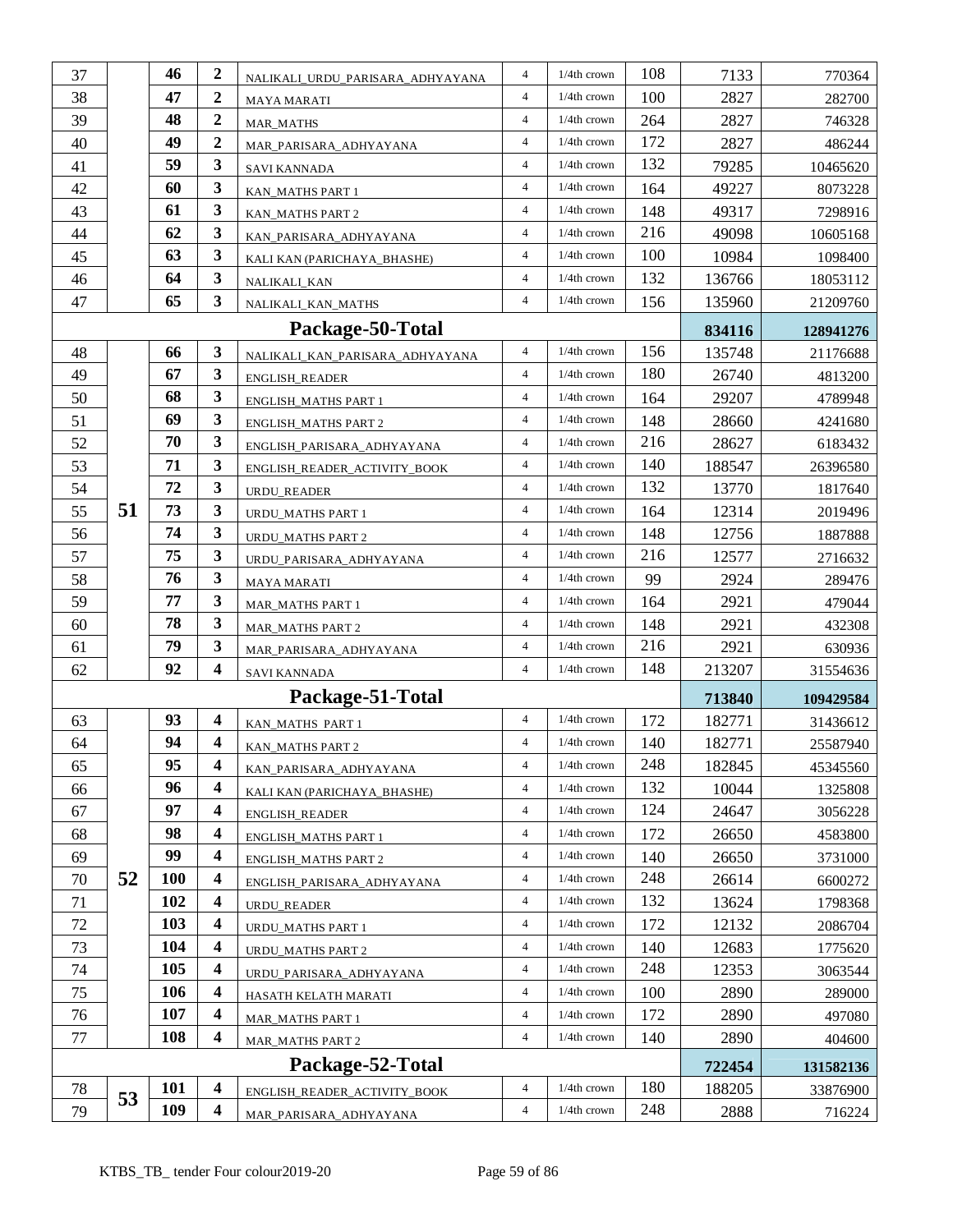| 80  |    | 122        | 5                         | KAN_FL                         | $\overline{4}$ | 1/4th crown    | 140 | 187348 | 26228720  |
|-----|----|------------|---------------------------|--------------------------------|----------------|----------------|-----|--------|-----------|
| 81  |    | 123        | 5                         | KAN_PARISARA_ADHYAYANA         | $\overline{4}$ | 1/4th crown    | 260 | 180129 | 46833540  |
| 82  |    | 138        | 5<br>MAR_MED_MATHS PART 1 |                                | $\overline{4}$ | 1/4th crown    | 164 | 2941   | 482324    |
| 83  |    | 127        | 5                         | <b>ENGLISH FL</b>              |                | 1/4th crown    | 140 | 26501  | 3710140   |
| 84  |    | 128        | 5                         | ENGLISH_PARISARA_ADHYAYANA     | $\overline{4}$ | $1/4$ th crown | 260 | 27970  | 7272200   |
| 85  |    | 129        | 5                         | ENGLISH_MED MATHS PART 1       | $\overline{4}$ | $1/4$ th crown | 164 | 28125  | 4612500   |
| 86  |    | 130        | 5                         | ENGLISH_MED MATHS PART 2       | $\overline{4}$ | $1/4$ th crown | 140 | 27987  | 3918180   |
| 87  |    | 126        | 5                         | KAN_SL                         | $\overline{4}$ | 1/4th crown    | 148 | 41096  | 6082208   |
| 88  |    | 132        | 5                         | URDU_FL                        | $\overline{4}$ | 1/4th crown    | 156 | 13248  | 2066688   |
| 89  |    | 133        | 5                         | URDU PARISARA ADHYAYANA        | $\overline{4}$ | 1/4th crown    | 260 | 12692  | 3299920   |
| 90  |    | 135        | 5                         | URDU_MED_MATHS PART 2          | $\overline{4}$ | 1/4th crown    | 140 | 13086  | 1832040   |
| 91  |    | 136        | 5                         | MAYA MARTI_(FL)                | $\overline{4}$ | $1/4$ th crown | 148 | 2931   | 433788    |
|     |    |            |                           | Package-53-Total               |                |                |     | 755147 | 141365372 |
| 92  |    | 124        | 5                         | KAN_MED MATHS PART 1           | $\overline{4}$ | 1/4th crown    | 164 | 180167 | 29547388  |
| 93  |    | 125        | 5                         | KAN_MED MATHS PART 2           | $\overline{4}$ | $1/4$ th crown | 140 | 179231 | 25092340  |
| 94  |    | 131        | 5                         | ENGLISH_SL                     | $\overline{4}$ | 1/4th crown    | 108 | 183266 | 19792728  |
| 95  |    | 134        | 5                         | URDU_MED_MATHS PART 1          | $\overline{4}$ | 1/4th crown    | 164 | 12763  | 2093132   |
| 96  | 54 | 137        | 5                         | MAR_PARISARA_ADHYAYANA         | $\overline{4}$ | 1/4th crown    | 260 | 2938   | 763880    |
| 97  |    | 139        | 5                         | <b>MAR_MED_MATHS PART 2</b>    | $\overline{4}$ | 1/4th crown    | 140 | 2941   | 411740    |
| 98  |    | 162        | 6                         | ENG_MED_SOCIAL SCIENCE PART 1  | $\overline{4}$ | $1/4$ th crown | 188 | 44711  | 8405668   |
| 99  |    | 163        | 6                         | ENG_MED_SOCIAL SCIENCE PART 2  | $\overline{4}$ | 1/4th crown    | 196 | 44631  | 8747676   |
| 100 |    | 164        | 6                         | ENG_MED_SCIENCE                | $\overline{4}$ | $1/4$ th crown | 180 | 44729  | 8051220   |
| 101 |    | 165        | 6                         | ENG_MED_MATHS PART 1           | $\overline{4}$ | 1/4th crown    | 156 | 44701  | 6973356   |
|     |    |            |                           |                                |                |                |     |        |           |
|     |    |            |                           | Package-54-Total               |                |                |     | 740078 | 109879128 |
| 102 |    | 152        | 6                         | KAN_FL                         | $\overline{4}$ | 1/4th crown    | 140 | 175373 | 24552220  |
| 103 |    | 153        | 6                         | KAN_MED_SOCIAL SCIENCE PART 1  | $\overline{4}$ | 1/4th crown    | 164 | 158935 | 26065340  |
| 104 |    | 170        | 6                         | URDU_FL                        | $\overline{4}$ | $1/4$ th crown | 204 | 11914  | 2430456   |
| 105 |    | 171        | 6                         | URDU_MED_SOCIAL SCIENCE PART 1 | $\overline{4}$ | $1/4$ th crown | 178 | 11415  | 2031870   |
| 106 |    | 156        | 6                         | KAN_MED_MATHS PART 1           | $\overline{4}$ | $1/4$ th crown | 180 | 158596 | 28547280  |
| 107 | 55 | 172        | 6                         | URDU_MED_SOCIAL SCIENCE PART 2 | 4              | $1/4$ th crown | 184 | 11433  | 2103672   |
| 108 |    | 158        | 6                         | KAN_MED_PHY_EDU                | $\overline{4}$ | 1/4th crown    | 140 | 155196 | 21727440  |
| 109 |    | 159        | 6                         | KAN_SL                         | $\overline{4}$ | $1/4$ th crown | 140 | 45895  | 6425300   |
| 110 |    | <b>160</b> | 6                         | KAN_TL                         | $\overline{4}$ | 1/4th crown    | 156 | 879    | 137124    |
| 111 |    | 161        | 6                         | ENG_FL                         | $\overline{4}$ | 1/4th crown    | 148 | 32490  | 4808520   |
|     |    |            |                           | Package-55-Total               |                |                |     | 762126 | 118829222 |
| 112 |    | 154        | 6                         | KAN_MED_SOCIAL SCIENCE PART 2  | $\overline{4}$ | 1/4th crown    | 172 | 158935 | 27336820  |
| 113 |    | 155        | 6                         | KAN_MED_SCIENCE                | $\overline{4}$ | 1/4th crown    | 252 | 158765 | 40008780  |
| 114 |    | 166        | 6                         | ENG MED MATHS PART 2           | $\overline{4}$ | 1/4th crown    | 184 | 44692  | 8223328   |
| 115 |    | 167        | 6                         | ENG_MED_PHY_EDU                | $\overline{4}$ | 1/4th crown    | 132 | 38732  | 5112624   |
| 116 |    | 168        | 6                         | ENG_SL                         | $\overline{4}$ | 1/4th crown    | 180 | 169560 | 30520800  |
| 117 | 56 | 169        | 6                         | ENG_TL                         | $\overline{4}$ | 1/4th crown    | 132 | 14647  | 1933404   |
| 118 |    | 157        | 6                         | KAN_MED_MATHS PART 2           | $\overline{4}$ | 1/4th crown    | 180 | 158803 | 28584540  |
| 119 |    | 173        | 6                         | URDU_MED_SCIENCE               | $\overline{4}$ | 1/4th crown    | 212 | 11290  | 2393480   |
| 120 |    | 174        | 6                         | URDU_MED_MATHS PART 1          | $\overline{4}$ | 1/4th crown    | 180 | 11282  | 2030760   |
| 121 |    | 175        | 6                         | URDU_MED_MATHS PART 2          | $\overline{4}$ | 1/4th crown    | 204 | 11078  | 2259912   |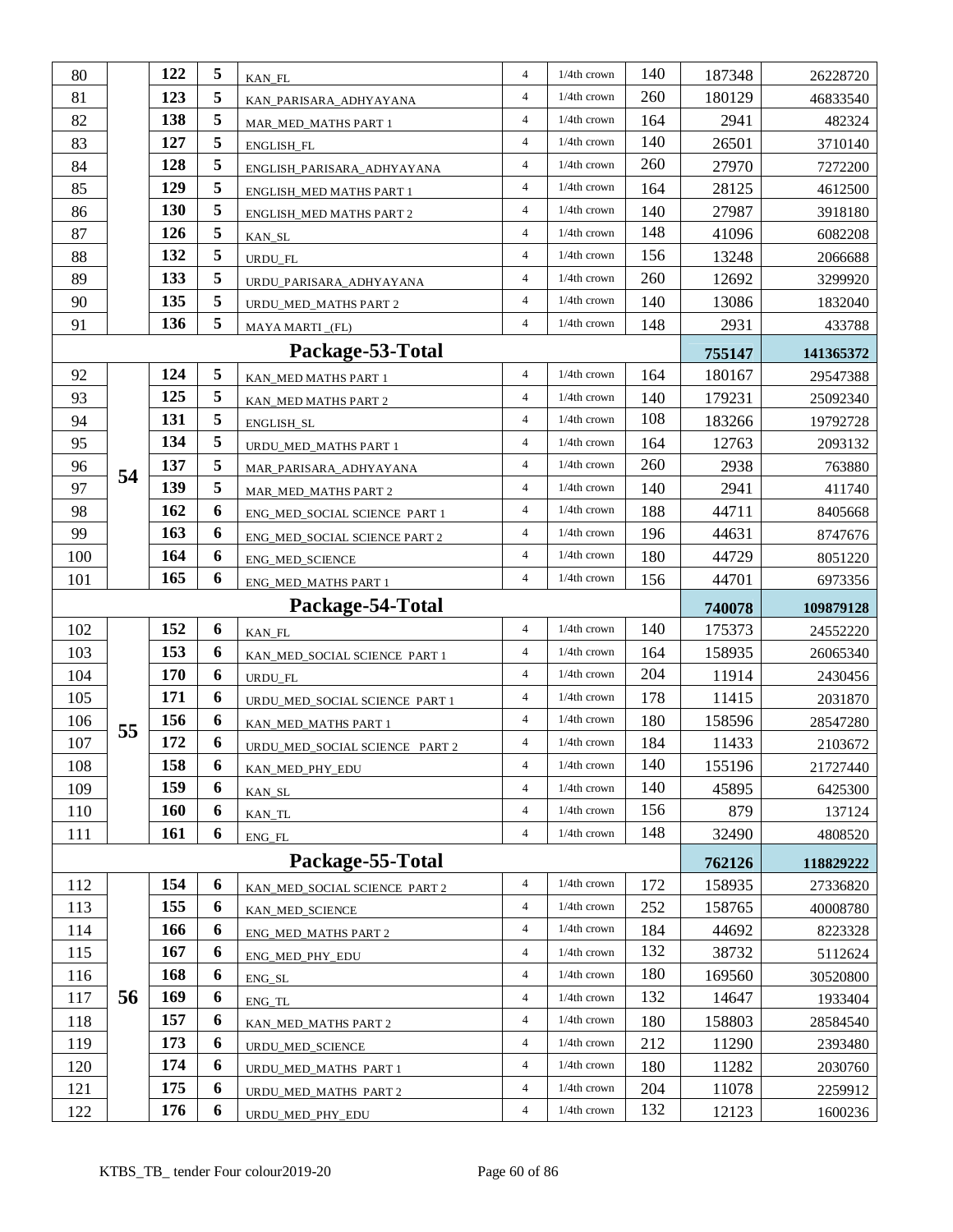| 123 |                  | 177 | 6              | URDU_TL                                                   | $\overline{4}$ | 1/4th crown    | 124 | 1149           | 142476    |
|-----|------------------|-----|----------------|-----------------------------------------------------------|----------------|----------------|-----|----------------|-----------|
| 124 |                  | 178 | 6              | MAYA MARTI_(FL)                                           | $\overline{4}$ | 1/4th crown    | 172 | 3196           | 549712    |
| 125 |                  | 179 | 6              | MAR_MED_SOCIAL PART 1                                     | $\overline{4}$ | 1/4th crown    | 172 | 3001           | 516172    |
| 126 |                  | 180 | 6              | $\overline{4}$<br>$1/4$ th crown<br>MAR_MED_SOCIAL PART 2 |                |                | 174 | 3001           | 522174    |
|     | Package-56-Total |     |                |                                                           |                |                |     |                | 151735218 |
| 127 |                  | 181 | 6              | MAR_MED_SCIENCE                                           | $\overline{4}$ | 1/4th crown    | 252 | 800254<br>3001 | 756252    |
| 128 |                  | 182 | 6              | MAR_MATHS PART 1                                          | $\overline{4}$ | 1/4th crown    | 164 | 3013           | 494132    |
| 129 |                  | 183 | 6              | MAR_MATHS PART 2                                          | $\overline{4}$ | 1/4th crown    | 200 | 3013           | 602600    |
| 130 |                  | 184 | 6              | MAR_MED_PHY_EDU                                           | $\overline{4}$ | 1/4th crown    | 132 | 3013           | 397716    |
| 131 |                  | 192 | 6              | HIN_TL (VALLARI)                                          | $\overline{4}$ | $1/4$ th crown | 120 | 197288         | 23674560  |
| 132 |                  | 213 | $\overline{7}$ | KAN_FL                                                    | $\overline{4}$ | 1/4th crown    | 164 | 169647         | 27822108  |
| 133 |                  | 214 | $\overline{7}$ | KAN_MED_SOCIALSCIENCE PART 1                              | $\overline{4}$ | 1/4th crown    | 148 | 151499         | 22421852  |
| 134 | 57               | 225 | 7              | ENG_MED_SOCIAL SCIENCE PART 2                             | $\overline{4}$ | $1/4$ th crown | 164 | 41963          | 6881932   |
| 135 |                  | 226 | 7              | ENG_MED_SCIENCE PART 1                                    | $\overline{4}$ | 1/4th crown    | 250 | 41971          | 10492750  |
| 136 |                  | 228 | 7              | ENG_MED__MATHS PART 1                                     | $\overline{4}$ | 1/4th crown    | 228 | 41817          | 9534276   |
| 137 |                  | 221 | $\overline{7}$ | KAN_SL                                                    | $\overline{4}$ | $1/4$ th crown | 132 | 44225          | 5837700   |
| 138 |                  | 222 | 7              | KAN_TL                                                    | $\overline{4}$ | $1/4$ th crown | 140 | 904            | 126560    |
| 139 |                  | 223 | 7              | <b>ENGLISH_FL</b>                                         | $\overline{4}$ | $1/4$ th crown | 132 | 29159          | 3848988   |
| 140 |                  | 224 | $\overline{7}$ | ENG_MED_SOCIAL SCIENCE PART 1                             | $\overline{4}$ | $1/4$ th crown | 172 | 41882          | 7203704   |
|     |                  |     |                | Package-57-Total                                          |                |                |     | 772395         | 120095130 |
| 141 |                  | 215 | 7              | KAN_MED_SOCIAL SCIENCE PART 2                             | $\overline{4}$ | 1/4th crown    | 140 | 150807         | 21112980  |
| 142 |                  | 216 | 7              | KAN_MED_ SCIENCE PART 1                                   | $\overline{4}$ | 1/4th crown    | 160 | 151273         | 24203680  |
| 143 |                  | 217 | 7              | KAN_MED_ SCIENCE PART 2                                   | $\overline{4}$ | 1/4th crown    | 180 | 150873         | 27157140  |
| 144 |                  | 232 | $\overline{7}$ | ENGLISH_TL                                                | $\overline{4}$ | 1/4th crown    | 124 | 14929          | 1851196   |
| 145 |                  | 233 | 7              | URDU_FL                                                   | $\overline{4}$ | $1/4$ th crown | 196 | 12168          | 2384928   |
| 146 | 58               | 235 | 7              | URDU_MED_SOCIAL SCIENCE PART 2                            | $\overline{4}$ | 1/4th crown    | 148 | 11604          | 1717392   |
| 147 |                  | 236 | 7              | URDU_MED_ SCIENCE PART 1                                  | $\overline{4}$ | 1/4th crown    | 130 | 11810          | 1535300   |
| 148 |                  | 237 | 7              | URDU_MED_ SCIENCE PART 2                                  | $\overline{4}$ | $1/4$ th crown | 150 | 11356          | 1703400   |
| 149 |                  | 220 | 7              | KAN_MED_PHY_EDU                                           | $\overline{4}$ | 1/4th crown    | 140 | 149685         | 20955900  |
| 150 |                  | 229 | 7              | ENG_MED_MATHS PART 2                                      | $\overline{4}$ | 1/4th crown    | 204 | 41814          | 8530056   |
| 151 |                  | 230 | 7              | ENG_MED_PHY_EDU                                           | 4              | $1/4$ th crown | 136 | 33964          | 4619104   |
|     |                  |     |                | Package-58-Total                                          |                |                |     | 740283         | 115771076 |
| 152 |                  | 231 | 7              | ENGLISH_SL                                                | $\overline{4}$ | 1/4th crown    | 172 | 162898         | 28018456  |
| 153 |                  | 218 | $\overline{7}$ | KAN_MED_MATHS PART 1                                      | $\overline{4}$ | 1/4th crown    | 228 | 151177         | 34468356  |
| 154 |                  | 219 | 7              | KAN_MED_MATHS PART 2                                      | $\overline{4}$ | $1/4$ th crown | 204 | 150605         | 30723420  |
| 155 |                  | 234 | $\overline{7}$ | URDU_MED_SOCIAL SCIENCE PART 1                            | $\overline{4}$ | 1/4th crown    | 164 | 11202          | 1837128   |
| 156 |                  | 238 | $\overline{7}$ | URDU_MED_MATHS PART 1                                     | $\overline{4}$ | 1/4th crown    | 226 | 11397          | 2575722   |
| 157 |                  | 239 | $\overline{7}$ | URDU_MED_MATHS PART 2                                     | $\overline{4}$ | $1/4$ th crown | 204 | 12015          | 2451060   |
| 158 | 59               | 240 | $\overline{7}$ | URDU_MED_PHY_EDU                                          | $\overline{4}$ | $1/4$ th crown | 144 | 12224          | 1760256   |
| 159 |                  | 241 | $\overline{7}$ | URDU_TL                                                   | $\overline{4}$ | 1/4th crown    | 100 | 922            | 92200     |
| 160 |                  | 242 | 7              | MAYA MARTI _(FL)                                          | $\overline{4}$ | 1/4th crown    | 172 | 3085           | 530620    |
| 161 |                  | 243 | 7              | MAR_MED_SOCIAL SCIENCE PART 1                             | $\overline{4}$ | $1/4$ th crown | 164 | 2919           | 478716    |
| 162 |                  | 244 | $\overline{7}$ | MAR_MED_SOCIAL SCIENCE PART 2                             | $\overline{4}$ | 1/4th crown    | 156 | 2919           | 455364    |
| 163 |                  | 245 | $\overline{7}$ | MAR_MED_ SCIENCE PART 1                                   | $\overline{4}$ | $1/4$ th crown | 160 | 2910           | 465600    |
| 164 |                  | 246 | 7              | MAR_MED_ SCIENCE PART 2                                   | $\overline{4}$ | $1/4$ th crown | 180 | 2910           | 523800    |
| 165 |                  | 247 | $\overline{7}$ | MAR_MED_MATHS PART 1                                      | $\overline{4}$ | 1/4th crown    | 220 | 2914           | 641080    |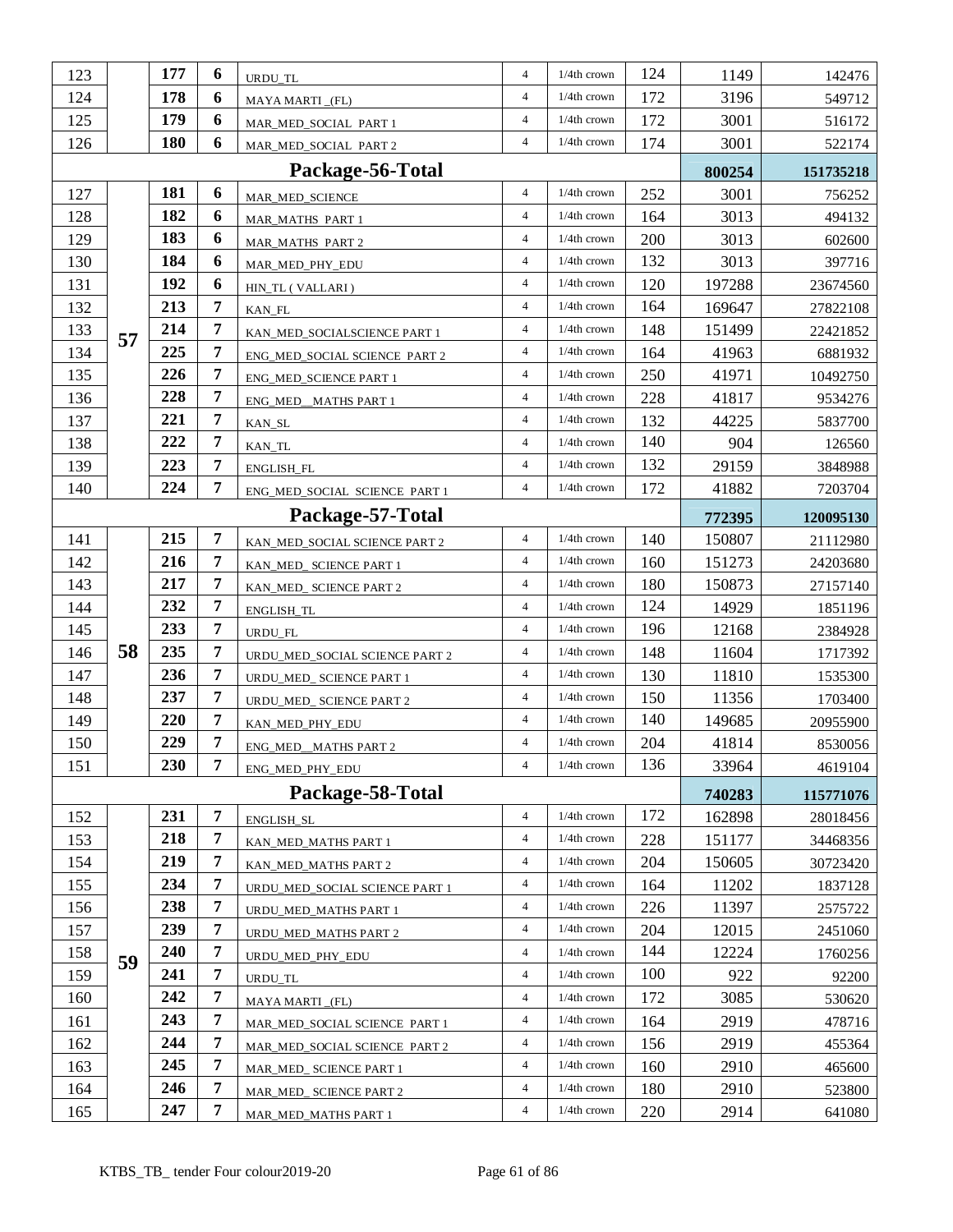| 166                      |    | 248 | 7              | MAR_MED_MATHS PART 2                   | $\overline{4}$ | 1/4th crown    | 204 | 2914     | 594456     |
|--------------------------|----|-----|----------------|----------------------------------------|----------------|----------------|-----|----------|------------|
| 167                      |    | 249 | 7              | MAR_MED_PHY_EDU                        | $\overline{4}$ | 1/4th crown    | 136 | 2923     | 397528     |
| 168                      |    | 258 | $\overline{7}$ | HINDI VALLARI_(TL)                     | $\overline{4}$ | 1/4th crown    | 116 | 189317   | 21960772   |
|                          |    |     | 725251         | 127974534                              |                |                |     |          |            |
| 169                      |    | 284 | 8              | Package-59-Total<br>KAN_SCIENCE PART 1 | $\overline{4}$ | 1/4th crown    | 172 | 139822   | 24049384   |
| 170                      |    | 285 | 8              | KAN_SCIENCE PART 2                     | $\overline{4}$ | 1/4th crown    | 164 | 139130   | 22817320   |
| 171                      |    | 288 | 8              | KAN_MED_PHY_EDU                        | $\overline{4}$ | $1/4$ th crown | 140 | 136826   | 19155640   |
| 172                      |    | 294 | 8              | <b>ENGLISH_SCIENCE PART 1</b>          | $\overline{4}$ | 1/4th crown    | 172 | 39165    | 6736380    |
| 173                      |    | 295 | 8              | <b>ENGLISH_SCIENCE PART 2</b>          | $\overline{4}$ | 1/4th crown    | 164 | 39101    | 6412564    |
| 174                      |    | 297 | 8              | ENG_MED_ PHY_EDU                       | $\overline{4}$ | 1/4th crown    | 136 | 35044    | 4765984    |
| 175                      | 60 | 303 | 8              | URDU_SCIENCE PART 1                    | $\overline{4}$ | 1/4th crown    | 196 | 10163    | 1991948    |
| 176                      |    | 304 | 8              | URDU_SCIENCE PART 2                    | $\overline{4}$ | 1/4th crown    | 188 | 10101    | 1898988    |
| 177                      |    | 307 | 8              | URDU_MED_PHY_EDU                       | $\overline{4}$ | 1/4th crown    | 140 | 10202    | 1428280    |
| 178                      |    | 312 | 8              | MARATHI_SCIENCE PART 1                 | $\overline{4}$ | 1/4th crown    | 172 | 3034     | 521848     |
| 179                      |    | 313 | 8              | MARATHI_SCIENCE PART 2                 | $\overline{4}$ | 1/4th crown    | 176 | 3034     | 533984     |
| 180                      |    | 315 | 8              | MAR_MED_PHY_EDU                        | $\overline{4}$ | $1/4$ th crown | 136 | 3044     | 413984     |
| 181                      |    | 357 | 9              | KAN SCIENCE PART 1                     | $\overline{4}$ | 1/4th crown    | 188 | 123497   | 23217436   |
| 182                      |    | 358 | 9              | KAN_SCIENCE PART 2                     | $\overline{4}$ | 1/4th crown    | 164 | 123497   | 20253508   |
| Package-60-Total         |    |     |                |                                        |                |                |     | 815660   | 134197248  |
| 183                      |    | 361 | 9              | KAN_MED_PHY_EDU                        | $\overline{4}$ | 1/4th crown    | 140 | 122919   | 17208660   |
| 184                      |    | 367 | 9              | ENGLISH_SCIENCE                        | $\overline{4}$ | 1/4th crown    | 232 | 35790    | 8303280    |
| 185                      |    | 370 | 9              | ENG_MED_PHY_EDU                        | $\overline{4}$ | 1/4th crown    | 144 | 29653    | 4270032    |
| 186                      |    | 376 | 9              | URDU_SCIENCE                           | $\overline{4}$ | 1/4th crown    | 252 | 9478     | 2388456    |
| 187                      |    | 379 | 9              | URDU_MED_PHY_EDU                       | $\overline{4}$ | 1/4th crown    | 152 | 9458     | 1437616    |
| 188                      |    | 384 | 9              | MAR_SCIENCE PART 1                     | $\overline{4}$ | 1/4th crown    | 188 | 2880     | 541440     |
| 189                      |    | 385 | 9              | MAR_SCIENCE PART 2                     | $\overline{4}$ | 1/4th crown    | 160 | 2880     | 460800     |
| 190                      |    | 388 | 9              | MAR_MED_PHY_EDU                        | $\overline{4}$ | $1/4$ th crown | 156 | 2880     | 449280     |
| 191                      |    | 429 | 10             | KAN_SCIENCE PART 1                     | $\overline{4}$ | 1/4th crown    | 196 | 122257   | 23962372   |
| 192                      | 61 | 430 | 10             | KAN_SCIENCE_PART 2                     | $\overline{4}$ | 1/4th crown    | 180 | 122360   | 22024800   |
| 193                      |    | 433 | 10             | KAN_MED_PHY_EDU                        | $\overline{4}$ | $1/4$ th crown | 164 | 118922   | 19503208   |
| 194                      |    | 440 | 10             | <b>ENGLISH_SCIENCE PART 1</b>          | 4              | 1/4th crown    | 160 | 37178    | 5948480    |
| 195                      |    | 441 | 10             | ENGLISH_SCIENCE PART 2                 | $\overline{4}$ | 1/4th crown    | 144 | 37178    | 5353632    |
| 196                      |    | 444 | 10             | ENGLISH_MED_PHY_EDU                    | $\overline{4}$ | 1/4th crown    | 156 | 32323    | 5042388    |
| 197                      |    | 450 | 10             | URDU_SCIENCE PART 1                    | $\overline{4}$ | 1/4th crown    | 172 | 9913     | 1705036    |
| 198                      |    | 451 | 10             | URDU_SCIENCE PART 2                    | $\overline{4}$ | 1/4th crown    | 172 | 9913     | 1705036    |
| 199                      |    | 454 | 10             | URDU_MED_PHY_EDU                       | $\overline{4}$ | $1/4$ th crown | 164 | 9609     | 1575876    |
| 200                      |    | 459 | 10             | MAR_SCIENCE PART 1                     | 4              | $1/4$ th crown | 196 | 2829     | 554484     |
| 201                      |    | 460 | 10             | <b>MAR_SCIENCE PART 2</b>              | $\overline{4}$ | 1/4th crown    | 172 | 2829     | 486588     |
| 202                      |    | 463 | 10             | MAR_MED_PHY_EDU                        | $\overline{4}$ | $1/4$ th crown | 156 | 2829     | 441324     |
|                          |    |     |                | Package-61-Total                       |                |                |     | 724078   | 123362788  |
| Kalaburgi Division-Total |    |     |                |                                        |                |                |     | 10604780 | 1721815126 |

**Note :** 

1. A bidder is entitled to bid for **eight packages** but as per his capacity he shall be awarded maximum of **4** packages in the order of **least quoted of maximum package value** .

2. Number of copies allotted for Printing shall be categorized as Free & Sale and they are to be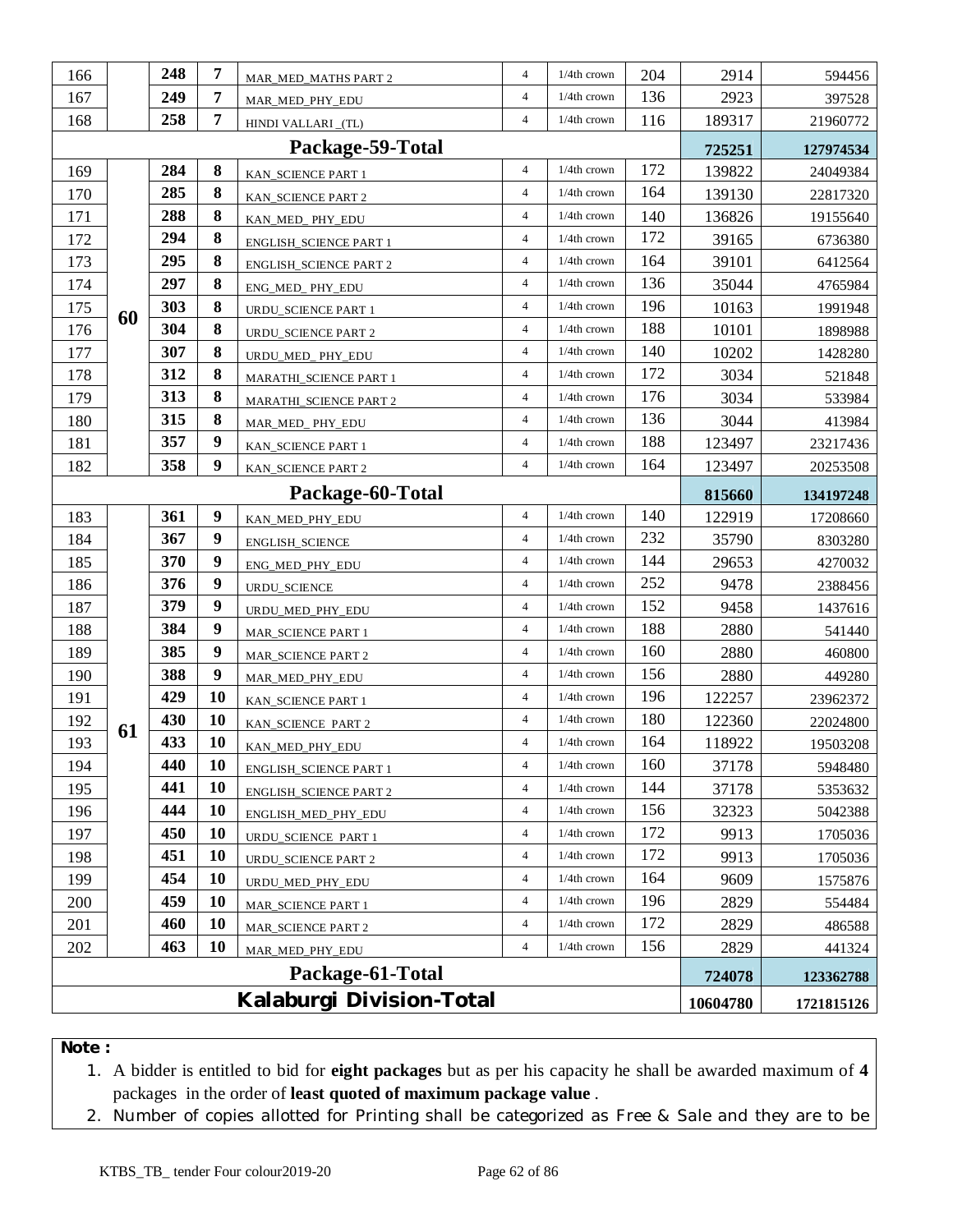bundled separately and supplied using separate coloured Delivery Challans as per the Purchase order. Distribution list shall be provided with the Purchase order .

- 3. Packages under **1 to 61** are available for quoting.
- 4. Number of Pages and copies are all indicative in nature and final numbers which may be allotted under various packages may vary up/down to 25% to the extent.
- 5. Titles are four coloured inner pages and text pages However all books are bound by multi coloured cover page.
- 6. EMD prescribed is **8** Lakhs .
- 7. Time Schedule mentioned as per **Section-6 clause 6.18.6.**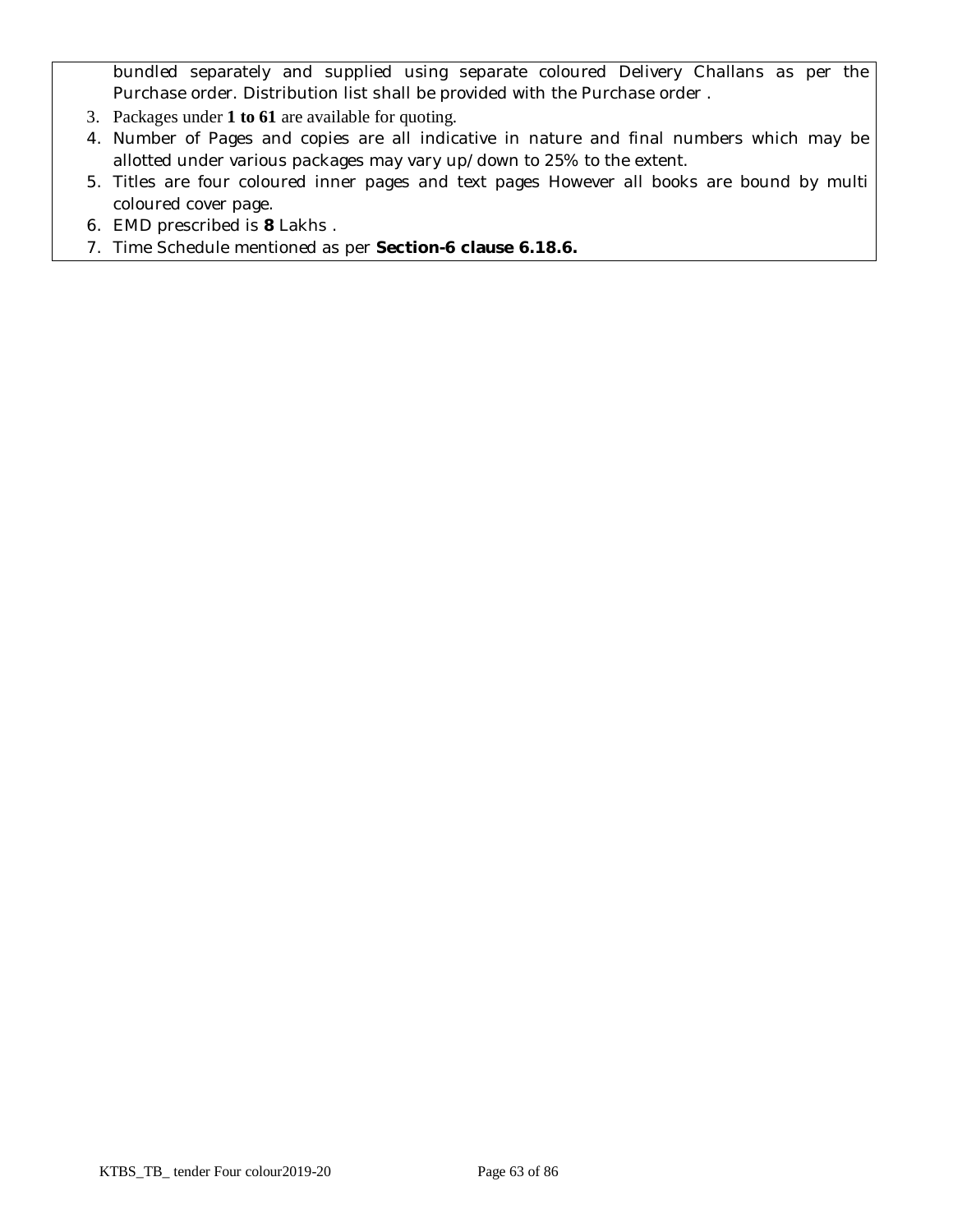#### **Format for Power of Attorney for Signing of Proposal (On stamp paper of appropriate value)**

#### **POWER OF ATTORNEY**

Know all men by these presents, we .................................................... (name and address of the registered office) do hereby constitute, appoint and authorize Mr. / Ms. ............................................................................. (name and residential address) who is presently employed with us and holding the position of .................................................... as our attorney, to do in our name and on our behalf, all such acts, deeds and things necessary in connection with or incidental to our bid for the project envisaging Implementation of printing and supply of textbooks to Government / aided Schools under Karnataka Textbook society(R) in Karnataka for the **academic year 2019-20**, including signing and submission of all documents and providing information / responses to KTBS, representing us in all matters before KTBS, and generally dealing with KTBS in all matters in connection with our bid for the said Project.

We hereby agree to ratify all acts, deeds and things lawfully done by our said attorney pursuant to this Power of Attorney and that all acts, deeds and things done by our aforesaid attorney shall and shall be deemed to have been done by us.

| For         |
|-------------|
|             |
| (Signature) |
|             |

(Name, Title and Address)

Accepted

............................................. (Signature)

............................................. (Name, Title and Address of the Attorney)

Note:

- 1. The mode of execution of the Power of Attorney should be in accordance with the procedure, if any, laid down by the applicable law and the charter documents of the executants(s) and when it is so required the same be affixed under common seal in accordance with the required procedure. The Power of Attorney should be on a stamp paper of appropriate value.
- 2. Also, wherever required, the Bidder should submit for verification the extract of the charter documents such as a resolution/power of attorney in favor of the Person executing this Power of Attorney for the delegation of power hereunder on behalf of the Bidder.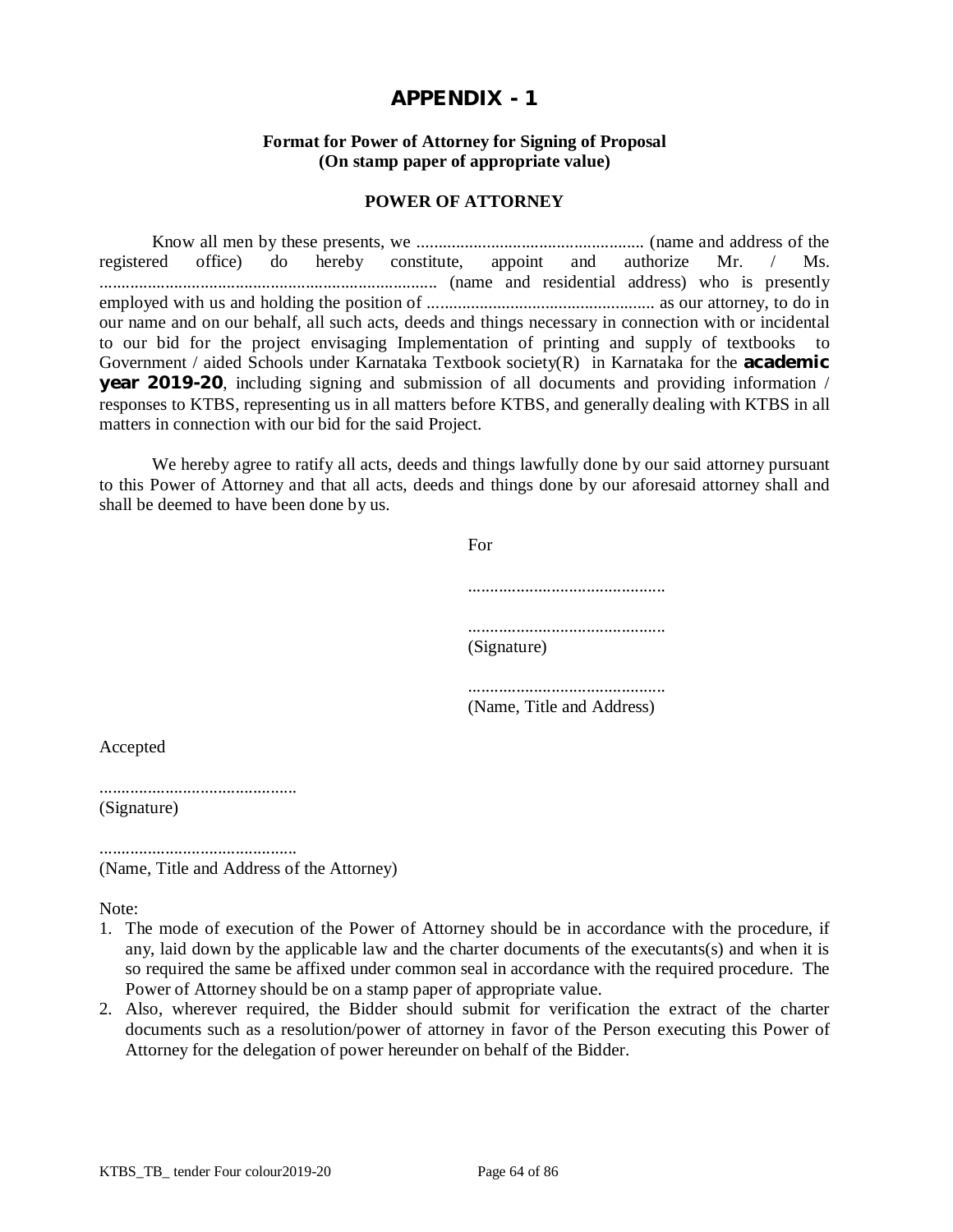## **Format for Letter of Proposal**

#### **(On the Letter head of the Bidder)**

## **Date**

**To,**

The Managing Director, Karnataka Textbook Society®, No.4, DSERT Building,100 Ft ring Road, BSK III Stage, Bengaluru - 560 085.

Sir,

#### **Re : Execution of printing and supply of 1 to 10th standard textbooks across Karnataka**

Being duly authorized to represent and act on behalf of ......................................... (here in after referred to as "the Bidder"), and having reviewed and fully understood all of the Proposal requirements and information provided, the undersigned hereby submits the Proposal for the project referred above.

We confirm that our Proposal is valid for a period of 90 days from ........................... (Proposal Due Date)

Yours faithfully,

(Signature of the Authorized Signatory of Bidder) (Name and designation of the Authorized Signatory of Bidder.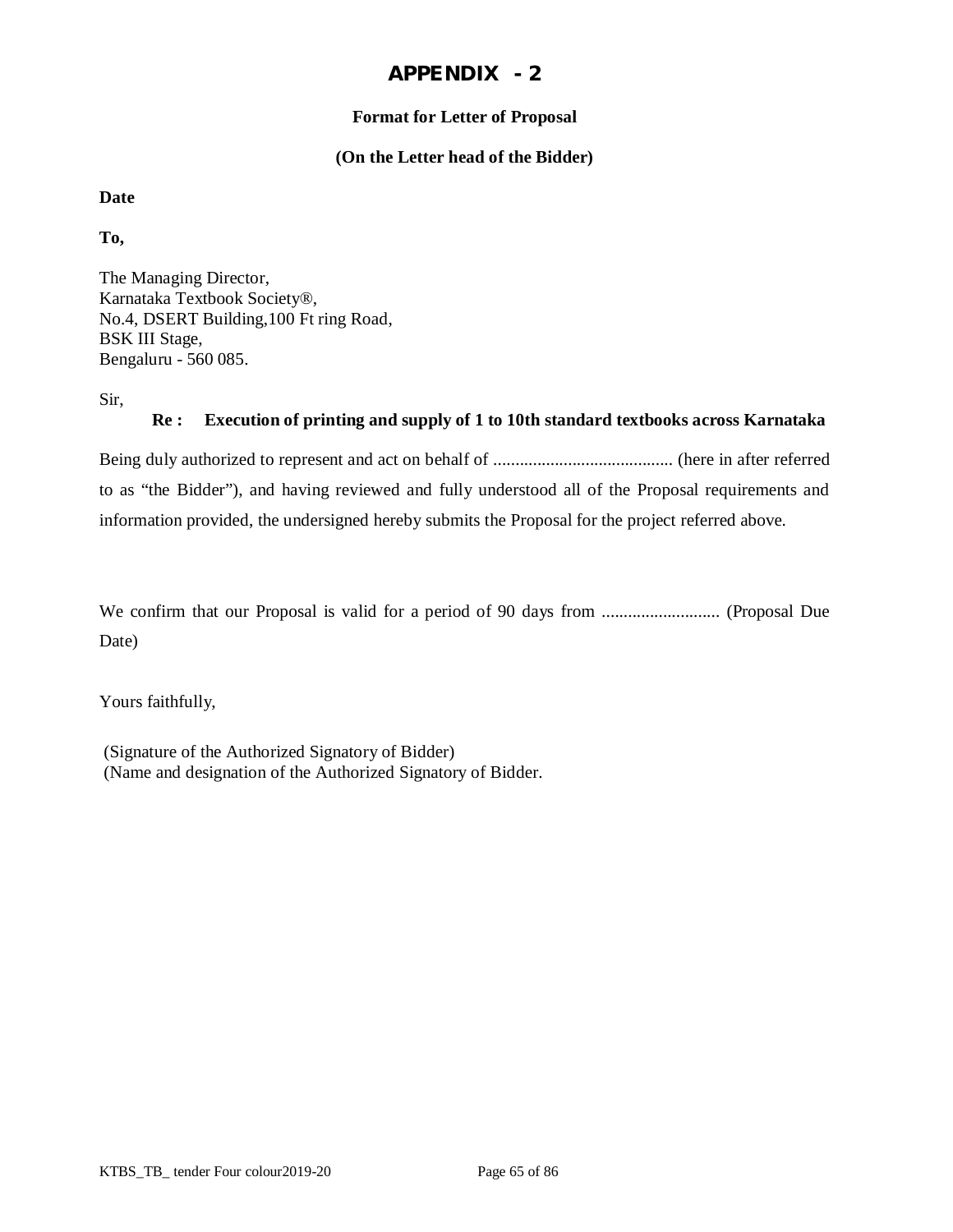## **Details of Bidder**

| 1. | Name                                                     |  |
|----|----------------------------------------------------------|--|
|    | 2. Address of the office $(s)$                           |  |
|    | 3. Printing press Address (Place of production)          |  |
|    | 4. Date of incorporation and/or commencement of business |  |
|    | 5. GST Registration No                                   |  |
|    | 6. Service Tax Registration No.                          |  |
|    | 7. Factory License Number                                |  |
|    | 8. ESI Account Number (if any)                           |  |
|    | 9. EPF Account Number (if any)                           |  |
|    | 10. PAN Number                                           |  |

- 11. Brief description of the Legal Entity including details of its main lines of business.
- 12. Name, Designation, Address and Phone Numbers of Authorized Signatory of the Bidder:
	- a. Name : b. Designation : c. Legal Entity : d. Address : e. Telephone Number : f. Fax Number : g. Mobile Number : h. E-Mail Address :

13. Details of individual (s) who will serve as the point of contact / communication with The Karnataka Textbook Society® :

- a. Name : b. Designation : c. Legal Entity : d. Address : e. Telephone Number: f. Fax Number :
- g. Mobile Number :
- h. E-Mail Address :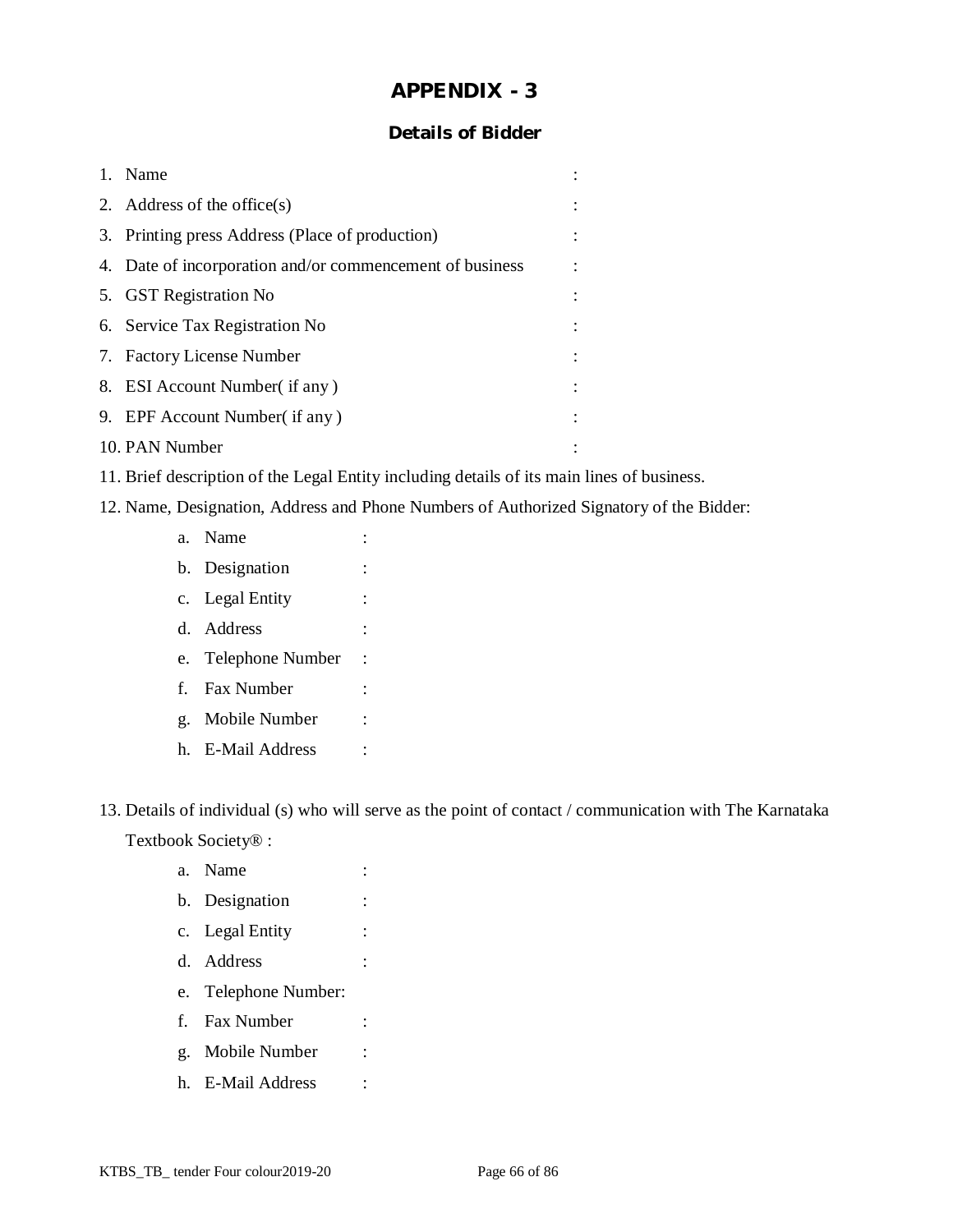## **Format for Anti-Collusion & Eligibility Certificate**

(On the Letterhead of the Bidder)

We hereby certify and confirm that in the preparation and submission of our Proposal for the Implementation of printing and supply of textbooks to Schools across Karnataka, we have not acted in concert or in collusion with any other Bidder or other person(s) and also not done any act, deed or thing which is or could be regarded as anti-competitive.

We further confirm that we have not offered nor will offer any illegal gratification in cash or kind to any person or agency in connection with the instant Proposal.

We further confirm that we have not been barred by Education Department, Government of Karnataka/any other State Governments in India/any agencies of GOK, and thereby have not been proven ineligible to bid.

Dated this ..................................... Day of .............................., 2018 ........................................ (Name of the Bidder)

---------------------------------- (Signature of the Authorized Person)

(Name and designation of the Authorized Person)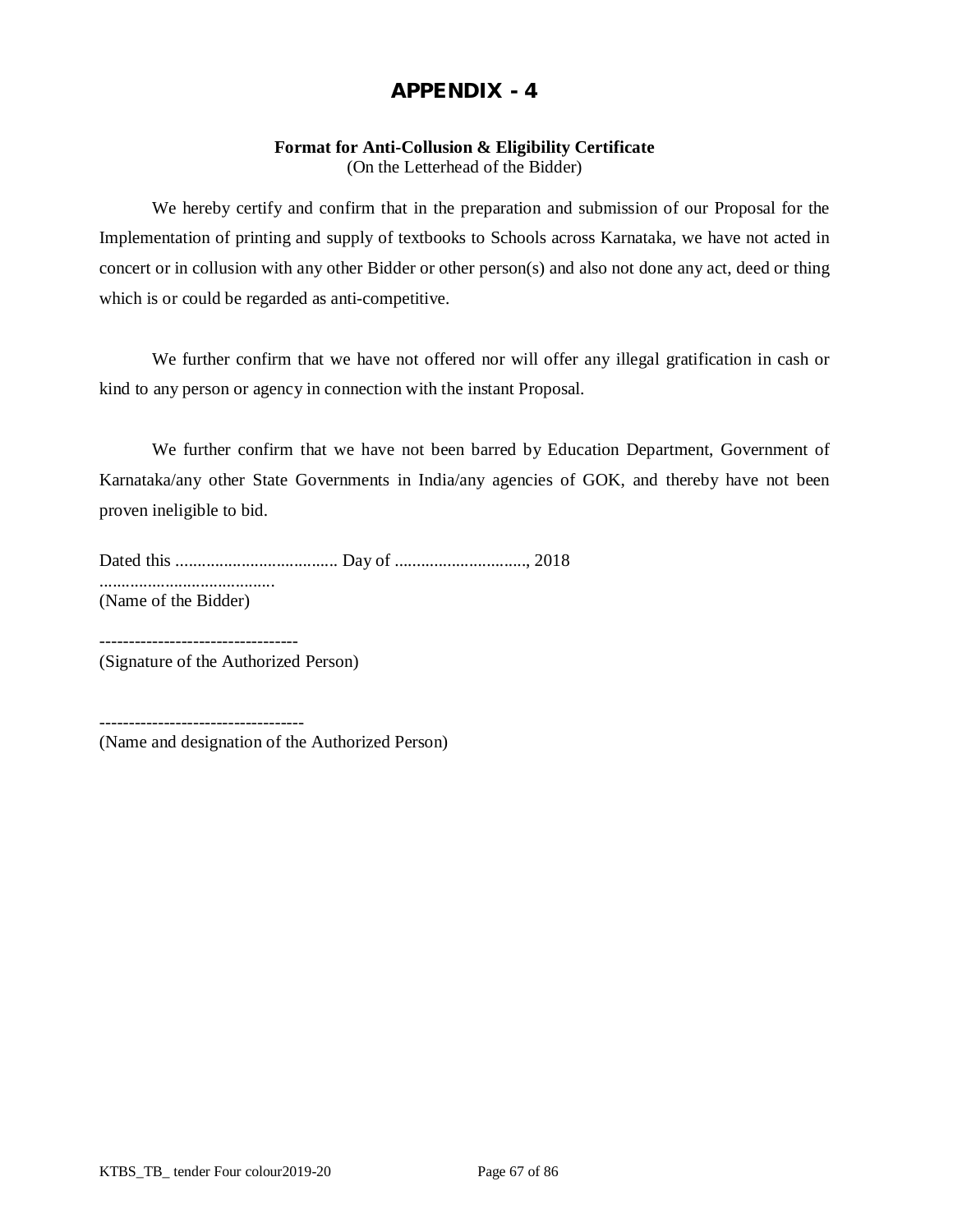### **Format for Performance Bank Guarantee**

(To be issued by a Nationalized / Scheduled Bank in India)

B.G. No. .................................................... dated ......................This Deed of Guarantee executed at ...................... by ........................ (Name of Bank) having its Head/Registered office at ............................. .................. (herein after referred to as "the Guarantor") which expression shall unless it be repugnant to the subject or context thereof include its, successors and assigns;

In favor of, The Managing Director, The Karnataka Textbook Society(R), (hereinafter referred to as "The Karnataka Textbook Society(R)") having its office at No.4, DSERT Building,100 Ft Ring Road, Hosakerehalli cross, BSK III Stage, Bengaluru - 560 085, Karnataka State, India, which expression shall unless it be repugnant to the subject or context thereof include its successors and assigns;

### **WHEREAS**

A. M/s. ........................................... a Legal Entity having its registered office at ............... (hereinafter called "the Bidder") which expression shall unless it be repugnant to the subject or context thereof include its / their executors administrators, successors and assigns, intends to bid implementation of printing and supply of text books to schools across Karnataka.

B. In terms of **Clause 2.28** of the Tender Document dated ....................issued in respect of the Project, the Bidder is required to furnish to The Karnataka Text book Society(R) an unconditional and irrevocable Bank Guarantee for an amount of Rs. .................. (Rupees ............... only) as Performance Security for the Package Number……………………...

The Guarantor has at the request of the Bidder and for valid consideration agreed to provide such Bank Guarantee being these presents:

#### **NOW THEREFORE THIS DEED WITNESSETH AS FOLLOWS:**

- A. The Guarantor, as primary obligor shall, without demur, pay to The Karnataka Text book Society(R) Bengaluru an amount not exceeding Rs..................(Rupees....................only), within 5 days of receipt of a written demand from The Karnataka Text book Society(R) calling upon the Guarantor to pay the said amount.
- B. Any such demand made on the Guarantor by The Karnataka Text book Society(R) Bengaluru shall be conclusive and absolute as regards the forfeiture of Bid security and the amount due and payable by the Guarantor under this Guarantee.
- C. The above payment shall be made without any reference to the Bidder or any other person and irrespective of whether the claim of The Karnataka Text book Society $(R)$  Bengaluru is disputed by the Bidder or not.
- D. This Guarantee shall be irrevocable and remain in full force up to **31st March 2020** or for such extended period as may be mutually agreed between The Karnataka Text book Society $(R)$ , Bengaluru and the bidder and shall continue to be enforceable till all amounts under this Guarantee are paid.
- E. The Guarantee shall not be affected by any change in the constitution or winding up of the Bidder/the Guarantor or any absorption, merger or amalgamation of the Bidder/the Guarantor with any other person.
- F. In order to give full effect to this Guarantee, The Karnataka Text book Society(R), Bengaluru, shall be entitled to treat the Guarantor as Principal debtor. The obligations of the Guarantor shall not be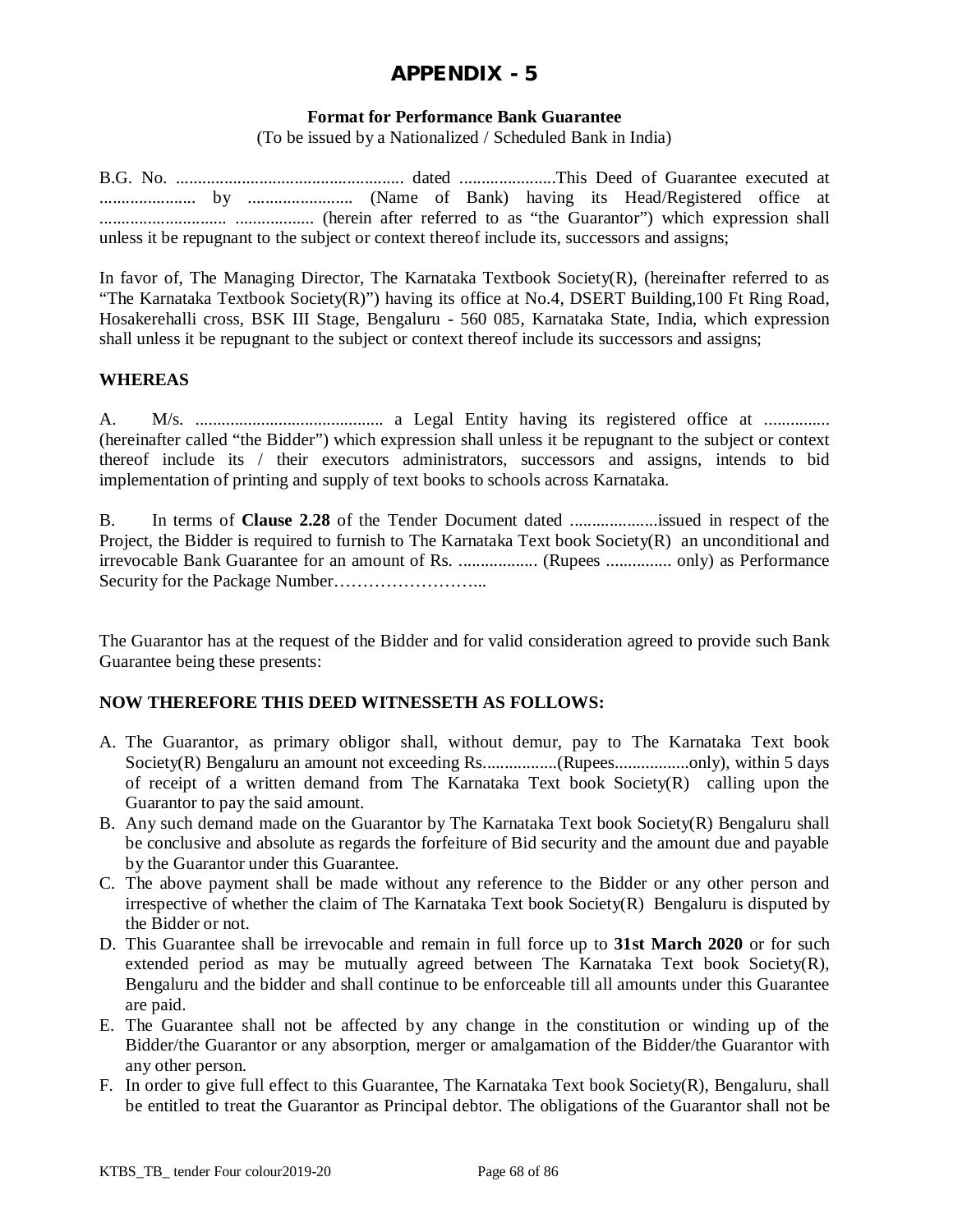affected by any variations in the terms and conditions of the Tender document or other documents or by extension of time of performance of any obligations granted to the Bidder or postponement /non exercise/delayed exercise of any of its rights by The Karnataka Text book Society(R), Bengaluru to the Bidder and the Guarantor shall not be relieved from the its obligation under this Bank Guarantee on account of any such variation, extension, postponement, non exercise, delayed exercise or omission on the part of The Karnataka Text book Society(R) to the bidder to give such matter or thing whatsoever which under the law relating to sureties would but for this provision have effect of so relieving the Guarantor.

- G. The Guarantor has power to issue this Guarantee and discharge the obligations contemplated herein, the undersigned is duly authorized to execute this Guarantee pursuant to the power granted under…………………………
- H. The Guarantor is obliged to liquidate the bank guarantee and remit the same to the guarantee 's bank account immediately with a written communication from the guarantee even on the e-mail communication.

**Note:-** Bank contact such as contact person, contact number and banks official e-mail ID should be provided.

In witness thereof the Guarantor has set its hands hereunto on the day, month and year first herein above written.

Signed and delivered by…………………………………… bank By the hand of Mr/Mrs………………….. Its ……………………….. and authorized official.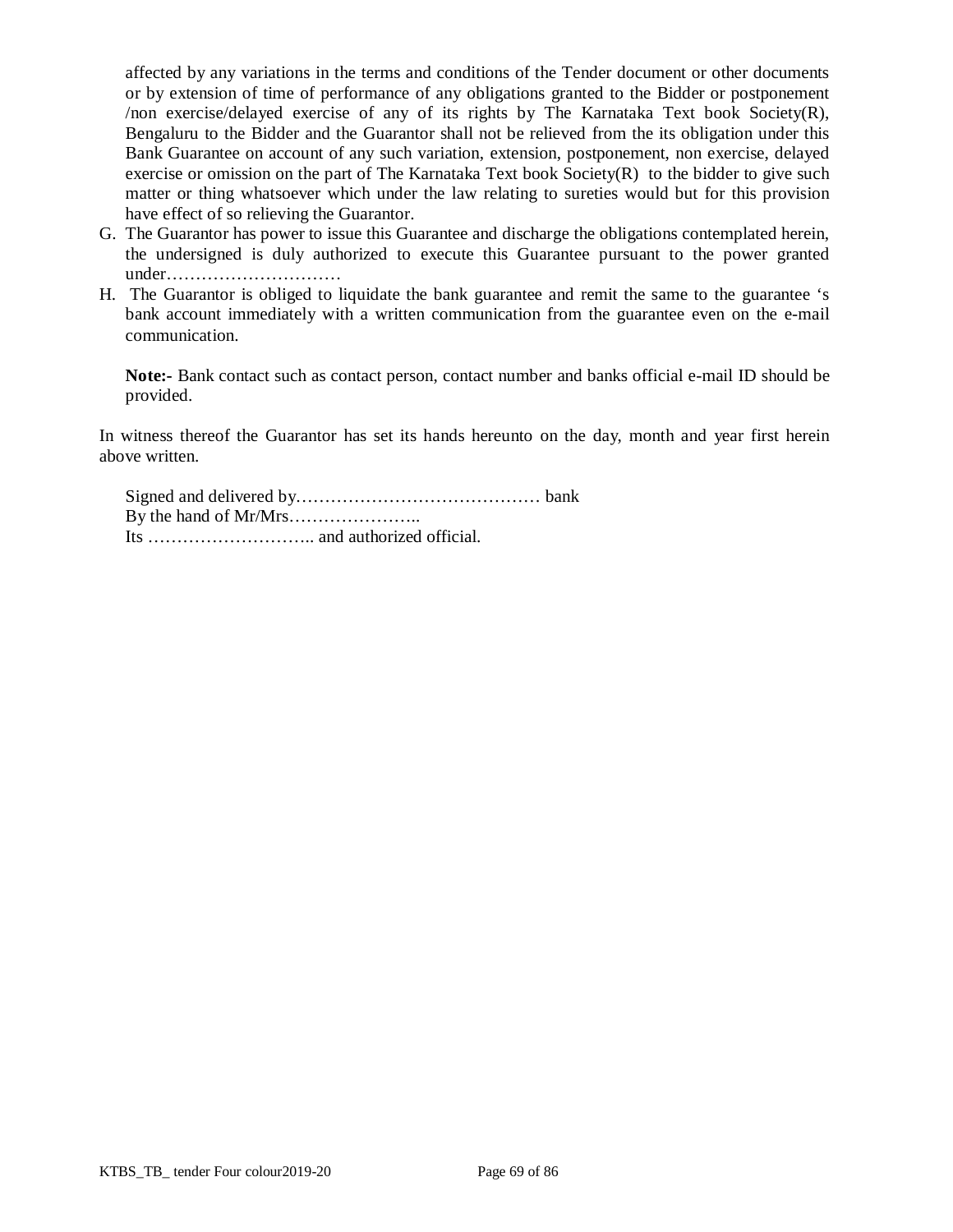(Format for undertaking of being a Printer)

Date

**To,** The Managing Director, Karnataka Textbook Society®, No.4, DSERT Building,100 Ft ring Road, BSK III Stage, Bengaluru - 560 085.

Sir,

We confirm that we have been in the business of printing and supply of books / text books since ----

-----.

Yours faithfully,

(Authorized Signatory)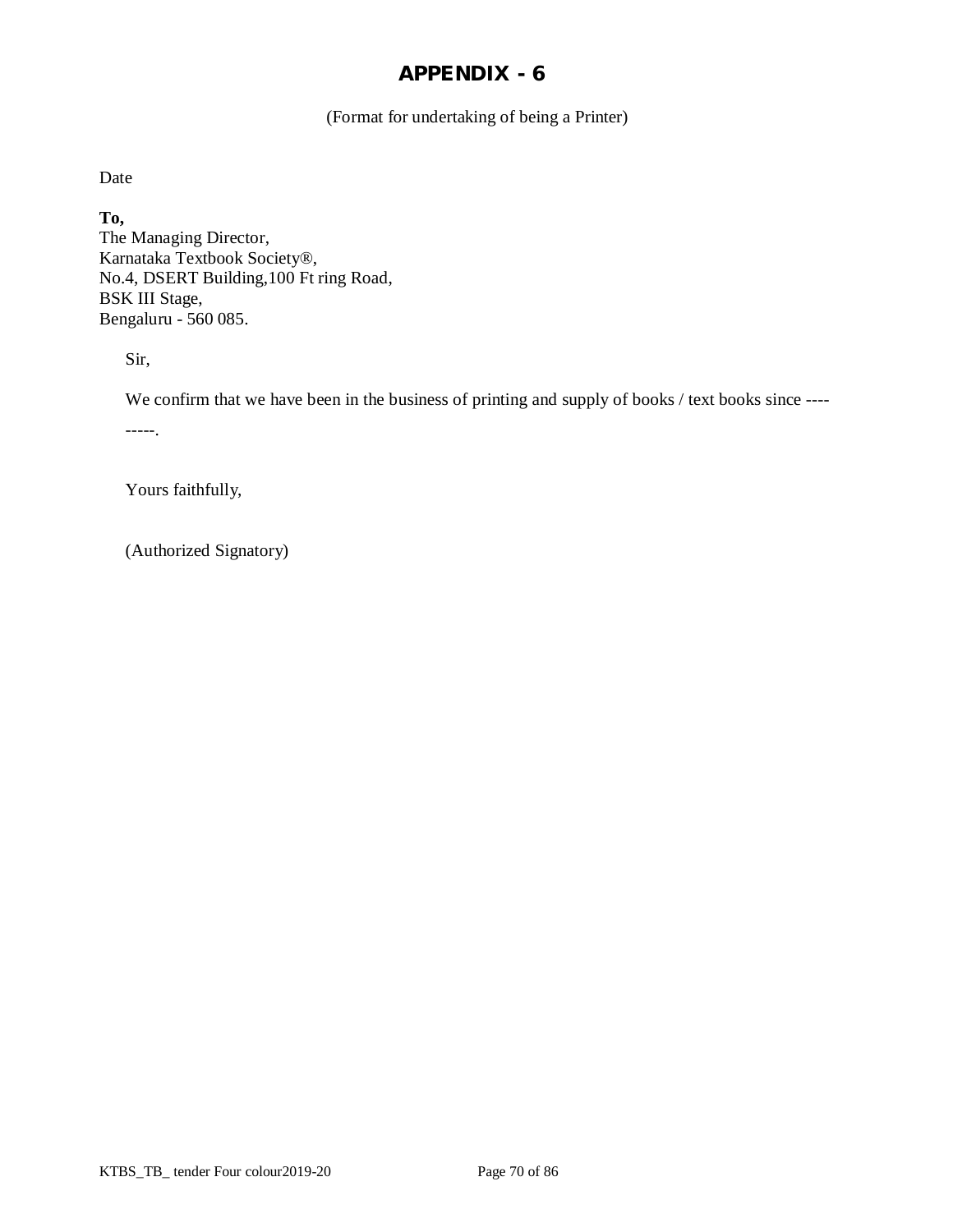## **FORMAT FOR STATEMENT OF EXPERIENCE**

**Name of the Firm………………………………**

#### **Financial Year from 2015-16, 2016-17 & 2017-18**

|                       |          |                                                         |                          |                                                  |                      | Date of Completion<br>of delivery |        |                                                                    | Has the                                                                                         |
|-----------------------|----------|---------------------------------------------------------|--------------------------|--------------------------------------------------|----------------------|-----------------------------------|--------|--------------------------------------------------------------------|-------------------------------------------------------------------------------------------------|
| Sl.<br>N <sub>o</sub> | Ye<br>ar | Order<br>placed by<br>(Full<br>address of<br>Purchaser) | Order<br>No $\&$<br>Date | Description<br>& quantity<br>of ordered<br>books | Value<br>of<br>order | As per<br>Contract                | Actual | Remarks<br>Indicating<br>reasons for<br>late<br>delivery if<br>any | supply been<br>satisfactory(<br>Attach a<br>certificate<br>from the<br>Purchaser/<br>Consignee) |
|                       |          |                                                         |                          |                                                  |                      |                                   |        |                                                                    |                                                                                                 |
|                       |          |                                                         |                          |                                                  |                      |                                   |        |                                                                    |                                                                                                 |
|                       |          |                                                         |                          |                                                  |                      |                                   |        |                                                                    |                                                                                                 |
|                       |          |                                                         |                          |                                                  |                      |                                   |        |                                                                    |                                                                                                 |
|                       |          |                                                         |                          |                                                  |                      |                                   |        |                                                                    |                                                                                                 |
|                       |          |                                                         |                          |                                                  |                      |                                   |        |                                                                    |                                                                                                 |
|                       |          |                                                         |                          |                                                  |                      |                                   |        |                                                                    |                                                                                                 |
|                       |          |                                                         |                          |                                                  |                      |                                   |        |                                                                    |                                                                                                 |

Signature & Seal of the bidder

The above statement shall be supported by

1. A certificate issued by the Client clearly stating the scope of the project, cost of the project and date of successful completion.

#### **Note: Purchase order copies are not entertained.**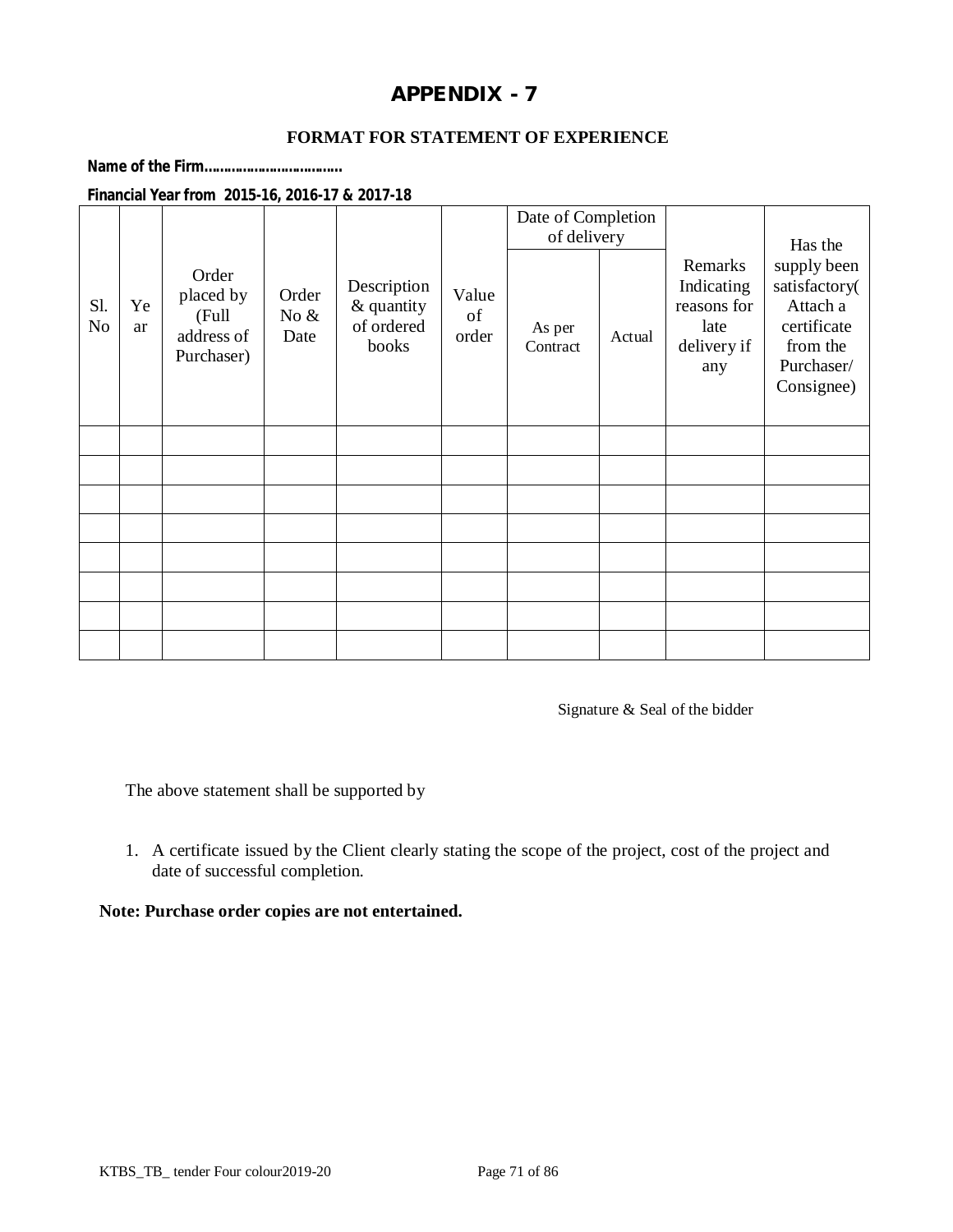# **Format for Statutory Auditor's Certificate for Financial Capability of the bidder**

Date

We have verified the Annual Accounts and other relevant records of M/s ……………………………… (Name of the bidder) and certify the following

Rs. In lakhs

| Sl <sub>No</sub> | <b>Particulars</b>     | 2015-16 | 2016-17 | 2017-18 | $\vert$ Avg. of 3 yrs |
|------------------|------------------------|---------|---------|---------|-----------------------|
|                  | <b>Annual Turnover</b> |         |         |         |                       |
|                  | Net Worth              |         |         |         |                       |
|                  |                        |         |         |         |                       |

Signature and seal of Statutory Auditor

Name Membership No Address

Instructions:

For the purpose of this Certification:

- 1. The financial year would be the same as one normally followed by the bidder for its Annual Report.
- 2. The bidder shall provide the audited annual financial statements as required for this Tender document. Failure to do so would result in the Proposal being considered as non responsive.
- 3. A certificate from the Statutory Auditor should be provided as supporting document certifying the Qualification Statement submitted by the Bidder.
- 4. For the purpose of this Tender document, Net Worth shall mean:

Net Worth  $=$  (subscribed and paid up Equity + reserves) - (Revaluation reserves + miscellaneous expenditure not written off)

- 5. Experience (Financial Capability and Experience) of only the Bidder shall be considered. Experience of associate company/parent company/subsidiary company shall not be considered for qualification purposes.
- 6. Turnover and net worth of the bidder shall be certified by his statutory auditor who should mention his name, address and membership number. Turnover certificate shall be based on the audited accounts of the bidders, or based on the returns filed with the tax authority.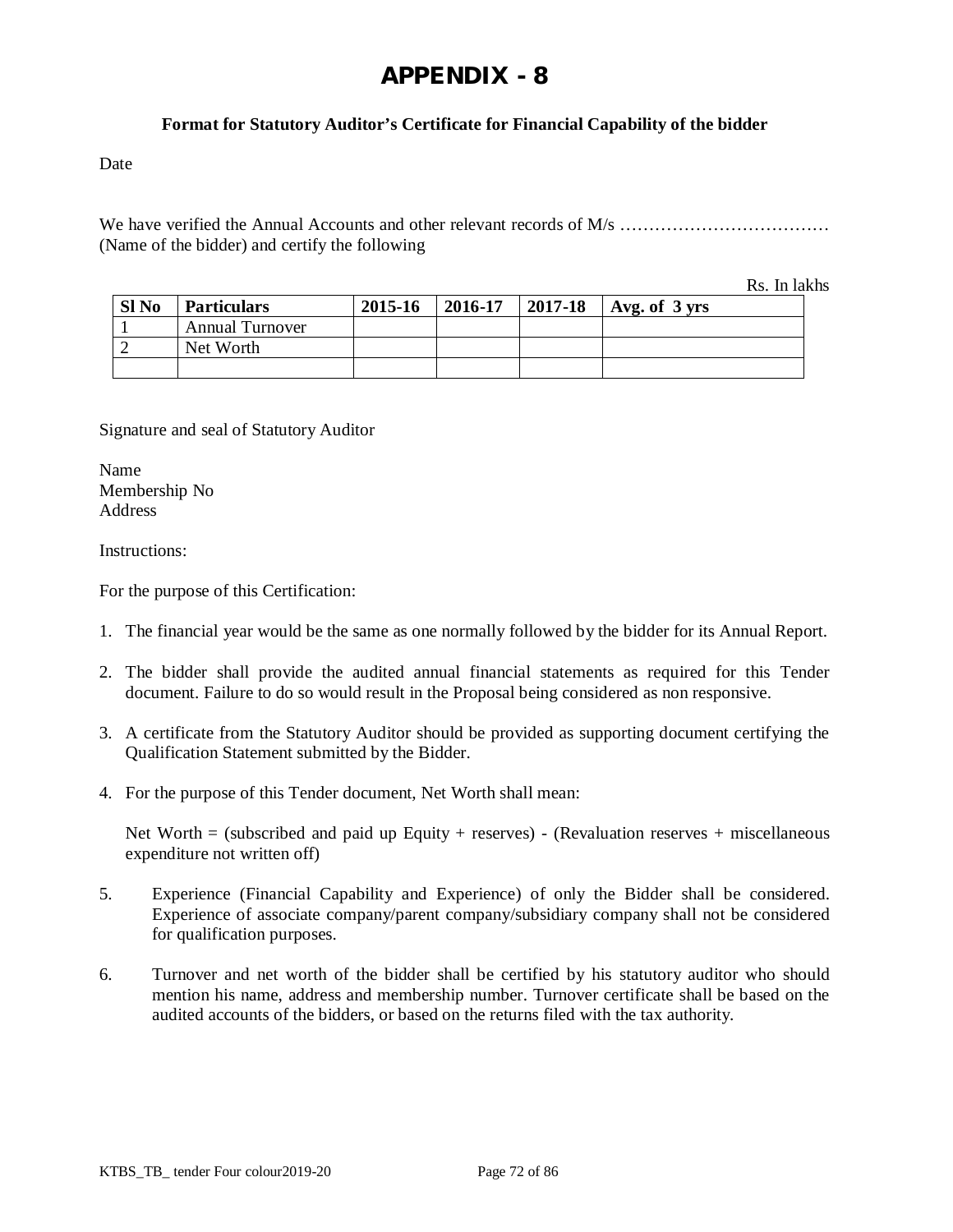# **Format for Statutory Auditor Certificate for Project Experience of Printing and Supply of Books / Textbooks**

Date

We have also scrutinized the documents made available to us for the said project and certify the following years (2015-16 ,2016-17& 2017-18)

| Date of commencement of Date of completion of the<br>the project | project | Billings for the bidder<br>from the project (Rs) |
|------------------------------------------------------------------|---------|--------------------------------------------------|
|                                                                  |         |                                                  |

Signature and seal of Statutory Auditor

Name Membership No Address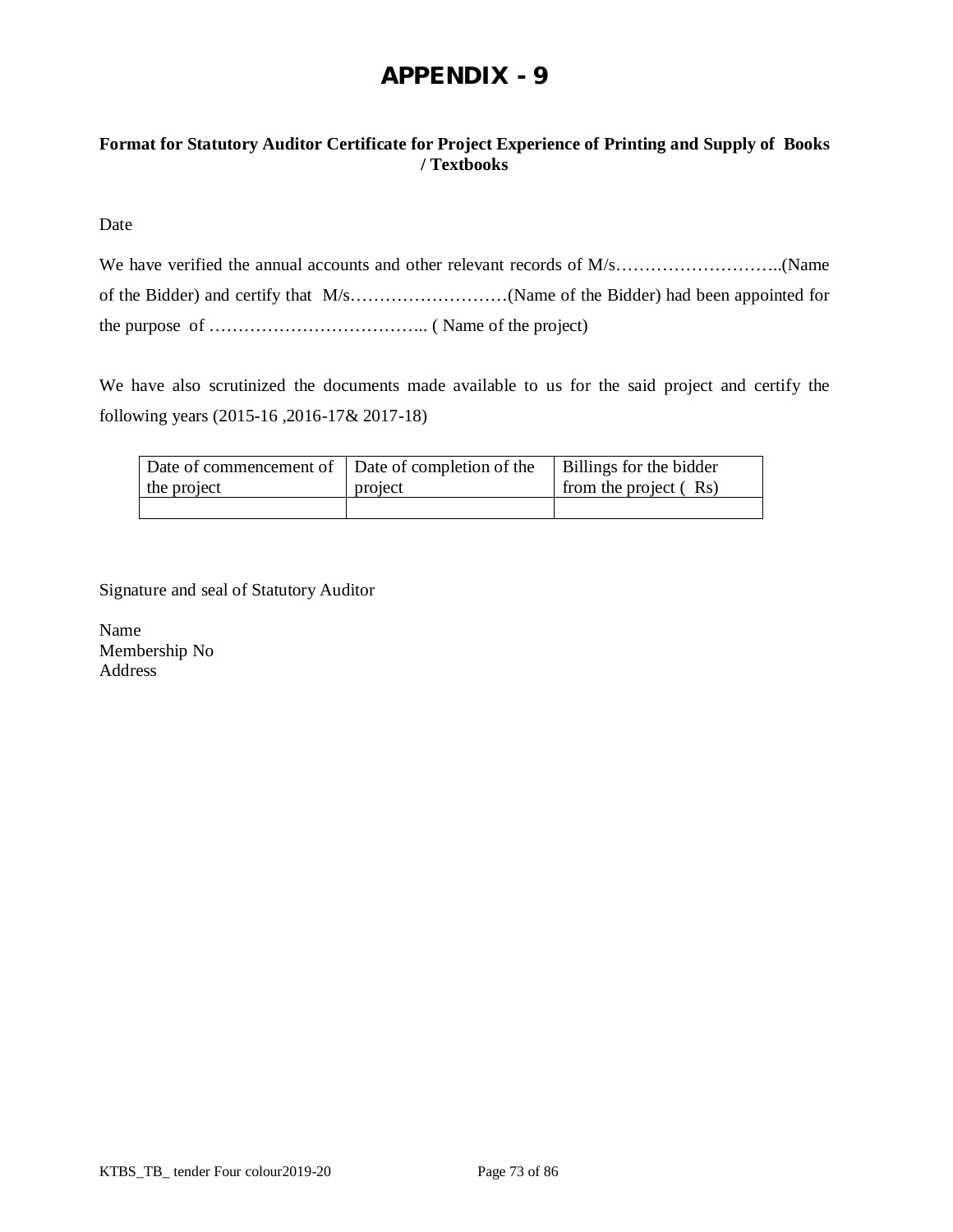# **Format for Infrastructural Capabilities**

| <b>SI</b><br>N <sub>0</sub> | <b>Machinery / Other requirements</b><br>prescribed by the purchaser                                                                                                                                                                                               | Qty/<br>Unit<br>presc<br>ribed | <b>Machinery/Othe</b><br>r requirements<br>offered by the<br>printer. | Qty/<br>Unit<br>offere<br>d | <b>Production</b><br>capacity per<br>hour. |
|-----------------------------|--------------------------------------------------------------------------------------------------------------------------------------------------------------------------------------------------------------------------------------------------------------------|--------------------------------|-----------------------------------------------------------------------|-----------------------------|--------------------------------------------|
|                             | <b>Pre-Printing machinery</b>                                                                                                                                                                                                                                      |                                |                                                                       |                             |                                            |
| 1                           | Computer to Plate making plant with<br>processor capable of making plates Double<br>Crown, A-1 and such similar sizes                                                                                                                                              | One<br>Unit                    |                                                                       |                             |                                            |
|                             | <b>Printing machinery</b>                                                                                                                                                                                                                                          |                                |                                                                       |                             |                                            |
| $\mathbf{1}$                | Four colour web offset machine with a<br>minimum cut off 508 mm, reel width 760<br>mm or more, with one quarter folder. The<br>rated speed of the machine with quarter<br>folding shall not be less than 10,000 cycles<br>per hour.                                | One<br>Unit                    |                                                                       |                             |                                            |
| $\overline{2}$              | Four colour sheet fed CPC offset printing<br>machine<br>Sheet<br>with<br>size<br>of<br>a<br>485mmX660mm (19"x26") or above capable<br>of printing on Boards of at least 220 GSM.                                                                                   | One<br>Unit                    |                                                                       |                             |                                            |
|                             | <b>Binding and Finishing Machinery</b>                                                                                                                                                                                                                             |                                |                                                                       |                             |                                            |
| $\mathbf{1}$                | Fully automatic stand alone perfect binding<br>machine of minimum 6 clamps with 2000<br>cycles per hour OR equivalent productivity<br>or more.<br>(Note: required to achieve at least a<br>production of at least 15,000 books per<br>shift.)                      | One<br>unit                    |                                                                       |                             |                                            |
| $\overline{2}$              | Fully automatic 3 side cutting machine<br>capable trimming books of crown $1/4^{\text{th}}$ size<br>on 3 sides at a time.<br>(Note: It is essential to trim the books in a<br>three side trimmer to achieve the speed and<br>correct right angles at the corners.) | one<br>unit                    |                                                                       |                             |                                            |
| 3                           | Fully automatic programmatic cutting<br>machine 92 cm (32 inches) size (min)<br>(Note: Required to cut the Cover Boards etc.)                                                                                                                                      | one<br>unit                    |                                                                       |                             |                                            |
| $\overline{4}$              | Offline or inline UV varnishing machine<br><b>or</b><br>lamination machine of<br>thermal<br>Wet /<br>Minimum feed width of 18"                                                                                                                                     | one<br>unit                    |                                                                       |                             |                                            |
| 5                           | Wire stitching machine capable of pinning at<br>least 12.5 mm at the speed of about 40 cycles<br>per minute.<br><b>Manpower, Factory and Storage Space</b>                                                                                                         | Three<br>units                 |                                                                       |                             |                                            |
|                             |                                                                                                                                                                                                                                                                    |                                |                                                                       |                             |                                            |

**Man power**: The plant shall be operated by qualified and trained manpower with qualified supervisors for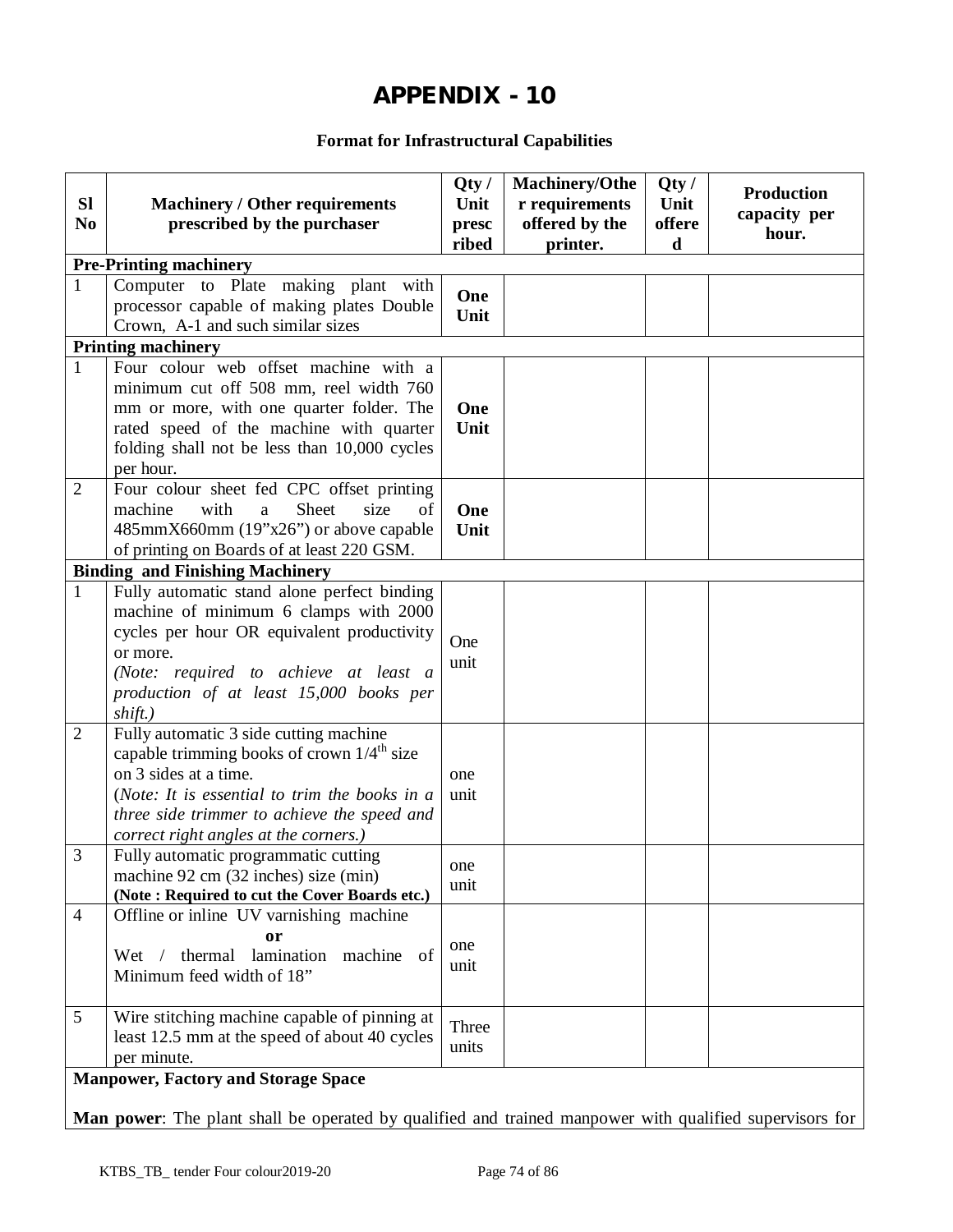quality checking in the production line.

**Factory and Storage Space**: The plant shall be well planned and is required to be in easily accessible location. It is expected to be laid out in an area of about 10,000 sq feet to have easy and safe movement of the materials. The storage space shall be at least another 10,000 sq feet covered area for the safe storage of finished goods as well as to stock the paper.

Signature (Name and designation of signatory)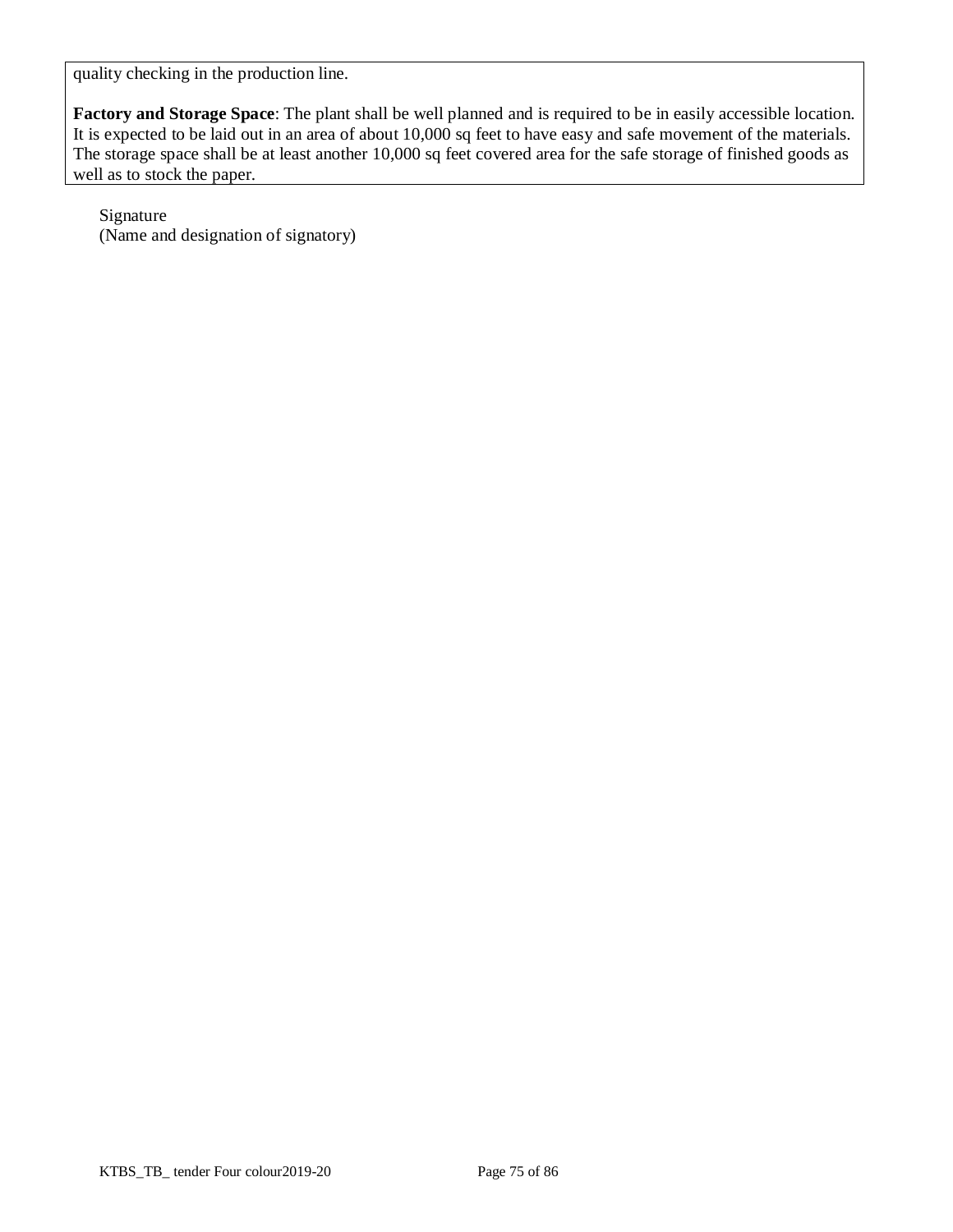# **APPENDIX - 11 ( Cover 1 )**

Bidder Declaration regarding his capacity and responsibilities ( On the Letter Head )

I Represents…………………. (firm name)Here by declare that

1. I can print ……………….pages/ Shift in Sheet fed offset

I can print ……………….pages/ Shift in Web Offset

- 2. I can bind………………..copies/ Shift.
- 3. Our Shift hours are ……..per Shift.
- 4. We operate………Shifts per day.
- 5. I can supply a total of \_\_\_\_\_\_\_\_\_\_\_lakhs textbooks and supply to Concerned Blocks with respect to packages quoted, within **120 days** from the next date of CD issued by KTBS or purchase order whichever is later.
- 6. I agree to submit dummy as per the time schedule mentioned in the tender document and get approvals from the concerned officer in charge in KTBS.
- 7. I adhere to the Specifications & Time Schedule as mentioned in the tender document

Bidder Authorized Signatory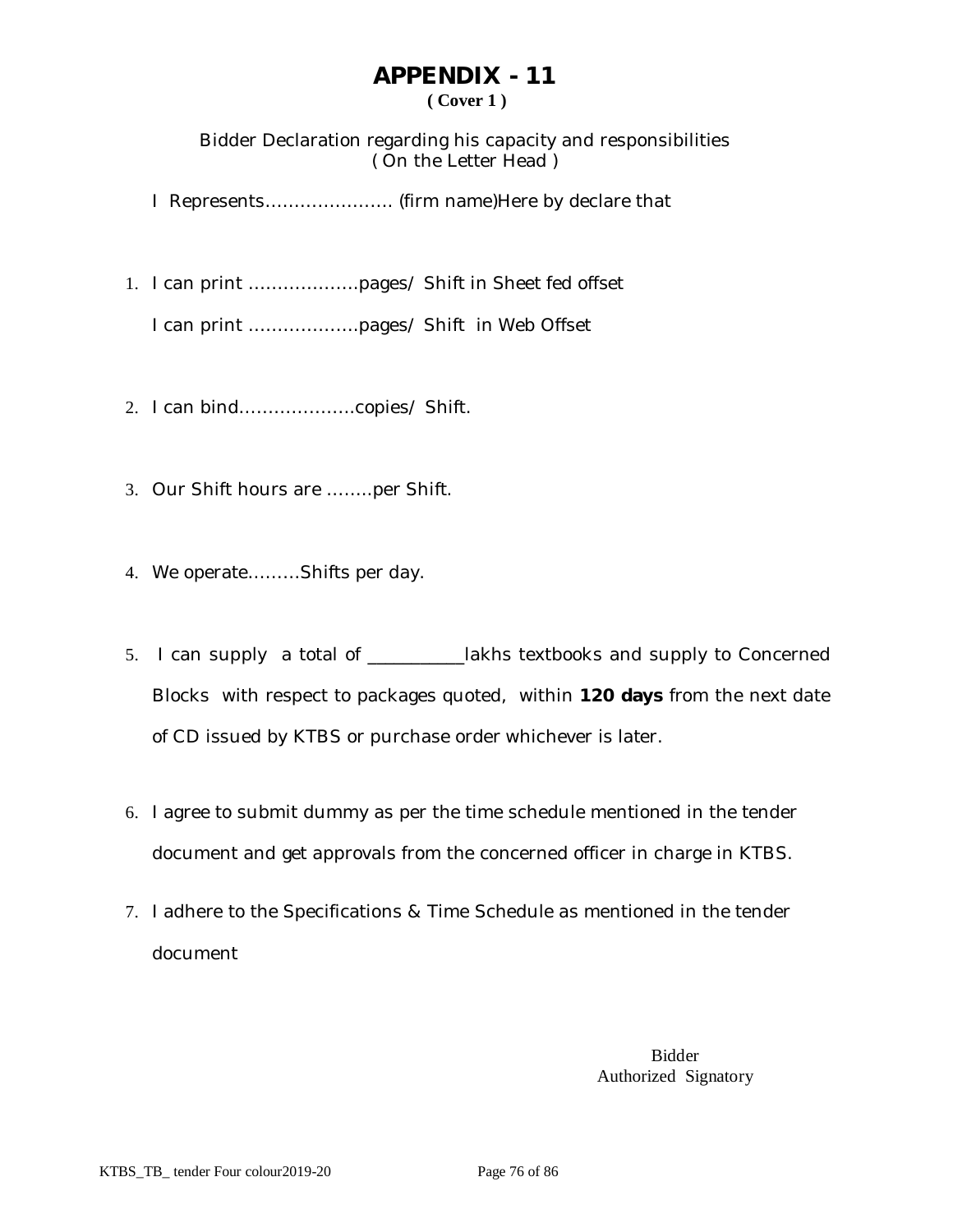## **(Format for undertaking of work completion)**

Date:

**To,**

The Managing Director, Karnataka Textbook Society®, No.4, DSERT Building,100 Ft ring Road, BSK III Stage, Bengaluru - 560 085.

Sir,

 We hereby confirm that, we will complete the printing and supply of textbooks within the scheduled time given in the tender document for the academic year 2019-20 without any delay and complaints.

 In case if I/We fail to print/supply the given text books within the prescribed time period and adhere to the quality parameter set out. I/We shall pay the penalty according to the terms and conditions of the tender and we are bound by the same in all respects.

Yours faithfully,

(Authorized Signatory)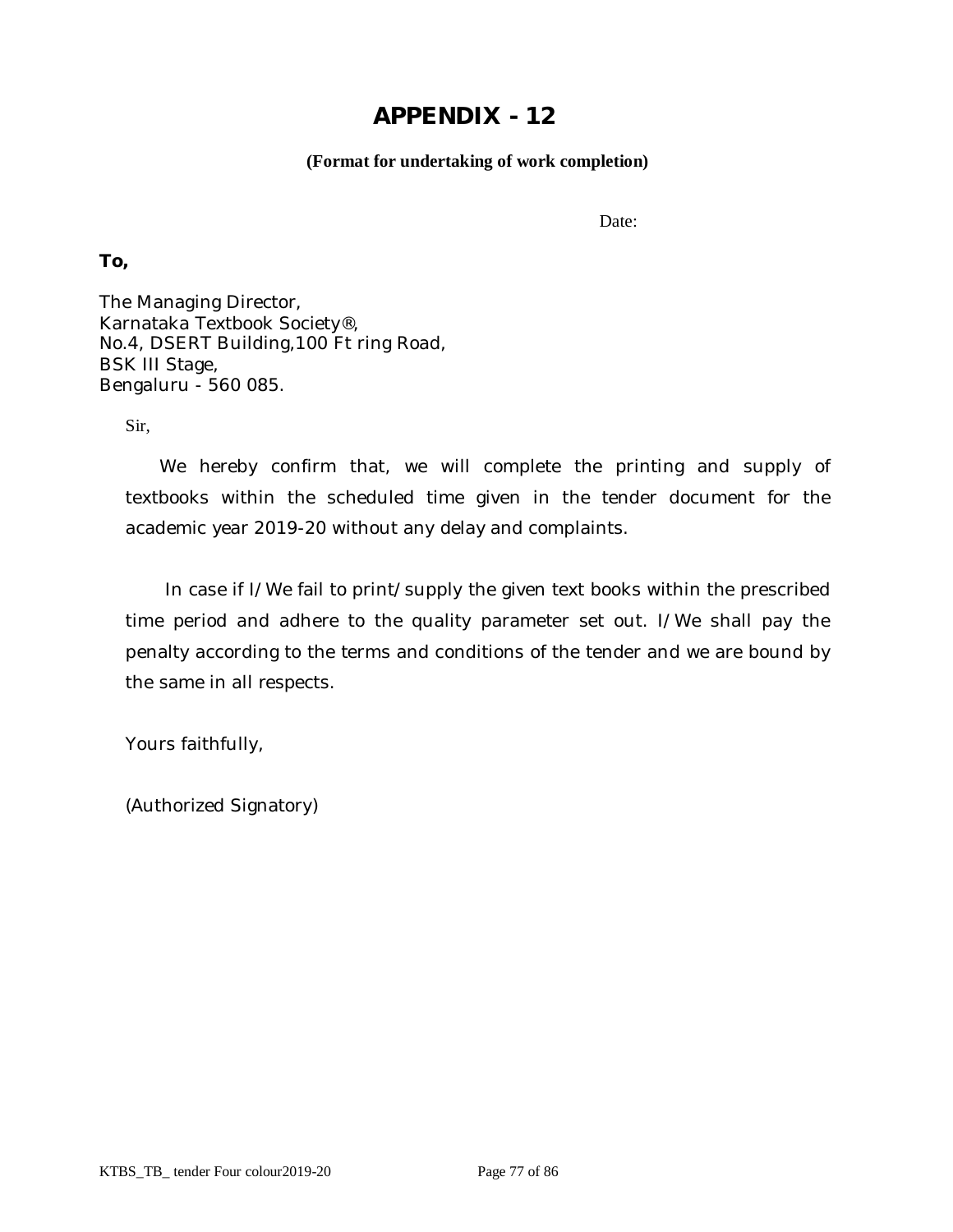# **APPENDIX – 13**

(THIS DECLARATION SHOULD BE PRINTED IN BIDDER's LETTER HEAD ONLY)

No: DATE:

# **DECLARATION BY THE BIDDER**

#### **TO WHOM SO EVER IT MAY CONCERN**

I/We……………………….hereby declare that I/We have fully read the tender document dated…………………and have understood the contents and the meaning of all the terms and conditions.

I/We …………………………………… hereby declare that we have applied for the following packages only as per our capability and as per the **clause 2.3.2** of the tender document.

Accordingly I here by signing the above declaration and abide by the same.

| SI.            | <b>Schedule</b> | Package No. | Preference number |
|----------------|-----------------|-------------|-------------------|
| No.            |                 |             |                   |
| 1              |                 |             |                   |
| $\overline{2}$ |                 |             |                   |
| 3              |                 |             |                   |
| 4              |                 |             |                   |
| 5              |                 |             |                   |
| 6              |                 |             |                   |
| 7              |                 |             |                   |
| 8              |                 |             |                   |

### **Declaration**

I have quoted --------- packages as per the provisions made in this tender document. But I am willing to take -----------------packages as per my production capacity.

### **CONDITIONS:**

- 1. If our bid is accepted, we will abide as per the stipulated Terms & Conditions in supplying text books to the concerned Block Educational Offices in the Division .
- 2. If our bid is accepted we will furnish Performance Bank Guarantee separately for each package as per terms.
- 3. We agree to abide by this tender for bid validity of 90 days after the tender due date.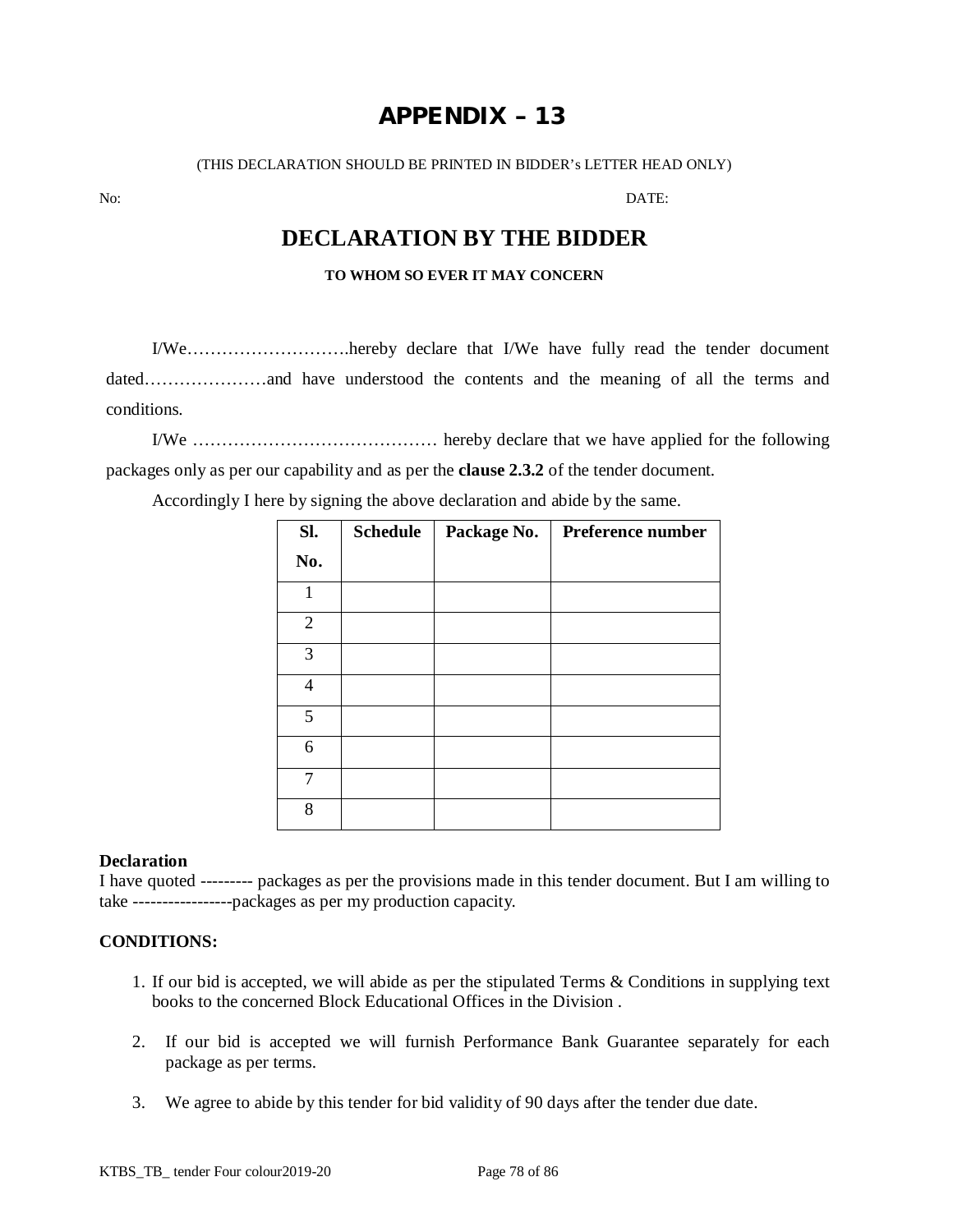- 4. We understand that in competing for and if the award is made to us, in executing the above contract we will strictly observe the laws against fraud and corruption in force in India namely "Prevention of corruption act 1988".
- 5. We understand that you are not bound to accept a lowest offer that you may receive.
- 6. The bidder cannot add additional preference in contra to the tender condition 2.3.2

Dated this day of 2018

 Signature (Name and address of the Tenderer with seal) (In the capacity of duly authorized to sign the Tender for and on behalf of)

#### **Tender / Bid Validity:**

The Tender is valid for a period of 90 days from the last date of submission of Tender.

Dated this day of 2018

 Signature: (Name and Address of the Tenderer with Seal)

(In the Capacity of :………………………. Duly authorized to sign the Tender for and on behalf of

Yours faithfully,

(Authorized Signatory) Company / Firm seal should be affixed.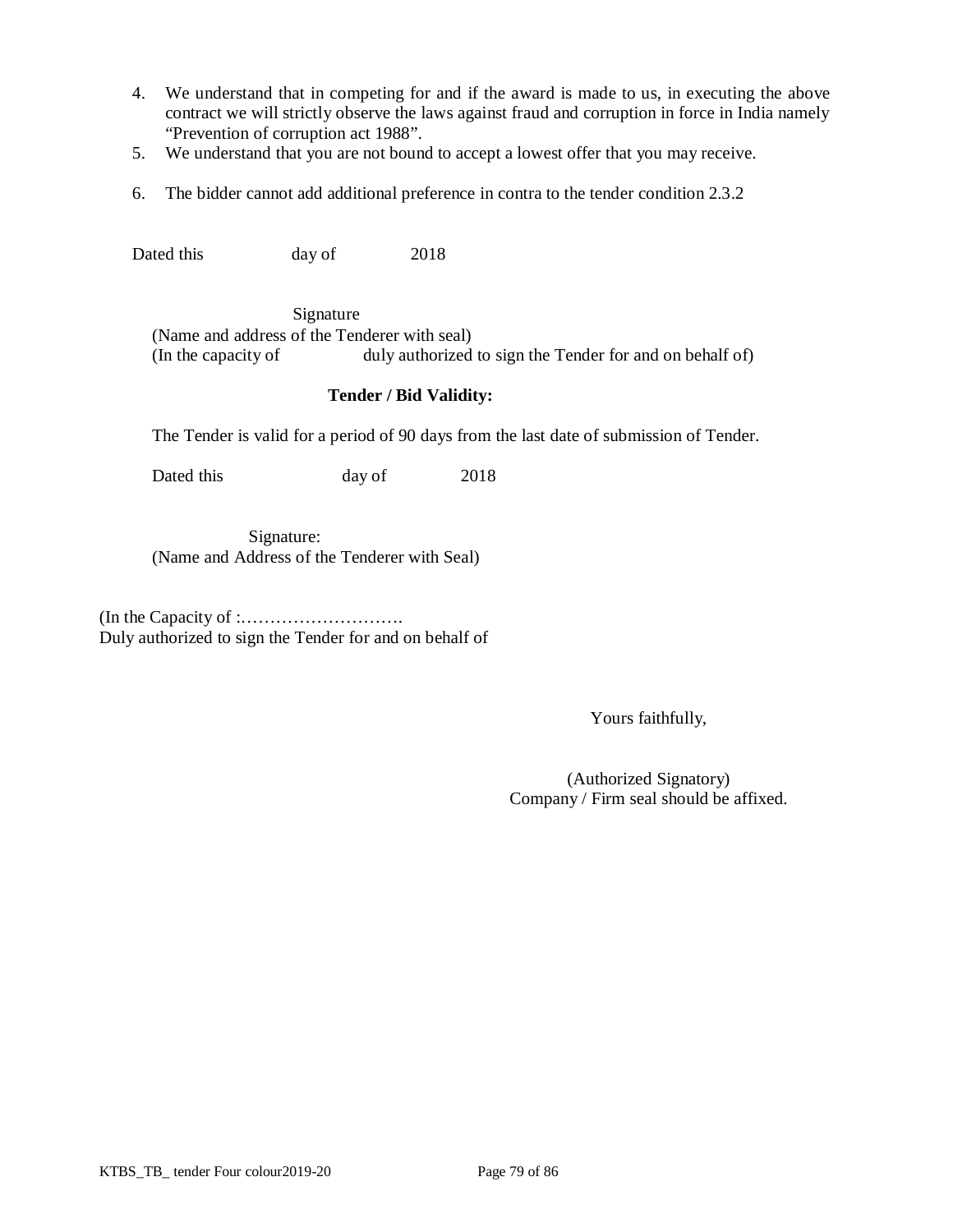# **APPENDIX - 14 Penalty for Quality deviations**

# **Penalty for deviation in the quality of Paper**

| Sl. No       | <b>Property</b>   | <b>Specification</b> | Penalty percentage on total order value                        |
|--------------|-------------------|----------------------|----------------------------------------------------------------|
|              | Substance         | 60 GSM               | For every 1% deviation a penalty of 2% of the value of the lot |
| $\mathbf{c}$ | <b>Brightness</b> | 80 Minimum           | Each unit deviation 0.5 % of the value of the lot.             |
|              | Opacity           | 85 Minimum           | Each unit deviation 0.5 % of the value of the lot.             |
|              | Smoothness        | Max 200 on Top       | For each 10 units deviation 0.5 % of the value of the lot.     |
|              |                   | Side and Max.250     |                                                                |
|              |                   | on wire side         |                                                                |

## **Penalty for deviation in 220 GSM Art Board of Industry Standards**.

| Sl.No | <b>Property</b> | <b>Specification</b>                           | Penalty percentage on total order value   |
|-------|-----------------|------------------------------------------------|-------------------------------------------|
|       | Gloss           | 75% Minimum                                    | Each 5 unit deviation 0.5 %               |
|       | Bulk            | $1.0$ cc/gm, Minimum                           | For Each 0.05 units                       |
|       |                 |                                                | Deviation 0.5 % of the value of the Lot.  |
|       |                 | Textile index   CD: 20 minimum / MD: 30 minute | Each unit deviation 0.05                  |
|       | Substance       | $220$ GSM $+/- 4\%$                            | For every 1% deviation a penalty of 2% of |
|       |                 |                                                | the value of the lot.                     |

# **Penalty for deviation in Printing Quality**

| Sl.No | <b>Defect</b>                                          | <b>Penalty</b>             |
|-------|--------------------------------------------------------|----------------------------|
|       | Misregistration with readability and understandable    | 5% of the value of the lot |
|       | pictures                                               |                            |
|       | Inking, Legibility, Offsetting, smudging, tilting,     | 3% of the value of the lot |
|       | scumming, slur, ragged printing, non uniformity in ink |                            |

### **Penalty for deviation in Size of the book:**

| S1.No                       | <b>Defect</b>                                               | <b>Penalty</b>             |
|-----------------------------|-------------------------------------------------------------|----------------------------|
|                             | The required book size is 18.3X24.5 cms. Any change         | Two times the value of     |
|                             | in the size will be quantified in to the reduction in total | the cost of the reduction  |
|                             | weight of the paper and the penalty will be charged         | in weight of the paper     |
|                             | accordingly                                                 |                            |
| $\mathcal{D}_{\mathcal{L}}$ | Cross cutting                                               | 3% of the value of the lot |
|                             | Rough cutting                                               | 1% of the value of the lot |

## **Penalty for deviation in Binding Quality:**

| Sl.No          | <b>Defect</b>                                                 | <b>Penalty</b>               |
|----------------|---------------------------------------------------------------|------------------------------|
|                | Cross folding, Cross cutting,                                 | 2% of the value of the lot   |
| ↑              | Rough cutting                                                 | 1% of the value of the lot   |
| $\mathbf{c}$   | Improper cover adhesion, Cavity spines, Chip out at the edges | 2% of the value of the lot   |
| $\overline{4}$ | Non pinning (perfect binding without doing side pinning)      | 3% of the value of the lot   |
|                | Pages peeling off, No adhesive running                        | Out right rejection and 150% |
|                |                                                               | of the value of the lot      |

### **Penalty for deviation in Quality of the Varnish**

| Sl.No | <b>Defect</b>              | <b>Penalty</b>                 |
|-------|----------------------------|--------------------------------|
|       | Less gloss, non uniformity | 0.25 % of the value of the lot |
|       | Less than 3 gsm            | 0.5% of the value of the lot   |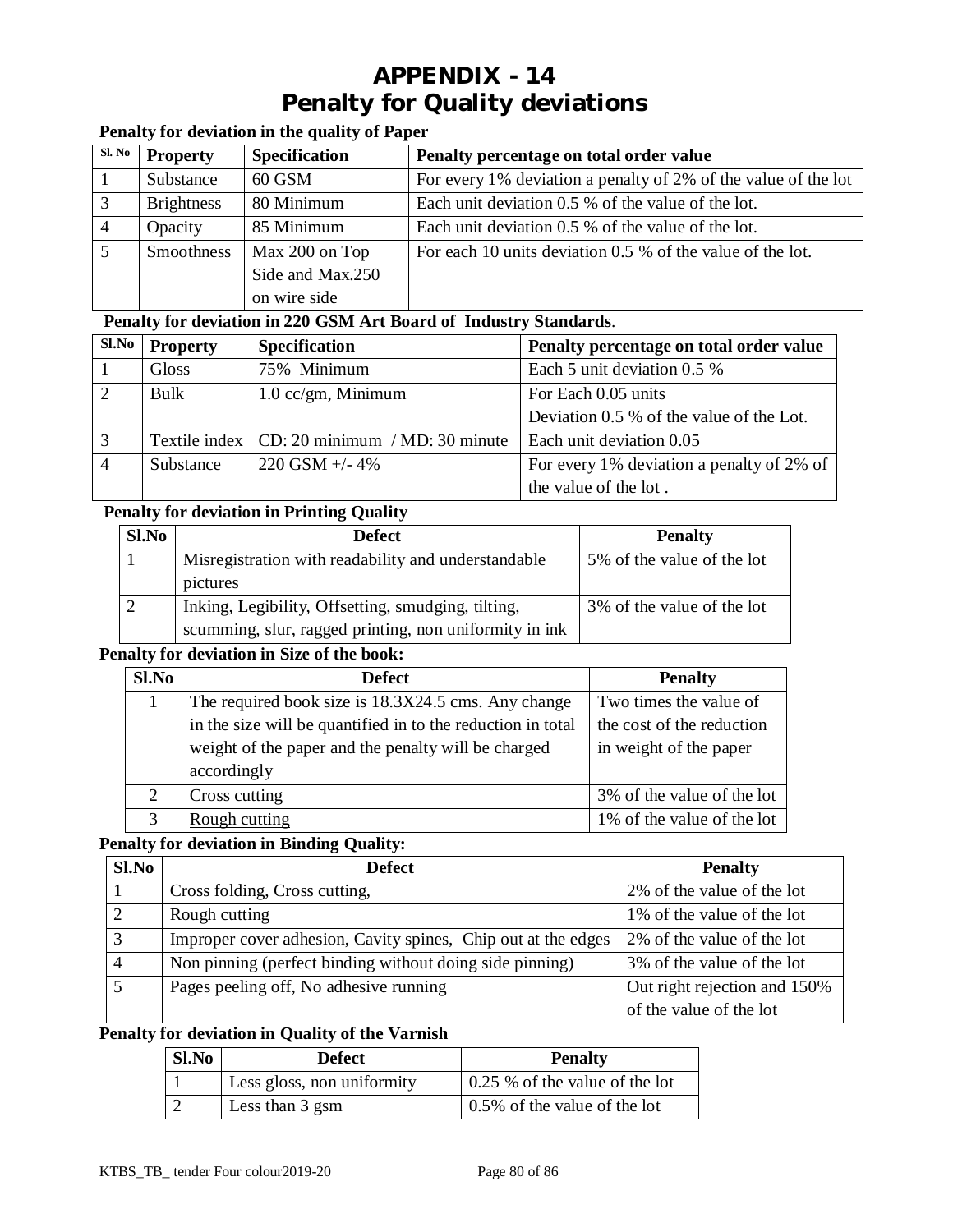(THIS CERTIFICATE SHOULD BE PRINTED IN MILL's LETTER HEAD ONLY)

No: DATE:

# **CERTIFICATE OF PROCUREMENT**

## **TO WHOM SO EVER IT MAY CONCERN**

This is to certify that M/s …………………………………………………………………….. has procured ……………. MT of A-Grade Maplitho \_\_\_\_\_GSM white Paper having a following specification, vide our Invoce No: …………….. Dated ……………….. for the purpose of Printing of Text Books for the academic year 2019-20 as per the Tender awarded by KTBS vide its Purchase Order No: ………………………………… Dated ………………….

| Sl. No.       | <b>PERTICULARS</b>                 | <b>SPECIFICATION</b> |
|---------------|------------------------------------|----------------------|
|               | <b>Manufactured Date</b>           |                      |
| 2             | <b>Invoice Amount</b>              |                      |
| $\mathcal{R}$ | Paper width                        |                      |
| 4             | <b>Brightness</b>                  |                      |
| 5             | Opacity                            |                      |
| 6             | Cobb, Max average                  |                      |
| 7             | Smoothness ml/min, (Bends ten) Max |                      |
|               | Top                                |                      |
|               | Wire                               |                      |
| 8             | Colour                             |                      |
| 9             | Type of Pulp                       |                      |

Signature with seal of Authorized person of the Paper Mill/Dealer

**Note:-**

- 1) This certificate should only be signed and the same should be uploaded in the e-portal.
- 2) There is no need to fill this document while submitting the tender.
- 3) This is only a acceptance of the format from the bidder.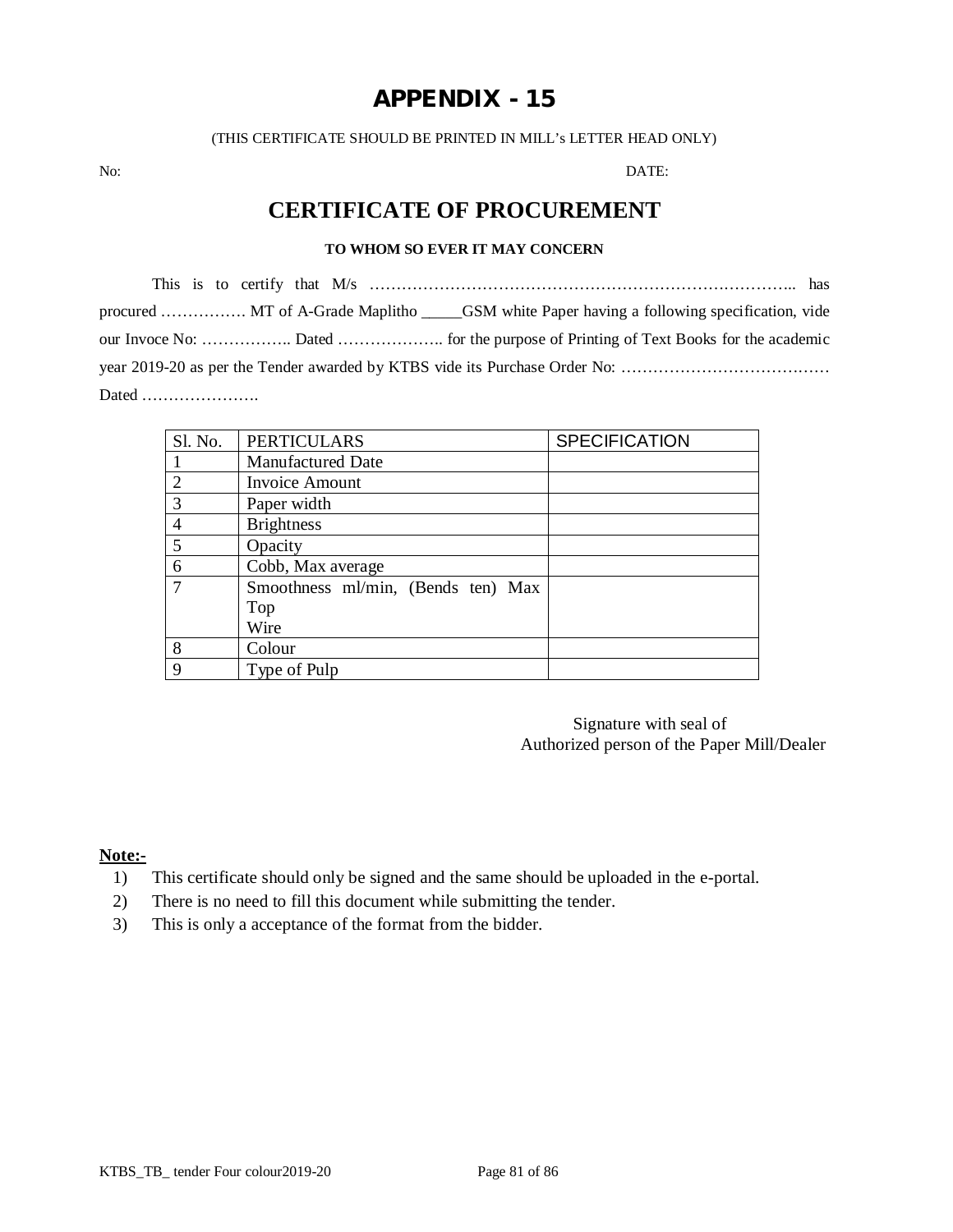# PROFORMA OF DELIVARY CHALLAN

## **(NAME & ADDRESS OF THE BIDDER)**

DC No: Date:

**From: Name of Printer With Address**

| To,                           |  |
|-------------------------------|--|
| <b>Block Education Office</b> |  |
| Taluka<br><b>District</b>     |  |
|                               |  |

Ref : Work Order No: and Date:

| Sl.No              | <b>Title</b><br>Code | <b>Class</b> | <b>Title</b><br><b>Name</b> | No of<br><b>Books</b><br><b>Ordered</b> | No of<br><b>Bundles</b><br>supplied | No of<br><b>Books</b><br>in each<br><b>Bundle</b> | No of<br>loose<br>books | <b>Total No</b><br>of Books<br><b>Received</b> | <b>Balance</b><br>books<br>yet to be<br>received |
|--------------------|----------------------|--------------|-----------------------------|-----------------------------------------|-------------------------------------|---------------------------------------------------|-------------------------|------------------------------------------------|--------------------------------------------------|
|                    |                      |              |                             |                                         |                                     |                                                   |                         |                                                |                                                  |
|                    |                      |              |                             |                                         |                                     |                                                   |                         |                                                |                                                  |
|                    |                      |              |                             |                                         |                                     |                                                   |                         |                                                |                                                  |
|                    |                      |              |                             |                                         |                                     |                                                   |                         |                                                |                                                  |
| <b>Total Books</b> |                      |              |                             |                                         |                                     |                                                   |                         |                                                |                                                  |

**Certified that the above Textbooks have been received in good condition and taken to stock** Signature of: Signature  $\&$  Stamp of:

| Representative of Supplier: |
|-----------------------------|
| Full Name:                  |
| Date:                       |
|                             |
|                             |

Note:

- 1. Challans will be printed in A4 Size only for maintaining the uniformity.
- 2. Receiving column will be filled up by the BEO/Person in charge only.
- 3. Number of textbooks received by the BEO/Person In Charge has to written in words & Figures in their own handwriting.
- 4. The Delivery Challan shall be in the approved coloured formats only i.e. White for free category & Yellow for Sale Category.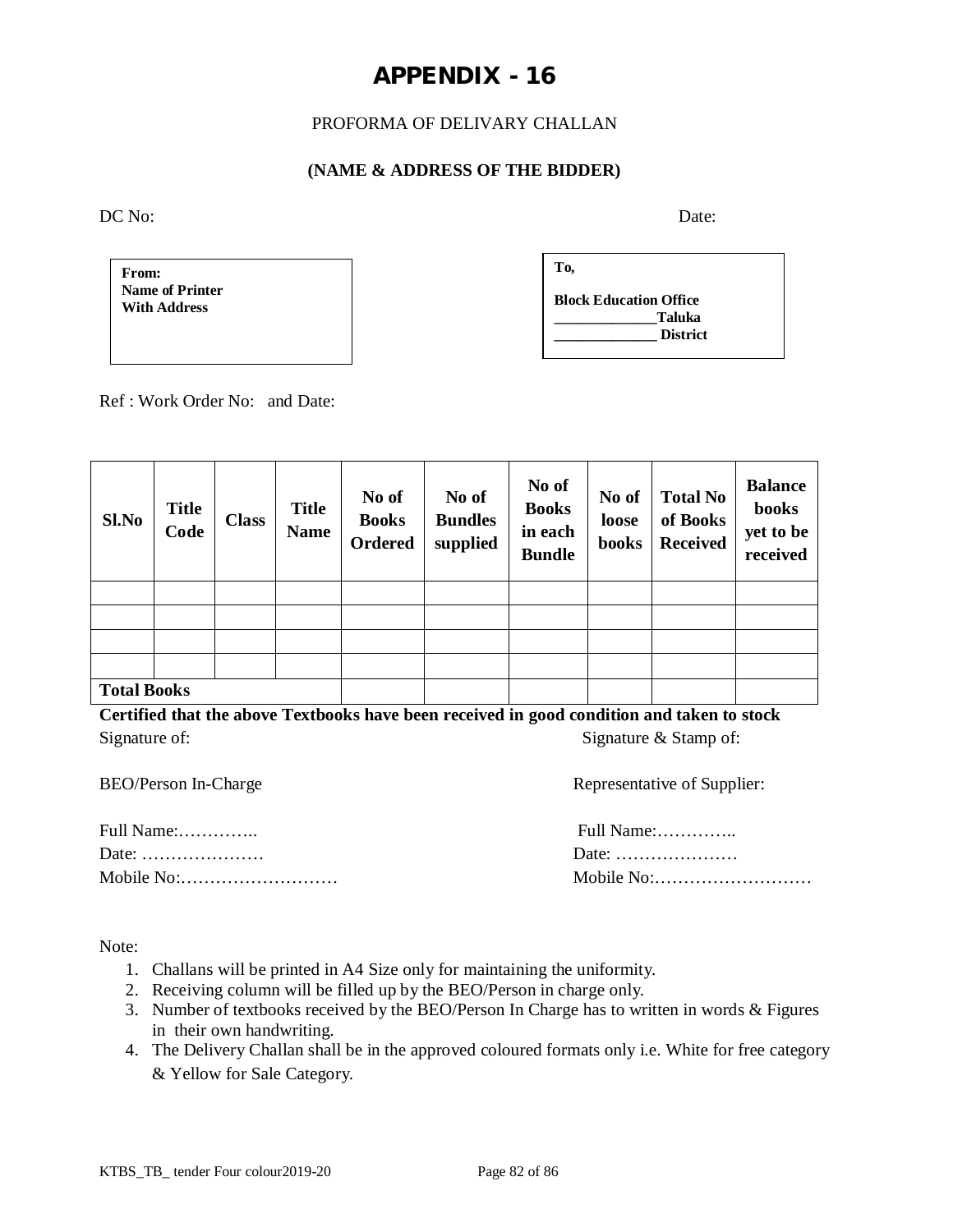#### **GOVERNMENT OF KARNATAKA**

OFFICE OF THE DIRECTOR OF PRINTING, STATIONERY AND PUBLICATIONS. Government Central Press, 8th Mile, R.V. College Post, Mysore Road, Bengaluru – 560 059

No: Date: Department of the contract of the contract of the contract of the contract of the contract of the contract of the contract of the contract of the contract of the contract of the contract of the contract of the co

# **CERTIFICATE**

This is to certify that the M/s ……………………………………………………….. has been awarded ……….. Packages during the year 2018-19 for printing and supply of Text Books for the academic year 2019-20. This bidder required ………………………MTS quantity of…………. Quality of paper for fulfillment of tender obligation, including all the packages. The bidder has procured the required paper as mentioned below as per the suppliers certificate/Inspection.

| SI No. | <b>Mill Certificate</b><br>No. | Date  | Name of the<br>mill | Quantity to<br>be procured | Quantity<br>procured | <b>Balance to</b><br>be<br>procured |
|--------|--------------------------------|-------|---------------------|----------------------------|----------------------|-------------------------------------|
|        |                                |       |                     |                            |                      |                                     |
|        |                                |       |                     |                            |                      |                                     |
| っ      |                                |       |                     |                            |                      |                                     |
|        |                                |       |                     |                            |                      |                                     |
|        |                                |       |                     |                            |                      |                                     |
|        |                                | Total |                     |                            |                      |                                     |

DIRECTOR Printing, Stationery and Publication. Government of Karnataka.

## **Note:-**

- 1) This certificate should only be signed and the same should be uploaded in the e-portal.
- 2) There is no need to fill this document while submitting the tender.
- 3) This is only a acceptance of the format from the bidder.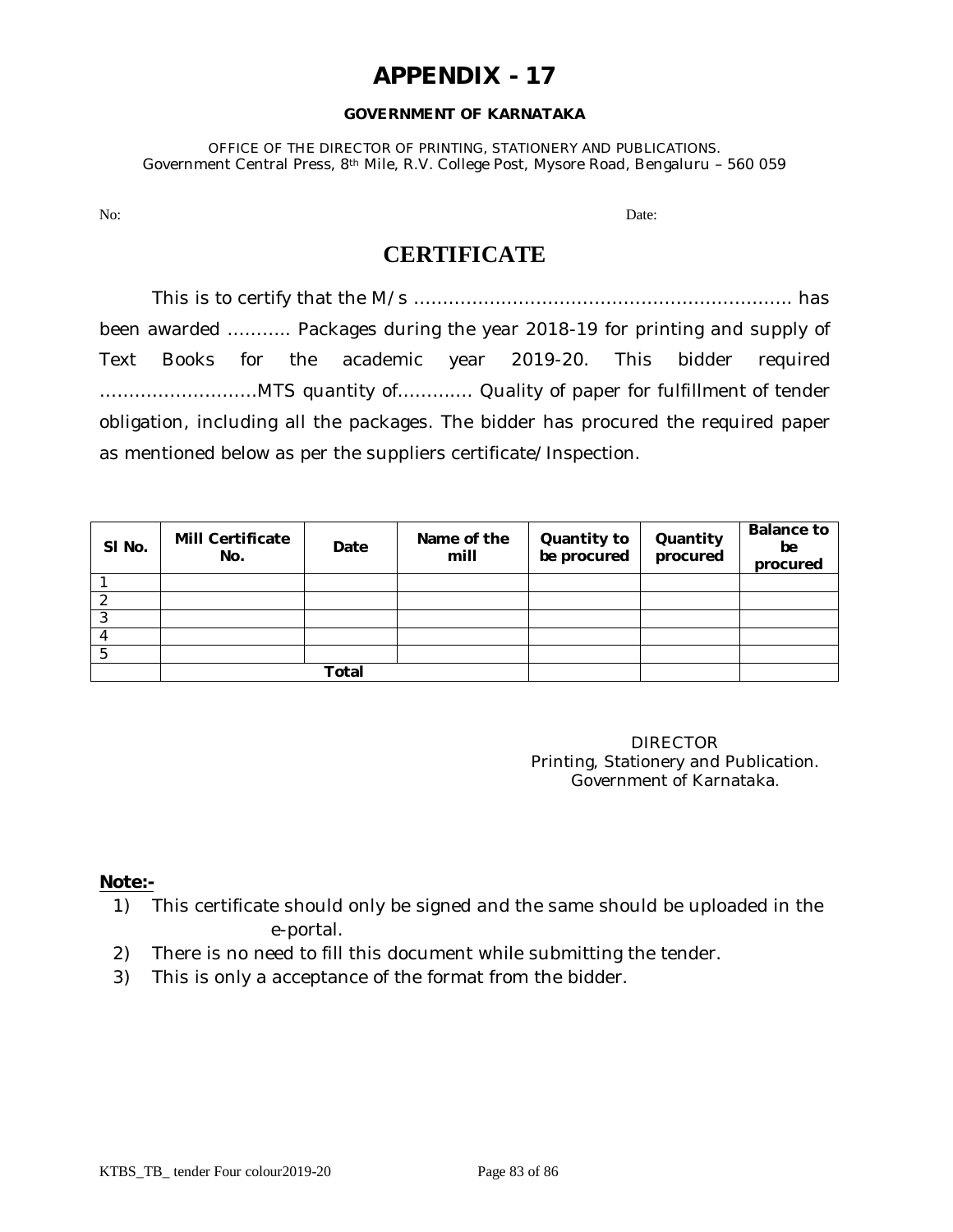### **CONTRACT FORM**

### **(to be executed on Rs 500/- Stamp Paper)**

**THIS AGREEMENT** entered into on this the day of (Month), Two Thousand and \_\_\_\_\_ in Bengaluru,

### **BETWEEN**

The Managing Director, The Karnataka Textbook Society®, Government of Karnataka, ("KTBS"), having its office at No.4, DSERT Building,100 Ft ring Road, BSK III Stage, Bengaluru - 560 085, Karnataka State, India (hereinafter referred to as "**PURCHASER**") which expression shall unless repugnant to the context include the successors and assigns), on the one part,

#### **AND**

\_\_\_\_\_\_\_\_\_\_\_\_\_\_\_\_\_\_(name and address), a Legal Entity having its registered office at \_\_\_\_\_\_\_\_\_\_\_\_\_\_\_\_\_\_\_(hereinafter referred to as "**SUPPLIER**") which expression shall unless repugnant to the context include its successors and permitted assigns, on the other part,

#### **WHEREAS,**

KTBS, floated a Tender to print and supply, Free textbooks to 1<sup>st</sup> to 10<sup>th</sup> Standard students of all government schools and  $9<sup>th</sup> \& 10<sup>th</sup>$  class students of all Aided Schools as per the Government policy and to 1<sup>st</sup> to 8<sup>th</sup> Standard students of all aided schools as sponsored under the project of Samagra Shiksha Abhiyana (SSA), Karnataka and all students of unaided schools in Karnataka on **Sale** basis and has accepted the Tender submitted by the Supplier for the printing and supply of those School Textbooks for a sum of Rs. (Rupees only) (hereinafter called "The Contract Price").

After evaluating the proposals, KTBS, has accepted the proposal submitted by M/s. \_\_\_\_\_\_\_\_\_\_ and issued to such **Successful Bidder** a Purchase Order No. \_\_\_\_\_\_\_\_\_\_\_\_\_dated \_\_\_\_\_\_\_\_\_\_.

The Parties hereto are required to enter into an Agreement, being these presents, to record the terms & conditions and covenants set forth hereunder.

### **NOW THIS AGREEMENT WITNESSETH AS FOLLOWS:**

- 1. In this Agreement words and expressions shall have the same meanings as are respectively assigned to them in Conditions of Contract referred to.
- 2. The following documents shall be deemed to form and be read and construed as part of this Agreement, viz.,
	- a) The Tender Form and the Price Schedule submitted by the Tenderer
	- b) The Schedule of requirements
	- c) The Technical Specifications
	- d) The General Conditions of Contract
	- e) The Special Conditions of Contract, and
	- f) The Purchase Order
- 3. In consideration of the payments to be made by the Purchaser to the Supplier as hereinafter mentioned, the Supplier hereby covenants with the Purchaser to print and supply school text books and to remedy defects therein in conformity in all respects with the provisions of contract.
- 4. The Purchaser hereby covenants to pay the Supplier in consideration of the printing & supply of school text books and the remedying of defects therein, the Contract Price or such other sum as may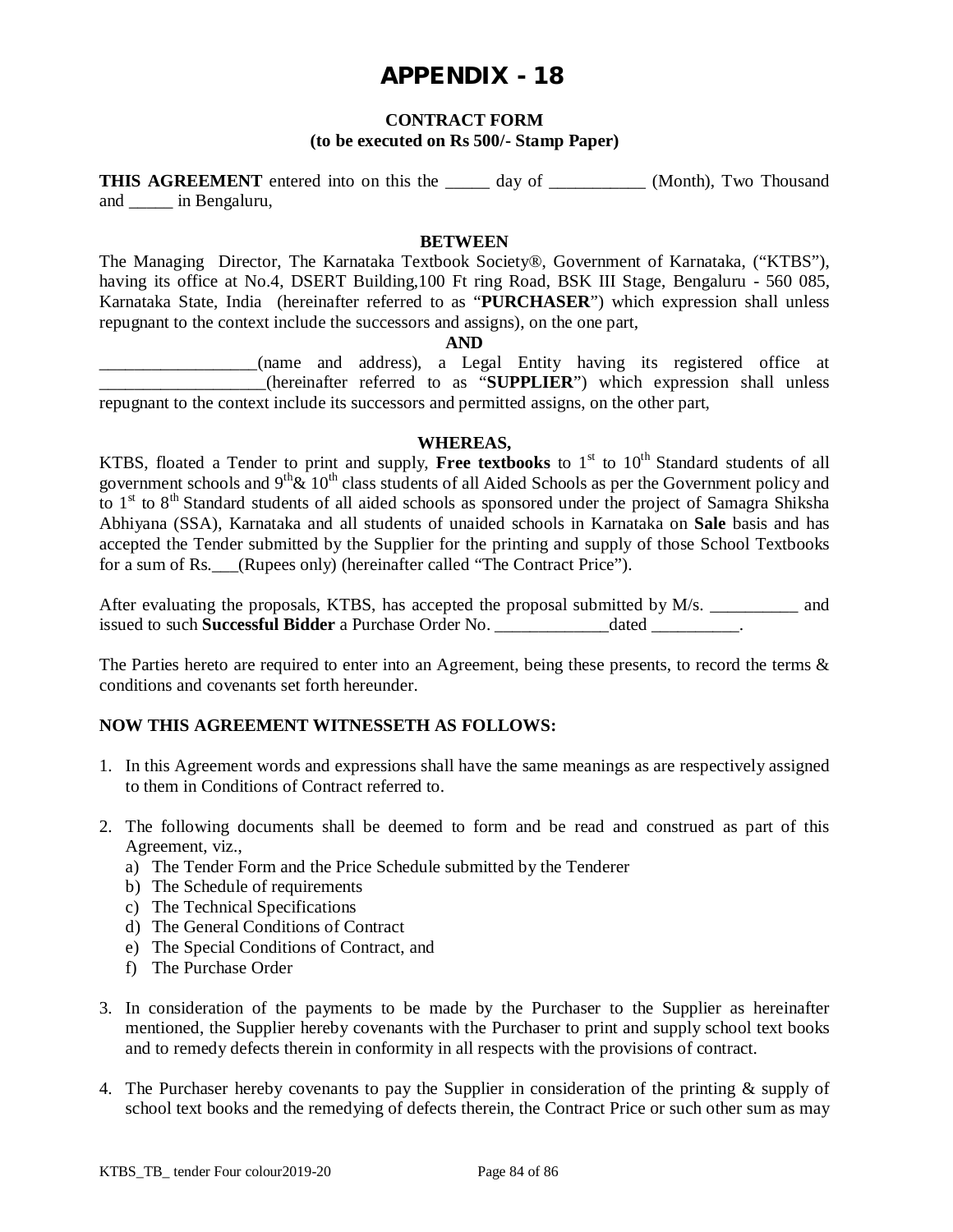become payable under the provisions of the Contract at the times and in the manner prescribed by the Contract.

Brief particulars of the School Textbooks which shall be supplied by the Supplier are as follows:

| Schedule | Package No | Title | Color/Size | Page Nos | No of Copies | <b>Agreed Price</b> |
|----------|------------|-------|------------|----------|--------------|---------------------|
|          |            |       |            |          |              |                     |

Total Value: Rs. \_\_\_\_\_\_\_(Rupees\_\_\_\_\_\_\_only)

| <b>Time Schedule</b>        | :120 days from the next date of the Purchase Order or issue of CD |  |  |  |  |
|-----------------------------|-------------------------------------------------------------------|--|--|--|--|
|                             | whichever is later.                                               |  |  |  |  |
| <b>Performance Security</b> | :Bank Guarantee (5% of the package value)                         |  |  |  |  |

#### 5. **Assigning of Contract Agreement in whole or part**

The Supplier shall not assign or make over the contract, the benefit or burden thereof to any other person or persons or body corporate. No under letting or subletting to any persons or body corporate for the execution of the contract or any other part thereof is permitted, without the written consent of the Purchaser.

6. Supplier agrees to supply the entire quantity of textbooks printed, to the Karnataka Text Books Society  $\otimes$  and no textbook shall be sold or any portion reproduced in the open market. He further agrees that failing to adhere to this clause shall attract penal provisions and invite blacklisting of Supplier.

IN WITNESS whereof, the parties hereto have caused this Agreement to be executed in accordance with their respective laws the day and year first above written. Signed, Sealed and Delivered by the

Said\_\_\_\_\_\_\_\_\_\_\_\_\_\_\_\_\_\_\_(For the Purchaser) In the presence of : $\frac{1}{2}$ 

Signed, Sealed and Delivered by the Said (For the Supplier)

In the presence of :\_\_\_\_\_\_\_\_\_\_\_\_\_\_\_\_\_\_